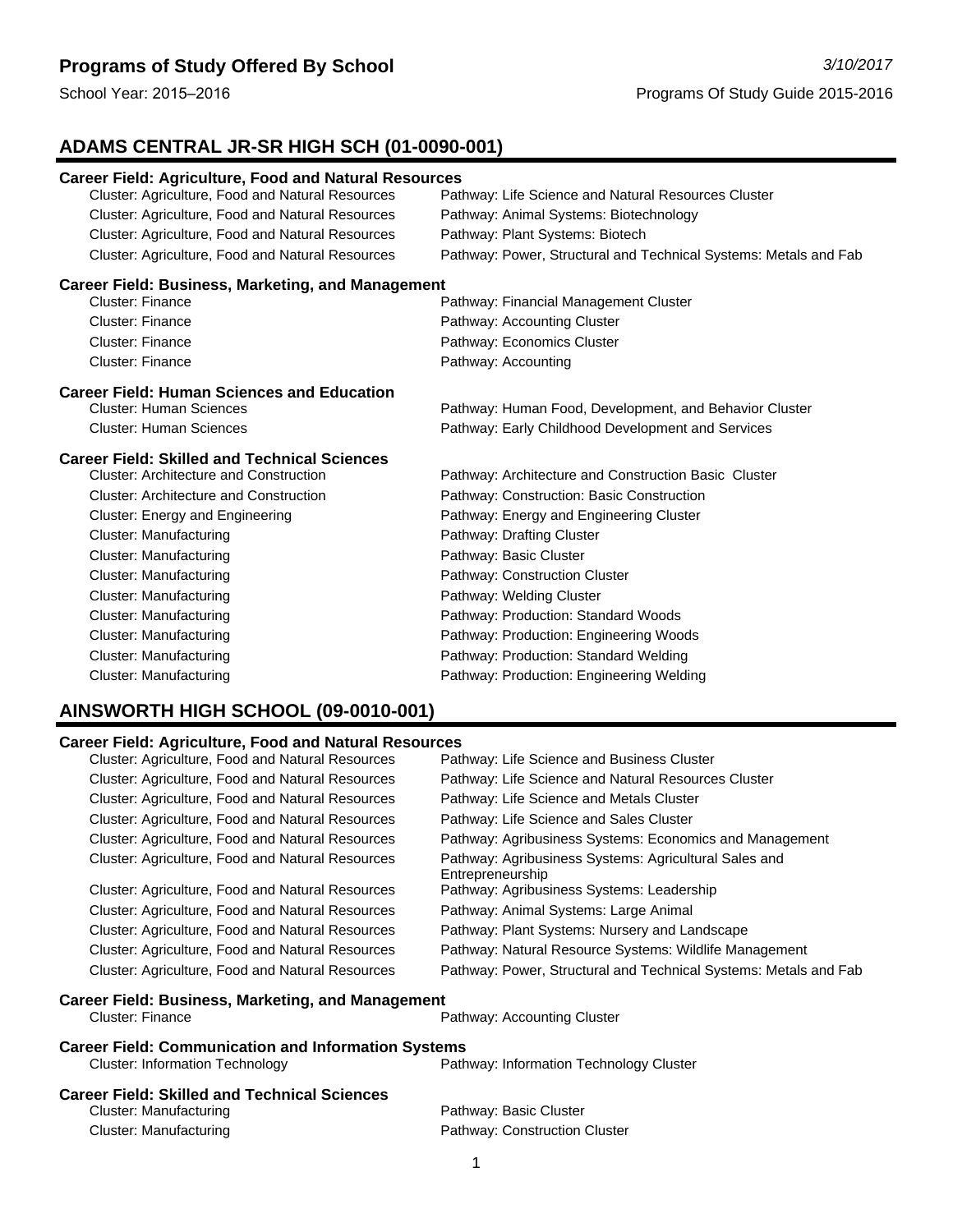| <b>Cluster: Manufacturing</b>                                                                        | Pathway: Production: Standard Metals                                |
|------------------------------------------------------------------------------------------------------|---------------------------------------------------------------------|
| <b>Cluster: Manufacturing</b>                                                                        | Pathway: Production: Standard Welding                               |
| ALLEN HIGH SCHOOL (26-0070-001)                                                                      |                                                                     |
| <b>Career Field: Business, Marketing, and Management</b>                                             |                                                                     |
| Cluster: Business Management and Administration                                                      | Pathway: Business Technology Applications                           |
| <b>Cluster: Finance</b>                                                                              | Pathway: Accounting Cluster                                         |
| <b>Career Field: Communication and Information Systems</b>                                           |                                                                     |
| <b>Cluster: Information Technology</b>                                                               | Pathway: Information Technology Cluster                             |
| ALLIANCE HIGH SCHOOL (07-0006-001)                                                                   |                                                                     |
| <b>Career Field: Business, Marketing, and Management</b>                                             |                                                                     |
| Cluster: Business Management and Administration                                                      | Pathway: Law Cluster                                                |
| <b>Cluster: Finance</b>                                                                              | Pathway: Financial Management Cluster                               |
| <b>Cluster: Finance</b>                                                                              | Pathway: Accounting Cluster                                         |
| <b>Cluster: Finance</b><br><b>Cluster: Finance</b>                                                   | Pathway: Economics Cluster<br>Pathway: Accounting                   |
| Cluster: Hospitality and Tourism                                                                     | Pathway: Restaurants, Food and Beverage Services Culinary           |
|                                                                                                      |                                                                     |
| <b>Career Field: Communication and Information Systems</b><br><b>Cluster: Information Technology</b> | Pathway: Information Technology Cluster                             |
|                                                                                                      |                                                                     |
| <b>ALMA HIGH SCHOOL (42-0002-001)</b>                                                                |                                                                     |
| <b>Career Field: Agriculture, Food and Natural Resources</b>                                         |                                                                     |
| Cluster: Agriculture, Food and Natural Resources                                                     | Pathway: Life Science and Business Cluster                          |
| Cluster: Agriculture, Food and Natural Resources                                                     | Pathway: Life Science and Power Cluster                             |
| Cluster: Agriculture, Food and Natural Resources                                                     | Pathway: Power, Structural and Technical Systems: Structure Systems |
| Cluster: Agriculture, Food and Natural Resources                                                     | Pathway: Power, Structural and Technical Systems: Metals and Fab    |
| <b>Career Field: Business, Marketing, and Management</b>                                             |                                                                     |
| <b>Cluster: Finance</b>                                                                              | Pathway: Accounting Cluster                                         |
| <b>Career Field: Communication and Information Systems</b>                                           |                                                                     |
| Cluster: Arts, A/V Technology and Communications                                                     | Pathway: Arts and A/V Technology Cluster                            |
| <b>Cluster: Information Technology</b>                                                               | Pathway: Information Technology Cluster                             |
| <b>Cluster: Information Technology</b>                                                               | Pathway: Web and Digital Communications                             |
| <b>Career Field: Human Sciences and Education</b>                                                    |                                                                     |
| <b>Cluster: Human Sciences</b>                                                                       | Pathway: Human Sciences Cluster                                     |
| <b>Cluster: Human Sciences</b>                                                                       | Pathway: Human Food, Development, and Behavior Cluster              |
| AMHERST HIGH SCHOOL (10-0119-001)                                                                    |                                                                     |
| <b>Career Field: Agriculture, Food and Natural Resources</b>                                         |                                                                     |
| Cluster: Agriculture, Food and Natural Resources                                                     | Pathway: Life Science and Business Cluster                          |
| Cluster: Agriculture, Food and Natural Resources                                                     | Pathway: Animal Systems: Large Animal                               |
| Cluster: Agriculture, Food and Natural Resources                                                     | Pathway: Animal Systems: Veterinary                                 |
| Cluster: Agriculture, Food and Natural Resources                                                     | Pathway: Plant Systems: Nursery and Landscape                       |
| <b>Ducingon Marketing and Managament</b>                                                             |                                                                     |

Cluster: Manufacturing **Pathway: Metals Cluster** Pathway: Metals Cluster

#### **Career Field: Business, Marketing, and Management**

| Cluster: Business Management and Administration | Pathway: Accounting Cluster           |
|-------------------------------------------------|---------------------------------------|
| Cluster: Finance                                | Pathway: Financial Management Cluster |
| Cluster: Finance                                | Pathway: Accounting Cluster           |

# **ANSELMO-MERNA HIGH SCHOOL (21-0015-001)**

**Career Field: Agriculture, Food and Natural Resources** Pathway: Agribusiness Systems: Economics and Management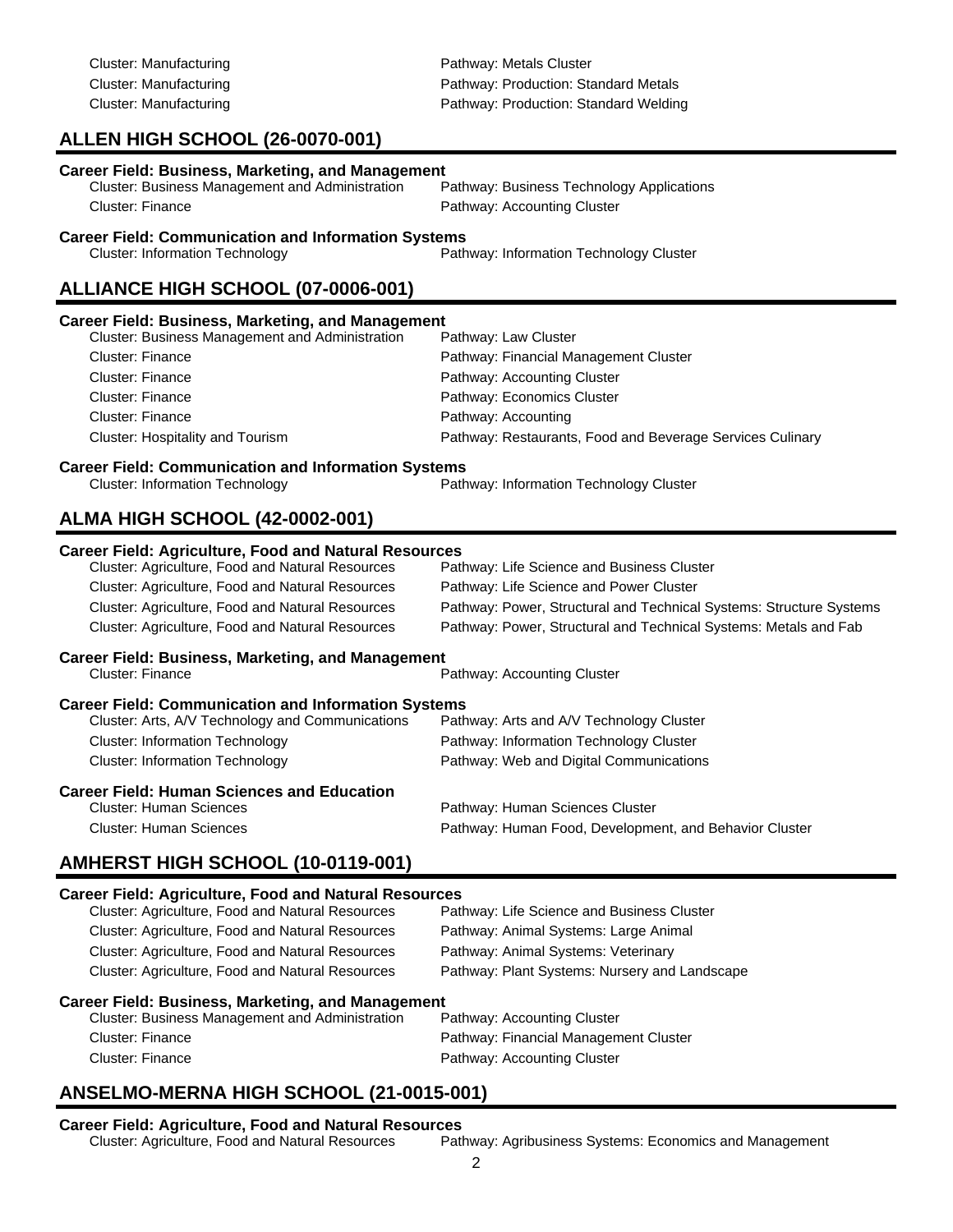| <b>Career Field: Agriculture, Food and Natural Resources</b><br>Cluster: Agriculture, Food and Natural Resources                                                                                                                                                                                                        | Pathway: Life Science and Natural Resources Cluster                                                                                                                                                             |
|-------------------------------------------------------------------------------------------------------------------------------------------------------------------------------------------------------------------------------------------------------------------------------------------------------------------------|-----------------------------------------------------------------------------------------------------------------------------------------------------------------------------------------------------------------|
| ARAPAHOE HIGH SCHOOL (33-0018-001)                                                                                                                                                                                                                                                                                      |                                                                                                                                                                                                                 |
| <b>Career Field: Agriculture, Food and Natural Resources</b><br>Cluster: Agriculture, Food and Natural Resources                                                                                                                                                                                                        | Pathway: Agribusiness Systems: Leadership                                                                                                                                                                       |
| <b>Career Field: Business, Marketing, and Management</b><br><b>Cluster: Finance</b><br>Cluster: Finance                                                                                                                                                                                                                 | Pathway: Financial Management Cluster<br>Pathway: Accounting Cluster                                                                                                                                            |
| <b>ARLINGTON HIGH SCHOOL (89-0024-001)</b>                                                                                                                                                                                                                                                                              |                                                                                                                                                                                                                 |
| <b>Career Field: Business, Marketing, and Management</b><br>Cluster: Business Management and Administration<br><b>Cluster: Finance</b>                                                                                                                                                                                  | Pathway: Business Technology Applications<br>Pathway: Accounting                                                                                                                                                |
| <b>Career Field: Communication and Information Systems</b><br><b>Cluster: Information Technology</b>                                                                                                                                                                                                                    | Pathway: Information Technology Cluster                                                                                                                                                                         |
| <b>Career Field: Skilled and Technical Sciences</b><br><b>Cluster: Manufacturing</b><br><b>Cluster: Manufacturing</b><br><b>Cluster: Manufacturing</b><br><b>Cluster: Manufacturing</b><br><b>Cluster: Manufacturing</b>                                                                                                | Pathway: Drafting Cluster<br>Pathway: Basic Cluster<br>Pathway: Metals Cluster<br>Pathway: Welding Cluster<br>Pathway: Production: Standard Woods                                                               |
| ARNOLD HIGH SCHOOL (21-0089-001)                                                                                                                                                                                                                                                                                        |                                                                                                                                                                                                                 |
| <b>Career Field: Skilled and Technical Sciences</b><br><b>Cluster: Architecture and Construction</b><br><b>Cluster: Manufacturing</b><br><b>Cluster: Manufacturing</b><br><b>Cluster: Manufacturing</b><br><b>Cluster: Manufacturing</b><br><b>Cluster: Manufacturing</b>                                               | Pathway: Architecture and Construction Basic Cluster<br>Pathway: Drafting Cluster<br>Pathway: Basic Cluster<br>Pathway: Construction Cluster<br>Pathway: Welding Cluster<br>Pathway: Production: Standard Woods |
| ASHLAND-GREENWOOD HIGH SCHOOL (78-0001-001)                                                                                                                                                                                                                                                                             |                                                                                                                                                                                                                 |
| <b>Career Field: Agriculture, Food and Natural Resources</b><br>Cluster: Agriculture, Food and Natural Resources<br>Cluster: Agriculture, Food and Natural Resources<br>Cluster: Agriculture, Food and Natural Resources<br>Cluster: Agriculture, Food and Natural Resources                                            | Pathway: Agribusiness Systems: Leadership<br>Pathway: Animal Systems: Veterinary<br>Pathway: Food Systems: Food and Nutritional Science<br>Pathway: Power, Structural and Technical Systems: Metals and Fab     |
| <b>Career Field: Business, Marketing, and Management</b><br>Cluster: Business Management and Administration<br>Cluster: Business Management and Administration<br>Cluster: Business Management and Administration<br>Cluster: Business Management and Administration<br>Cluster: Business Management and Administration | Pathway: Accounting Cluster<br>Pathway: Management Cluster<br>Pathway: Entrepreneurship Cluster<br>Pathway: Academy Cluster<br>Pathway: Academy                                                                 |

# **Career Field: Skilled and Technical Sciences**

Pathway: Basic Cluster Cluster: Manufacturing extending Pathway: Construction Cluster

# **ANSLEY HIGH SCHOOL (21-0044-001)**

**Career Field: Agriculture, Food and Natural Resources**

|  |  | <b>Career Field: Business, Marketing, and Management</b> |  |
|--|--|----------------------------------------------------------|--|
|  |  |                                                          |  |

| Cluster: Business Management and Administration        | Pathway: Accounting Cluster           |
|--------------------------------------------------------|---------------------------------------|
| <b>Cluster: Business Management and Administration</b> | Pathway: Management Cluster           |
| Cluster: Business Management and Administration        | Pathway: Entrepreneurship Cluster     |
| <b>Cluster: Business Management and Administration</b> | Pathway: Academy Cluster              |
| <b>Cluster: Business Management and Administration</b> | Pathway: Academy                      |
| Cluster: Finance                                       | Pathway: Financial Management Cluster |
| <b>Cluster: Finance</b>                                | Pathway: Accounting Cluster           |

#### Cluster: Agriculture, Food and Natural Resources Pathway: Animal Systems: Large Animal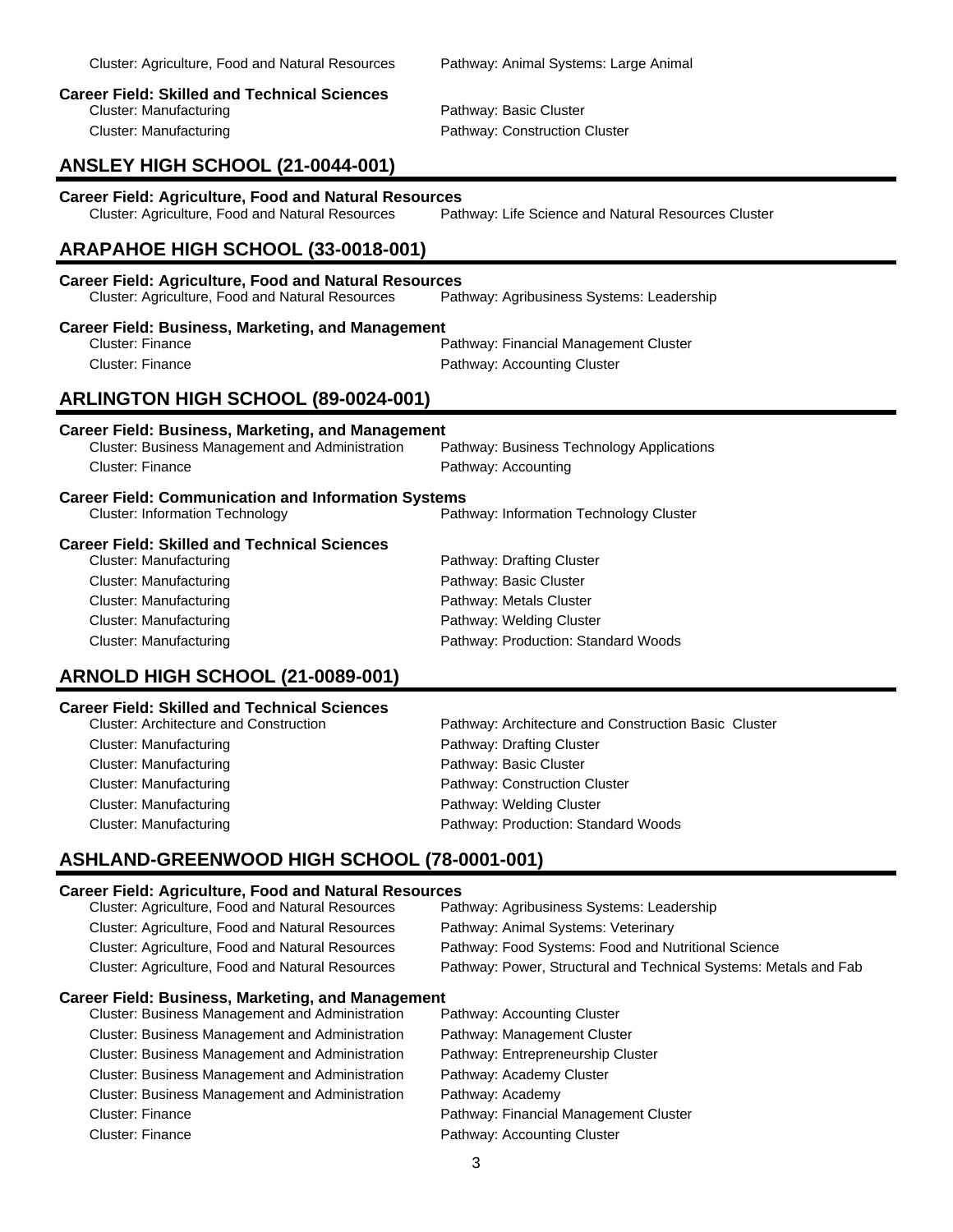| <b>Cluster: Finance</b>                                                                                                                         | Pathway: Economics Cluster                           |  |  |
|-------------------------------------------------------------------------------------------------------------------------------------------------|------------------------------------------------------|--|--|
| <b>Cluster: Finance</b>                                                                                                                         | Pathway: Accounting                                  |  |  |
|                                                                                                                                                 |                                                      |  |  |
| <b>Career Field: Communication and Information Systems</b><br><b>Cluster: Information Technology</b><br>Pathway: Information Technology Cluster |                                                      |  |  |
|                                                                                                                                                 |                                                      |  |  |
| <b>Career Field: Human Sciences and Education</b>                                                                                               |                                                      |  |  |
| <b>Cluster: Human Sciences</b>                                                                                                                  | Pathway: Counseling and Mental Health Services       |  |  |
| <b>Career Field: Skilled and Technical Sciences</b>                                                                                             |                                                      |  |  |
| <b>Cluster: Manufacturing</b>                                                                                                                   | Pathway: Drafting Cluster                            |  |  |
| <b>Cluster: Manufacturing</b>                                                                                                                   | Pathway: Basic Cluster                               |  |  |
| <b>Cluster: Manufacturing</b>                                                                                                                   | Pathway: Welding Cluster                             |  |  |
| <b>Cluster: Manufacturing</b>                                                                                                                   | Pathway: Production: Standard Woods                  |  |  |
| <b>Cluster: Manufacturing</b>                                                                                                                   | Pathway: Production: Standard Welding                |  |  |
|                                                                                                                                                 |                                                      |  |  |
| AUBURN HIGH SCHOOL (64-0029-001)                                                                                                                |                                                      |  |  |
| <b>Career Field: Agriculture, Food and Natural Resources</b>                                                                                    |                                                      |  |  |
| Cluster: Agriculture, Food and Natural Resources                                                                                                | Pathway: Life Science and Metals Cluster             |  |  |
| Cluster: Agriculture, Food and Natural Resources                                                                                                | Pathway: Animal Systems: Companion Animal            |  |  |
| Cluster: Agriculture, Food and Natural Resources                                                                                                | Pathway: Plant Systems: Plant Biology                |  |  |
| <b>Career Field: Business, Marketing, and Management</b>                                                                                        |                                                      |  |  |
| Cluster: Business Management and Administration                                                                                                 | Pathway: Entrepreneurship Cluster                    |  |  |
| <b>Cluster: Finance</b>                                                                                                                         | Pathway: Financial Management Cluster                |  |  |
| <b>Cluster: Finance</b>                                                                                                                         | Pathway: Accounting Cluster                          |  |  |
| <b>Career Field: Communication and Information Systems</b>                                                                                      |                                                      |  |  |
| <b>Cluster: Information Technology</b>                                                                                                          | Pathway: Information Technology Cluster              |  |  |
|                                                                                                                                                 |                                                      |  |  |
| <b>Career Field: Human Sciences and Education</b>                                                                                               |                                                      |  |  |
| <b>Cluster: Human Sciences</b>                                                                                                                  | Pathway: Human Sciences Cluster                      |  |  |
| <b>Cluster: Human Sciences</b>                                                                                                                  | Pathway: Consumer Services                           |  |  |
| <b>Career Field: Skilled and Technical Sciences</b>                                                                                             |                                                      |  |  |
| <b>Cluster: Architecture and Construction</b>                                                                                                   | Pathway: Architecture and Construction Basic Cluster |  |  |
| Cluster: Architecture and Construction                                                                                                          | Pathway: Construction: Basic Construction            |  |  |
| <b>Cluster: Manufacturing</b>                                                                                                                   | Pathway: Drafting Cluster                            |  |  |
| <b>Cluster: Manufacturing</b>                                                                                                                   | Pathway: Basic Cluster                               |  |  |
| <b>Cluster: Manufacturing</b>                                                                                                                   | Pathway: Construction Cluster                        |  |  |
| <b>Cluster: Manufacturing</b>                                                                                                                   | Pathway: Welding Cluster                             |  |  |
| <b>Cluster: Manufacturing</b>                                                                                                                   | Pathway: Production: Standard Woods                  |  |  |
|                                                                                                                                                 |                                                      |  |  |
| AURORA HIGH SCHOOL (41-0504-001)                                                                                                                |                                                      |  |  |

# **Career Field: Agriculture, Food and Natural Resources**

| Cluster: Agriculture, Food and Natural Resources | Pathway: Life Science and Business Cluster                       |
|--------------------------------------------------|------------------------------------------------------------------|
| Cluster: Agriculture, Food and Natural Resources | Pathway: Life Science and Food Cluster                           |
| Cluster: Agriculture, Food and Natural Resources | Pathway: Life Science and Natural Resources Cluster              |
| Cluster: Agriculture, Food and Natural Resources | Pathway: Life Science and Environment Cluster                    |
| Cluster: Agriculture, Food and Natural Resources | Pathway: Life Science and Metals Cluster                         |
| Cluster: Agriculture, Food and Natural Resources | Pathway: Agribusiness Systems: Leadership                        |
| Cluster: Agriculture, Food and Natural Resources | Pathway: Plant Systems: Nursery and Landscape                    |
| Cluster: Agriculture, Food and Natural Resources | Pathway: Power, Structural and Technical Systems: Metals and Fab |
|                                                  |                                                                  |

| Cluster: Business Management and Administration        | Pathway: Accounting Cluster                 |
|--------------------------------------------------------|---------------------------------------------|
| Cluster: Business Management and Administration        | Pathway: Law Cluster                        |
| <b>Cluster: Business Management and Administration</b> | Pathway: Business Technology Communications |
| Cluster: Finance                                       | Pathway: Financial Management Cluster       |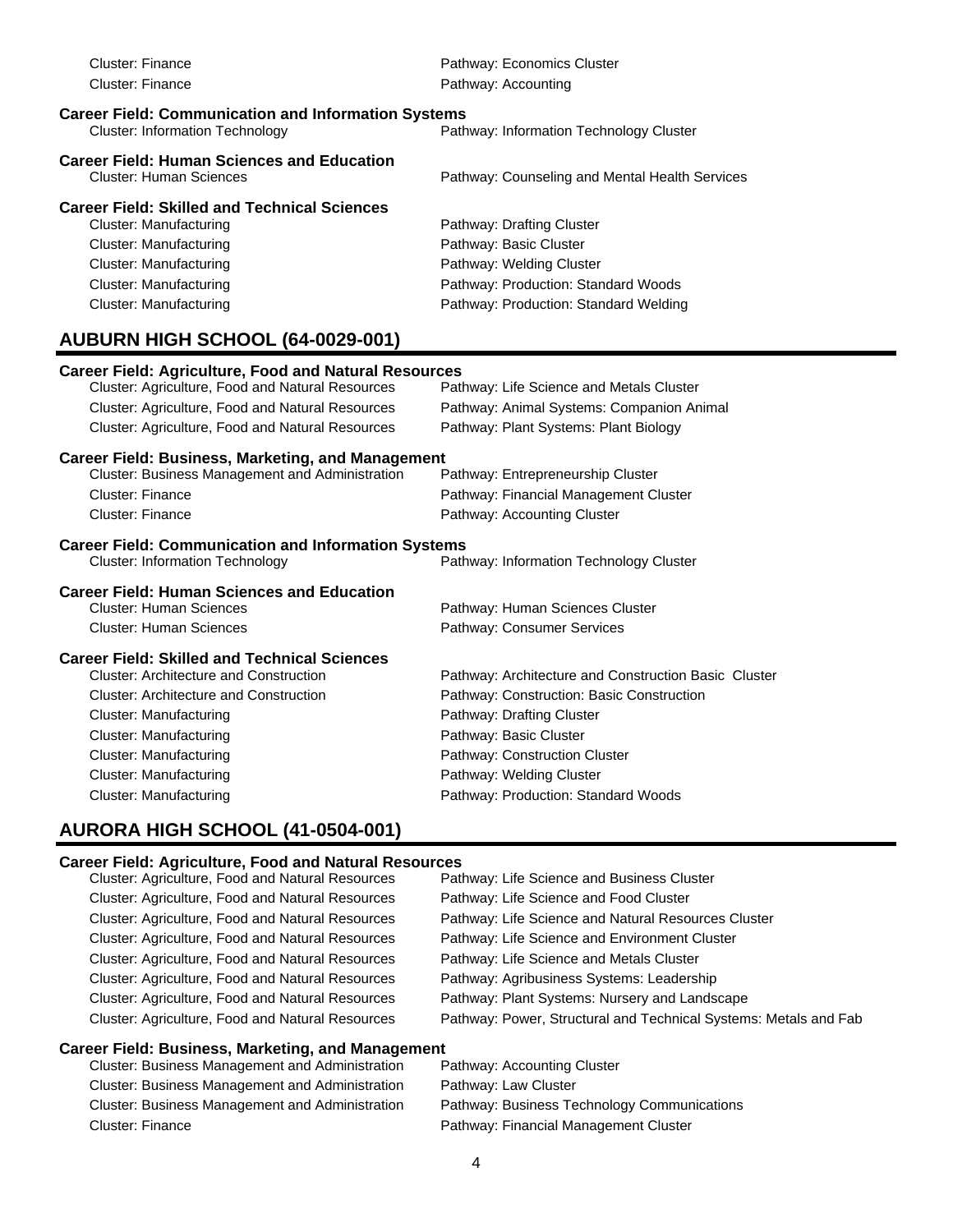| Cluster: Finance                                           | Pathway: Accounting Cluster                  |
|------------------------------------------------------------|----------------------------------------------|
| Cluster: Finance                                           | Pathway: Economics Cluster                   |
| Cluster: Finance                                           | Pathway: Accounting                          |
| <b>Career Field: Communication and Information Systems</b> |                                              |
| Cluster: Arts, A/V Technology and Communications           | Pathway: Digital Design (Visual Arts)        |
| <b>Cluster: Information Technology</b>                     | Pathway: Information Technology Cluster      |
| <b>Career Field: Skilled and Technical Sciences</b>        |                                              |
| <b>Cluster: Architecture and Construction</b>              | Pathway: Construction: Basic Construction    |
| Cluster: Manufacturing                                     | Pathway: Production: Standard Welding        |
| AXTELL HIGH SCHOOL (50-0501-001)                           |                                              |
| <b>Career Field: Business, Marketing, and Management</b>   |                                              |
| <b>Cluster: Business Management and Administration</b>     | Pathway: Management Cluster                  |
| <b>Cluster: Hospitality and Tourism</b>                    | Pathway: Hospitality and Tourism Cluster     |
| Cluster: Marketing                                         | Pathway: Marketing, Entrepreneurship Cluster |

# **Career Field: Skilled and Technical Sciences**

Pathway: Architecture and Construction Basic Cluster Cluster: Architecture and Construction Pathway: Construction: Basic Construction Cluster: Manufacturing example and the Pathway: Welding Cluster

#### **BANCROFT-ROSALIE JR/SR HIGH SCHOOL (20-0020-001)**

| <b>Career Field: Business, Marketing, and Management</b>   |                                         |
|------------------------------------------------------------|-----------------------------------------|
| <b>Cluster: Finance</b>                                    | Pathway: Accounting Cluster             |
| Cluster: Finance                                           | Pathway: Economics Cluster              |
| Cluster: Finance                                           | Pathway: Accounting                     |
| <b>Career Field: Communication and Information Systems</b> |                                         |
| <b>Cluster: Information Technology</b>                     | Pathway: Information Technology Cluster |
| <b>Career Field: Health Sciences</b>                       |                                         |
| <b>Cluster: Health Sciences</b>                            | Pathway: Health Sciences Cluster        |
| <b>Cluster: Health Sciences</b>                            | Pathway: Therapeutic Services: CNA      |
| <b>Cluster: Health Sciences</b>                            | Pathway: Therapeutic Services: Med Aide |
| <b>Career Field: Skilled and Technical Sciences</b>        |                                         |
| <b>Cluster: Architecture and Construction</b>              | Pathway: DPC: Drafting                  |
| Cluster: Manufacturing                                     | Pathway: Welding Cluster                |

### **BANNER COUNTY HIGH SCHOOL (04-0001-001)**

#### **Career Field: Agriculture, Food and Natural Resources**

| Cluster: Agriculture, Food and Natural Resources | Pathway: Life Science and Power Cluster                          |
|--------------------------------------------------|------------------------------------------------------------------|
| Cluster: Agriculture, Food and Natural Resources | Pathway: Power, Structural and Technical Systems: Metals and Fab |

#### **Career Field: Business, Marketing, and Management**

| Cluster: Business Management and Administration | Pathway: Entrepreneurship Cluster        |
|-------------------------------------------------|------------------------------------------|
| Cluster: Finance                                | Pathway: Accounting Cluster              |
| Cluster: Hospitality and Tourism                | Pathway: Hospitality and Tourism Cluster |

### **BATTLE CREEK HIGH SCHOOL (59-0005-001)**

#### **Career Field: Business, Marketing, and Management**

| Cluster: Finance | Pathway: Accounting Cluster |
|------------------|-----------------------------|
| Cluster: Finance | Pathway: Economics Cluster  |
| Cluster: Finance | Pathway: Accounting         |

# **Career Field: Communication and Information Systems**<br>Path Cluster: Information Technology

Pathway: Information Technology Cluster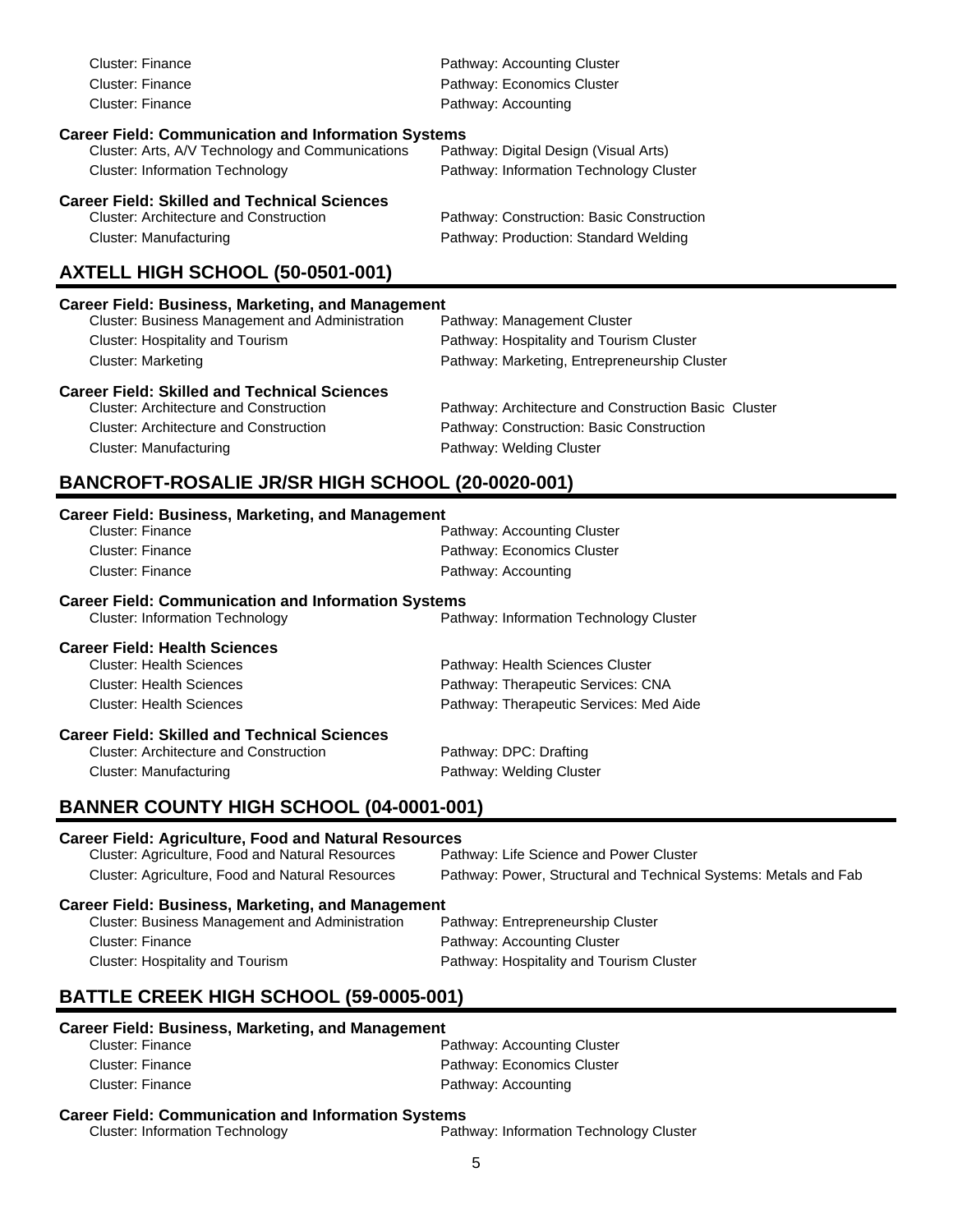| <b>Career Field: Human Sciences and Education</b>                                    |                                                           |
|--------------------------------------------------------------------------------------|-----------------------------------------------------------|
| <b>Cluster: Human Sciences</b>                                                       | Pathway: Human Sciences Cluster                           |
| <b>Cluster: Human Sciences</b>                                                       | Pathway: Human Food, Development, and Behavior Cluster    |
| <b>Cluster: Human Sciences</b>                                                       | Pathway: Consumer Services                                |
| <b>Cluster: Human Sciences</b>                                                       | Pathway: Human Food, Nutrition and Wellness               |
| <b>Career Field: Skilled and Technical Sciences</b>                                  |                                                           |
| <b>Cluster: Architecture and Construction</b>                                        | Pathway: Construction: Basic Construction                 |
| BAYARD SECONDARY SCHOOL (62-0021-001)                                                |                                                           |
| <b>Career Field: Agriculture, Food and Natural Resources</b>                         |                                                           |
| Cluster: Agriculture, Food and Natural Resources                                     | Pathway: Life Science and Business Cluster                |
| <b>Career Field: Business, Marketing, and Management</b><br>Cluster: Finance         | Pathway: Accounting Cluster                               |
|                                                                                      |                                                           |
| <b>Career Field: Skilled and Technical Sciences</b><br><b>Cluster: Manufacturing</b> | Pathway: Construction Cluster                             |
| <b>Cluster: Manufacturing</b>                                                        | Pathway: Production: Standard Woods                       |
|                                                                                      |                                                           |
| BEATRICE HIGH SCHOOL (34-0015-001)                                                   |                                                           |
| <b>Career Field: Business, Marketing, and Management</b>                             |                                                           |
| Cluster: Business Management and Administration                                      | Pathway: Law Cluster                                      |
| <b>Cluster: Business Management and Administration</b>                               | Pathway: Business Technology Applications                 |
| <b>Cluster: Finance</b>                                                              | Pathway: Accounting Cluster                               |
| Cluster: Hospitality and Tourism                                                     | Pathway: Restaurants, Food and Beverage Services Prostart |
| <b>Career Field: Skilled and Technical Sciences</b>                                  |                                                           |
| <b>Cluster: Architecture and Construction</b>                                        | Pathway: DPC: Fundamental Drafting                        |
| Cluster: Monufacturing                                                               | Dothway: Dooio Cluetor                                    |

| <b>Cluster: Architecture and Construction</b>       | Pathway: DPC: Fundamental Drafting                              |
|-----------------------------------------------------|-----------------------------------------------------------------|
| Cluster: Manufacturing                              | Pathway: Basic Cluster                                          |
| Cluster: Manufacturing                              | Pathway: Construction Cluster                                   |
| <b>Cluster: Manufacturing</b>                       | Pathway: Production: Standard Woods                             |
| <b>Cluster: Manufacturing</b>                       | Pathway: Production: Standard Welding                           |
| Cluster: Transportation, Distribution and Logistics | Pathway: Facility and Mobile Equipment Maintenance: Traditional |

# **BELLEVUE EAST SR HIGH SCHOOL (77-0001-001)**

| <b>Cluster: Business Management and Administration</b>     | Pathway: Accounting Cluster                               |
|------------------------------------------------------------|-----------------------------------------------------------|
| Cluster: Business Management and Administration            | Pathway: Law Cluster                                      |
| Cluster: Business Management and Administration            | Pathway: Management Cluster                               |
| Cluster: Business Management and Administration            | Pathway: Entrepreneurship Cluster                         |
| Cluster: Business Management and Administration            | Pathway: Accounting                                       |
| Cluster: Business Management and Administration            | Pathway: Business Technology Communications               |
| <b>Cluster: Finance</b>                                    | Pathway: Accounting Cluster                               |
| Cluster: Finance                                           | Pathway: Economics Cluster                                |
| Cluster: Finance                                           | Pathway: Accounting                                       |
| Cluster: Hospitality and Tourism                           | Pathway: Hospitality and Tourism Cluster                  |
| Cluster: Hospitality and Tourism                           | Pathway: Restaurants, Food and Beverage Services Culinary |
| <b>Cluster: Marketing</b>                                  | Pathway: Marketing Cluster                                |
| <b>Cluster: Marketing</b>                                  | Pathway: Marketing, Entrepreneurship Cluster              |
| <b>Career Field: Communication and Information Systems</b> |                                                           |
| <b>Cluster: Information Technology</b>                     | Pathway: Information Technology Cluster                   |
| <b>Cluster: Information Technology</b>                     | Pathway: Programming and Software Development             |
| <b>Career Field: Human Sciences and Education</b>          |                                                           |
| <b>Cluster: Human Sciences</b>                             | Pathway: Early Childhood Development and Services         |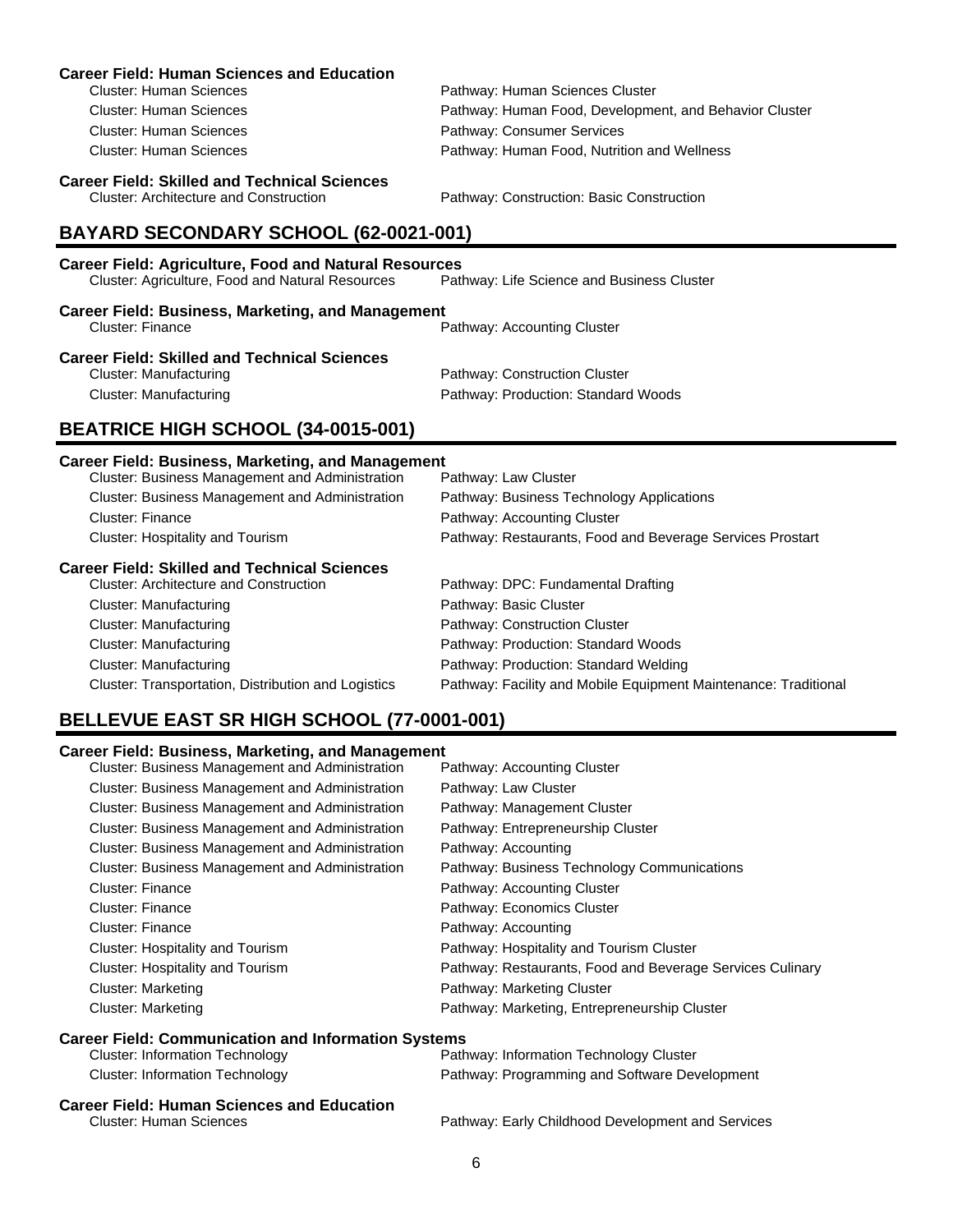# **BELLEVUE WEST SR HIGH SCHOOL (77-0001-004)**

#### **Career Field: Business, Marketing, and Management**

| Cluster: Business Management and Administration            | Pathway: Accounting Cluster                               |
|------------------------------------------------------------|-----------------------------------------------------------|
| Cluster: Business Management and Administration            | Pathway: Law Cluster                                      |
| Cluster: Business Management and Administration            | Pathway: Management Cluster                               |
| Cluster: Business Management and Administration            | Pathway: Entrepreneurship Cluster                         |
| Cluster: Business Management and Administration            | Pathway: Accounting                                       |
| Cluster: Business Management and Administration            | Pathway: Business Technology Communications               |
| <b>Cluster: Finance</b>                                    | Pathway: Financial Management Cluster                     |
| <b>Cluster: Finance</b>                                    | Pathway: Accounting Cluster                               |
| <b>Cluster: Finance</b>                                    | Pathway: Economics Cluster                                |
| <b>Cluster: Finance</b>                                    | Pathway: Accounting                                       |
| Cluster: Hospitality and Tourism                           | Pathway: Hospitality and Tourism Cluster                  |
| Cluster: Hospitality and Tourism                           | Pathway: Restaurants, Food and Beverage Services Culinary |
| <b>Cluster: Marketing</b>                                  | Pathway: Marketing Cluster                                |
| <b>Cluster: Marketing</b>                                  | Pathway: Marketing, Entrepreneurship Cluster              |
| <b>Career Field: Communication and Information Systems</b> |                                                           |
| <b>Cluster: Information Technology</b>                     | Pathway: Information Technology Cluster                   |
| <b>Cluster: Information Technology</b>                     | Pathway: Programming and Software Development             |
| <b>Career Field: Human Sciences and Education</b>          |                                                           |
| <b>Cluster: Human Sciences</b>                             | Pathway: Early Childhood Development and Services         |
| <b>Career Field: Skilled and Technical Sciences</b>        |                                                           |
| Cluster: Architecture and Construction                     | Pathway: DPC: Fundamental Drafting                        |
|                                                            |                                                           |

## **BENNINGTON SECONDARY SCHOOL (28-0059-001)**

#### **Career Field: Business, Marketing, and Management**

| Cluster: Business Management and Administration     | Pathway: Law Cluster                  |
|-----------------------------------------------------|---------------------------------------|
| <b>Cluster: Finance</b>                             | Pathway: Financial Management Cluster |
| Cluster: Finance                                    | Pathway: Accounting Cluster           |
| Cluster: Finance                                    | Pathway: Economics Cluster            |
| Cluster: Finance                                    | Pathway: Accounting                   |
| <b>Career Field: Skilled and Technical Sciences</b> |                                       |
| <b>Cluster: Architecture and Construction</b>       | Pathway: DPC: Drafting                |
| Cluster: Manufacturing                              | Pathway: Drafting Cluster             |
| Cluster: Manufacturing                              | Pathway: Production: Standard Woods   |

# **BERTRAND HIGH SCHOOL (69-0054-001)**

| <b>Career Field: Skilled and Technical Sciences</b> |                                                      |
|-----------------------------------------------------|------------------------------------------------------|
| Cluster: Architecture and Construction              | Pathway: Architecture and Construction Basic Cluster |
| <b>Cluster: Architecture and Construction</b>       | Pathway: Construction: Basic Construction            |
| Cluster: Manufacturing                              | Pathway: Drafting Cluster                            |
| Cluster: Manufacturing                              | Pathway: Construction Cluster                        |

# **BLAIR HIGH SCHOOL (89-0001-001)**

# **Career Field: Agriculture, Food and Natural Resources**

Cluster: Agriculture, Food and Natural Resources Cluster: Agriculture, Food and Natural Resources Pathway: Life Science and Environment Cluster Cluster: Agriculture, Food and Natural Resources Pathway: Plant Systems: Nursery and Landscape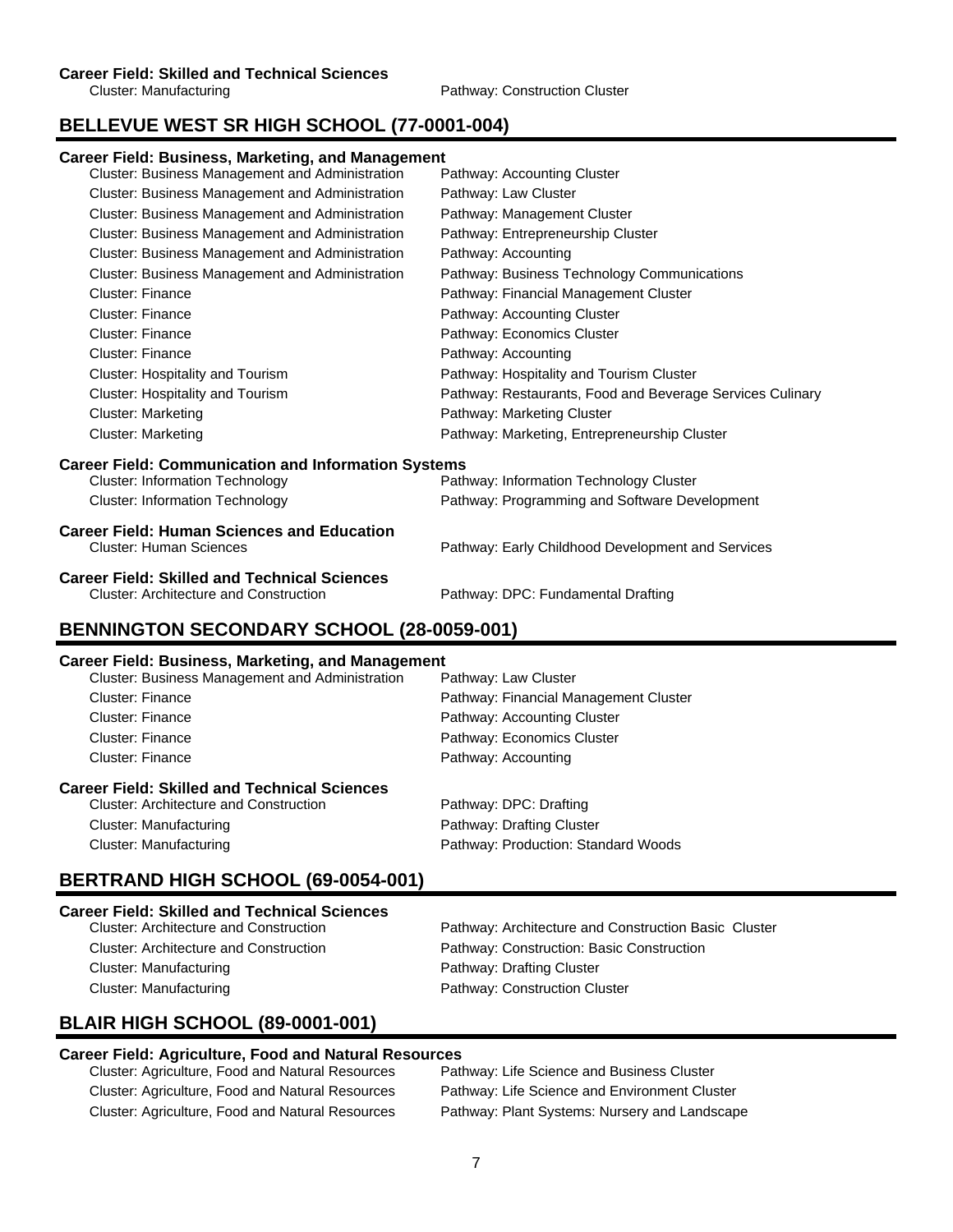| <b>Career Field: Business, Marketing, and Management</b>   |                                             |  |
|------------------------------------------------------------|---------------------------------------------|--|
| Cluster: Business Management and Administration            | Pathway: Accounting Cluster                 |  |
| Cluster: Business Management and Administration            | Pathway: Law Cluster                        |  |
| Cluster: Finance                                           | Pathway: Financial Management Cluster       |  |
| Cluster: Finance                                           | Pathway: Accounting Cluster                 |  |
| <b>Career Field: Communication and Information Systems</b> |                                             |  |
| <b>Cluster: Information Technology</b>                     | Pathway: Information Technology Cluster     |  |
| <b>Career Field: Human Sciences and Education</b>          |                                             |  |
| Cluster: Human Sciences                                    | Pathway: Consumer Services                  |  |
| Cluster: Human Sciences                                    | Pathway: Human Food, Nutrition and Wellness |  |
| <b>Career Field: Skilled and Technical Sciences</b>        |                                             |  |
| Cluster: Architecture and Construction                     | Pathway: DPC: Basic Drafting                |  |
| BLOOMFIELD JR-SR HIGH SCHOOL (54-0586-001)                 |                                             |  |

# **Career Field: Agriculture, Food and Natural Resources**

Pathway: Power, Structural and Technical Systems: Structure Systems Cluster: Agriculture, Food and Natural Resources Pathway: Power, Structural and Technical Systems: Metals and Fab

#### **Career Field: Business, Marketing, and Management**

| Cluster: Finance | Pathway: Financial Management Cluster |
|------------------|---------------------------------------|
| Cluster: Finance | Pathway: Accounting Cluster           |
| Cluster: Finance | Pathway: Economics Cluster            |
| Cluster: Finance | Pathway: Accounting                   |
|                  |                                       |

# **Career Field: Health Sciences**

Pathway: Health Sciences Cluster

# **BLUE HILL HIGH SCHOOL (91-0074-001)**

# **Career Field: Business, Marketing, and Management**

Pathway: Financial Management Cluster

### **BOONE CENTRAL HIGH SCHOOL (06-0001-001)**

#### **Career Field: Agriculture, Food and Natural Resources**

| Cluster: Agriculture, Food and Natural Resources         | Pathway: Life Science and Business Cluster                       |
|----------------------------------------------------------|------------------------------------------------------------------|
| Cluster: Agriculture, Food and Natural Resources         | Pathway: Life Science and Natural Resources Cluster              |
| Cluster: Agriculture, Food and Natural Resources         | Pathway: Life Science and Metals Cluster                         |
| Cluster: Agriculture, Food and Natural Resources         | Pathway: Animal Systems: Large Animal                            |
| Cluster: Agriculture, Food and Natural Resources         | Pathway: Plant Systems: Nursery and Landscape                    |
| Cluster: Agriculture, Food and Natural Resources         | Pathway: Power, Structural and Technical Systems: Metals and Fab |
| <b>Career Field: Business, Marketing, and Management</b> |                                                                  |
| Cluster: Business Management and Administration          | Pathway: Entrepreneurship Cluster                                |
| <b>Cluster: Finance</b>                                  | Pathway: Financial Management Cluster                            |
| <b>Cluster: Finance</b>                                  | Pathway: Economics Cluster                                       |
| Cluster: Hospitality and Tourism                         | Pathway: Restaurants, Food and Beverage Services Culinary        |
| <b>Career Field: Human Sciences and Education</b>        |                                                                  |
| <b>Cluster: Human Sciences</b>                           | Pathway: Human Food, Development, and Behavior Cluster           |
| <b>Cluster: Human Sciences</b>                           | Pathway: Early Childhood Development and Services                |
| <b>Career Field: Skilled and Technical Sciences</b>      |                                                                  |
| <b>Cluster: Architecture and Construction</b>            | Pathway: Architecture and Construction Basic Cluster             |
| <b>Cluster: Architecture and Construction</b>            | Pathway: DPC: Drafting                                           |
| <b>Cluster: Architecture and Construction</b>            | Pathway: Construction: Basic Construction                        |
| Cluster: Manufacturing                                   | Pathway: Drafting Cluster                                        |
| Cluster: Manufacturing                                   | Pathway: Basic Cluster                                           |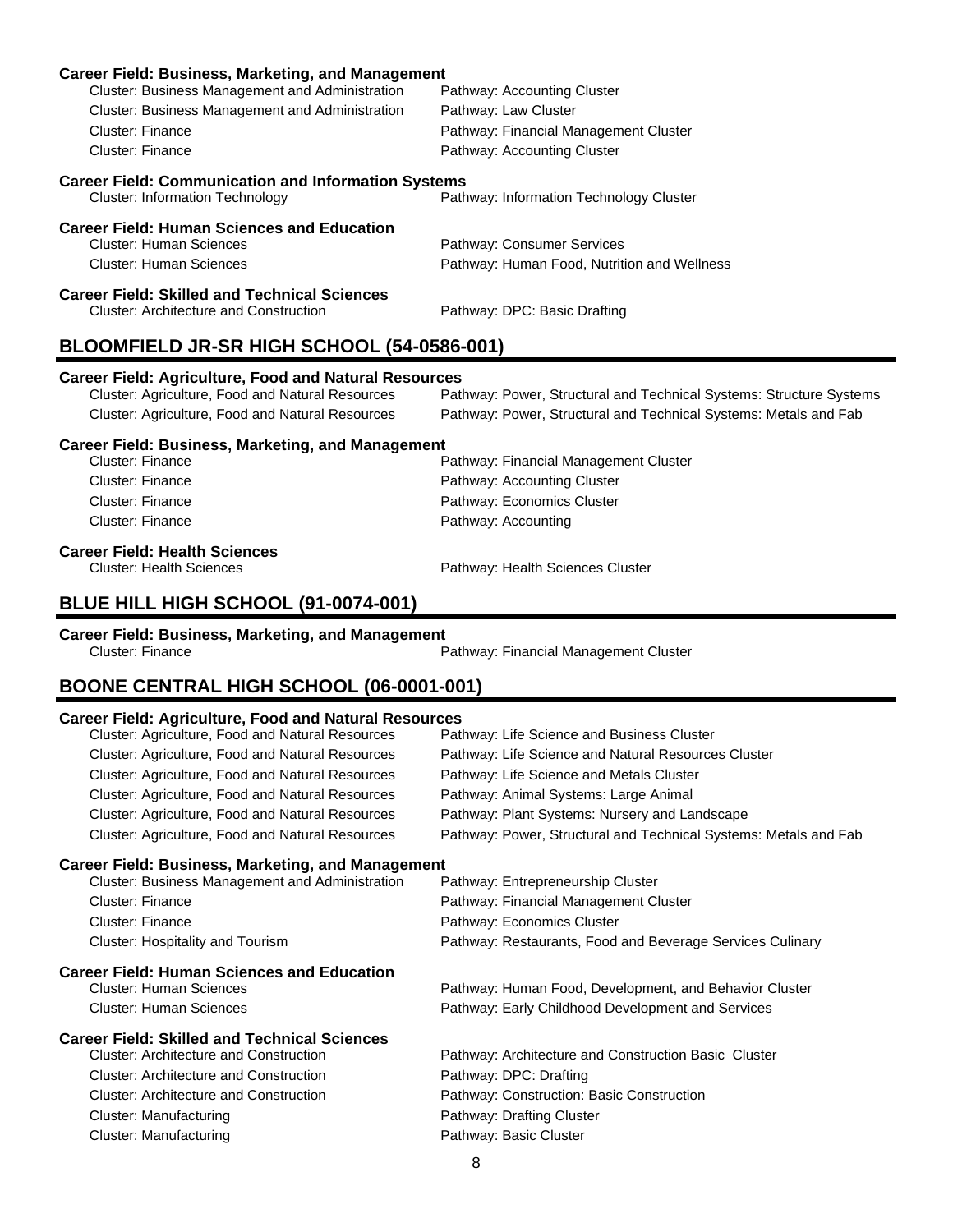Cluster: Manufacturing example and pathway: Construction Cluster Cluster: Manufacturing example and the Pathway: Welding Cluster Cluster: Manufacturing extending Pathway: Production: Standard Woods Cluster: Manufacturing Pathway: Production: Standard Welding

## **BRADY HIGH SCHOOL (56-0006-001)**

| <b>Career Field: Business, Marketing, and Management</b> |                                             |
|----------------------------------------------------------|---------------------------------------------|
| Cluster: Finance                                         | Pathway: Financial Management Cluster       |
| Cluster: Finance                                         | Pathway: Accounting Cluster                 |
| <b>Career Field: Human Sciences and Education</b>        |                                             |
| Cluster: Human Sciences                                  | Pathway: Human Food, Nutrition and Wellness |
| <b>Career Field: Skilled and Technical Sciences</b>      |                                             |
| <b>Cluster: Architecture and Construction</b>            | Pathway: Construction: Basic Construction   |
| Cluster: Manufacturing                                   | Pathway: Construction Cluster               |
| Cluster: Manufacturing                                   | Pathway: Production: Standard Woods         |
| BRIDGEPORT HIGH SCHOOL (62-0063-001)                     |                                             |

#### **Career Field: Agriculture, Food and Natural Resources**

| Cluster: Agriculture, Food and Natural Resources | Pathway: Life Science and Power Cluster                          |
|--------------------------------------------------|------------------------------------------------------------------|
| Cluster: Agriculture, Food and Natural Resources | Pathway: Animal Systems: Large Animal                            |
| Cluster: Agriculture, Food and Natural Resources | Pathway: Power, Structural and Technical Systems: Metals and Fab |

# **Career Field: Communication and Information Systems**<br>Path Cluster: Information Technology

Pathway: Information Technology Cluster

### **BROKEN BOW HIGH SCHOOL (21-0025-001)**

#### **Career Field: Agriculture, Food and Natural Resources**

| Cluster: Agriculture, Food and Natural Resources | Pathway: Life Science and Natural Resources Cluster                 |
|--------------------------------------------------|---------------------------------------------------------------------|
| Cluster: Agriculture, Food and Natural Resources | Pathway: Life Science and Environment Cluster                       |
| Cluster: Agriculture, Food and Natural Resources | Pathway: Life Science and Power Cluster                             |
| Cluster: Agriculture, Food and Natural Resources | Pathway: Animal Systems: Large Animal                               |
| Cluster: Agriculture, Food and Natural Resources | Pathway: Power, Structural and Technical Systems: Power and Tech    |
| Cluster: Agriculture, Food and Natural Resources | Pathway: Power, Structural and Technical Systems: Structure Systems |
|                                                  |                                                                     |

#### **Career Field: Business, Marketing, and Management**

| Cluster: Business Management and Administration | Pathway: Law Cluster                  |
|-------------------------------------------------|---------------------------------------|
| Cluster: Business Management and Administration | Pathway: Entrepreneurship Cluster     |
| Cluster: Finance                                | Pathway: Financial Management Cluster |
| Cluster: Finance                                | Pathway: Accounting Cluster           |

# **Career Field: Communication and Information Systems**<br>Path Cluster: Information Technology

Pathway: Information Technology Cluster

#### **Career Field: Skilled and Technical Sciences**

| <b>Cluster: Architecture and Construction</b> | Pathway: Architecture and Construction Basic Cluster |
|-----------------------------------------------|------------------------------------------------------|
| <b>Cluster: Architecture and Construction</b> | Pathway: DPC: Drafting                               |
| <b>Cluster: Architecture and Construction</b> | Pathway: Construction: Basic Construction            |
| <b>Cluster: Architecture and Construction</b> | Pathway: Construction: Electricity Based             |
| Cluster: Architecture and Construction        | Pathway: Construction: Construction Technology       |

## **BRUNING-DAVENPORT HIGH SCHOOL (85-2001-001)**

#### **Career Field: Agriculture, Food and Natural Resources**

| Cluster: Agriculture, Food and Natural Resources | Pathway: Life Science and Business Cluster          |
|--------------------------------------------------|-----------------------------------------------------|
| Cluster: Agriculture, Food and Natural Resources | Pathway: Life Science and Food Cluster              |
| Cluster: Agriculture, Food and Natural Resources | Pathway: Life Science and Natural Resources Cluster |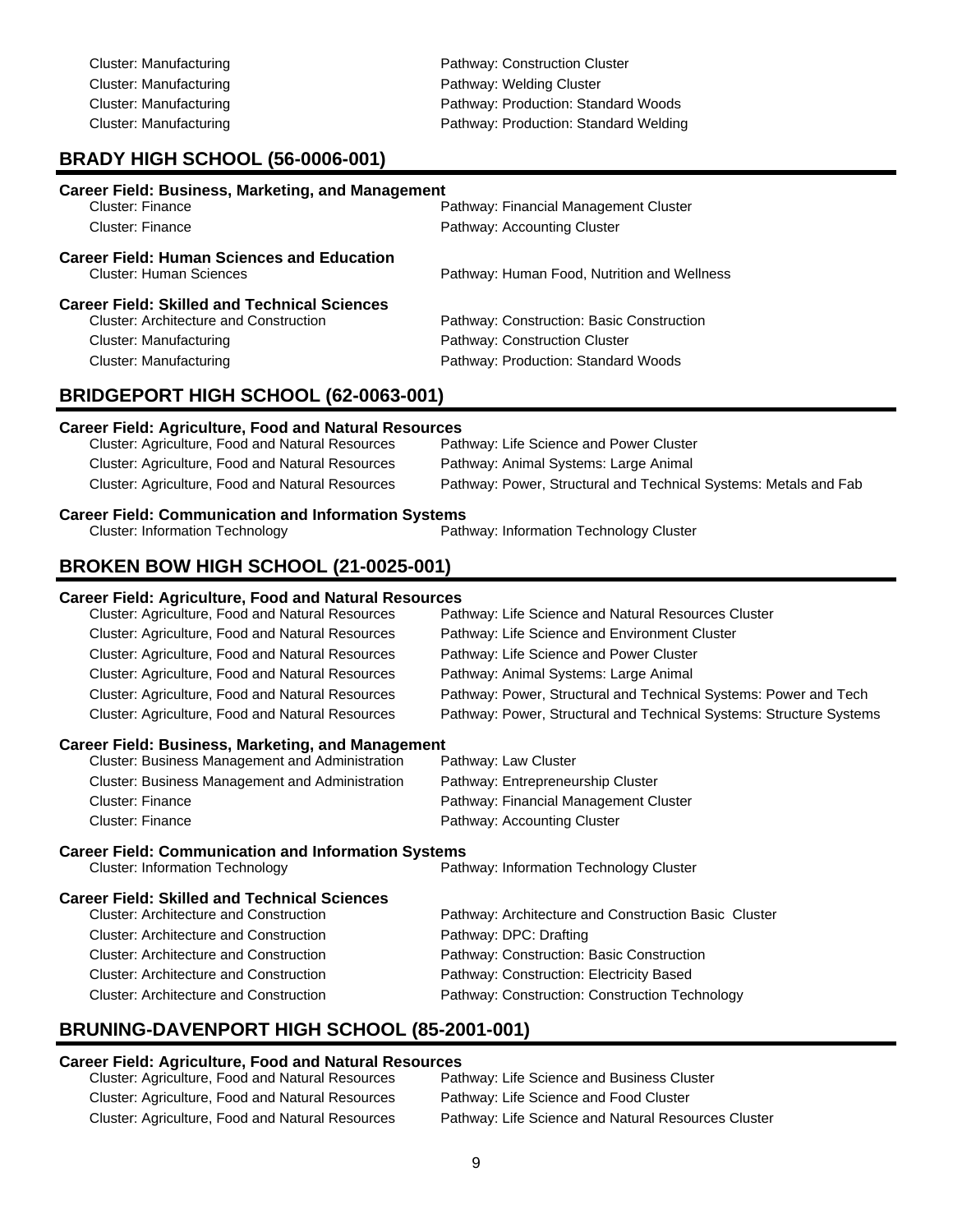| <b>Career Field: Business, Marketing, and Management</b><br><b>Cluster: Finance</b>                                                                                                                                                                                                                                                                                                                                                              | Pathway: Financial Management Cluster                                                                                                                                                                                                                                        |  |
|--------------------------------------------------------------------------------------------------------------------------------------------------------------------------------------------------------------------------------------------------------------------------------------------------------------------------------------------------------------------------------------------------------------------------------------------------|------------------------------------------------------------------------------------------------------------------------------------------------------------------------------------------------------------------------------------------------------------------------------|--|
| <b>Career Field: Communication and Information Systems</b><br><b>Cluster: Information Technology</b>                                                                                                                                                                                                                                                                                                                                             | Pathway: Information Technology Cluster                                                                                                                                                                                                                                      |  |
| BURWELL JR-SR HIGH SCHOOL (36-0100-001)                                                                                                                                                                                                                                                                                                                                                                                                          |                                                                                                                                                                                                                                                                              |  |
| <b>Career Field: Agriculture, Food and Natural Resources</b><br>Cluster: Agriculture, Food and Natural Resources                                                                                                                                                                                                                                                                                                                                 | Pathway: Plant Systems: Plant Biology                                                                                                                                                                                                                                        |  |
| <b>Career Field: Business, Marketing, and Management</b><br><b>Cluster: Finance</b>                                                                                                                                                                                                                                                                                                                                                              | Pathway: Accounting Cluster                                                                                                                                                                                                                                                  |  |
| <b>Career Field: Communication and Information Systems</b><br><b>Cluster: Information Technology</b>                                                                                                                                                                                                                                                                                                                                             | Pathway: Information Technology Cluster                                                                                                                                                                                                                                      |  |
| <b>Career Field: Skilled and Technical Sciences</b><br><b>Cluster: Manufacturing</b><br><b>Cluster: Manufacturing</b><br>CALLAWAY HIGH SCHOOL (21-0180-001)                                                                                                                                                                                                                                                                                      | Pathway: Drafting Cluster<br>Pathway: Production: Standard Woods                                                                                                                                                                                                             |  |
|                                                                                                                                                                                                                                                                                                                                                                                                                                                  |                                                                                                                                                                                                                                                                              |  |
| <b>Career Field: Business, Marketing, and Management</b><br>Cluster: Finance                                                                                                                                                                                                                                                                                                                                                                     | Pathway: Financial Management Cluster                                                                                                                                                                                                                                        |  |
| CAMBRIDGE HIGH SCHOOL (33-0021-001)                                                                                                                                                                                                                                                                                                                                                                                                              |                                                                                                                                                                                                                                                                              |  |
| <b>Career Field: Agriculture, Food and Natural Resources</b><br>Cluster: Agriculture, Food and Natural Resources<br>Cluster: Agriculture, Food and Natural Resources<br>Cluster: Agriculture, Food and Natural Resources<br>Cluster: Agriculture, Food and Natural Resources<br>Cluster: Agriculture, Food and Natural Resources<br>Cluster: Agriculture, Food and Natural Resources<br><b>Career Field: Business, Marketing, and Management</b> | Pathway: Life Science and Business Cluster<br>Pathway: Life Science and Food Cluster<br>Pathway: Agribusiness Systems: Economics and Management<br>Pathway: Animal Systems: Large Animal<br>Pathway: Animal Systems: Equine<br>Pathway: Plant Systems: Nursery and Landscape |  |
| Cluster: Finance<br><b>Career Field: Skilled and Technical Sciences</b><br><b>Cluster: Manufacturing</b><br><b>Cluster: Manufacturing</b>                                                                                                                                                                                                                                                                                                        | Pathway: Accounting Cluster<br>Pathway: Basic Cluster<br>Pathway: Construction Cluster                                                                                                                                                                                       |  |
| CEDAR BLUFFS HIGH SCHOOL (78-0107-001)                                                                                                                                                                                                                                                                                                                                                                                                           |                                                                                                                                                                                                                                                                              |  |
| <b>Career Field: Agriculture, Food and Natural Resources</b><br>Cluster: Agriculture, Food and Natural Resources<br>Cluster: Agriculture, Food and Natural Resources<br>Cluster: Agriculture, Food and Natural Resources                                                                                                                                                                                                                         | Pathway: Life Science and Metals Cluster<br>Pathway: Animal Systems: Veterinary<br>Pathway: Power, Structural and Technical Systems: Metals and Fab                                                                                                                          |  |
| <b>Career Field: Business, Marketing, and Management</b><br><b>Cluster: Finance</b><br><b>Cluster: Finance</b><br><b>Cluster: Finance</b><br><b>Cluster: Finance</b><br><b>Career Field: Communication and Information Systems</b>                                                                                                                                                                                                               | Pathway: Financial Management Cluster<br>Pathway: Accounting Cluster<br>Pathway: Economics Cluster<br>Pathway: Accounting                                                                                                                                                    |  |
| <b>Cluster: Information Technology</b>                                                                                                                                                                                                                                                                                                                                                                                                           | Pathway: Information Technology Cluster                                                                                                                                                                                                                                      |  |
| CENTENNIAL JR-SR HIGH SCHOOL (80-0567-001)                                                                                                                                                                                                                                                                                                                                                                                                       |                                                                                                                                                                                                                                                                              |  |

#### **Career Field: Agriculture, Food and Natural Resources**

Cluster: Agriculture, Food and Natural Resources Pathway: Life Science and Power Cluster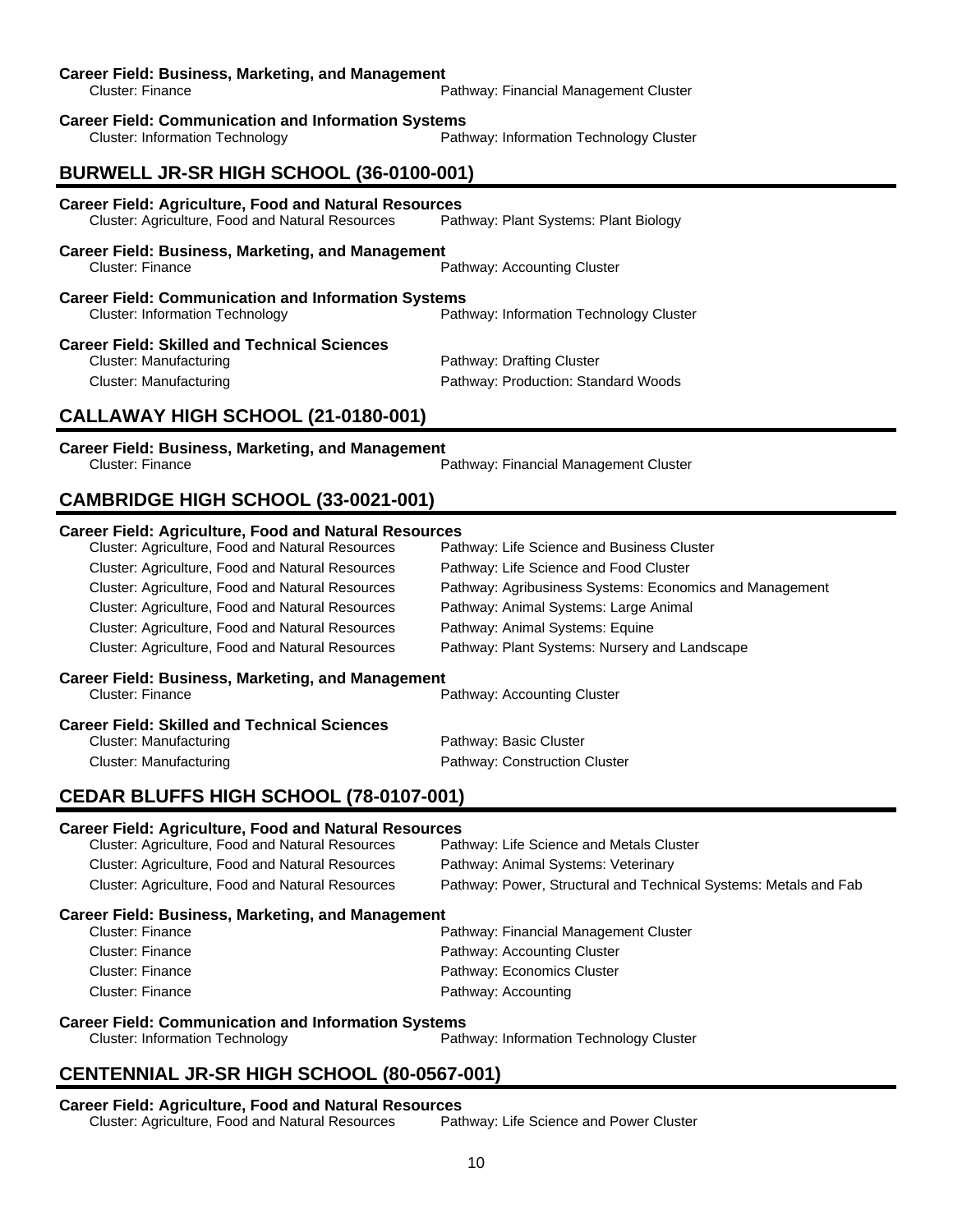Cluster: Agriculture, Food and Natural Resources Pathway: Life Science and Metals Cluster Cluster: Agriculture, Food and Natural Resources Pathway: Plant Systems: Agronomy Cluster: Agriculture, Food and Natural Resources Pathway: Power, Structural and Technical Systems: Structure Systems Cluster: Agriculture, Food and Natural Resources Pathway: Power, Structural and Technical Systems: Metals and Fab **Career Field: Business, Marketing, and Management** Cluster: Finance Pathway: Financial Management Cluster Cluster: Finance **Pathway: Economics Cluster CENTRAL CITY HIGH SCHOOL (61-0004-001) Career Field: Agriculture, Food and Natural Resources** Cluster: Agriculture, Food and Natural Resources Pathway: Plant Systems: Agronomy Cluster: Agriculture, Food and Natural Resources Pathway: Plant Systems: Nursery and Landscape Cluster: Agriculture, Food and Natural Resources Pathway: Power, Structural and Technical Systems: Metals and Fab **Career Field: Business, Marketing, and Management** Cluster: Business Management and Administration Cluster: Finance Pathway: Financial Management Cluster Cluster: Finance **Pathway: Economics Cluster Career Field: Human Sciences and Education** Cluster: Human Sciences Pathway: Human Food, Development, and Behavior Cluster **Career Field: Skilled and Technical Sciences** Pathway: Basic Cluster Cluster: Manufacturing example and pathway: Construction Cluster Cluster: Manufacturing Pathway: Production: Standard Woods Cluster: Manufacturing Pathway: Production: Standard Welding **CENTRAL VALLEY HIGH SCHOOL (39-0060-001) Career Field: Agriculture, Food and Natural Resources** Cluster: Agriculture, Food and Natural Resources Pathway: Agribusiness Systems: Leadership Cluster: Agriculture, Food and Natural Resources Pathway: Animal Systems: Large Animal Cluster: Agriculture, Food and Natural Resources Pathway: Animal Systems: Veterinary Cluster: Agriculture, Food and Natural Resources Pathway: Animal Systems: Equine Cluster: Agriculture, Food and Natural Resources Pathway: Power, Structural and Technical Systems: Metals and Fab

#### **Career Field: Business, Marketing, and Management**

Cluster: Business Management and Administration Pathway: Business Technology Applications

#### **Career Field: Communication and Information Systems** Cluster: Information Technology Pathway: Information Technology Cluster

**Career Field: Health Sciences** Cluster: Health Sciences Pathway: Health Sciences Cluster **Career Field: Human Sciences and Education** Pathway: Human Sciences Cluster Cluster: Human Sciences Pathway: Human Food, Development, and Behavior Cluster Cluster: Human Sciences Pathway: Early Childhood Development and Services Cluster: Human Sciences **Pathway: Human Food, Nutrition and Wellness** 

# **CENTURA SECONDARY SCHOOL (47-0100-001)**

### **Career Field: Agriculture, Food and Natural Resources**

| Cluster: Agriculture, Food and Natural Resources | Pathway: Plant Systems: Nursery and Landscape          |
|--------------------------------------------------|--------------------------------------------------------|
| Cluster: Agriculture, Food and Natural Resources | Pathway: Natural Resource Systems: Wildlife Management |

| Cluster: Business Management and Administration | Pathway: Accounting Cluster |
|-------------------------------------------------|-----------------------------|
| Cluster: Finance                                | Pathway: Economics Cluster  |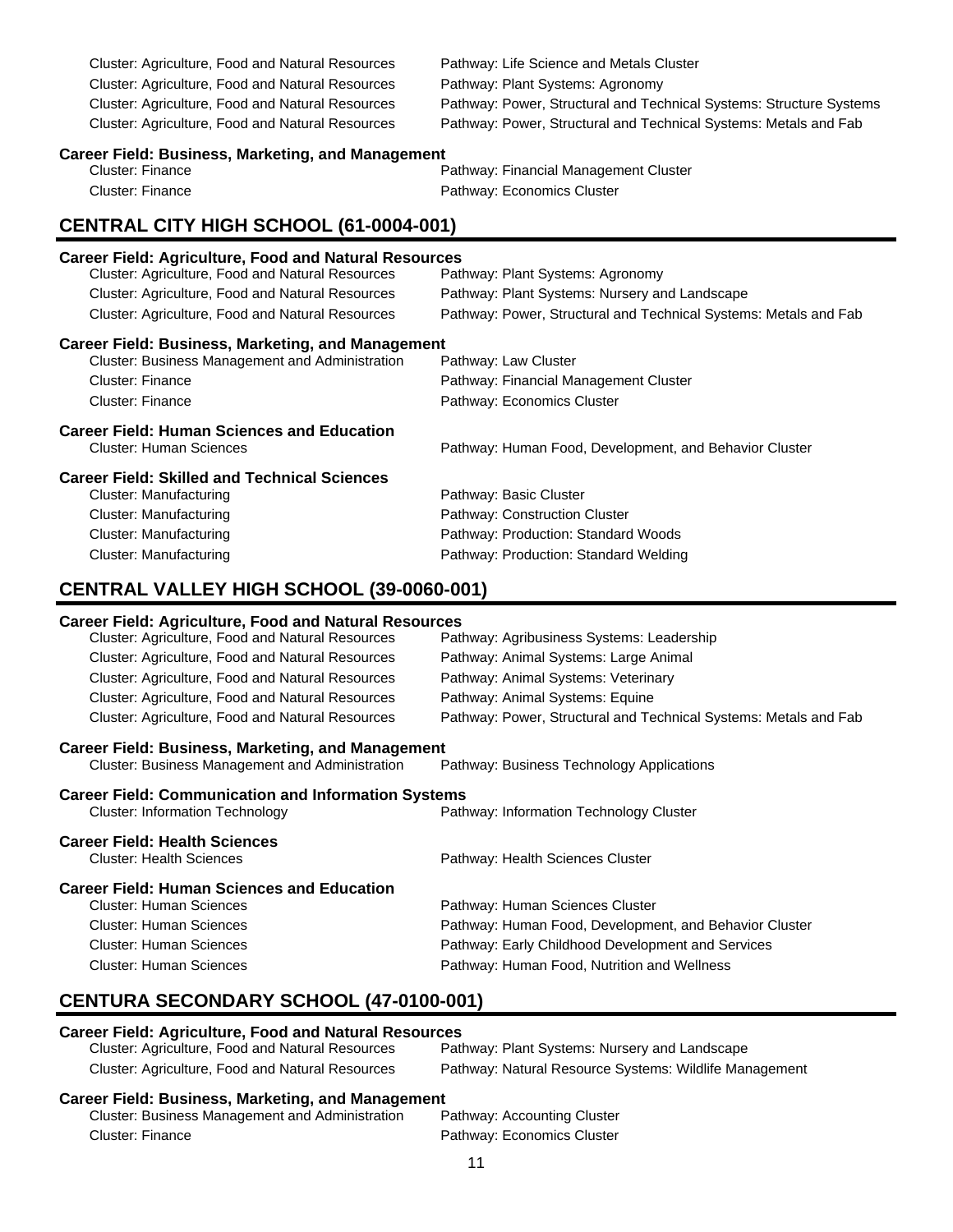#### **Career Field: Skilled and Technical Sciences**

Cluster: Manufacturing **Pathway: Basic Cluster** Pathway: Basic Cluster

Cluster: Transportation, Distribution and Logistics Pathway: Facility and Mobile Equipment Maintenance: Welding Auto Body

## **CHADRON SENIOR HIGH SCHOOL (23-0002-001)**

| <b>Career Field: Agriculture, Food and Natural Resources</b><br>Cluster: Agriculture, Food and Natural Resources<br>Cluster: Agriculture, Food and Natural Resources<br>Cluster: Agriculture, Food and Natural Resources                                                                                                        | Pathway: Animal Systems: Companion Animal<br>Pathway: Power, Structural and Technical Systems: Structure Systems<br>Pathway: Power, Structural and Technical Systems: Metals and Fab                                                                       |
|---------------------------------------------------------------------------------------------------------------------------------------------------------------------------------------------------------------------------------------------------------------------------------------------------------------------------------|------------------------------------------------------------------------------------------------------------------------------------------------------------------------------------------------------------------------------------------------------------|
| <b>Career Field: Business, Marketing, and Management</b><br><b>Cluster: Finance</b><br>Cluster: Hospitality and Tourism                                                                                                                                                                                                         | Pathway: Accounting Cluster<br>Pathway: Restaurants, Food and Beverage Services Culinary                                                                                                                                                                   |
| <b>Career Field: Human Sciences and Education</b><br><b>Cluster: Human Sciences</b><br><b>Cluster: Human Sciences</b>                                                                                                                                                                                                           | Pathway: Consumer Services<br>Pathway: Human Food, Nutrition and Wellness                                                                                                                                                                                  |
| <b>Career Field: Skilled and Technical Sciences</b><br><b>Cluster: Manufacturing</b>                                                                                                                                                                                                                                            | Pathway: Production: Standard Woods                                                                                                                                                                                                                        |
| CHAMBERS HIGH SCHOOL (45-0137-001)                                                                                                                                                                                                                                                                                              |                                                                                                                                                                                                                                                            |
| <b>Career Field: Agriculture, Food and Natural Resources</b><br>Cluster: Agriculture, Food and Natural Resources<br>Cluster: Agriculture, Food and Natural Resources                                                                                                                                                            | Pathway: Agribusiness Systems: Leadership<br>Pathway: Animal Systems: Veterinary                                                                                                                                                                           |
| <b>Career Field: Business, Marketing, and Management</b><br>Cluster: Finance<br><b>Cluster: Finance</b><br>Cluster: Finance                                                                                                                                                                                                     | Pathway: Accounting Cluster<br>Pathway: Economics Cluster<br>Pathway: Accounting                                                                                                                                                                           |
| <b>Career Field: Human Sciences and Education</b><br><b>Cluster: Human Sciences</b><br><b>Cluster: Human Sciences</b><br><b>Cluster: Human Sciences</b>                                                                                                                                                                         | Pathway: Human Sciences Cluster<br>Pathway: Early Childhood Development and Services<br>Pathway: Human Food, Nutrition and Wellness                                                                                                                        |
| <b>Career Field: Skilled and Technical Sciences</b><br><b>Cluster: Architecture and Construction</b><br><b>Cluster: Architecture and Construction</b><br><b>Cluster: Architecture and Construction</b><br><b>Cluster: Manufacturing</b><br><b>Cluster: Manufacturing</b><br>Cluster: Transportation, Distribution and Logistics | Pathway: Architecture and Construction Basic Cluster<br>Pathway: DPC: Drafting<br>Pathway: DPC: Engineering Arch Drafting<br>Pathway: Drafting Cluster<br>Pathway: Construction Cluster<br>Pathway: Facility and Mobile Equipment Maintenance: Traditional |

# **CHASE COUNTY HIGH SCHOOL (15-0010-001)**

#### **Career Field: Agriculture, Food and Natural Resources**

| Cluster: Agriculture, Food and Natural Resources         | Pathway: Agribusiness Systems: Leadership     |
|----------------------------------------------------------|-----------------------------------------------|
| Cluster: Agriculture, Food and Natural Resources         | Pathway: Plant Systems: Nursery and Landscape |
| Cluster: Agriculture, Food and Natural Resources         | Pathway: Plant Systems: Floriculture          |
| <b>Career Field: Business, Marketing, and Management</b> |                                               |
| Cluster: Business Management and Administration          | Pathway: Business Technology Applications     |
| <b>Cluster: Finance</b>                                  | Pathway: Financial Management Cluster         |
| <b>Cluster: Finance</b>                                  | Pathway: Accounting Cluster                   |
| <b>Cluster: Finance</b>                                  | Pathway: Economics Cluster                    |
|                                                          |                                               |

Cluster: Finance **Pathway: Accounting**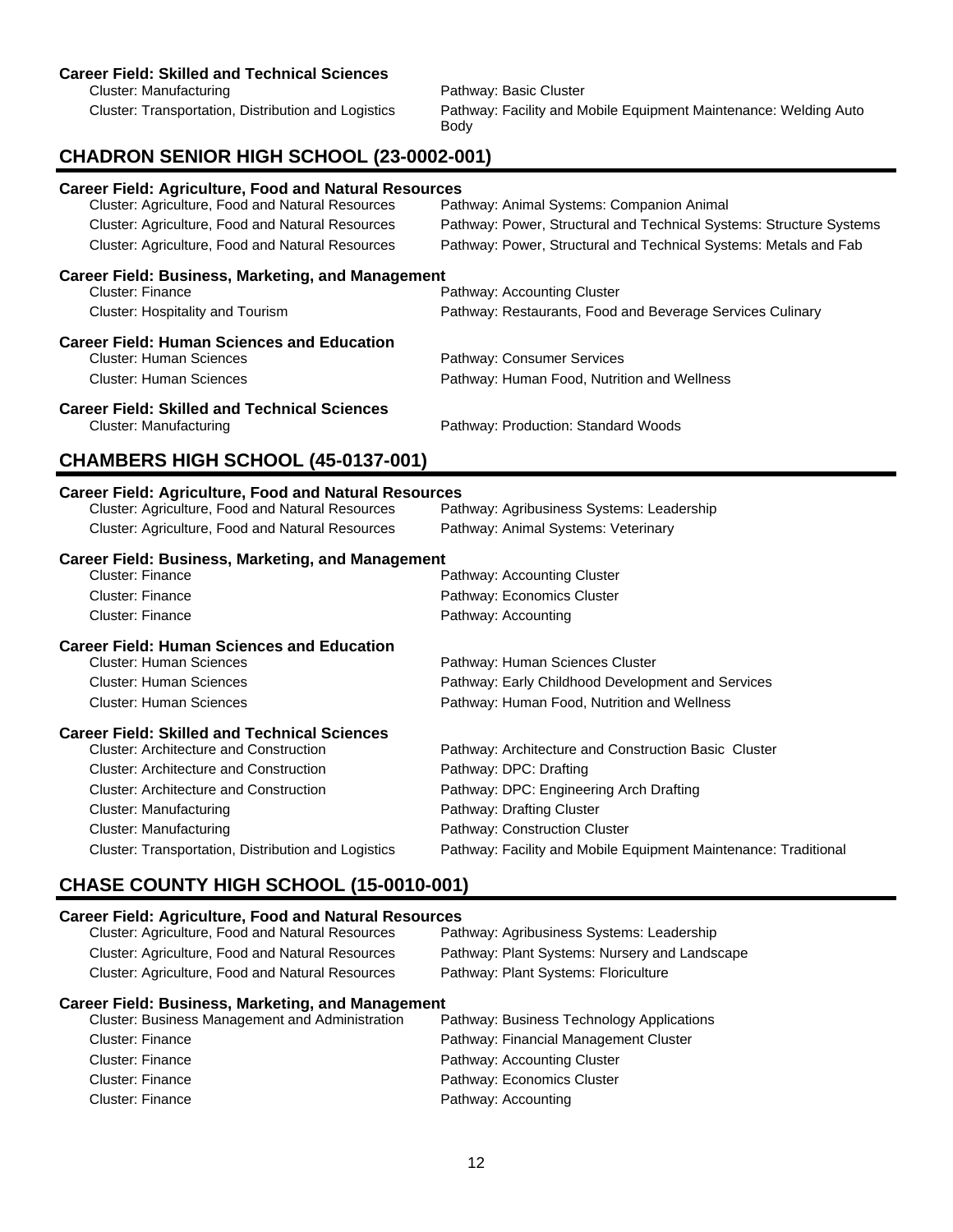# **CLARKSON JR-SR HIGH SCHOOL (19-0058-001)**

# **Career Field: Business, Marketing, and Management**<br>Cluster: Finance

Pathway: Accounting Cluster

# **CODY-KILGORE HIGH SCHOOL (16-0030-001)**

## **Career Field: Agriculture, Food and Natural Resources**

| Cluster: Agriculture, Food and Natural Resources  | Pathway: Life Science and Food Cluster                              |
|---------------------------------------------------|---------------------------------------------------------------------|
| Cluster: Agriculture, Food and Natural Resources  | Pathway: Life Science and Power Cluster                             |
| Cluster: Agriculture, Food and Natural Resources  | Pathway: Animal Systems: Large Animal                               |
| Cluster: Agriculture, Food and Natural Resources  | Pathway: Plant Systems: Nursery and Landscape                       |
| Cluster: Agriculture, Food and Natural Resources  | Pathway: Food Systems: Food and Nutritional Science                 |
| Cluster: Agriculture, Food and Natural Resources  | Pathway: Power, Structural and Technical Systems: Structure Systems |
| Cluster: Agriculture, Food and Natural Resources  | Pathway: Power, Structural and Technical Systems: Metals and Fab    |
| asaas Fiald, Duaineae, Maskating, and Managangust |                                                                     |

### **Career Field: Business, Marketing, and Management**

| Cluster: Finance | Pathway: Accounting Cluster |
|------------------|-----------------------------|
| Cluster: Finance | Pathway: Economics Cluster  |
| Cluster: Finance | Pathway: Accounting         |

# **COLUMBUS HIGH SCHOOL (71-0001-001)**

| Cluster: Business Management and Administration            | Pathway: Accounting Cluster                                     |
|------------------------------------------------------------|-----------------------------------------------------------------|
| <b>Cluster: Business Management and Administration</b>     | Pathway: Law Cluster                                            |
| Cluster: Business Management and Administration            | Pathway: Management Cluster                                     |
| Cluster: Business Management and Administration            | Pathway: Entrepreneurship Cluster                               |
| Cluster: Business Management and Administration            | Pathway: Accounting                                             |
| Cluster: Business Management and Administration            | Pathway: Business Technology Applications                       |
| <b>Cluster: Finance</b>                                    | Pathway: Financial Management Cluster                           |
| <b>Cluster: Finance</b>                                    | Pathway: Accounting Cluster                                     |
| <b>Cluster: Finance</b>                                    | Pathway: Economics Cluster                                      |
| <b>Cluster: Finance</b>                                    | Pathway: Accounting                                             |
| <b>Cluster: Marketing</b>                                  | Pathway: Marketing, Entrepreneurship Cluster                    |
| <b>Career Field: Communication and Information Systems</b> |                                                                 |
| <b>Cluster: Information Technology</b>                     | Pathway: Information Technology Cluster                         |
| <b>Career Field: Human Sciences and Education</b>          |                                                                 |
| <b>Cluster: Human Sciences</b>                             | Pathway: Counseling and Mental Health Services                  |
| <b>Cluster: Human Sciences</b>                             | Pathway: Early Childhood Development and Services               |
| <b>Career Field: Skilled and Technical Sciences</b>        |                                                                 |
| <b>Cluster: Architecture and Construction</b>              | Pathway: Architecture and Construction Basic Cluster            |
| <b>Cluster: Architecture and Construction</b>              | Pathway: DPC: Drafting                                          |
| <b>Cluster: Architecture and Construction</b>              | Pathway: DPC: Engineering Arch Drafting                         |
| <b>Cluster: Architecture and Construction</b>              | Pathway: Construction: Basic Construction                       |
| <b>Cluster: Manufacturing</b>                              | Pathway: Drafting Cluster                                       |
| <b>Cluster: Manufacturing</b>                              | Pathway: Basic Cluster                                          |
| <b>Cluster: Manufacturing</b>                              | Pathway: Construction Cluster                                   |
| <b>Cluster: Manufacturing</b>                              | Pathway: Welding Cluster                                        |
| <b>Cluster: Manufacturing</b>                              | Pathway: Production: Standard Woods                             |
| <b>Cluster: Manufacturing</b>                              | Pathway: Production: Engineering Woods                          |
| <b>Cluster: Manufacturing</b>                              | Pathway: MPPD: Basic Electronics                                |
| <b>Cluster: Manufacturing</b>                              | Pathway: MPPD: Basic Mechatronics                               |
| <b>Cluster: Manufacturing</b>                              | Pathway: MPPD: Engineering Basic Mechatronics                   |
| <b>Cluster: Manufacturing</b>                              | Pathway: MPPD: Electronics / Mechatronics                       |
| Cluster: Transportation, Distribution and Logistics        | Pathway: Facility and Mobile Equipment Maintenance: Traditional |
|                                                            |                                                                 |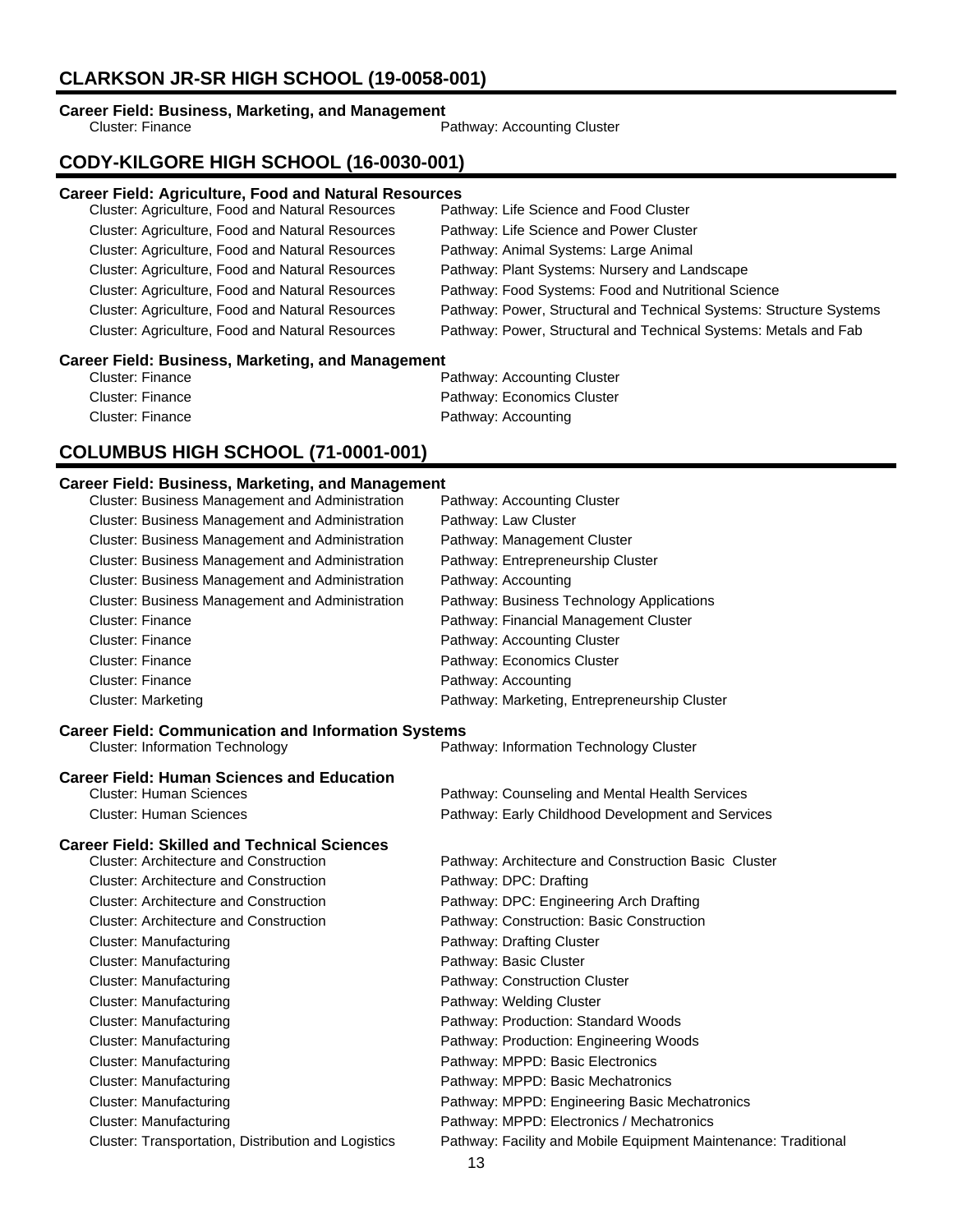# **CONESTOGA JR/SR HIGH SCHOOL (13-0056-001)**

| <b>Career Field: Business, Marketing, and Management</b><br>Cluster: Finance                                   | Pathway: Accounting Cluster                          |
|----------------------------------------------------------------------------------------------------------------|------------------------------------------------------|
| <b>Career Field: Communication and Information Systems</b><br>Cluster: Arts, A/V Technology and Communications | Pathway: Arts and A/V Technology Cluster             |
| <b>COZAD HIGH SCHOOL (24-0011-001)</b>                                                                         |                                                      |
| <b>Career Field: Business, Marketing, and Management</b>                                                       |                                                      |
| <b>Cluster: Finance</b>                                                                                        | Pathway: Financial Management Cluster                |
| <b>Cluster: Finance</b>                                                                                        | Pathway: Accounting Cluster                          |
| CRAWFORD HIGH SCHOOL (23-0071-001)                                                                             |                                                      |
| <b>Career Field: Business, Marketing, and Management</b>                                                       |                                                      |
| <b>Cluster: Finance</b>                                                                                        | Pathway: Accounting Cluster                          |
| <b>Career Field: Skilled and Technical Sciences</b>                                                            |                                                      |
| <b>Cluster: Architecture and Construction</b>                                                                  | Pathway: Architecture and Construction Basic Cluster |
| <b>Cluster: Architecture and Construction</b>                                                                  | Pathway: Construction: Basic Construction            |
| <b>Cluster: Manufacturing</b>                                                                                  | Pathway: Drafting Cluster                            |
| <b>Cluster: Manufacturing</b>                                                                                  | Pathway: Basic Cluster                               |
| <b>Cluster: Manufacturing</b>                                                                                  | Pathway: Construction Cluster                        |
| <b>Cluster: Manufacturing</b>                                                                                  | Pathway: Welding Cluster                             |
| <b>Cluster: Manufacturing</b>                                                                                  | Pathway: Production: Standard Woods                  |
|                                                                                                                |                                                      |
| CREEK VALLEY HIGH SCHOOL (25-0025-001)                                                                         |                                                      |
| <b>Career Field: Agriculture, Food and Natural Resources</b>                                                   |                                                      |
|                                                                                                                |                                                      |
| Cluster: Agriculture, Food and Natural Resources                                                               | Pathway: Life Science and Business Cluster           |

| Cluster: Agriculture, Food and Natural Resources        | Pathway: Life Science and Natural Resources Cluster |
|---------------------------------------------------------|-----------------------------------------------------|
| Cluster: Agriculture, Food and Natural Resources        | Pathway: Agribusiness Systems: Leadership           |
| <b>Cluster: Agriculture, Food and Natural Resources</b> | Pathway: Animal Systems: Equine                     |
| <b>Cluster: Agriculture, Food and Natural Resources</b> | Pathway: Plant Systems: Agronomy                    |
|                                                         |                                                     |

### **Career Field: Business, Marketing, and Management**

| Cluster: Finance                               | Pathway: Financial Management Cluster |
|------------------------------------------------|---------------------------------------|
| Cluster: Finance                               | Pathway: Accounting Cluster           |
| Cluster: Finance                               | Pathway: Economics Cluster            |
| Cluster: Finance                               | Pathway: Accounting                   |
| saas Eistel: Oldilaal amal Taaloniaal Osiamaaa |                                       |

# **Career Field: Skilled and Technical Sciences**

Pathway: Drafting Cluster Cluster: Manufacturing extending Pathway: Production: Standard Woods

# **CREIGHTON COMMUNITY HIGH SCH (54-0013-001)**

| <b>Career Field: Agriculture, Food and Natural Resources</b>                        |                                                                     |  |
|-------------------------------------------------------------------------------------|---------------------------------------------------------------------|--|
| Cluster: Agriculture, Food and Natural Resources                                    | Pathway: Life Science and Power Cluster                             |  |
| Cluster: Agriculture, Food and Natural Resources                                    | Pathway: Power, Structural and Technical Systems: Structure Systems |  |
| <b>Career Field: Business, Marketing, and Management</b>                            |                                                                     |  |
| Cluster: Finance                                                                    | Pathway: Financial Management Cluster                               |  |
| Cluster: Finance                                                                    | Pathway: Accounting Cluster                                         |  |
| <b>Career Field: Communication and Information Systems</b>                          |                                                                     |  |
| <b>Cluster: Information Technology</b>                                              | Pathway: Information Technology Cluster                             |  |
| <b>Career Field: Human Sciences and Education</b><br><b>Cluster: Human Sciences</b> | Pathway: Human Food, Development, and Behavior Cluster              |  |
|                                                                                     |                                                                     |  |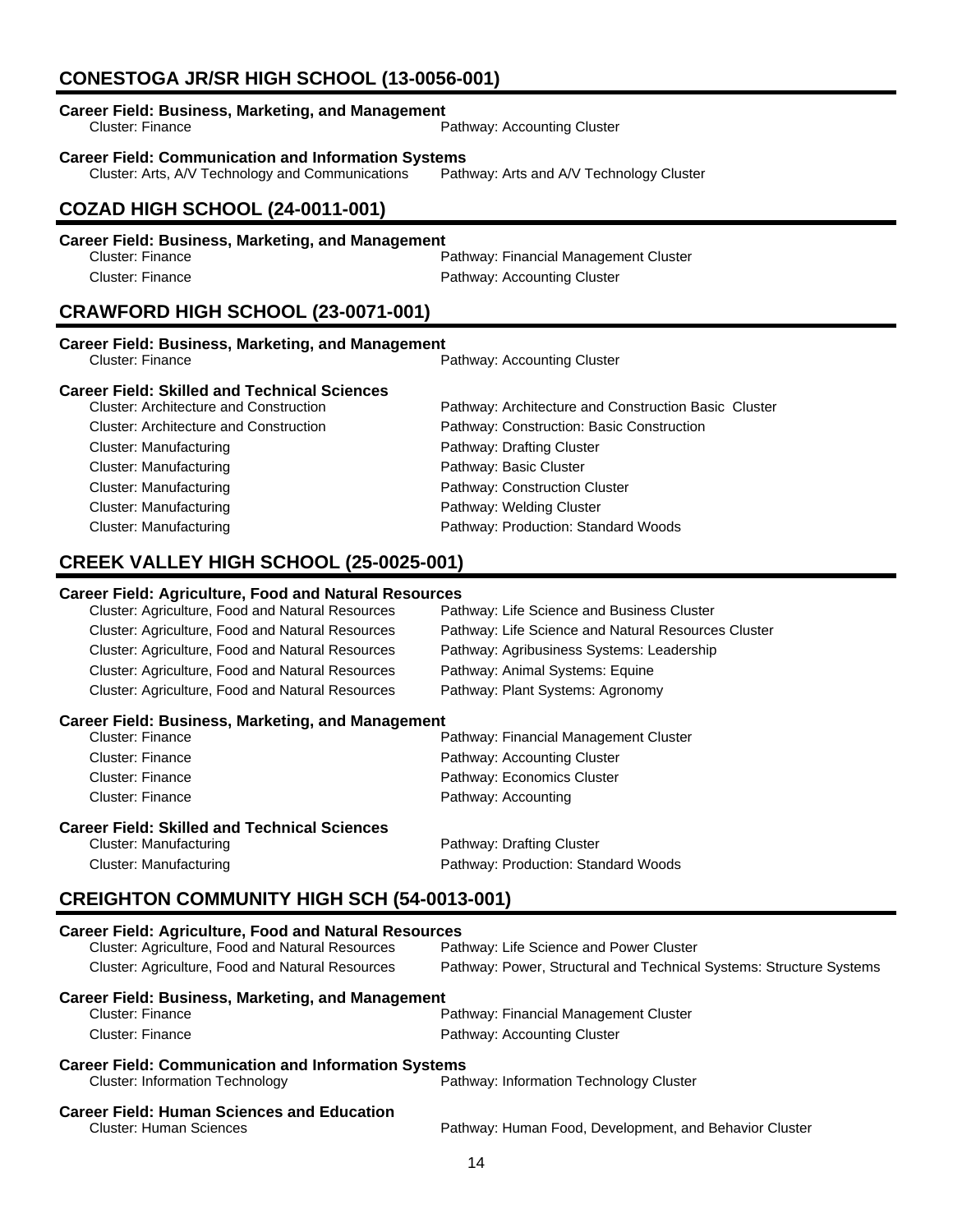# **CRETE HIGH SCHOOL (76-0002-001)**

## **Career Field: Agriculture, Food and Natural Resources** Pathway: Life Science and Natural Resources Cluster Cluster: Agriculture, Food and Natural Resources Pathway: Life Science and Metals Cluster Cluster: Agriculture, Food and Natural Resources Pathway: Power, Structural and Technical Systems: Metals and Fab **Career Field: Business, Marketing, and Management**<br>Cluster: Finance Pathway: Accounting Cluster

| <b>Career Field: Skilled and Technical Sciences</b> |  |
|-----------------------------------------------------|--|
|-----------------------------------------------------|--|

| <b>Cluster: Architecture and Construction</b> | Pathway: Architecture and Construction Basic Cluster |
|-----------------------------------------------|------------------------------------------------------|
| <b>Cluster: Architecture and Construction</b> | Pathway: DPC: Drafting                               |
| Cluster: Architecture and Construction        | Pathway: DPC: Basic Drafting                         |
| <b>Cluster: Architecture and Construction</b> | Pathway: DPC: Fundamental Drafting                   |
| <b>Cluster: Architecture and Construction</b> | Pathway: Construction: Basic Construction            |
| Cluster: Manufacturing                        | Pathway: Drafting Cluster                            |
| Cluster: Manufacturing                        | Pathway: Basic Cluster                               |
| Cluster: Manufacturing                        | Pathway: Construction Cluster                        |
| Cluster: Manufacturing                        | Pathway: Welding Cluster                             |
| Cluster: Manufacturing                        | Pathway: Production: Standard Woods                  |
| Cluster: Manufacturing                        | Pathway: Production: Standard Welding                |
|                                               |                                                      |

## **CROFTON HIGH SCHOOL (54-0096-001)**

#### **Career Field: Agriculture, Food and Natural Resources**

| Cluster: Agriculture, Food and Natural Resources         | Pathway: Life Science and Business Cluster                |
|----------------------------------------------------------|-----------------------------------------------------------|
| Cluster: Agriculture, Food and Natural Resources         | Pathway: Life Science and Natural Resources Cluster       |
| Cluster: Agriculture, Food and Natural Resources         | Pathway: Agribusiness Systems: Economics and Management   |
| Cluster: Agriculture, Food and Natural Resources         | Pathway: Animal Systems: Large Animal                     |
| <b>Cluster: Agriculture, Food and Natural Resources</b>  | Pathway: Plant Systems: Nursery and Landscape             |
| <b>Cluster: Agriculture, Food and Natural Resources</b>  | Pathway: Natural Resource Systems: Advanced Management    |
| <b>Career Field: Business, Marketing, and Management</b> |                                                           |
| <b>Cluster: Finance</b>                                  | Pathway: Accounting Cluster                               |
| <b>Cluster: Hospitality and Tourism</b>                  | Pathway: Restaurants, Food and Beverage Services Culinary |
| <b>Career Field: Human Sciences and Education</b>        |                                                           |
| Cluster: Human Sciences                                  | Pathway: Human Sciences Cluster                           |
| Cluster: Human Sciences                                  | Pathway: Consumer Services                                |

# **CROSS COUNTY HIGH SCHOOL (72-0015-004)**

| <b>Career Field: Agriculture, Food and Natural Resources</b> |                                                                     |
|--------------------------------------------------------------|---------------------------------------------------------------------|
| Cluster: Agriculture, Food and Natural Resources             | Pathway: Life Science and Natural Resources Cluster                 |
| Cluster: Agriculture, Food and Natural Resources             | Pathway: Life Science and Power Cluster                             |
| Cluster: Agriculture, Food and Natural Resources             | Pathway: Life Science and Metals Cluster                            |
| <b>Cluster: Agriculture, Food and Natural Resources</b>      | Pathway: Power, Structural and Technical Systems: Structure Systems |
| <b>Career Field: Business, Marketing, and Management</b>     |                                                                     |
| <b>Cluster: Business Management and Administration</b>       | Pathway: Law Cluster                                                |
| Cluster: Finance                                             | Pathway: Financial Management Cluster                               |
| Cluster: Finance                                             | Pathway: Accounting Cluster                                         |
| Cluster: Finance                                             | Pathway: Economics Cluster                                          |
| Cluster: Finance                                             | Pathway: Accounting                                                 |
| <b>Career Field: Skilled and Technical Sciences</b>          |                                                                     |
| Cluster: Architecture and Construction                       | Pathway: Architecture and Construction Basic Cluster                |
| Cluster: Manufacturing                                       | Pathway: Drafting Cluster                                           |
| <b>Cluster: Manufacturing</b>                                | Pathway: Basic Cluster                                              |
|                                                              | 15.                                                                 |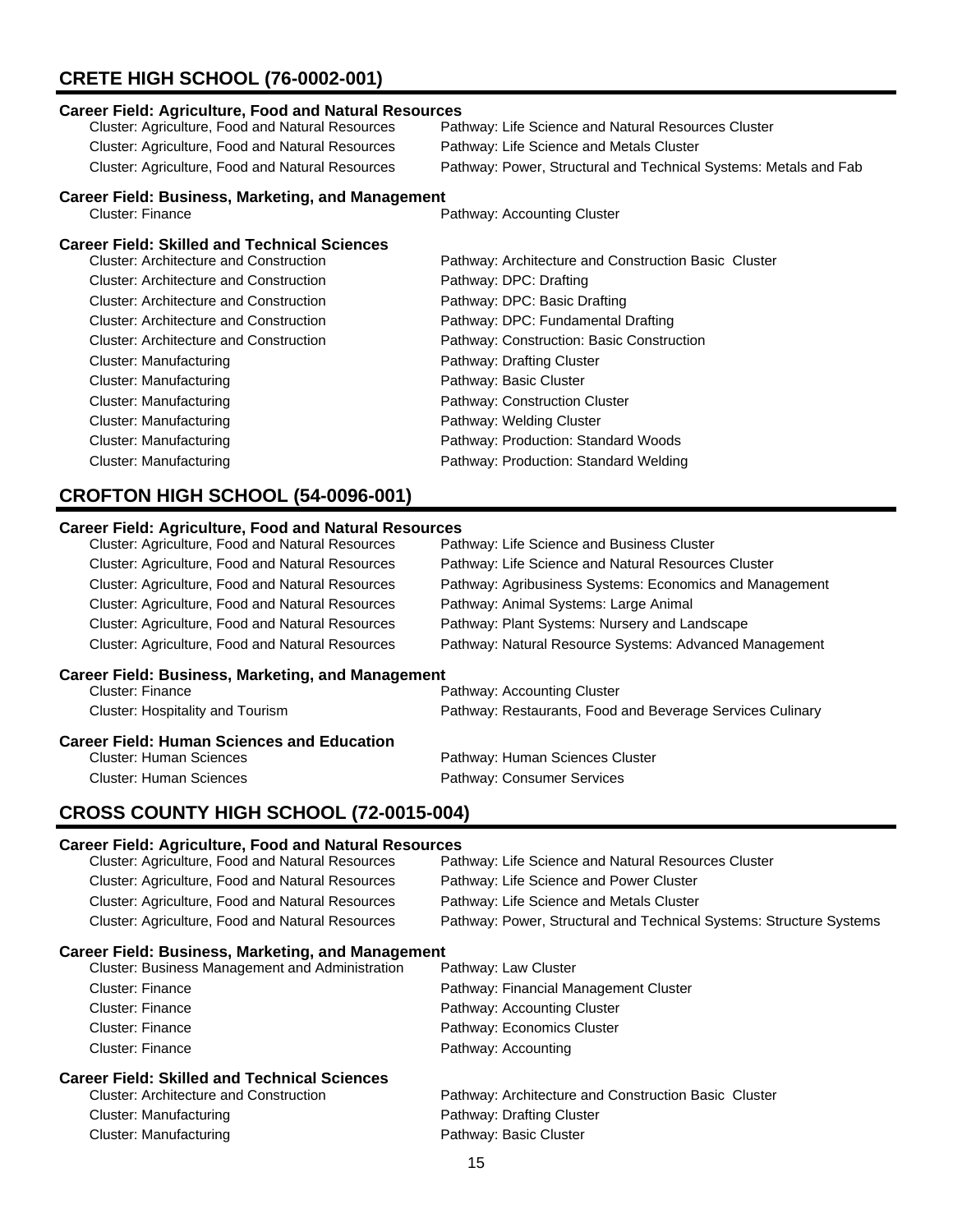Cluster: Manufacturing **Pathway: Construction Cluster** Pathway: Construction Cluster Cluster: Manufacturing example and pathway: Welding Cluster Cluster: Manufacturing example and pathway: Production: Standard Woods

# **DAVID CITY SECONDARY SCHOOL (12-0056-001)**

| <b>Career Field: Agriculture, Food and Natural Resources</b> |                                                                  |
|--------------------------------------------------------------|------------------------------------------------------------------|
| Cluster: Agriculture, Food and Natural Resources             | Pathway: Life Science and Business Cluster                       |
| Cluster: Agriculture, Food and Natural Resources             | Pathway: Life Science and Natural Resources Cluster              |
| Cluster: Agriculture, Food and Natural Resources             | Pathway: Animal Systems: Companion Animal                        |
| Cluster: Agriculture, Food and Natural Resources             | Pathway: Plant Systems: Nursery and Landscape                    |
| Cluster: Agriculture, Food and Natural Resources             | Pathway: Plant Systems: Floriculture                             |
| Cluster: Agriculture, Food and Natural Resources             | Pathway: Power, Structural and Technical Systems: Metals and Fab |
| <b>Career Field: Business, Marketing, and Management</b>     |                                                                  |
| Cluster: Business Management and Administration              | Pathway: Law Cluster                                             |
| Cluster: Business Management and Administration              | Pathway: Entrepreneurship Cluster                                |
| Cluster: Finance                                             | Pathway: Financial Management Cluster                            |
| Cluster: Finance                                             | Pathway: Accounting Cluster                                      |
| <b>Cluster: Hospitality and Tourism</b>                      | Pathway: Restaurants, Food and Beverage Services Culinary        |
| <b>Cluster: Marketing</b>                                    | Pathway: Marketing, Entrepreneurship Cluster                     |
| <b>Career Field: Communication and Information Systems</b>   |                                                                  |
| <b>Cluster: Information Technology</b>                       | Pathway: Information Technology Cluster                          |
| <b>Career Field: Skilled and Technical Sciences</b>          |                                                                  |
| <b>Cluster: Architecture and Construction</b>                | Pathway: Construction: Basic Construction                        |
| Cluster: Manufacturing                                       | Pathway: Production: Standard Welding                            |
| DESHLER HIGH SCHOOL (85-0060-001)                            |                                                                  |

#### **Career Field: Business, Marketing, and Management**

| Cluster: Business Management and Administration | Pathway: Law Cluster                  |
|-------------------------------------------------|---------------------------------------|
| Cluster: Finance                                | Pathway: Financial Management Cluster |
| Cluster: Finance                                | Pathway: Economics Cluster            |

# **DILLER-ODELL SECONDARY SCHOOL (34-0100-001)**

#### **Career Field: Agriculture, Food and Natural Resources**

| Cluster: Agriculture, Food and Natural Resources | Pathway: Life Science and Power Cluster  |
|--------------------------------------------------|------------------------------------------|
| Cluster: Agriculture, Food and Natural Resources | Pathway: Life Science and Metals Cluster |

#### **Career Field: Business, Marketing, and Management**

| Cluster: Finance | Pathway: Financial Management Cluster |
|------------------|---------------------------------------|
| Cluster: Finance | Pathway: Accounting Cluster           |
| Cluster: Finance | Pathway: Economics Cluster            |
| Cluster: Finance | Pathway: Accounting                   |
|                  |                                       |

### **DONIPHAN-TRUMBULL SECONDARY (40-0126-001)**

#### **Career Field: Agriculture, Food and Natural Resources**

| Cluster: Agriculture, Food and Natural Resources | Pathway: Life Science and Business Cluster                                |
|--------------------------------------------------|---------------------------------------------------------------------------|
| Cluster: Agriculture, Food and Natural Resources | Pathway: Life Science and Power Cluster                                   |
| Cluster: Agriculture, Food and Natural Resources | Pathway: Life Science and Metals Cluster                                  |
| Cluster: Agriculture, Food and Natural Resources | Pathway: Life Science and Sales Cluster                                   |
| Cluster: Agriculture, Food and Natural Resources | Pathway: Agribusiness Systems: Agricultural Sales and<br>Entrepreneurship |
| Cluster: Agriculture, Food and Natural Resources | Pathway: Animal Systems: Large Animal                                     |
| Cluster: Agriculture, Food and Natural Resources | Pathway: Power, Structural and Technical Systems: Structure Systems       |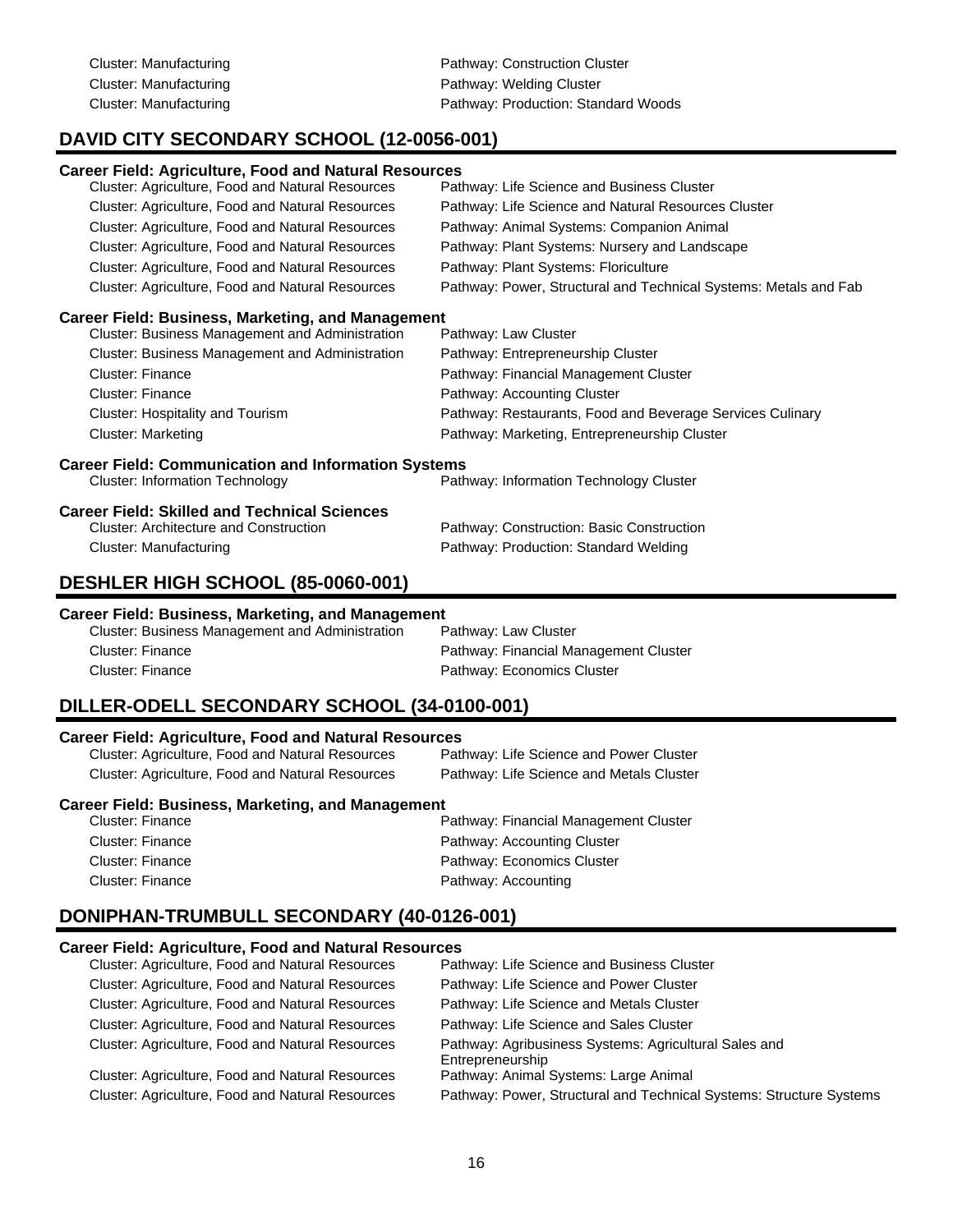#### **Career Field: Business, Marketing, and Management**

Cluster: Finance **Pathway: Accounting Cluster** Pathway: Accounting Cluster

# **Career Field: Human Sciences and Education**

Pathway: Human Food, Nutrition and Wellness

### **DORCHESTER HIGH SCHOOL (76-0044-001)**

#### **Career Field: Business, Marketing, and Management**

| <b>Cluster: Business Management and Administration</b> | Pathway: Academy Cluster              |
|--------------------------------------------------------|---------------------------------------|
| <b>Cluster: Business Management and Administration</b> | Pathway: Academy                      |
| Cluster: Finance                                       | Pathway: Financial Management Cluster |
| Cluster: Finance                                       | Pathway: Accounting Cluster           |
| <b>Career Field: Skilled and Technical Sciences</b>    |                                       |
| Cluster: Manufacturing                                 | Pathway: Basic Cluster                |
| Cluster: Manufacturing                                 | Pathway: Production: Standard Welding |

#### **DOUGLAS CO WEST HIGH SCHOOL (28-0015-001)**

#### **Career Field: Business, Marketing, and Management**

| Career Field: Skilled and Technical Sciences           |                             |
|--------------------------------------------------------|-----------------------------|
| <b>Cluster: Finance</b>                                | Pathway: Accounting         |
| Cluster: Finance                                       | Pathway: Economics Cluster  |
| Cluster: Finance                                       | Pathway: Accounting Cluster |
| <b>Cluster: Business Management and Administration</b> | Pathway: Law Cluster        |

#### Cluster: Manufacturing Pathway: Welding Cluster

### **DUNDY CO STRATTON HIGH SCHOOL (29-0117-001)**

#### **Career Field: Agriculture, Food and Natural Resources**

| Cluster: Agriculture, Food and Natural Resources | Pathway: Life Science and Natural Resources Cluster |
|--------------------------------------------------|-----------------------------------------------------|
| Cluster: Agriculture, Food and Natural Resources | Pathway: Animal Systems: Large Animal               |
| Cluster: Agriculture, Food and Natural Resources | Pathway: Plant Systems: Nursery and Landscape       |

#### **Career Field: Business, Marketing, and Management**

| <b>Cluster: Business Management and Administration</b> | Pathway: Accounting Cluster               |
|--------------------------------------------------------|-------------------------------------------|
| <b>Cluster: Business Management and Administration</b> | Pathway: Business Technology Applications |
| Cluster: Finance                                       | Pathway: Financial Management Cluster     |
| Cluster: Finance                                       | Pathway: Accounting Cluster               |
|                                                        |                                           |

#### **Career Field: Communication and Information Systems**

| <b>Cluster: Information Technology</b> | Pathway: Information Technology Cluster  |
|----------------------------------------|------------------------------------------|
| Cluster: Information Technology        | Pathway: Information Support and Service |
| Cluster: Information Technology        | Pathway: Web and Digital Communications  |

## **HIGH SCHOOL AT BRAINARD (12-0502-001)**

#### **Career Field: Agriculture, Food and Natural Resources**

| Cluster: Agriculture, Food and Natural Resources | Pathway: Life Science and Natural Resources Cluster              |
|--------------------------------------------------|------------------------------------------------------------------|
| Cluster: Agriculture, Food and Natural Resources | Pathway: Life Science and Power Cluster                          |
| Cluster: Agriculture, Food and Natural Resources | Pathway: Animal Systems: Veterinary                              |
| Cluster: Agriculture, Food and Natural Resources | Pathway: Plant Systems: Floriculture                             |
| Cluster: Agriculture, Food and Natural Resources | Pathway: Power, Structural and Technical Systems: Metals and Fab |
|                                                  |                                                                  |

| <b>Cluster: Business Management and Administration</b> | Pathway: Accounting Cluster           |
|--------------------------------------------------------|---------------------------------------|
| Cluster: Finance                                       | Pathway: Financial Management Cluster |
| Cluster: Finance                                       | Pathway: Accounting Cluster           |
| Cluster: Finance                                       | Pathway: Economics Cluster            |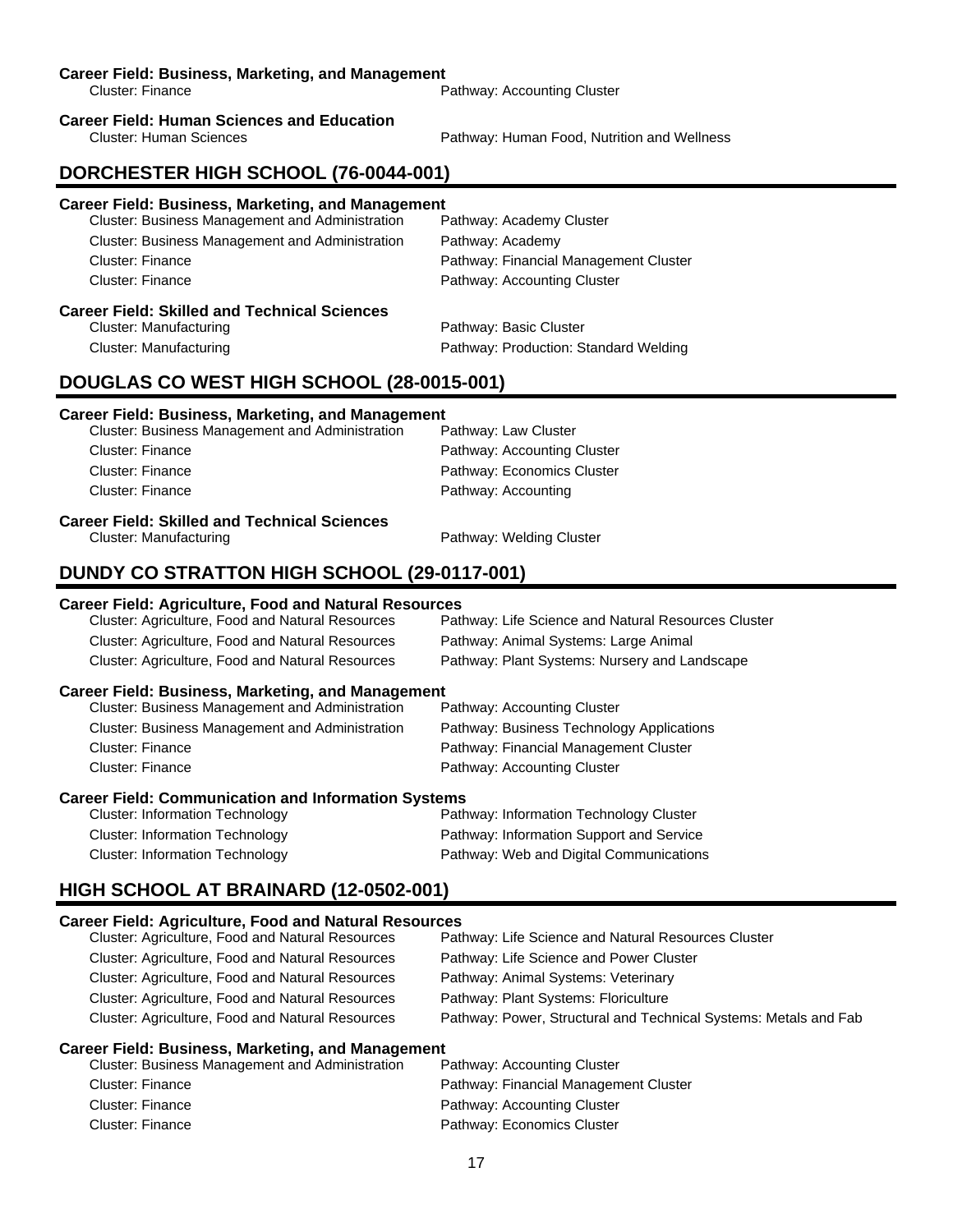# **Career Field: Human Sciences and Education**

Pathway: Human Food, Development, and Behavior Cluster

# **ELBA SECONDARY SCHOOL (47-0103-001)**

**Career Field: Agriculture, Food and Natural Resources**

Pathway: Power, Structural and Technical Systems: Metals and Fab

# **ELGIN HIGH SCHOOL (02-0018-001)**

#### **Career Field: Agriculture, Food and Natural Resources**

| Cluster: Agriculture, Food and Natural Resources | Pathway: Animal Systems: Companion Animal                        |
|--------------------------------------------------|------------------------------------------------------------------|
| Cluster: Agriculture, Food and Natural Resources | Pathway: Power, Structural and Technical Systems: Metals and Fab |

#### **Career Field: Business, Marketing, and Management**

| Cluster: Finance | Pathway: Accounting Cluster |
|------------------|-----------------------------|
| Cluster: Finance | Pathway: Economics Cluster  |
| Cluster: Finance | Pathway: Accounting         |

## **ELKHORN HIGH SCHOOL (28-0010-001)**

#### **Career Field: Business, Marketing, and Management**

| <b>Cluster: Finance</b>                           | Pathway: Financial Management Cluster     |
|---------------------------------------------------|-------------------------------------------|
| Cluster: Finance                                  | Pathway: Accounting Cluster               |
| Cluster: Finance                                  | Pathway: Economics Cluster                |
| Cluster: Finance                                  | Pathway: Accounting                       |
| <b>Cluster: Marketing</b>                         | Pathway: Marketing Cluster                |
| <b>Career Field: Health Sciences</b>              |                                           |
| <b>Cluster: Health Sciences</b>                   | Pathway: Health Sciences II Cluster       |
| <b>Cluster: Health Sciences</b>                   | Pathway: Therapeutic Services: Diatetics  |
| <b>Career Field: Human Sciences and Education</b> |                                           |
| Cluster: Education and Training                   | Pathway: Teaching Cluster                 |
| Career Field: Skilled and Technical Sciences      |                                           |
| Cluster: Architecture and Construction            | Pathway: DPC: Fundamental Drafting        |
| Cluster: Architecture and Construction            | Pathway: DPC: FCS Drafting                |
| Cluster: Architecture and Construction            | Pathway: Construction: Basic Construction |
| Cluster: Manufacturing                            | Pathway: Construction Cluster             |
| Cluster: Manufacturing                            | Pathway: Production: Standard Woods       |

## **ELKHORN SOUTH HIGH SCHOOL (28-0010-011)**

| Cluster: Finance                                    | Pathway: Financial Management Cluster     |
|-----------------------------------------------------|-------------------------------------------|
| Cluster: Finance                                    | Pathway: Accounting Cluster               |
| Cluster: Finance                                    | Pathway: Economics Cluster                |
| Cluster: Finance                                    | Pathway: Accounting                       |
| Cluster: Marketing                                  | Pathway: Marketing Cluster                |
| <b>Career Field: Health Sciences</b>                |                                           |
| <b>Cluster: Health Sciences</b>                     | Pathway: Health Sciences II Cluster       |
| <b>Cluster: Health Sciences</b>                     | Pathway: Therapeutic Services: Diatetics  |
| <b>Career Field: Human Sciences and Education</b>   |                                           |
| <b>Cluster: Education and Training</b>              | Pathway: Teaching Cluster                 |
| <b>Career Field: Skilled and Technical Sciences</b> |                                           |
| Cluster: Architecture and Construction              | Pathway: DPC: Fundamental Drafting        |
| Cluster: Architecture and Construction              | Pathway: Construction: Basic Construction |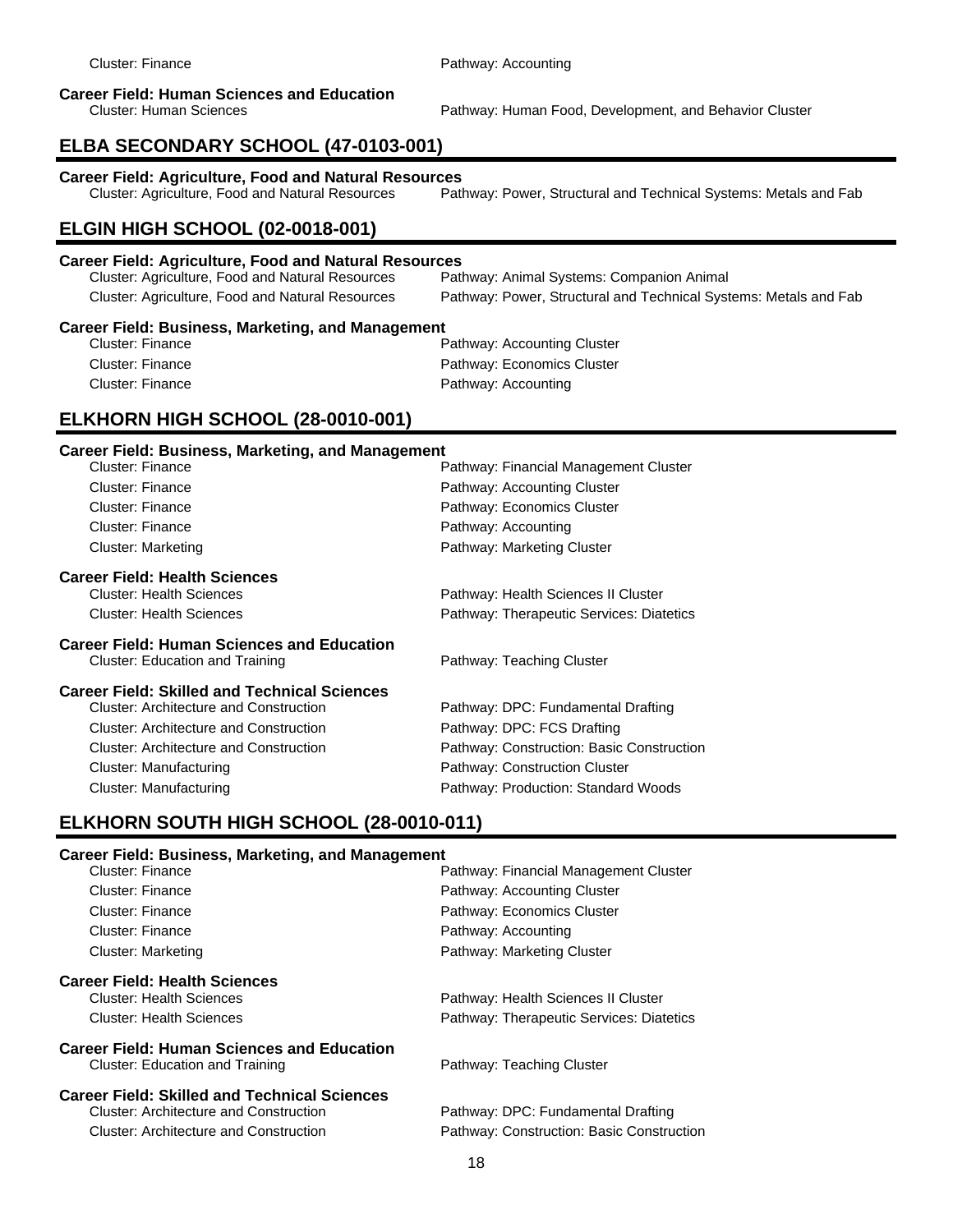# **ELKHORN VALLEY HIGH SCHOOL (59-0080-001)**

| <b>Career Field: Business, Marketing, and Management</b><br>Cluster: Business Management and Administration<br><b>Cluster: Finance</b>                                                                                   | Pathway: Business Technology Applications<br>Pathway: Accounting Cluster                                                                                  |
|--------------------------------------------------------------------------------------------------------------------------------------------------------------------------------------------------------------------------|-----------------------------------------------------------------------------------------------------------------------------------------------------------|
| <b>Career Field: Communication and Information Systems</b><br><b>Cluster: Information Technology</b>                                                                                                                     | Pathway: Information Technology Cluster                                                                                                                   |
| <b>Career Field: Health Sciences</b><br><b>Cluster: Health Sciences</b><br><b>Cluster: Health Sciences</b><br><b>Cluster: Health Sciences</b><br><b>Cluster: Health Sciences</b>                                         | Pathway: Health Sciences Cluster<br>Pathway: Health Sciences II Cluster<br>Pathway: Therapeutic Services: CNA<br>Pathway: Therapeutic Services: Diatetics |
| <b>Career Field: Human Sciences and Education</b><br><b>Cluster: Human Sciences</b>                                                                                                                                      | Pathway: Early Childhood Development and Services                                                                                                         |
| <b>Career Field: Skilled and Technical Sciences</b><br><b>Cluster: Architecture and Construction</b><br><b>Cluster: Manufacturing</b>                                                                                    | Pathway: DPC: Basic Drafting<br>Pathway: Construction Cluster                                                                                             |
| ELM CREEK HIGH SCHOOL (10-0009-001)                                                                                                                                                                                      |                                                                                                                                                           |
| <b>Career Field: Agriculture, Food and Natural Resources</b><br>Cluster: Agriculture, Food and Natural Resources<br>Cluster: Agriculture, Food and Natural Resources<br>Cluster: Agriculture, Food and Natural Resources | Pathway: Life Science and Business Cluster<br>Pathway: Animal Systems: Large Animal<br>Pathway: Power, Structural and Technical Systems: Metals and Fab   |
| <b>Career Field: Business, Marketing, and Management</b><br><b>Cluster: Finance</b>                                                                                                                                      | Pathway: Accounting Cluster                                                                                                                               |
| <b>Career Field: Health Sciences</b><br><b>Cluster: Health Sciences</b><br><b>Cluster: Health Sciences</b>                                                                                                               | Pathway: Health Sciences Cluster<br>Pathway: Health Sciences II Cluster                                                                                   |

## Cluster: Health Sciences Pathway: Therapeutic Services: Diatetics **Career Field: Skilled and Technical Sciences** Pathway: Architecture and Construction Basic Cluster Cluster: Architecture and Construction Pathway: DPC: Drafting Cluster: Architecture and Construction Pathway: Construction: Basic Construction Cluster: Manufacturing **Pathway: Drafting Cluster** Pathway: Drafting Cluster Cluster: Manufacturing **Pathway: Basic Cluster** Pathway: Basic Cluster Cluster: Manufacturing example and pathway: Construction Cluster Cluster: Manufacturing Pathway: Welding Cluster Cluster: Manufacturing example and pathway: Production: Standard Woods

Cluster: Manufacturing Pathway: Production: Standard Welding

# **ELMWOOD-MURDOCK JR/SR HIGH SCH (13-0097-001)**

| Career Field: Business, Marketing, and Management      |                                       |  |
|--------------------------------------------------------|---------------------------------------|--|
| <b>Cluster: Business Management and Administration</b> | Pathway: Academy                      |  |
| Cluster: Finance                                       | Pathway: Financial Management Cluster |  |
| Cluster: Finance                                       | Pathway: Accounting Cluster           |  |

#### **Career Field: Communication and Information Systems**

| <b>Cluster: Information Technology</b> | Pathway: Information Technology Cluster |
|----------------------------------------|-----------------------------------------|
| <b>Cluster: Information Technology</b> | Pathway: Web and Digital Communications |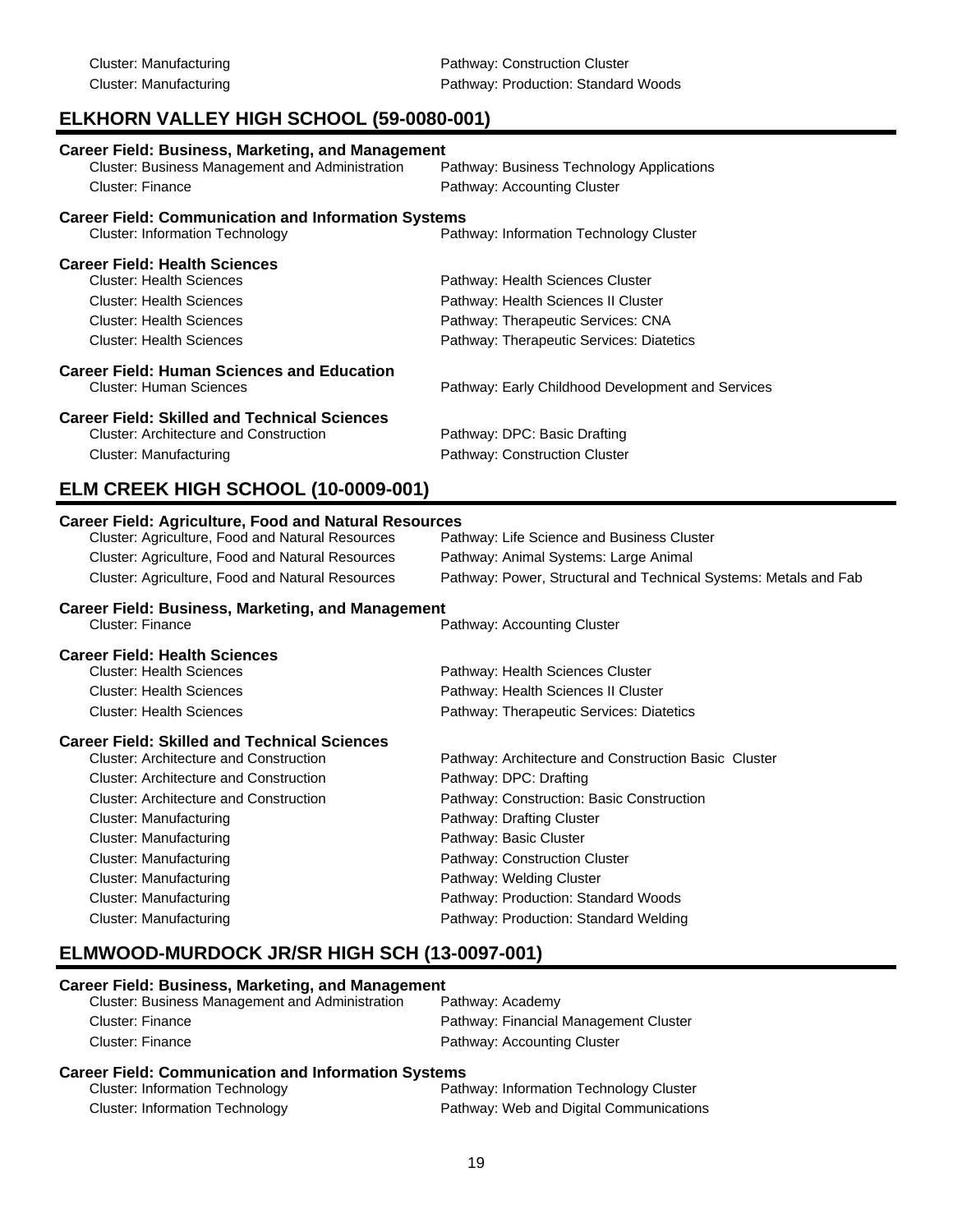| <b>Career Field: Health Sciences</b><br><b>Cluster: Health Sciences</b><br><b>Cluster: Health Sciences</b><br><b>Cluster: Health Sciences</b><br><b>Cluster: Health Sciences</b>                                                                                                                                                                                                                                                                                                                                                                     | Pathway: Health Sciences Cluster<br>Pathway: Health Sciences II Cluster<br>Pathway: Therapeutic Services: CNA<br>Pathway: Therapeutic Services: Diatetics                                                                                                                                                          |  |
|------------------------------------------------------------------------------------------------------------------------------------------------------------------------------------------------------------------------------------------------------------------------------------------------------------------------------------------------------------------------------------------------------------------------------------------------------------------------------------------------------------------------------------------------------|--------------------------------------------------------------------------------------------------------------------------------------------------------------------------------------------------------------------------------------------------------------------------------------------------------------------|--|
| ELWOOD HIGH SCHOOL (37-0030-001)                                                                                                                                                                                                                                                                                                                                                                                                                                                                                                                     |                                                                                                                                                                                                                                                                                                                    |  |
| <b>Career Field: Business, Marketing, and Management</b><br>Cluster: Business Management and Administration<br><b>Cluster: Finance</b>                                                                                                                                                                                                                                                                                                                                                                                                               | Pathway: Law Cluster<br>Pathway: Economics Cluster                                                                                                                                                                                                                                                                 |  |
| EMERSON-HUBBARD HIGH SCHOOL (26-0561-001)                                                                                                                                                                                                                                                                                                                                                                                                                                                                                                            |                                                                                                                                                                                                                                                                                                                    |  |
| <b>Career Field: Agriculture, Food and Natural Resources</b><br>Cluster: Agriculture, Food and Natural Resources                                                                                                                                                                                                                                                                                                                                                                                                                                     | Pathway: Plant Systems: Biotech                                                                                                                                                                                                                                                                                    |  |
| <b>Career Field: Business, Marketing, and Management</b><br>Cluster: Business Management and Administration<br><b>Cluster: Finance</b><br><b>Cluster: Finance</b><br><b>Cluster: Finance</b><br><b>Cluster: Finance</b><br><b>Career Field: Communication and Information Systems</b><br><b>Cluster: Information Technology</b><br><b>Career Field: Skilled and Technical Sciences</b><br><b>Cluster: Architecture and Construction</b><br><b>Cluster: Manufacturing</b><br><b>Cluster: Manufacturing</b><br>EUSTIS-FARNAM HIGH SCHOOL (32-0095-001) | Pathway: Law Cluster<br>Pathway: Financial Management Cluster<br>Pathway: Accounting Cluster<br>Pathway: Economics Cluster<br>Pathway: Accounting<br>Pathway: Information Technology Cluster<br>Pathway: Architecture and Construction Basic Cluster<br>Pathway: Drafting Cluster<br>Pathway: Construction Cluster |  |
| <b>Career Field: Agriculture, Food and Natural Resources</b><br>Cluster: Agriculture, Food and Natural Resources<br>Pathway: Life Science and Business Cluster<br>Cluster: Agriculture, Food and Natural Resources<br>Pathway: Life Science and Food Cluster                                                                                                                                                                                                                                                                                         |                                                                                                                                                                                                                                                                                                                    |  |
| <b>Career Field: Business, Marketing, and Management</b><br><b>Cluster: Finance</b><br><b>Cluster: Finance</b>                                                                                                                                                                                                                                                                                                                                                                                                                                       | Pathway: Financial Management Cluster<br>Pathway: Economics Cluster                                                                                                                                                                                                                                                |  |
| FUILLO LUCLLOCHOOL <i>ist</i> anno anal                                                                                                                                                                                                                                                                                                                                                                                                                                                                                                              |                                                                                                                                                                                                                                                                                                                    |  |

### **EWING HIGH SCHOOL (45-0029-001)**

**Career Field: Health Sciences**

Pathway: Health Sciences Cluster

# **EXETER-MILLIGAN HIGH SCHOOL (30-0001-001)**

#### **Career Field: Skilled and Technical Sciences**

| Cluster: Architecture and Construction | Pathway: Construction: Basic Construction |
|----------------------------------------|-------------------------------------------|
| Cluster: Manufacturing                 | Pathway: Construction Cluster             |

# **FAIRBURY JR-SR HIGH SCHOOL (48-0008-001)**

# **Career Field: Agriculture, Food and Natural Resources**

| Cluster: Agriculture, Food and Natural Resources | Pathway: Life Science and Business Cluster                       |
|--------------------------------------------------|------------------------------------------------------------------|
| Cluster: Agriculture, Food and Natural Resources | Pathway: Life Science and Metals Cluster                         |
| Cluster: Agriculture, Food and Natural Resources | Pathway: Power, Structural and Technical Systems: Metals and Fab |

| Cluster: Business Management and Administration |  | Pathway: Accounting Cluster |
|-------------------------------------------------|--|-----------------------------|
|                                                 |  |                             |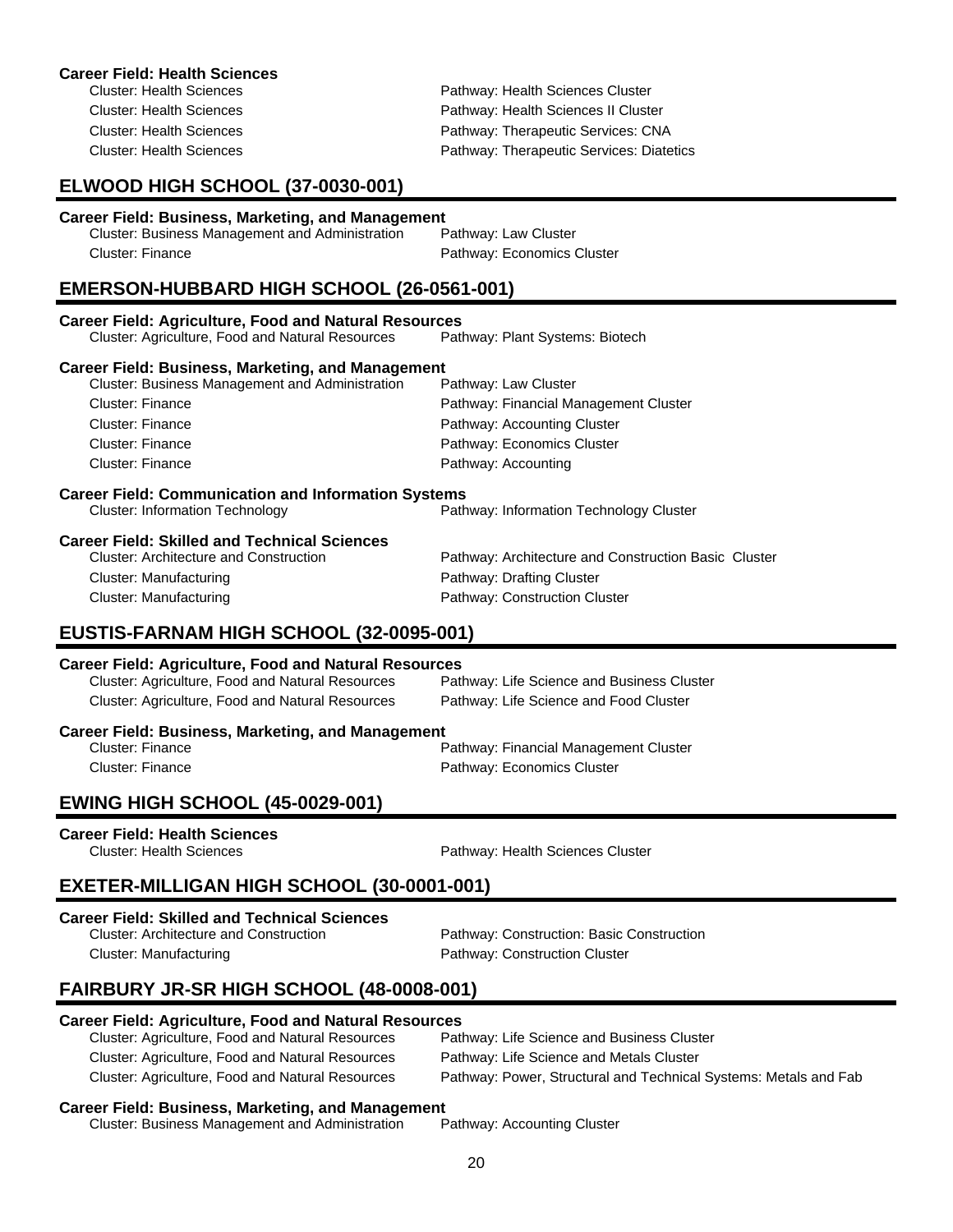| Cluster: Business Management and Administration                                      | Pathway: Business Technology Applications                           |  |  |
|--------------------------------------------------------------------------------------|---------------------------------------------------------------------|--|--|
| <b>Cluster: Finance</b>                                                              | Pathway: Financial Management Cluster                               |  |  |
| <b>Cluster: Finance</b>                                                              | Pathway: Accounting Cluster                                         |  |  |
| <b>Cluster: Finance</b>                                                              | Pathway: Economics Cluster                                          |  |  |
| Cluster: Finance                                                                     | Pathway: Accounting                                                 |  |  |
| <b>Career Field: Communication and Information Systems</b>                           |                                                                     |  |  |
| <b>Cluster: Information Technology</b>                                               | Pathway: Information Technology Cluster                             |  |  |
| <b>Cluster: Information Technology</b>                                               | Pathway: Programming and Software Development                       |  |  |
| <b>Career Field: Skilled and Technical Sciences</b><br><b>Cluster: Manufacturing</b> | Pathway: Production: Standard Welding                               |  |  |
| FALLS CITY SENIOR HIGH (74-0056-001)                                                 |                                                                     |  |  |
| <b>Career Field: Agriculture, Food and Natural Resources</b>                         |                                                                     |  |  |
| Cluster: Agriculture, Food and Natural Resources                                     | Pathway: Plant Systems: Floriculture                                |  |  |
| Cluster: Agriculture, Food and Natural Resources                                     | Pathway: Power, Structural and Technical Systems: Power and Tech    |  |  |
| Cluster: Agriculture, Food and Natural Resources                                     | Pathway: Power, Structural and Technical Systems: Structure Systems |  |  |
| Cluster: Agriculture, Food and Natural Resources                                     | Pathway: Power, Structural and Technical Systems: Metals and Fab    |  |  |
| <b>Career Field: Business, Marketing, and Management</b>                             |                                                                     |  |  |
| <b>Cluster: Finance</b>                                                              | Pathway: Financial Management Cluster                               |  |  |
| <b>Cluster: Finance</b>                                                              | Pathway: Accounting Cluster                                         |  |  |
| <b>Career Field: Health Sciences</b>                                                 |                                                                     |  |  |
| <b>Cluster: Health Sciences</b>                                                      | Pathway: Health Sciences Cluster                                    |  |  |
| <b>Career Field: Skilled and Technical Sciences</b>                                  |                                                                     |  |  |
| <b>Cluster: Manufacturing</b>                                                        | Pathway: Basic Cluster                                              |  |  |
| <b>Cluster: Manufacturing</b>                                                        | Pathway: Production: Standard Woods                                 |  |  |
| <b>Cluster: Manufacturing</b>                                                        | Pathway: Production: Standard Welding                               |  |  |
| FILLMORE CENTRAL HIGH SCHOOL (30-0025-001)                                           |                                                                     |  |  |
| <b>Career Field: Agriculture, Food and Natural Resources</b>                         |                                                                     |  |  |
| Cluster: Agriculture, Food and Natural Resources                                     | Pathway: Power, Structural and Technical Systems: Metals and Fab    |  |  |
| <b>Career Field: Business, Marketing, and Management</b>                             |                                                                     |  |  |
| <b>Cluster: Finance</b>                                                              | Pathway: Financial Management Cluster                               |  |  |
| <b>Cluster: Finance</b>                                                              | Pathway: Accounting Cluster                                         |  |  |
| Cluster: Finance                                                                     | Pathway: Economics Cluster                                          |  |  |
| <b>Cluster: Finance</b>                                                              | Pathway: Accounting                                                 |  |  |

# **Career Field: Human Sciences and Education**

Pathway: Early Childhood Development and Services

# **FORT CALHOUN HIGH SCHOOL (89-0003-001)**

| <b>Career Field: Business, Marketing, and Management</b><br>Cluster: Finance | Pathway: Accounting Cluster      |  |  |
|------------------------------------------------------------------------------|----------------------------------|--|--|
| <b>Career Field: Health Sciences</b><br><b>Cluster: Health Sciences</b>      | Pathway: Health Sciences Cluster |  |  |
| <b>Career Field: Skilled and Technical Sciences</b>                          |                                  |  |  |
| Cluster: Manufacturing                                                       | Pathway: Basic Cluster           |  |  |
| Cluster: Manufacturing                                                       | Pathway: Construction Cluster    |  |  |
| Cluster: Manufacturing                                                       | Pathway: Metals Cluster          |  |  |
| Cluster: Manufacturing                                                       | Pathway: PLTW Woods Cluster      |  |  |
| Cluster: Manufacturing                                                       | Pathway: PLTW Metals Cluster     |  |  |
| Cluster: Manufacturing                                                       | Pathway: PLTW Welding Cluster    |  |  |
|                                                                              |                                  |  |  |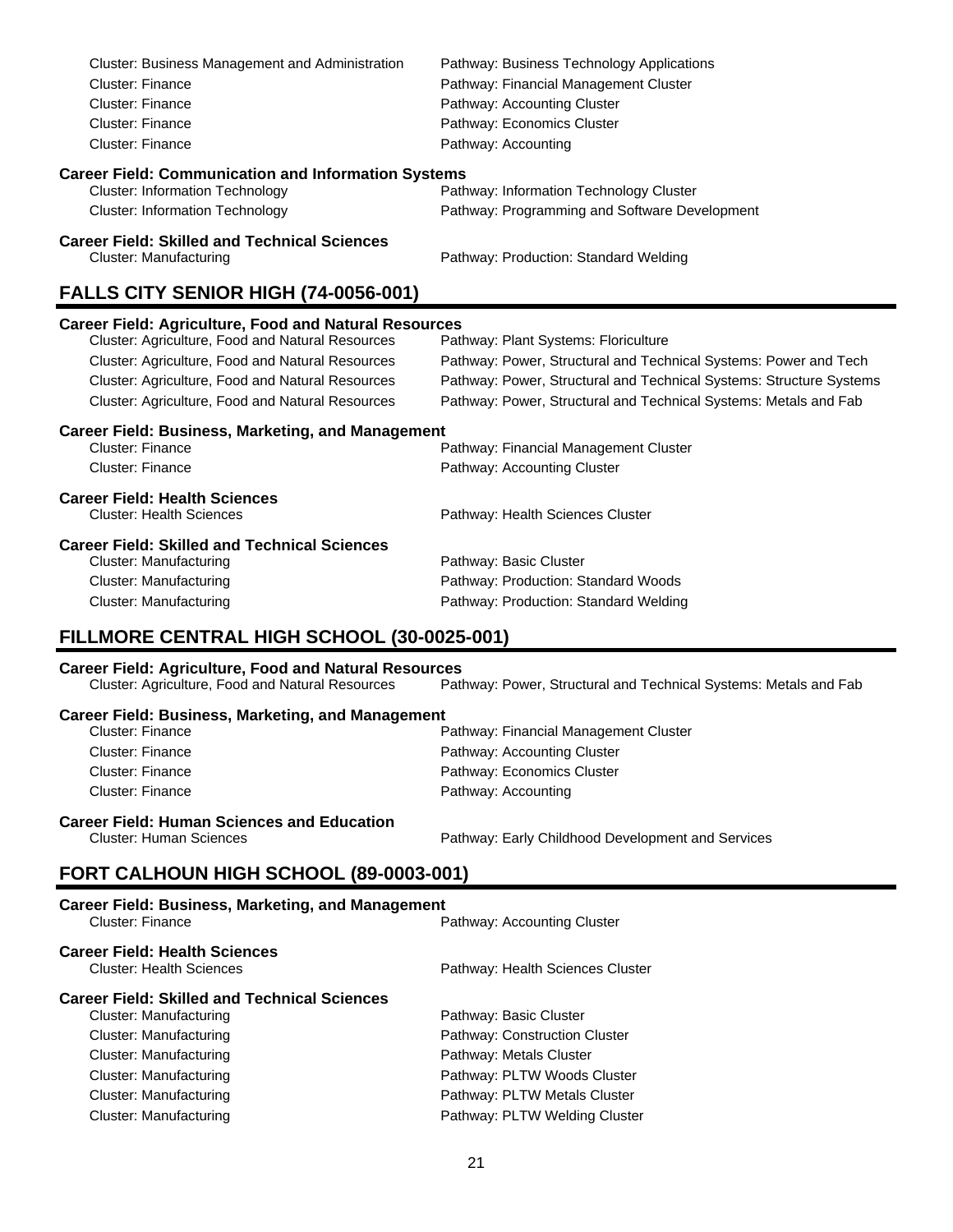# **FRANKLIN SECONDARY SCHOOL (31-0506-001)**

| <b>Career Field: Agriculture, Food and Natural Resources</b> |                                                         |  |  |  |
|--------------------------------------------------------------|---------------------------------------------------------|--|--|--|
| Cluster: Agriculture, Food and Natural Resources             | Pathway: Life Science and Business Cluster              |  |  |  |
| Cluster: Agriculture, Food and Natural Resources             | Pathway: Agribusiness Systems: Economics and Management |  |  |  |
| Cluster: Agriculture, Food and Natural Resources             | Pathway: Animal Systems: Large Animal                   |  |  |  |
| <b>Cluster: Agriculture, Food and Natural Resources</b>      | Pathway: Plant Systems: Plant Biology                   |  |  |  |
| <b>Career Field: Business, Marketing, and Management</b>     |                                                         |  |  |  |
| Cluster: Finance                                             | Pathway: Financial Management Cluster                   |  |  |  |
| Cluster: Finance                                             | Pathway: Accounting Cluster                             |  |  |  |
| Cluster: Finance                                             | Pathway: Economics Cluster                              |  |  |  |
| Cluster: Finance                                             | Pathway: Accounting                                     |  |  |  |
| <b>Career Field: Human Sciences and Education</b>            |                                                         |  |  |  |
| Cluster: Human Sciences                                      | Pathway: Consumer Services                              |  |  |  |
| <b>Career Field: Skilled and Technical Sciences</b>          |                                                         |  |  |  |
| Cluster: Architecture and Construction                       | Pathway: Architecture and Construction Basic Cluster    |  |  |  |
| <b>Cluster: Architecture and Construction</b>                | Pathway: Construction: Basic Construction               |  |  |  |
| Cluster: Manufacturing                                       | Pathway: Drafting Cluster                               |  |  |  |
| <b>Cluster: Manufacturing</b>                                | Pathway: Basic Cluster                                  |  |  |  |
| Cluster: Manufacturing                                       | Pathway: Construction Cluster                           |  |  |  |
| Cluster: Manufacturing                                       | Pathway: Welding Cluster                                |  |  |  |
| Cluster: Manufacturing                                       | Pathway: Production: Standard Woods                     |  |  |  |

# **FREEMAN HIGH SCHOOL (34-0034-001)**

### **Career Field: Agriculture, Food and Natural Resources**

| Cluster: Agriculture, Food and Natural Resources | Pathway: Life Science and Natural Resources Cluster              |
|--------------------------------------------------|------------------------------------------------------------------|
| Cluster: Agriculture, Food and Natural Resources | Pathway: Life Science and Metals Cluster                         |
| Cluster: Agriculture, Food and Natural Resources | Pathway: Animal Systems: Large Animal                            |
| Cluster: Agriculture, Food and Natural Resources | Pathway: Plant Systems: Nursery and Landscape                    |
| Cluster: Agriculture, Food and Natural Resources | Pathway: Natural Resource Systems: Wildlife Management           |
| Cluster: Agriculture, Food and Natural Resources | Pathway: Power, Structural and Technical Systems: Metals and Fab |

#### **Career Field: Business, Marketing, and Management**

| <b>Cluster: Business Management and Administration</b> | Pathway: Accounting Cluster |
|--------------------------------------------------------|-----------------------------|
| <b>Cluster: Business Management and Administration</b> | Pathway: Academy            |
| Cluster: Finance                                       | Pathway: Accounting Cluster |
| Cluster: Finance                                       | Pathway: Economics Cluster  |
| Cluster: Finance                                       | Pathway: Accounting         |

#### **Career Field: Communication and Information Systems**

| <b>Cluster: Information Technology</b> | Pathway: Information Technology Cluster |
|----------------------------------------|-----------------------------------------|
| <b>Cluster: Information Technology</b> | Pathway: Web and Digital Communications |

# **FREMONT SENIOR HIGH SCHOOL (27-0001-001)**

| Cluster: Business Management and Administration        | Pathway: Accounting Cluster                 |
|--------------------------------------------------------|---------------------------------------------|
| <b>Cluster: Business Management and Administration</b> | Pathway: Law Cluster                        |
| <b>Cluster: Business Management and Administration</b> | Pathway: Management Cluster                 |
| Cluster: Business Management and Administration        | Pathway: Entrepreneurship Cluster           |
| <b>Cluster: Business Management and Administration</b> | Pathway: Accounting                         |
| <b>Cluster: Business Management and Administration</b> | Pathway: Business Technology Communications |
| Cluster: Business Management and Administration        | Pathway: Business Technology Applications   |
| <b>Cluster: Finance</b>                                | Pathway: Financial Management Cluster       |
| <b>Cluster: Finance</b>                                | Pathway: Accounting Cluster                 |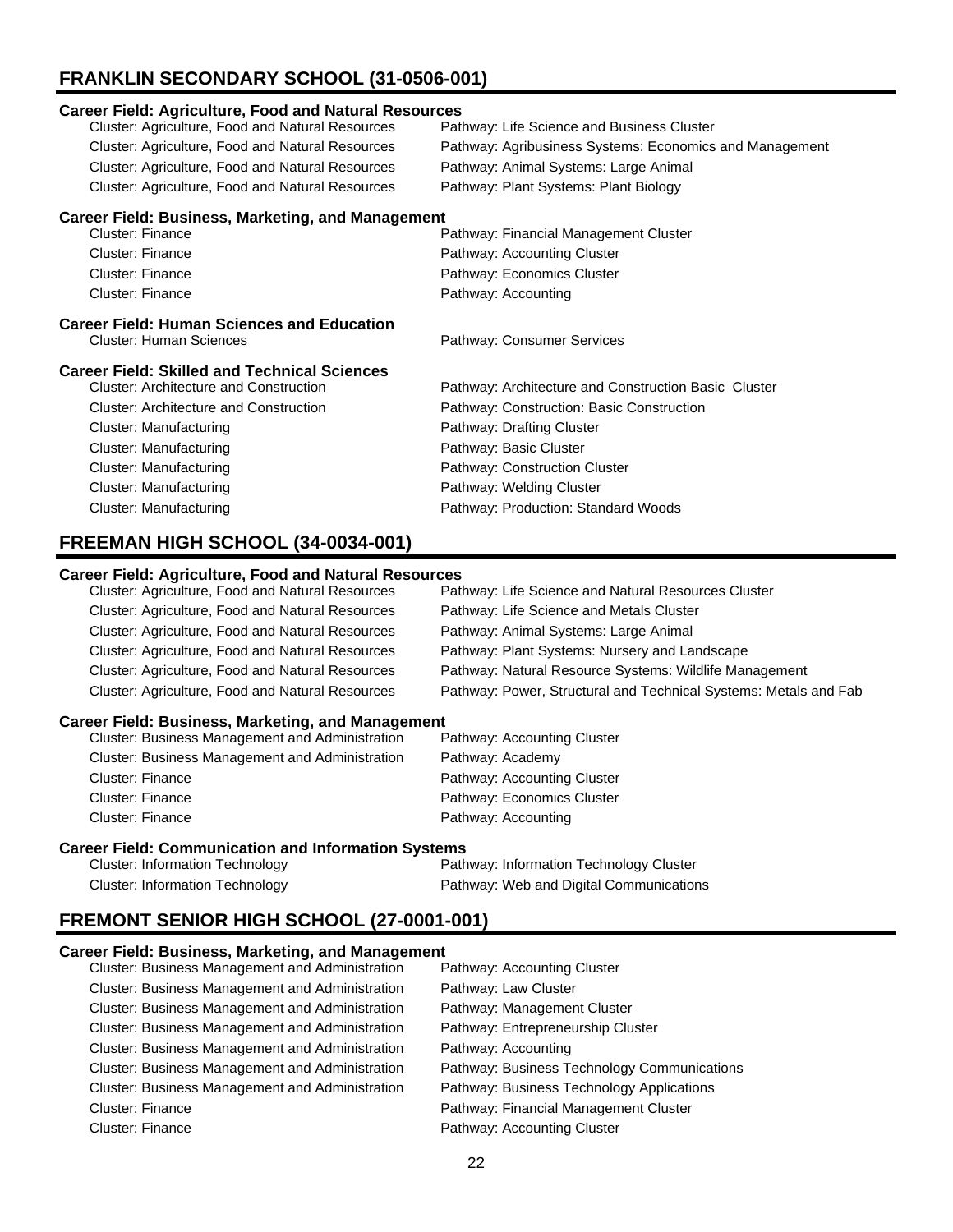| <b>Cluster: Finance</b><br><b>Cluster: Finance</b><br>Cluster: Hospitality and Tourism<br><b>Cluster: Marketing</b>                                                                                                                                                                                                                        | Pathway: Economics Cluster<br>Pathway: Accounting<br>Pathway: Restaurants, Food and Beverage Services Culinary<br>Pathway: Marketing, Entrepreneurship Cluster                                                                                                           |
|--------------------------------------------------------------------------------------------------------------------------------------------------------------------------------------------------------------------------------------------------------------------------------------------------------------------------------------------|--------------------------------------------------------------------------------------------------------------------------------------------------------------------------------------------------------------------------------------------------------------------------|
| <b>Career Field: Communication and Information Systems</b><br><b>Cluster: Information Technology</b>                                                                                                                                                                                                                                       | Pathway: Information Technology Cluster                                                                                                                                                                                                                                  |
| <b>Career Field: Human Sciences and Education</b><br><b>Cluster: Education and Training</b><br><b>Cluster: Human Sciences</b>                                                                                                                                                                                                              | Pathway: Early Childhood Cluster<br>Pathway: Early Childhood Development and Services                                                                                                                                                                                    |
| <b>Career Field: Skilled and Technical Sciences</b><br><b>Cluster: Architecture and Construction</b><br><b>Cluster: Architecture and Construction</b><br><b>Cluster: Architecture and Construction</b><br><b>Cluster: Manufacturing</b><br><b>Cluster: Manufacturing</b><br><b>Cluster: Manufacturing</b><br><b>Cluster: Manufacturing</b> | Pathway: Architecture and Construction Basic Cluster<br>Pathway: DPC: Drafting<br>Pathway: Construction: Basic Construction<br>Pathway: Drafting Cluster<br>Pathway: Construction Cluster<br>Pathway: Production: Standard Woods<br>Pathway: Production: Standard Metals |
| FRIEND HIGH SCHOOLS (76-0068-001)                                                                                                                                                                                                                                                                                                          |                                                                                                                                                                                                                                                                          |
| <b>Career Field: Agriculture, Food and Natural Resources</b><br>Cluster: Agriculture, Food and Natural Resources<br>Cluster: Agriculture, Food and Natural Resources<br><b>Career Field: Business, Marketing, and Management</b>                                                                                                           | Pathway: Animal Systems: Large Animal<br>Pathway: Power, Structural and Technical Systems: Metals and Fab                                                                                                                                                                |
| Cluster: Finance                                                                                                                                                                                                                                                                                                                           | Pathway: Financial Management Cluster                                                                                                                                                                                                                                    |
| <b>Career Field: Human Sciences and Education</b><br><b>Cluster: Human Sciences</b>                                                                                                                                                                                                                                                        | Pathway: Human Food, Nutrition and Wellness                                                                                                                                                                                                                              |
| <b>Career Field: Skilled and Technical Sciences</b><br><b>Cluster: Manufacturing</b>                                                                                                                                                                                                                                                       | Pathway: Production: Standard Welding                                                                                                                                                                                                                                    |
| FULLERTON HIGH SCHOOL (63-0001-001)                                                                                                                                                                                                                                                                                                        |                                                                                                                                                                                                                                                                          |
| <b>Career Field: Agriculture, Food and Natural Resources</b><br>Cluster: Agriculture, Food and Natural Resources                                                                                                                                                                                                                           | Pathway: Agribusiness Systems: Economics and Management                                                                                                                                                                                                                  |

| Cluster: Agriculture, Food and Natural Resources                              | Pathway: Agribusiness Systems: Agricultural Sales and<br>Entrepreneurship |
|-------------------------------------------------------------------------------|---------------------------------------------------------------------------|
| Cluster: Agriculture, Food and Natural Resources                              | Pathway: Plant Systems: Agronomy                                          |
| Career Field: Business, Marketing, and Management<br>Cluster: Finance         | Pathway: Economics Cluster                                                |
| <b>Career Field: Skilled and Technical Sciences</b><br>Cluster: Manufacturing | Pathway: PLTW Woods Cluster                                               |

# **GARDEN COUNTY JUNIOR/SENIOR HIGH SCHOOL (35-0001-001)**

## **Career Field: Business, Marketing, and Management**

| Cluster: Business Management and Administration | Pathway: Law Cluster                  |
|-------------------------------------------------|---------------------------------------|
| Cluster: Finance                                | Pathway: Financial Management Cluster |
| Cluster: Finance                                | Pathway: Accounting Cluster           |

Cluster: Manufacturing **Pathway: Production: Engineering Woods** 

# **GERING HIGH SCHOOL (79-0016-001)**

#### **Career Field: Business, Marketing, and Management** agement and Administration

| Cluster: Business Mana |  |
|------------------------|--|
| Cluster: Finance       |  |

Pathway: Financial Management Cluster

Pathway: PLTW Woods Cluster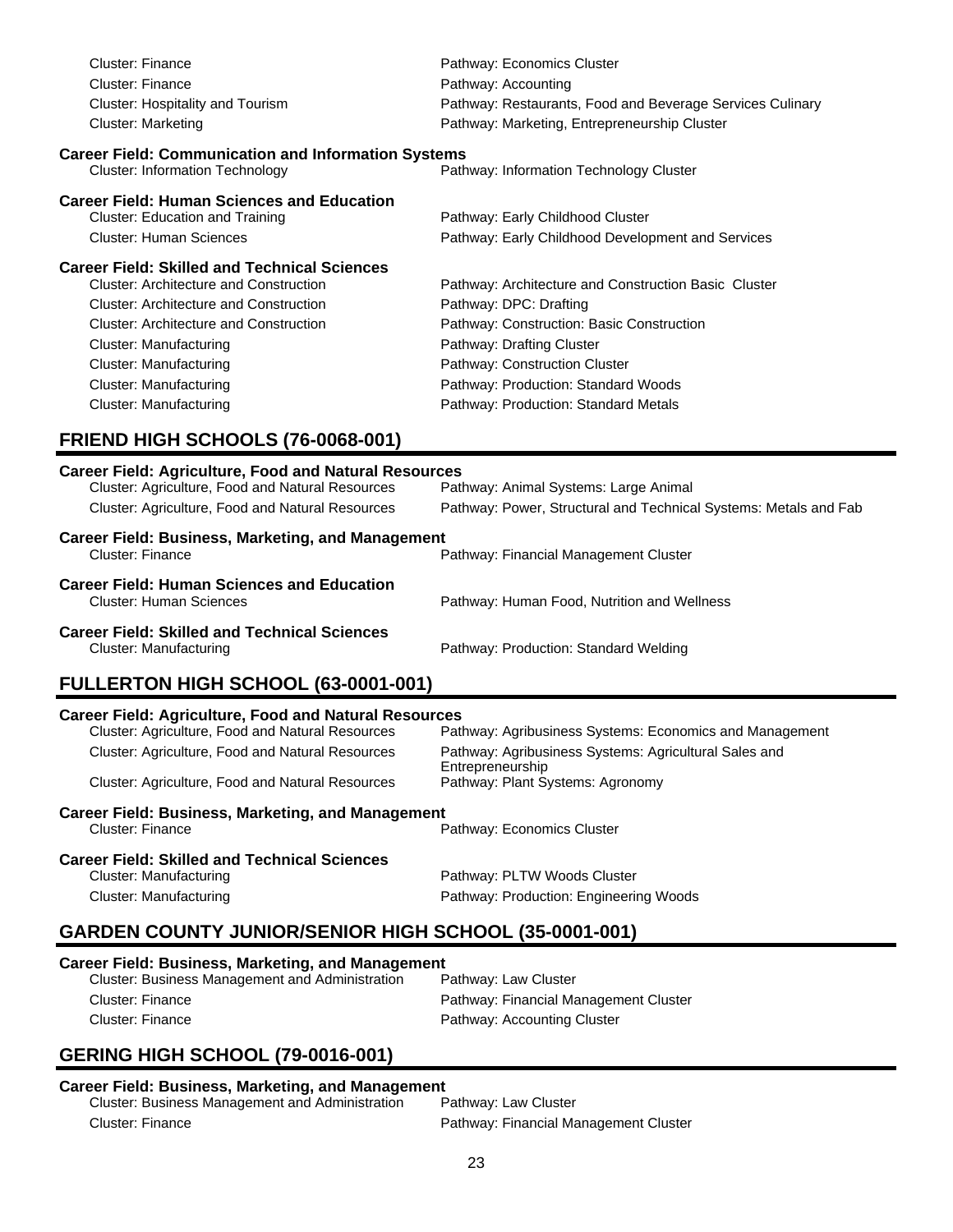| <b>Cluster: Finance</b>                                                                                        | Pathway: Accounting Cluster                               |
|----------------------------------------------------------------------------------------------------------------|-----------------------------------------------------------|
| Cluster: Finance                                                                                               | Pathway: Economics Cluster                                |
| Cluster: Finance                                                                                               | Pathway: Accounting                                       |
| Cluster: Hospitality and Tourism                                                                               | Pathway: Restaurants, Food and Beverage Services Culinary |
| Cluster: Marketing                                                                                             | Pathway: Marketing Cluster                                |
| <b>Career Field: Communication and Information Systems</b><br>Cluster: Arts, A/V Technology and Communications | Pathway: Digital Design (Visual Arts)                     |
| <b>Cluster: Information Technology</b>                                                                         | Pathway: Web and Digital Communications                   |
| <b>Career Field: Health Sciences</b>                                                                           |                                                           |
| <b>Cluster: Health Sciences</b>                                                                                | Pathway: Health Sciences Cluster                          |
| <b>Cluster: Health Sciences</b>                                                                                | Pathway: Therapeutic Services: EMT                        |

#### **Career Field: Skilled and Technical Sciences**

| <b>Cluster: Architecture and Construction</b> | Pathway: DPC: Fundamental Drafting        |
|-----------------------------------------------|-------------------------------------------|
| <b>Cluster: Architecture and Construction</b> | Pathway: Construction: Basic Construction |
| <b>Cluster: Architecture and Construction</b> | Pathway: Construction: Electricity Based  |
| Cluster: Manufacturing                        | Pathway: Basic Cluster                    |
| Cluster: Manufacturing                        | Pathway: Construction Cluster             |
| <b>Cluster: Manufacturing</b>                 | Pathway: Production: Standard Woods       |
|                                               |                                           |

# **GIBBON HIGH SCHOOL (10-0002-001)**

#### **Career Field: Business, Marketing, and Management**

| <b>Cluster: Business Management and Administration</b> | Pathway: Business Technology Applications |
|--------------------------------------------------------|-------------------------------------------|
| Cluster: Finance                                       | Pathway: Financial Management Cluster     |
| Cluster: Finance                                       | Pathway: Accounting Cluster               |
| Cluster: Finance                                       | Pathway: Economics Cluster                |
| Cluster: Finance                                       | Pathway: Accounting                       |
|                                                        |                                           |

#### **Career Field: Communication and Information Systems**

| Cluster: Information Technology               | Pathway: Information Technology Cluster   |
|-----------------------------------------------|-------------------------------------------|
| Career Field: Skilled and Technical Sciences  |                                           |
| <b>Cluster: Architecture and Construction</b> | Pathway: Construction: Basic Construction |

# **GILTNER HIGH SCHOOL (41-0002-001)**

| Career Field: Business, Marketing, and Management |                                       |
|---------------------------------------------------|---------------------------------------|
| Cluster: Finance                                  | Pathway: Financial Management Cluster |
| Cluster: Finance                                  | Pathway: Accounting Cluster           |
| Cluster: Finance                                  | Pathway: Economics Cluster            |
| Cluster: Finance                                  | Pathway: Accounting                   |

## **GORDON-RUSHVILLE HIGH SCHOOL (81-0010-001)**

## **Career Field: Agriculture, Food and Natural Resources**

| Cluster: Agriculture, Food and Natural Resources         | Pathway: Animal Systems: Companion Animal                           |
|----------------------------------------------------------|---------------------------------------------------------------------|
| Cluster: Agriculture, Food and Natural Resources         | Pathway: Animal Systems: Large Animal                               |
| Cluster: Agriculture, Food and Natural Resources         | Pathway: Power, Structural and Technical Systems: Power and Tech    |
| Cluster: Agriculture, Food and Natural Resources         | Pathway: Power, Structural and Technical Systems: Structure Systems |
| Cluster: Agriculture, Food and Natural Resources         | Pathway: Power, Structural and Technical Systems: Metals and Fab    |
| <b>Career Field: Business, Marketing, and Management</b> |                                                                     |

Cluster: Business Management and Administration Pathway: Entrepreneurship Cluster Cluster: Finance **Pathway: Accounting Cluster** 

# **GOTHENBURG SECONDARY SCHOOL (24-0020-001)**

**Career Field: Agriculture, Food and Natural Resources** Cluster: Agriculture, Food and Natural Resources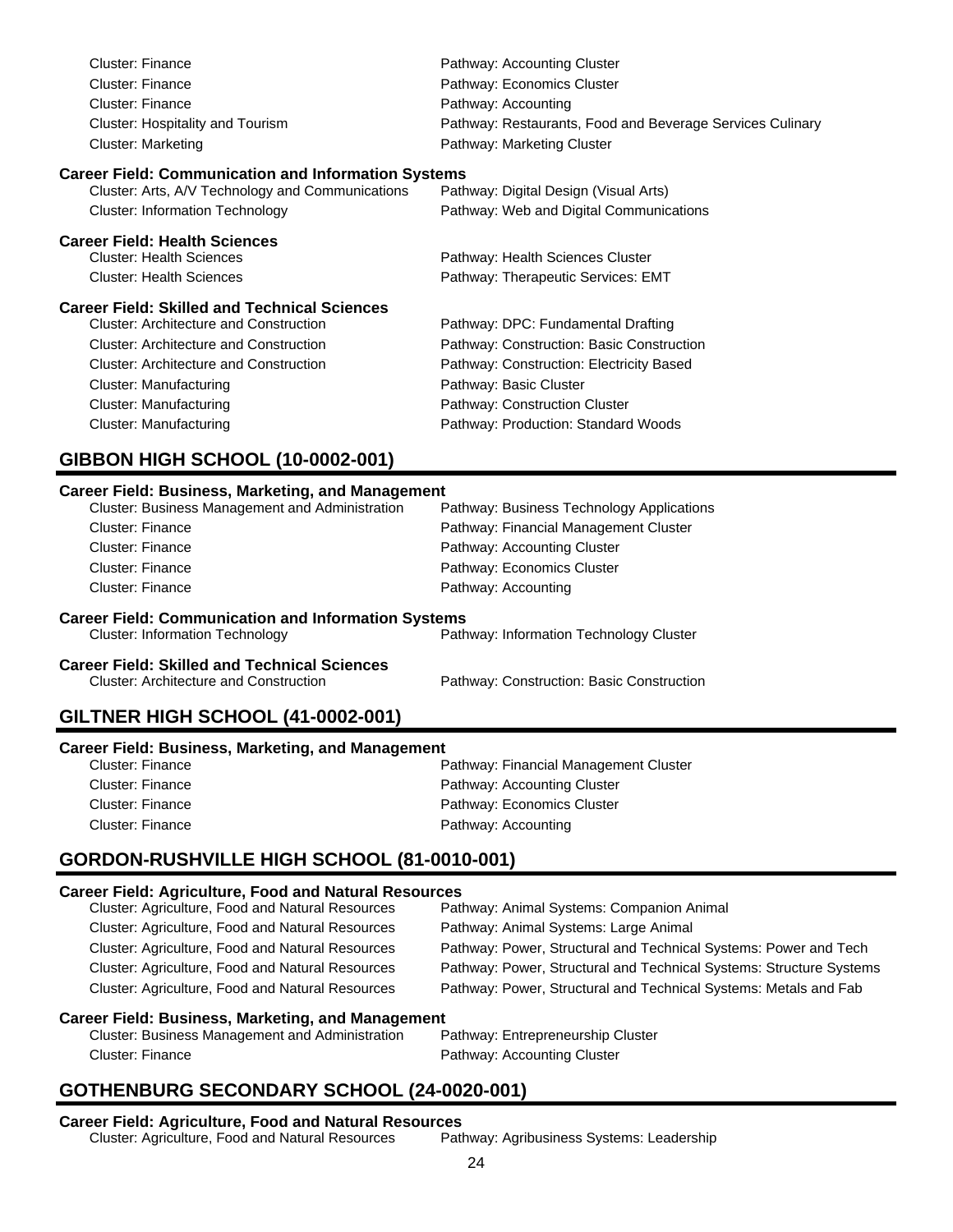| Cluster: Agriculture, Food and Natural Resources | Pathway: Animal Systems: Large Animal                               |
|--------------------------------------------------|---------------------------------------------------------------------|
| Cluster: Agriculture, Food and Natural Resources | Pathway: Animal Systems: Veterinary                                 |
| Cluster: Agriculture, Food and Natural Resources | Pathway: Food Systems: Food and Nutritional Science                 |
| Cluster: Agriculture, Food and Natural Resources | Pathway: Power, Structural and Technical Systems: Structure Systems |
| Cluster: Agriculture, Food and Natural Resources | Pathway: Power, Structural and Technical Systems: Metals and Fab    |
|                                                  |                                                                     |

#### **Career Field: Business, Marketing, and Management**

| Cluster: Finance                           | Pathway: Financial Management Cluster                  |
|--------------------------------------------|--------------------------------------------------------|
| Cluster: Finance                           | Pathway: Accounting Cluster                            |
| Cluster: Finance                           | Pathway: Economics Cluster                             |
| Cluster: Finance                           | Pathway: Accounting                                    |
| Career Field: Human Sciences and Education |                                                        |
| <b>Cluster: Human Sciences</b>             | Pathway: Human Food, Development, and Behavior Cluster |

#### **Career Field: Skilled and Technical Sciences** Cluster: Manufacturing Pathway: Production: Standard Welding

Pathway: Health Sciences Cluster Pathway: Health Sciences II Cluster Pathway: Therapeutic Services: CNA Pathway: Therapeutic Services: Diatetics Pathway: Therapeutic Services: Performance

### **GRAND ISLAND SENIOR HIGH SCHOOL (40-0002-001)**

#### **Career Field: Business, Marketing, and Management**

| <b>Cluster: Business Management and Administration</b> | Pathway: Law Cluster                                      |
|--------------------------------------------------------|-----------------------------------------------------------|
| Cluster: Business Management and Administration        | Pathway: Entrepreneurship Cluster                         |
| Cluster: Business Management and Administration        | Pathway: Business Technology Communications               |
| <b>Cluster: Finance</b>                                | Pathway: Financial Management Cluster                     |
| <b>Cluster: Finance</b>                                | Pathway: Accounting Cluster                               |
| <b>Cluster: Finance</b>                                | Pathway: Economics Cluster                                |
| <b>Cluster: Finance</b>                                | Pathway: Accounting                                       |
| <b>Cluster: Hospitality and Tourism</b>                | Pathway: Restaurants, Food and Beverage Services Culinary |
| <b>Cluster: Marketing</b>                              | Pathway: Marketing, Entrepreneurship Cluster              |
|                                                        |                                                           |

#### **Career Field: Communication and Information Systems**

| Cluster: Arts, A/V Technology and Communications | Pathway: Arts and A/V Technology Cluster        |
|--------------------------------------------------|-------------------------------------------------|
| Cluster: Arts, A/V Technology and Communications | Pathway: Media (Journalism and Broadcasting)    |
| <b>Cluster: Information Technology</b>           | Pathway: Information Technology Cluster         |
| <b>Cluster: Information Technology</b>           | Pathway: Network Systems and Telecommunications |
| <b>Cluster: Information Technology</b>           | Pathway: Information Support and Service        |
| <b>Cluster: Information Technology</b>           | Pathway: Programming and Software Development   |
| <b>Cluster: Information Technology</b>           | Pathway: Web and Digital Communications         |
| <b>Cluster: Information Technology</b>           | Pathway: CISCO                                  |
|                                                  |                                                 |

# **Career Field: Health Sciences**

| Giustel. Health Sciences        |  |
|---------------------------------|--|
| <b>Cluster: Health Sciences</b> |  |
| <b>Cluster: Health Sciences</b> |  |
| <b>Cluster: Health Sciences</b> |  |
| <b>Cluster: Health Sciences</b> |  |

#### **Career Field: Human Sciences and Education**

Cluster: Education and Training **Pathway: Teaching Cluster** Pathway: Teaching Cluster Cluster: Human Sciences Pathway: Human Food, Development, and Behavior Cluster Cluster: Human Sciences Pathway: Counseling and Mental Health Services Cluster: Human Sciences Pathway: Early Childhood Development and Services

#### **Career Field: Skilled and Technical Sciences**

Cluster: Architecture and Construction Pathway: Architecture and Construction Basic Cluster Cluster: Architecture and Construction Pathway: DPC: Drafting Cluster: Architecture and Construction Pathway: Construction: Basic Construction Cluster: Manufacturing example and the Pathway: Metals Cluster Cluster: Manufacturing example and the Pathway: Welding Cluster

25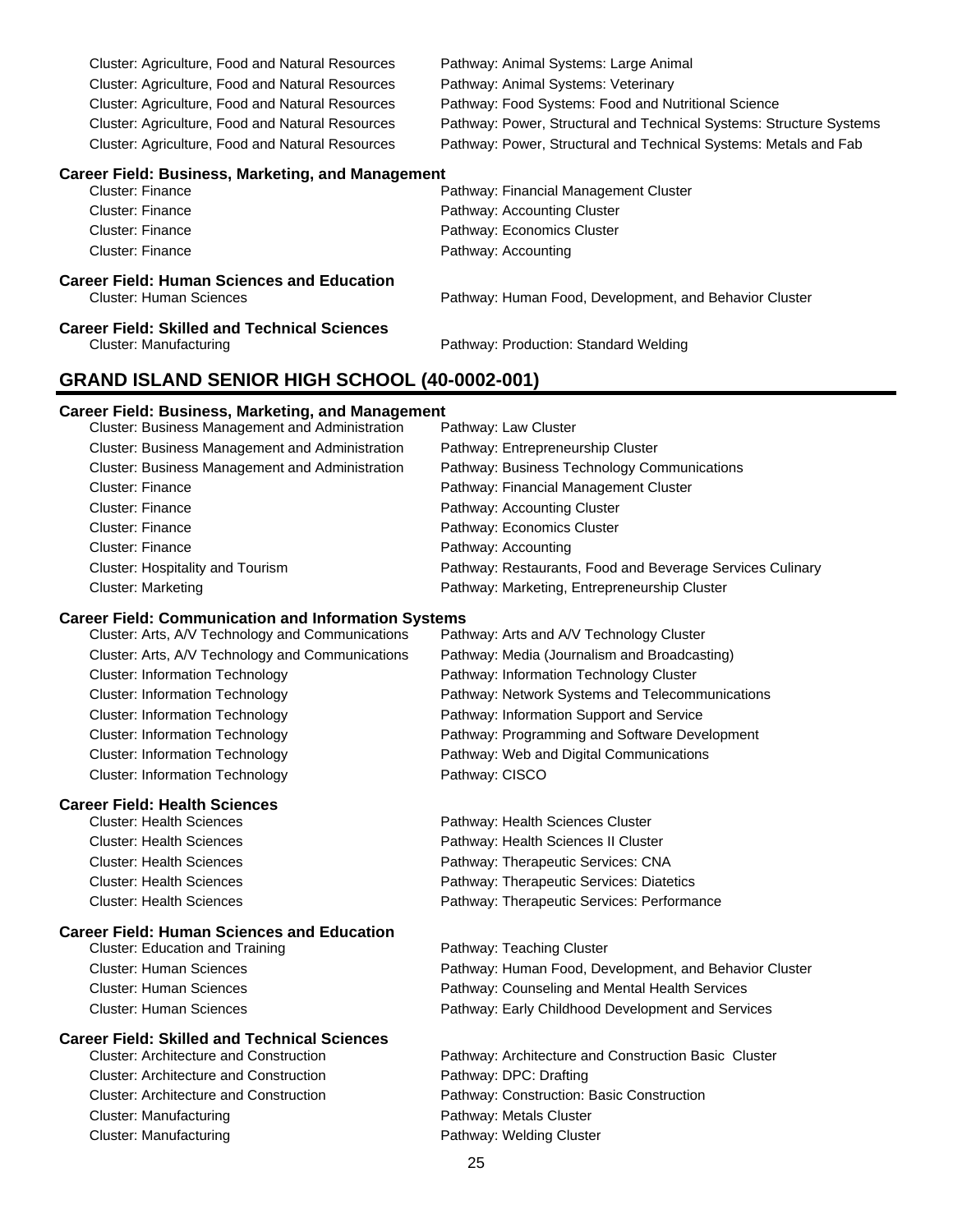# **GRETNA HIGH SCHOOL (77-0037-001)**

| <b>Career Field: Business, Marketing, and Management</b>   |                                                                              |
|------------------------------------------------------------|------------------------------------------------------------------------------|
| Cluster: Business Management and Administration            | Pathway: Law Cluster                                                         |
| Cluster: Business Management and Administration            | Pathway: Entrepreneurship Cluster                                            |
| Cluster: Finance                                           | Pathway: Accounting Cluster                                                  |
| Cluster: Finance                                           | Pathway: Economics Cluster                                                   |
| <b>Cluster: Finance</b>                                    | Pathway: Accounting                                                          |
| <b>Career Field: Communication and Information Systems</b> |                                                                              |
| Cluster: Arts, A/V Technology and Communications           | Pathway: Arts and A/V Technology Cluster                                     |
| Cluster: Arts, A/V Technology and Communications           | Pathway: Media (Journalism and Broadcasting)                                 |
| <b>Cluster: Information Technology</b>                     | Pathway: Information Technology Cluster                                      |
| <b>Career Field: Skilled and Technical Sciences</b>        |                                                                              |
| Cluster: Manufacturing                                     | Pathway: PLTW Woods Cluster                                                  |
| Cluster: Manufacturing                                     | Pathway: Production: Standard Woods                                          |
| Cluster: Manufacturing                                     | Pathway: Production: Engineering Woods                                       |
| Cluster: Transportation, Distribution and Logistics        | Pathway: Facility and Mobile Equipment Maintenance: Traditional              |
| Cluster: Transportation, Distribution and Logistics        | Pathway: Facility and Mobile Equipment Maintenance: Traditional Auto<br>Body |

## **HAMPTON HIGH SCHOOL (41-0091-001) Career Field: Agriculture, Food and Natural Resources**

| Career Field. Agriculture, Food and Natural Resources |                                                                  |
|-------------------------------------------------------|------------------------------------------------------------------|
| Cluster: Agriculture, Food and Natural Resources      | Pathway: Life Science and Business Cluster                       |
| Cluster: Agriculture, Food and Natural Resources      | Pathway: Life Science and Power Cluster                          |
| Cluster: Agriculture, Food and Natural Resources      | Pathway: Agribusiness Systems: Leadership                        |
| Cluster: Agriculture, Food and Natural Resources      | Pathway: Power, Structural and Technical Systems: Metals and Fab |

# **HARTINGTON NEWCASTLE HIGH SCHOOL (14-0008-001)**

#### **Career Field: Agriculture, Food and Natural Resources**

| Cluster: Agriculture, Food and Natural Resources         | Pathway: Life Science and Natural Resources Cluster    |
|----------------------------------------------------------|--------------------------------------------------------|
| Cluster: Agriculture, Food and Natural Resources         | Pathway: Animal Systems: Veterinary                    |
| Cluster: Agriculture, Food and Natural Resources         | Pathway: Natural Resource Systems: Wildlife Management |
| <b>Career Field: Business, Marketing, and Management</b> |                                                        |
| Cluster: Finance                                         | Pathway: Financial Management Cluster                  |
| Cluster: Finance                                         | Pathway: Accounting Cluster                            |
| Cluster: Finance                                         | Pathway: Economics Cluster                             |
| Cluster: Finance                                         | Pathway: Accounting                                    |
| <b>Career Field: Skilled and Technical Sciences</b>      |                                                        |
| Cluster: Manufacturing                                   | Pathway: Production: Standard Woods                    |
| Cluster: Manufacturing                                   | Pathway: Production: Standard Metals                   |

# **HARVARD HIGH SCHOOL (18-0011-001)**

| Career Field: Business, Marketing, and Management   |                                           |
|-----------------------------------------------------|-------------------------------------------|
| Cluster: Finance                                    | Pathway: Economics Cluster                |
| <b>Career Field: Skilled and Technical Sciences</b> |                                           |
| <b>Cluster: Architecture and Construction</b>       | Pathway: Construction: Basic Construction |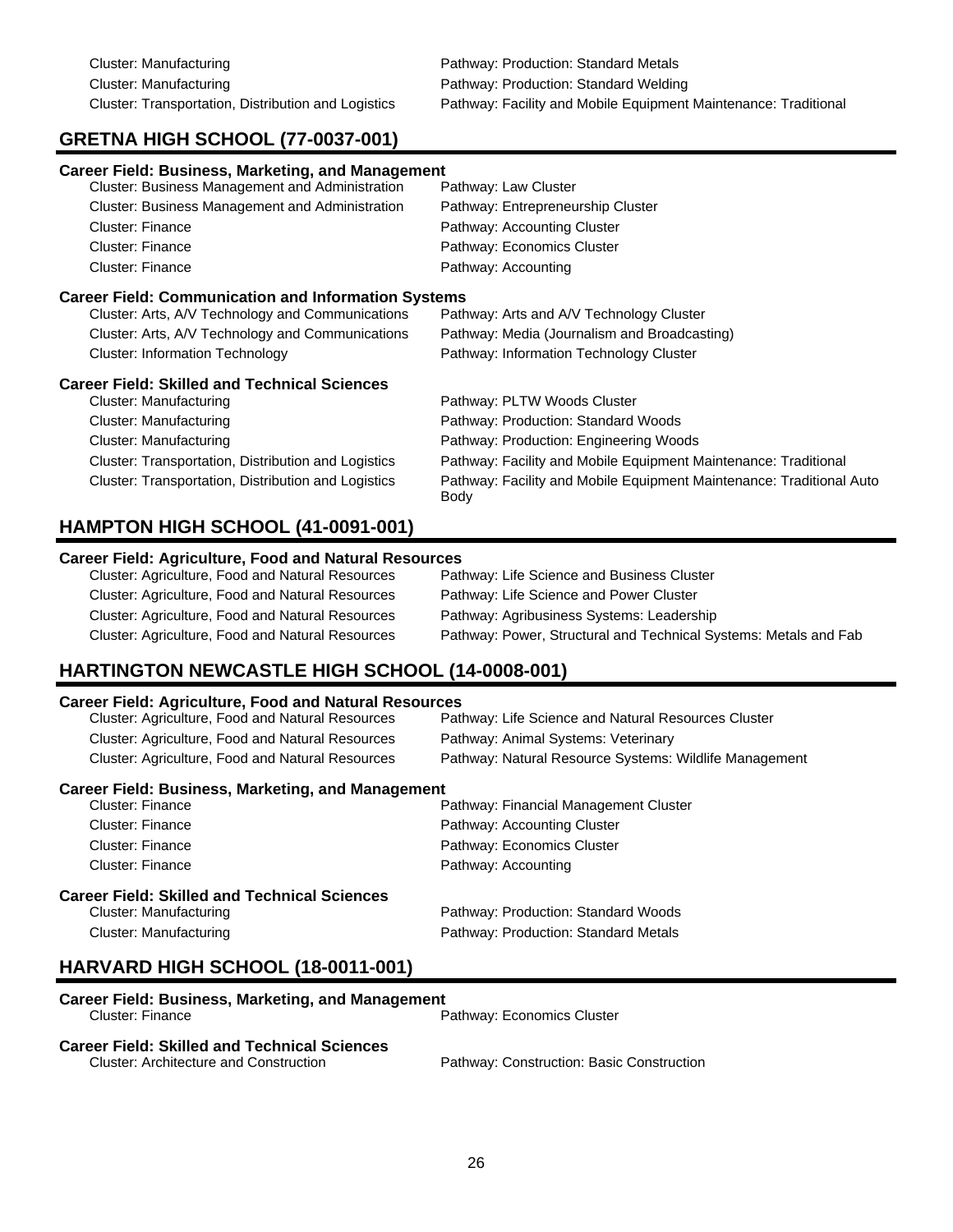# **HASTINGS SENIOR HIGH SCHOOL (01-0018-001)**

| <b>Career Field: Business, Marketing, and Management</b>   |                                                                 |
|------------------------------------------------------------|-----------------------------------------------------------------|
| <b>Cluster: Business Management and Administration</b>     | Pathway: Law Cluster                                            |
| Cluster: Business Management and Administration            | Pathway: Entrepreneurship Cluster                               |
| <b>Cluster: Finance</b>                                    | Pathway: Financial Management Cluster                           |
| <b>Career Field: Communication and Information Systems</b> |                                                                 |
| Cluster: Arts, A/V Technology and Communications           | Pathway: Arts and A/V Technology Cluster                        |
| Cluster: Arts, A/V Technology and Communications           | Pathway: Media (Journalism and Broadcasting)                    |
| <b>Cluster: Information Technology</b>                     | Pathway: Information Technology Cluster                         |
| <b>Career Field: Human Sciences and Education</b>          |                                                                 |
| <b>Cluster: Human Sciences</b>                             | Pathway: Human Sciences Cluster                                 |
| <b>Cluster: Human Sciences</b>                             | Pathway: Human Food, Development, and Behavior Cluster          |
| <b>Cluster: Human Sciences</b>                             | Pathway: Early Childhood Development and Services               |
| <b>Cluster: Human Sciences</b>                             | Pathway: Human Food, Nutrition and Wellness                     |
| <b>Career Field: Skilled and Technical Sciences</b>        |                                                                 |
| <b>Cluster: Architecture and Construction</b>              | Pathway: Architecture and Construction Basic Cluster            |
| <b>Cluster: Architecture and Construction</b>              | Pathway: DPC: Drafting                                          |
| <b>Cluster: Architecture and Construction</b>              | Pathway: DPC: Engineering Arch Drafting                         |
| <b>Cluster: Architecture and Construction</b>              | Pathway: Construction: Basic Construction                       |
| Cluster: Energy and Engineering                            | Pathway: Engineering and Technology: Non-PLTW                   |
| Cluster: Manufacturing                                     | Pathway: Drafting Cluster                                       |
| Cluster: Manufacturing                                     | Pathway: Basic Cluster                                          |
| <b>Cluster: Manufacturing</b>                              | Pathway: Construction Cluster                                   |
| <b>Cluster: Manufacturing</b>                              | Pathway: Metals Cluster                                         |
| <b>Cluster: Manufacturing</b>                              | Pathway: Welding Cluster                                        |
| <b>Cluster: Manufacturing</b>                              | Pathway: Production: Standard Metals                            |
| <b>Cluster: Manufacturing</b>                              | Pathway: Production: Engineering Metals                         |
| Cluster: Transportation, Distribution and Logistics        | Pathway: Facility and Mobile Equipment Maintenance: Traditional |

# **HAY SPRINGS HIGH SCHOOL (81-0003-001)**

### **Career Field: Business, Marketing, and Management**

| <u>oaroon nora. Basinossi manoomia, ana managomono</u> |                                                      |
|--------------------------------------------------------|------------------------------------------------------|
| Cluster: Finance                                       | Pathway: Financial Management Cluster                |
| Cluster: Finance                                       | Pathway: Accounting Cluster                          |
| <b>Career Field: Skilled and Technical Sciences</b>    |                                                      |
| Cluster: Architecture and Construction                 | Pathway: Architecture and Construction Basic Cluster |
| Cluster: Manufacturing                                 | Pathway: Drafting Cluster                            |
| Cluster: Manufacturing                                 | Pathway: Basic Cluster                               |
| Cluster: Manufacturing                                 | Pathway: Construction Cluster                        |
| Cluster: Manufacturing                                 | Pathway: Welding Cluster                             |
| Cluster: Manufacturing                                 | Pathway: Production: Standard Woods                  |
| Cluster: Manufacturing                                 | Pathway: Production: Standard Welding                |
|                                                        |                                                      |

# **HAYES CENTER SECONDARY SCHOOL (43-0079-001)**

### **Career Field: Agriculture, Food and Natural Resources**

| Cluster: Agriculture, Food and Natural Resources | Pathway: Agribusiness Systems: Economics and Management          |
|--------------------------------------------------|------------------------------------------------------------------|
| Cluster: Agriculture, Food and Natural Resources | Pathway: Agribusiness Systems: Leadership                        |
| Cluster: Agriculture, Food and Natural Resources | Pathway: Plant Systems: Agronomy                                 |
| Cluster: Agriculture, Food and Natural Resources | Pathway: Plant Systems: Floriculture                             |
| Cluster: Agriculture, Food and Natural Resources | Pathway: Power, Structural and Technical Systems: Metals and Fab |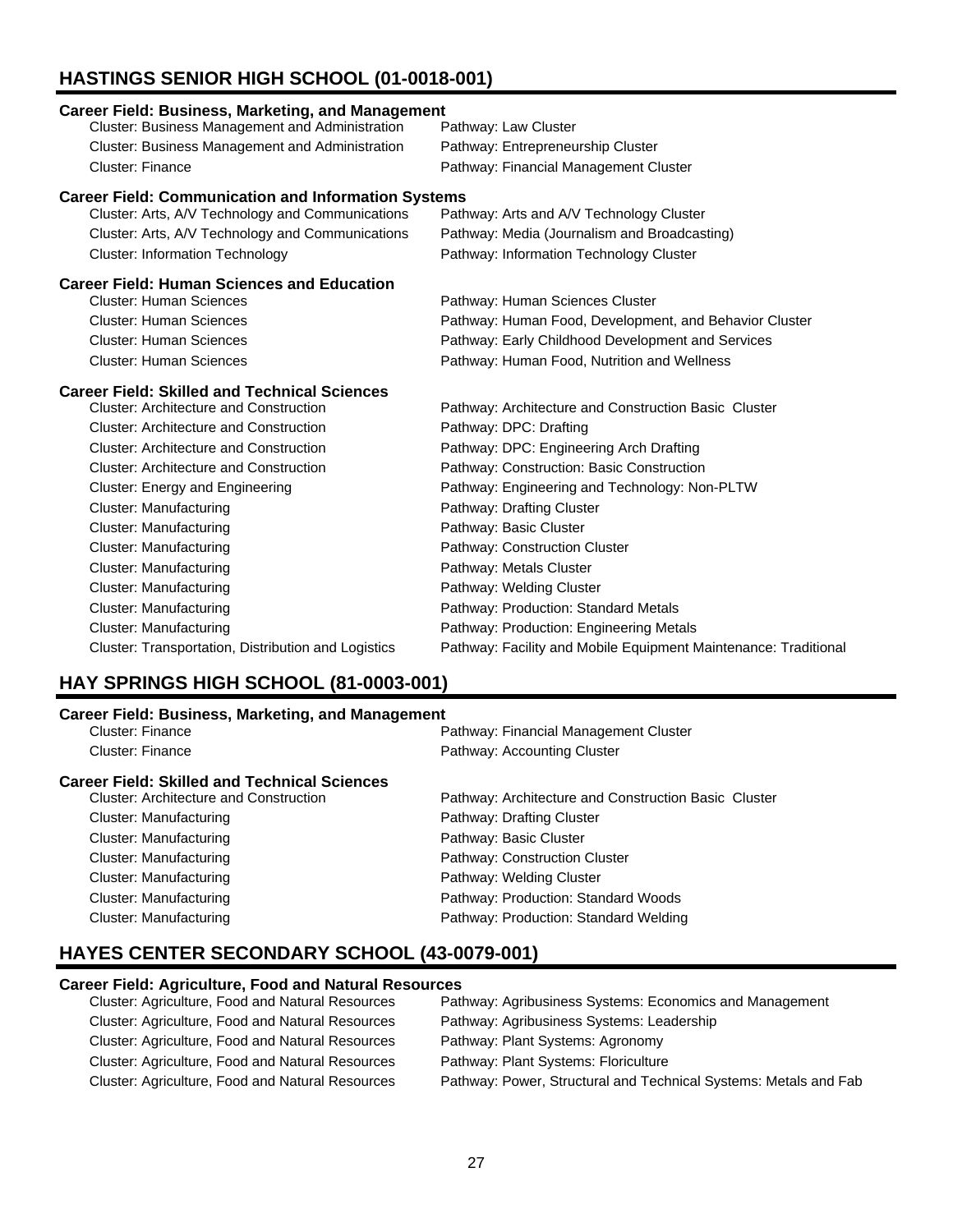# **HEARTLAND COMMUNITY HIGH SCH (93-0096-001)**

# **Career Field: Agriculture, Food and Natural Resources**

Pathway: Agribusiness Systems: Economics and Management Cluster: Agriculture, Food and Natural Resources Pathway: Power, Structural and Technical Systems: Metals and Fab

### **Career Field: Business, Marketing, and Management**

| <b>Cluster: Business Management and Administration</b> | Pathway: Law Cluster        |
|--------------------------------------------------------|-----------------------------|
| Cluster: Finance                                       | Pathway: Accounting Cluster |
| Cluster: Finance                                       | Pathway: Economics Cluster  |
| Cluster: Finance                                       | Pathway: Accounting         |
| Career Field: Skilled and Technical Sciences           |                             |
| Cluster: Manufacturing                                 | Pathway: Basic Cluster      |

## Cluster: Manufacturing Pathway: Production: Standard Welding

### **HEMINGFORD HIGH SCHOOL (07-0010-001)**

**Career Field: Agriculture, Food and Natural Resources** Pathway: Power, Structural and Technical Systems: Metals and Fab

#### **Career Field: Business, Marketing, and Management**

| Cluster: Business Management and Administration | Pathway: Business Technology Applications |
|-------------------------------------------------|-------------------------------------------|
| Cluster: Finance                                | Pathway: Financial Management Cluster     |
| Cluster: Finance                                | Pathway: Economics Cluster                |

## **HERSHEY HIGH SCHOOL (56-0037-001)**

## **Career Field: Business, Marketing, and Management** Pathway: Financial Management Cluster Cluster: Finance **Pathway: Accounting Cluster Career Field: Health Sciences** Pathway: Health Sciences Cluster **Career Field: Skilled and Technical Sciences** Cluster: Manufacturing **Pathway: Basic Cluster** Pathway: Basic Cluster

# **HIGH PLAINS COMMUNITY HIGH SCH (72-0075-001)**

#### **Career Field: Agriculture, Food and Natural Resources**

| Cluster: Agriculture, Food and Natural Resources | Pathway: Life Science and Business Cluster                       |
|--------------------------------------------------|------------------------------------------------------------------|
| Cluster: Agriculture, Food and Natural Resources | Pathway: Life Science and Metals Cluster                         |
| Cluster: Agriculture, Food and Natural Resources | Pathway: Agribusiness Systems: Leadership                        |
| Cluster: Agriculture, Food and Natural Resources | Pathway: Animal Systems: Veterinary                              |
| Cluster: Agriculture, Food and Natural Resources | Pathway: Power, Structural and Technical Systems: Metals and Fab |

### **Career Field: Business, Marketing, and Management**

| Cluster: Financ |  |
|-----------------|--|
|-----------------|--|

Cluster: Finance Pathway: Economics Cluster:

# **HITCHCOCK CO JR/SR HIGH SCHOOL (44-0070-001)**

| <b>Cluster: Finance</b>                       | Pathway: Financial Management Cluster     |
|-----------------------------------------------|-------------------------------------------|
| Cluster: Finance                              | Pathway: Accounting Cluster               |
| Career Field: Skilled and Technical Sciences  |                                           |
| <b>Cluster: Architecture and Construction</b> | Pathway: Construction: Basic Construction |
| Cluster: Manufacturing                        | Pathway: Construction Cluster             |
| Cluster: Manufacturing                        | Pathway: Production: Standard Woods       |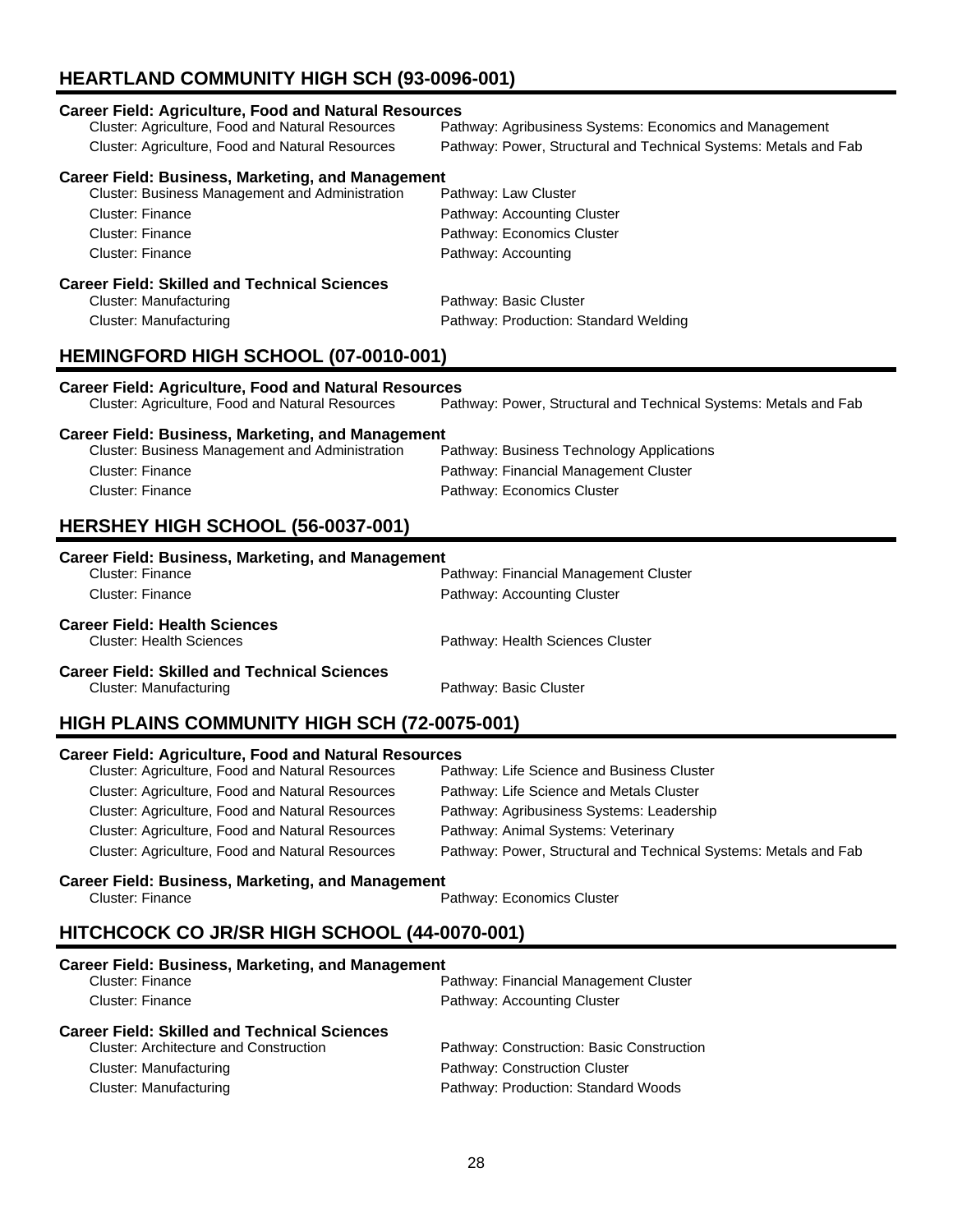# **HOLDREGE HIGH SCHOOL (69-0044-001)**

#### **Career Field: Agriculture, Food and Natural Resources**

| Cluster: Agriculture, Food and Natural Resources | Pathway: Life Science and Business Cluster                          |
|--------------------------------------------------|---------------------------------------------------------------------|
| Cluster: Agriculture, Food and Natural Resources | Pathway: Life Science and Power Cluster                             |
| Cluster: Agriculture, Food and Natural Resources | Pathway: Animal Systems: Veterinary                                 |
| Cluster: Agriculture, Food and Natural Resources | Pathway: Power, Structural and Technical Systems: Structure Systems |
| Cluster: Agriculture, Food and Natural Resources | Pathway: Power, Structural and Technical Systems: Metals and Fab    |
|                                                  |                                                                     |

#### **Career Field: Business, Marketing, and Management**

| Cluster: Business Management and Administration |  |
|-------------------------------------------------|--|
| Cluster: Finance                                |  |
| Cluster: Finance                                |  |

Pathway: Law Cluster Pathway: Financial Management Cluster Pathway: Accounting Cluster

## **HOWELLS SENIOR HIGH SCHOOL (19-0070-001)**

#### **Career Field: Agriculture, Food and Natural Resources**

| Cluster: Agriculture, Food and Natural Resources        | Pathway: Life Science and Business Cluster                                |
|---------------------------------------------------------|---------------------------------------------------------------------------|
| Cluster: Agriculture, Food and Natural Resources        | Pathway: Life Science and Power Cluster                                   |
| Cluster: Agriculture, Food and Natural Resources        | Pathway: Life Science and Sales Cluster                                   |
| Cluster: Agriculture, Food and Natural Resources        | Pathway: Agribusiness Systems: Agricultural Sales and<br>Entrepreneurship |
| Cluster: Agriculture, Food and Natural Resources        | Pathway: Animal Systems: Large Animal                                     |
| <b>Cluster: Agriculture, Food and Natural Resources</b> | Pathway: Plant Systems: Agronomy                                          |
| Cluster: Agriculture, Food and Natural Resources        | Pathway: Power, Structural and Technical Systems: Power and Tech          |
| Cluster: Agriculture, Food and Natural Resources        | Pathway: Power, Structural and Technical Systems: Metals and Fab          |

# **Career Field: Human Sciences and Education**

Pathway: Human Sciences Cluster

# **HTRS HIGH SCHOOL (74-0070-001)**

#### **Career Field: Agriculture, Food and Natural Resources**

| Pathway: Life Science and Business Cluster               |
|----------------------------------------------------------|
| Pathway: Life Science and Metals Cluster                 |
| <b>Career Field: Business, Marketing, and Management</b> |
| Pathway: Business Technology Applications                |
| Pathway: Financial Management Cluster                    |
| Pathway: Economics Cluster                               |
|                                                          |
| Pathway: DPC: Fundamental Drafting                       |
| Pathway: Construction: Basic Construction                |
| Pathway: Basic Cluster                                   |
| Pathway: Construction Cluster                            |
| Pathway: Production: Standard Woods                      |
|                                                          |

# **HUMPHREY JR-SR HIGH SCHOOL (71-0067-001)**

#### **Career Field: Agriculture, Food and Natural Resources**

| Cluster: Agriculture, Food and Natural Resources | Pathway: Agribusiness Systems: Leadership     |
|--------------------------------------------------|-----------------------------------------------|
| Cluster: Agriculture, Food and Natural Resources | Pathway: Plant Systems: Nursery and Landscape |

| <b>Cluster: Business Management and Administration</b> | Pathway: Entrepreneurship Cluster |
|--------------------------------------------------------|-----------------------------------|
| Cluster: Finance                                       | Pathway: Accounting Cluster       |
| Cluster: Finance                                       | Pathway: Economics Cluster        |
| Cluster: Finance                                       | Pathway: Accounting               |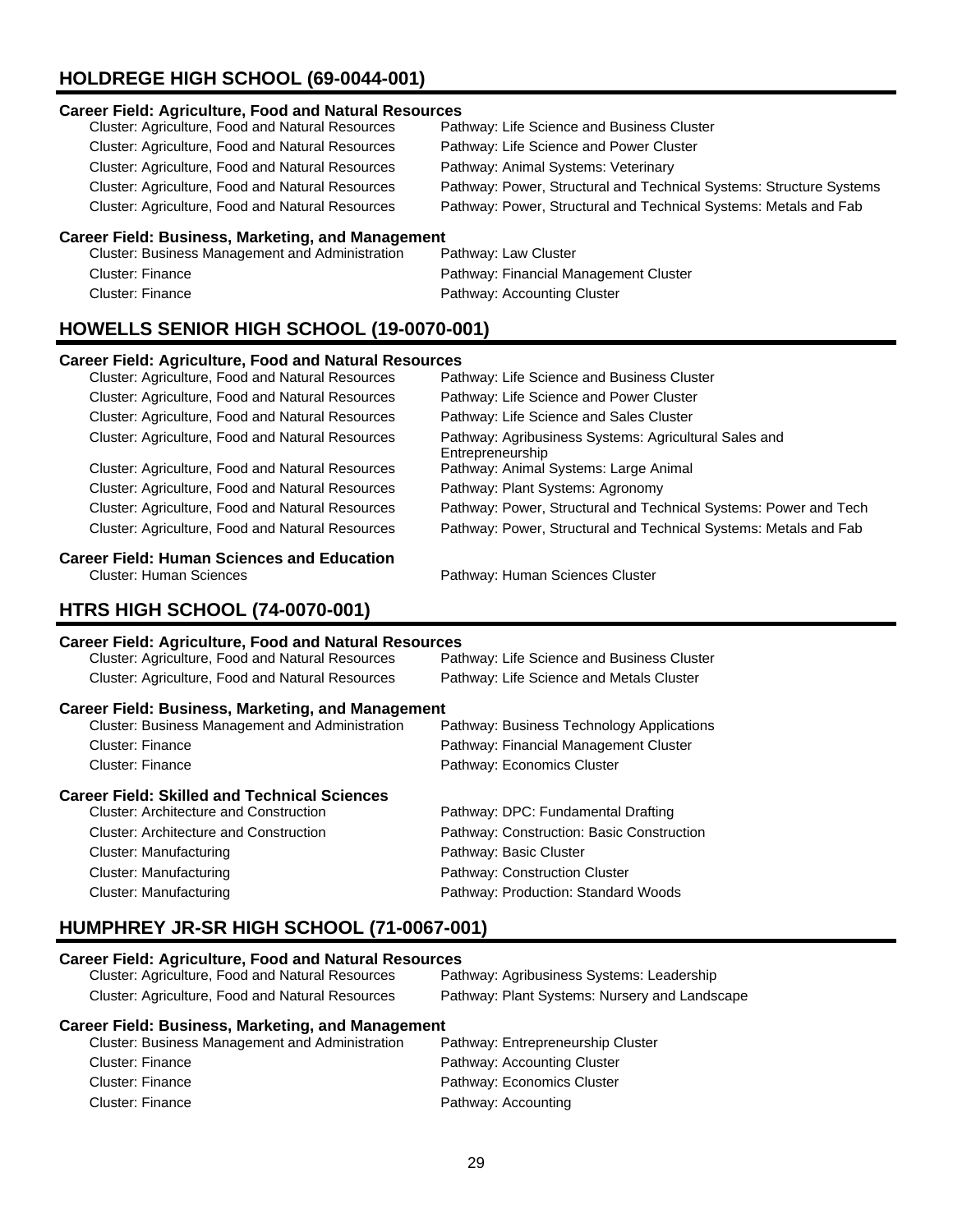| Career Field: Skilled and Technical Sciences |  |
|----------------------------------------------|--|
| Cluster: Architecture and Construction       |  |

Pathway: Construction: Basic Construction Cluster: Architecture and Construction Pathway: Construction: Electricity Based Cluster: Architecture and Construction Pathway: Construction: Construction Technology

# **HYANNIS HIGH SCHOOL (38-0011-001)**

| <b>Career Field: Agriculture, Food and Natural Resources</b> |                                                                  |
|--------------------------------------------------------------|------------------------------------------------------------------|
| Cluster: Agriculture, Food and Natural Resources             | Pathway: Power, Structural and Technical Systems: Metals and Fab |

# **Career Field: Human Sciences and Education**

Cluster: Human Sciences Pathway: Early Childhood Development and Services

# **JOHNSON CO CENTRAL HIGH SCHOOL (49-0050-001)**

Cluster: Finance **Pathway: Accounting** 

| <b>Career Field: Agriculture, Food and Natural Resources</b> |                                       |  |
|--------------------------------------------------------------|---------------------------------------|--|
| <b>Cluster: Agriculture, Food and Natural Resources</b>      | Pathway: Plant Systems: Plant Biology |  |
| <b>Career Field: Business, Marketing, and Management</b>     |                                       |  |
| Cluster: Finance                                             | Pathway: Accounting Cluster           |  |
| Cluster: Finance                                             | Pathway: Economics Cluster            |  |

#### **Career Field: Skilled and Technical Sciences**

| <b>Cluster: Architecture and Construction</b> | Pathway: Architecture and Construction Basic Cluster |
|-----------------------------------------------|------------------------------------------------------|
| Cluster: Energy and Engineering               | Pathway: Engineering and Technology: PLTW Design I   |
| Cluster: Manufacturing                        | Pathway: Drafting Cluster                            |
| Cluster: Manufacturing                        | Pathway: Construction Cluster                        |
| Cluster: Manufacturing                        | Pathway: Production: Standard Woods                  |
| <b>Cluster: Manufacturing</b>                 | Pathway: Production: Standard Metals                 |

## **HIGH SCHOOL AT JOHNSON (64-0023-001)**

#### **Career Field: Business, Marketing, and Management**

| Cluster: Business Management and Administration            | Pathway: Accounting Cluster               |  |
|------------------------------------------------------------|-------------------------------------------|--|
| <b>Cluster: Business Management and Administration</b>     | Pathway: Management Cluster               |  |
| <b>Cluster: Business Management and Administration</b>     | Pathway: Entrepreneurship Cluster         |  |
| <b>Cluster: Business Management and Administration</b>     | Pathway: Accounting                       |  |
| <b>Cluster: Business Management and Administration</b>     | Pathway: Business Technology Applications |  |
| <b>Cluster: Finance</b>                                    | Pathway: Accounting Cluster               |  |
| <b>Career Field: Communication and Information Systems</b> |                                           |  |
| <b>Cluster: Information Technology</b>                     | Pathway: Information Technology Cluster   |  |

#### **Career Field: Skilled and Technical Sciences**

| Cluster: Manufacturing | Pathway: Basic Cluster              |
|------------------------|-------------------------------------|
| Cluster: Manufacturing | Pathway: Metals Cluster             |
| Cluster: Manufacturing | Pathway: Production: Standard Woods |

# **KEARNEY SR HIGH SCHOOL (10-0007-001)**

#### **Career Field: Business, Marketing, and Management**

**Career Field: Communication and Information Systems**<br>Cluster: Information Technology Pathway: Information Technology Cluster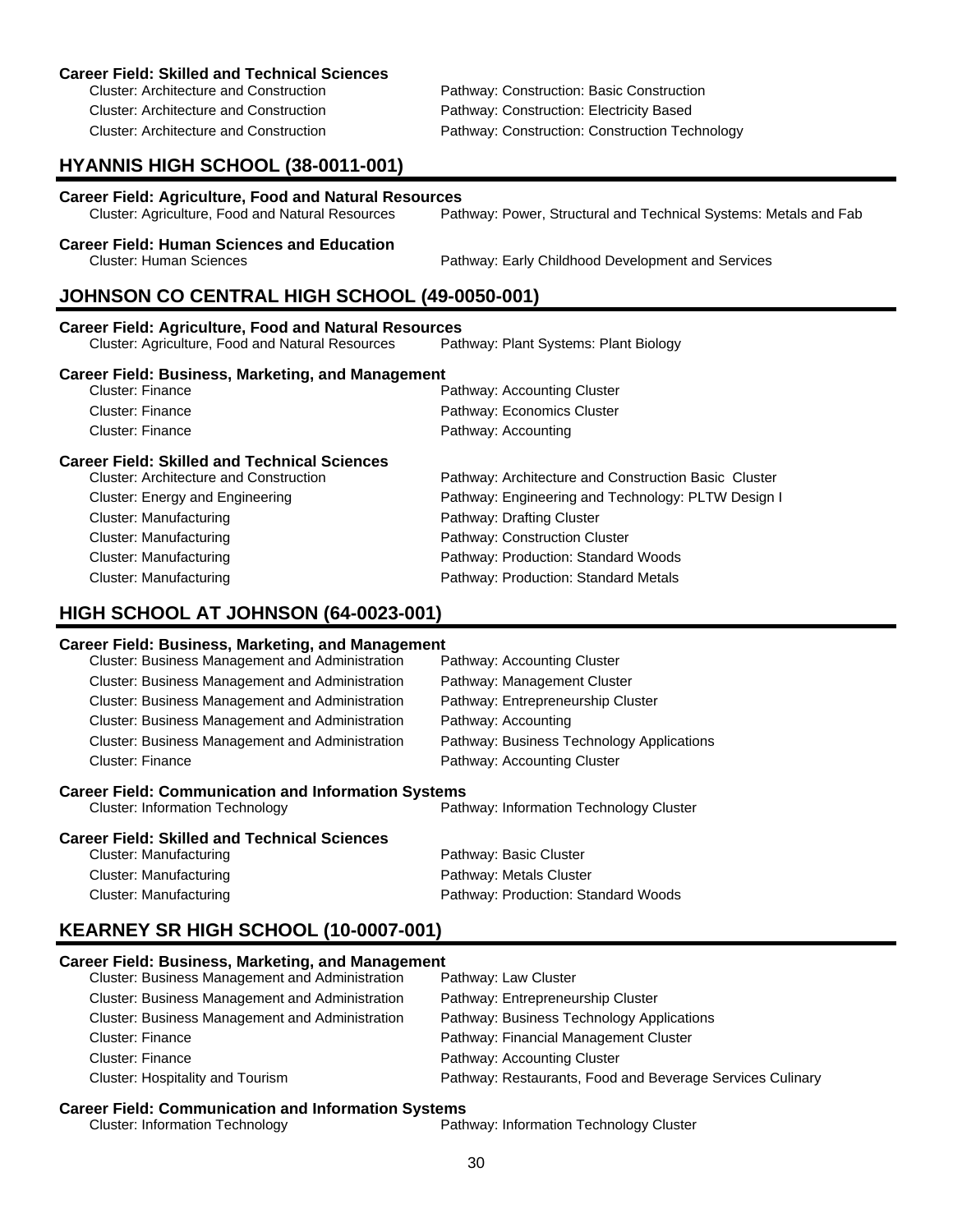| <b>Career Field: Health Sciences</b>                                                |                                                     |
|-------------------------------------------------------------------------------------|-----------------------------------------------------|
| <b>Cluster: Health Sciences</b>                                                     | Pathway: Health Sciences Cluster                    |
| <b>Cluster: Health Sciences</b>                                                     | Pathway: Health Sciences II Cluster                 |
| <b>Cluster: Health Sciences</b>                                                     | Pathway: Therapeutic Services: Diatetics            |
| <b>Cluster: Health Sciences</b>                                                     | Pathway: Therapeutic Services: Performance          |
| <b>Career Field: Human Sciences and Education</b><br><b>Cluster: Human Sciences</b> | Pathway: Consumer Services                          |
| <b>Cluster: Human Sciences</b>                                                      | Pathway: Early Childhood Development and Services   |
| <b>Career Field: Skilled and Technical Sciences</b>                                 |                                                     |
| <b>Cluster: Architecture and Construction</b>                                       | Pathway: Construction: PLTW Construction Technology |
| Cluster: Energy and Engineering                                                     | Pathway: Engineering and Technology: PLTW Design I  |
| Cluster: Energy and Engineering                                                     | Pathway: Engineering and Technology: PLTW Design II |
| Cluster: Manufacturing                                                              | Pathway: Basic Cluster                              |
| Cluster: Manufacturing                                                              | Pathway: Metals Cluster                             |
| Cluster: Manufacturing                                                              | Pathway: PLTW Woods Cluster                         |
| Cluster: Manufacturing                                                              | Pathway: PLTW Metals Cluster                        |
| Cluster: Manufacturing                                                              | Pathway: PLTW Welding Cluster                       |
| Cluster: Manufacturing                                                              | Pathway: Production: Standard Woods                 |
| Cluster: Manufacturing                                                              | Pathway: Production: Engineering Woods              |
| Cluster: Manufacturing                                                              | Pathway: Production: Standard Metals                |
| Cluster: Manufacturing                                                              | Pathway: Production: Engineering Metals             |
|                                                                                     |                                                     |

## **KENESAW SECONDARY SCHOOL (01-0003-001)**

#### **Career Field: Business, Marketing, and Management**

| Cluster: Business Management and Administration | Pathway: Business Technology Communications |
|-------------------------------------------------|---------------------------------------------|
| Cluster: Business Management and Administration | Pathway: Business Technology Applications   |
| Cluster: Finance                                | Pathway: Accounting Cluster                 |

# **Career Field: Communication and Information Systems**<br>Path Cluster: Information Technology

Pathway: Information Technology Cluster

# **KEYA PAHA COUNTY HIGH SCHOOL (52-0100-001)**

# **Career Field: Business, Marketing, and Management**

Pathway: Accounting Cluster

# **KIMBALL JR/SR HIGH SCHOOL (53-0001-001)**

#### **Career Field: Agriculture, Food and Natural Resources**

| Cluster: Agriculture, Food and Natural Resources        | Pathway: Life Science and Business Cluster                               |
|---------------------------------------------------------|--------------------------------------------------------------------------|
| Cluster: Agriculture, Food and Natural Resources        | Pathway: Life Science and Power Cluster                                  |
| <b>Cluster: Agriculture, Food and Natural Resources</b> | Pathway: Life Science and Metals Cluster                                 |
| Cluster: Agriculture, Food and Natural Resources        | Pathway: Agribusiness Systems: Leadership                                |
| Cluster: Agriculture, Food and Natural Resources        | Pathway: Animal Systems: Companion Animal                                |
| <b>Cluster: Agriculture, Food and Natural Resources</b> | Pathway: Plant Systems: Floriculture                                     |
| <b>Cluster: Agriculture, Food and Natural Resources</b> | Pathway: Power, Structural and Technical Systems: Structure Systems      |
| <b>Cluster: Agriculture, Food and Natural Resources</b> | Pathway: Power, Structural and Technical Systems: Metals and Fab         |
| <b>Career Field: Skilled and Technical Sciences</b>     |                                                                          |
| Cluster: Manufacturing                                  | Pathway: Basic Cluster                                                   |
| Cluster: Manufacturing                                  | Pathway: Production: Standard Woods                                      |
| Cluster: Manufacturing                                  | Pathway: Production: Standard Welding                                    |
| Cluster: Transportation, Distribution and Logistics     | Pathway: Facility and Mobile Equipment Maintenance: Welding Auto<br>Body |
|                                                         |                                                                          |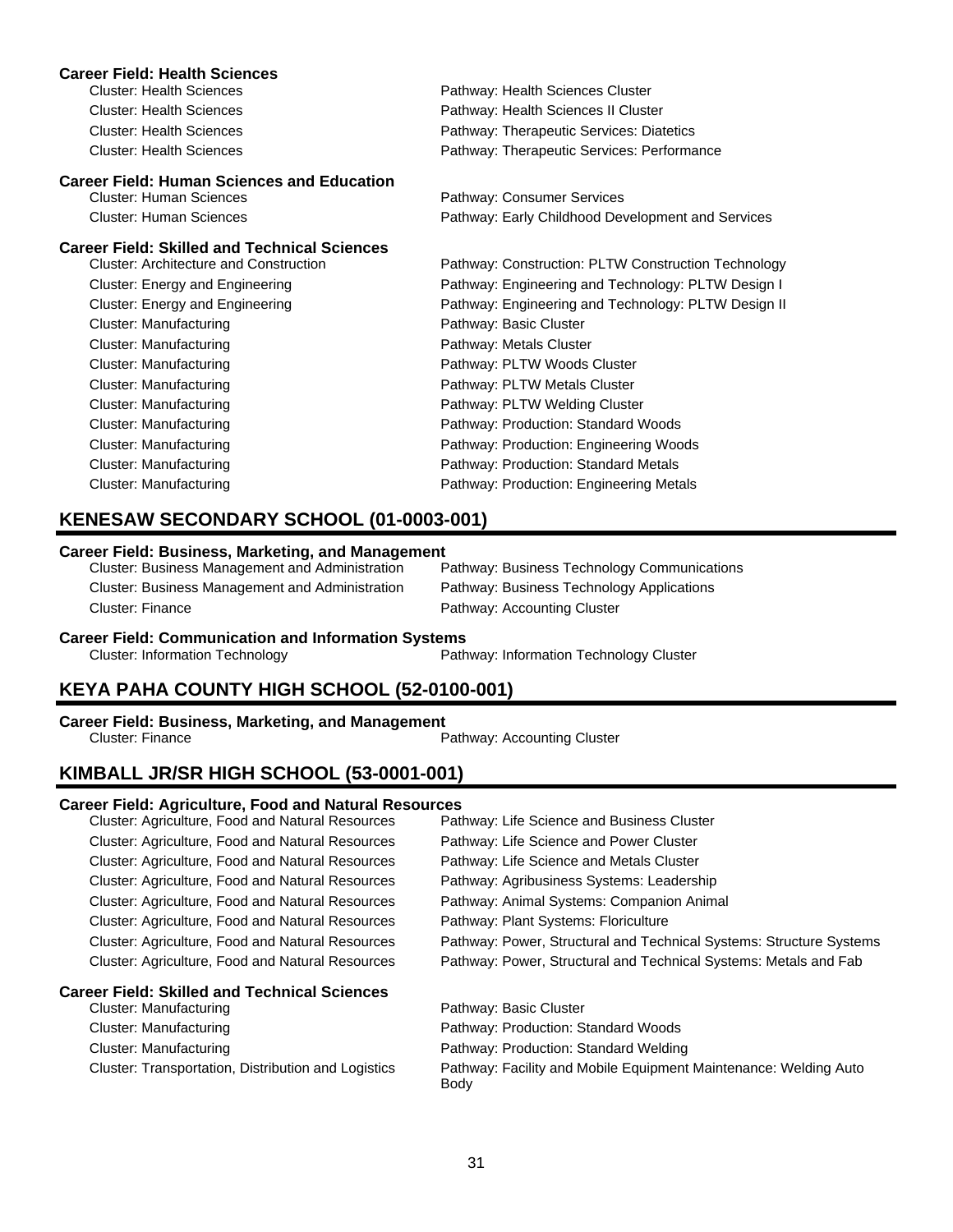# **LAKEVIEW HIGH SCHOOL (71-0005-001)**

| <b>Career Field: Agriculture, Food and Natural Resources</b><br>Cluster: Agriculture, Food and Natural Resources<br>Cluster: Agriculture, Food and Natural Resources<br>Cluster: Agriculture, Food and Natural Resources<br>Cluster: Agriculture, Food and Natural Resources<br>Cluster: Agriculture, Food and Natural Resources | Pathway: Life Science and Food Cluster<br>Pathway: Life Science and Power Cluster<br>Pathway: Animal Systems: Large Animal<br>Pathway: Plant Systems: Nursery and Landscape<br>Pathway: Power, Structural and Technical Systems: Structure Systems |
|----------------------------------------------------------------------------------------------------------------------------------------------------------------------------------------------------------------------------------------------------------------------------------------------------------------------------------|----------------------------------------------------------------------------------------------------------------------------------------------------------------------------------------------------------------------------------------------------|
| <b>Career Field: Business, Marketing, and Management</b><br>Cluster: Business Management and Administration<br><b>Cluster: Finance</b><br>Cluster: Finance<br><b>Cluster: Finance</b>                                                                                                                                            | Pathway: Business Technology Communications<br>Pathway: Accounting Cluster<br>Pathway: Economics Cluster<br>Pathway: Accounting                                                                                                                    |
| <b>Career Field: Human Sciences and Education</b><br><b>Cluster: Human Sciences</b><br><b>Cluster: Human Sciences</b><br>LAUREL-CONCORD-COLERIDGE HIGH SCHOOL (14-0054-001)                                                                                                                                                      | Pathway: Human Food, Development, and Behavior Cluster<br>Pathway: Early Childhood Development and Services                                                                                                                                        |
| <b>Career Field: Agriculture, Food and Natural Resources</b><br>Cluster: Agriculture, Food and Natural Resources<br>Cluster: Agriculture, Food and Natural Resources<br>Cluster: Agriculture, Food and Natural Resources                                                                                                         | Pathway: Life Science and Business Cluster<br>Pathway: Life Science and Environment Cluster<br>Pathway: Animal Systems: Veterinary                                                                                                                 |
| <b>Career Field: Business, Marketing, and Management</b><br>Cluster: Finance<br><b>Cluster: Finance</b><br><b>Cluster: Finance</b><br><b>Cluster: Finance</b>                                                                                                                                                                    | Pathway: Financial Management Cluster<br>Pathway: Accounting Cluster<br>Pathway: Economics Cluster<br>Pathway: Accounting                                                                                                                          |
| <b>Career Field: Skilled and Technical Sciences</b><br><b>Cluster: Manufacturing</b><br>Cluster: Manufacturing                                                                                                                                                                                                                   | Pathway: PLTW Woods Cluster<br>Pathway: Production: Engineering Woods                                                                                                                                                                              |

# **LEIGH HIGH SCHOOL (19-0039-001)**

#### **Career Field: Agriculture, Food and Natural Resources**

| Cluster: Agriculture, Food and Natural Resources | Pathway: Life Science and Natural Resources Cluster |
|--------------------------------------------------|-----------------------------------------------------|
| Cluster: Agriculture, Food and Natural Resources | Pathway: Plant Systems: Plant Biology               |
| Cluster: Agriculture, Food and Natural Resources | Pathway: Plant Systems: Nursery and Landscape       |

#### **Career Field: Business, Marketing, and Management**

| ana an Eistel Hitting an Astama an an ait Estreamhair |                                                           |
|-------------------------------------------------------|-----------------------------------------------------------|
| Cluster: Hospitality and Tourism                      | Pathway: Restaurants, Food and Beverage Services Culinary |
| Cluster: Business Management and Administration       | Pathway: Business Technology Applications                 |
| Cluster: Business Management and Administration       | Pathway: Entrepreneurship Cluster                         |
| Cluster: Business Management and Administration       | Pathway: Law Cluster                                      |

# **Career Field: Human Sciences and Education**

Pathway: Human Sciences Cluster

## **LEWISTON HIGH SCHOOL (67-0069-001)**

# **Career Field: Agriculture, Food and Natural Resources**

| Cluster: Agriculture, Food and Natural Resources | Pathway: Life Science and Business Cluster                       |
|--------------------------------------------------|------------------------------------------------------------------|
| Cluster: Agriculture, Food and Natural Resources | Pathway: Life Science and Natural Resources Cluster              |
| Cluster: Agriculture, Food and Natural Resources | Pathway: Life Science and Power Cluster                          |
| Cluster: Agriculture, Food and Natural Resources | Pathway: Plant Systems: Agronomy                                 |
| Cluster: Agriculture, Food and Natural Resources | Pathway: Power, Structural and Technical Systems: Power and Tech |
| Cluster: Agriculture, Food and Natural Resources | Pathway: Power, Structural and Technical Systems: Metals and Fab |
|                                                  |                                                                  |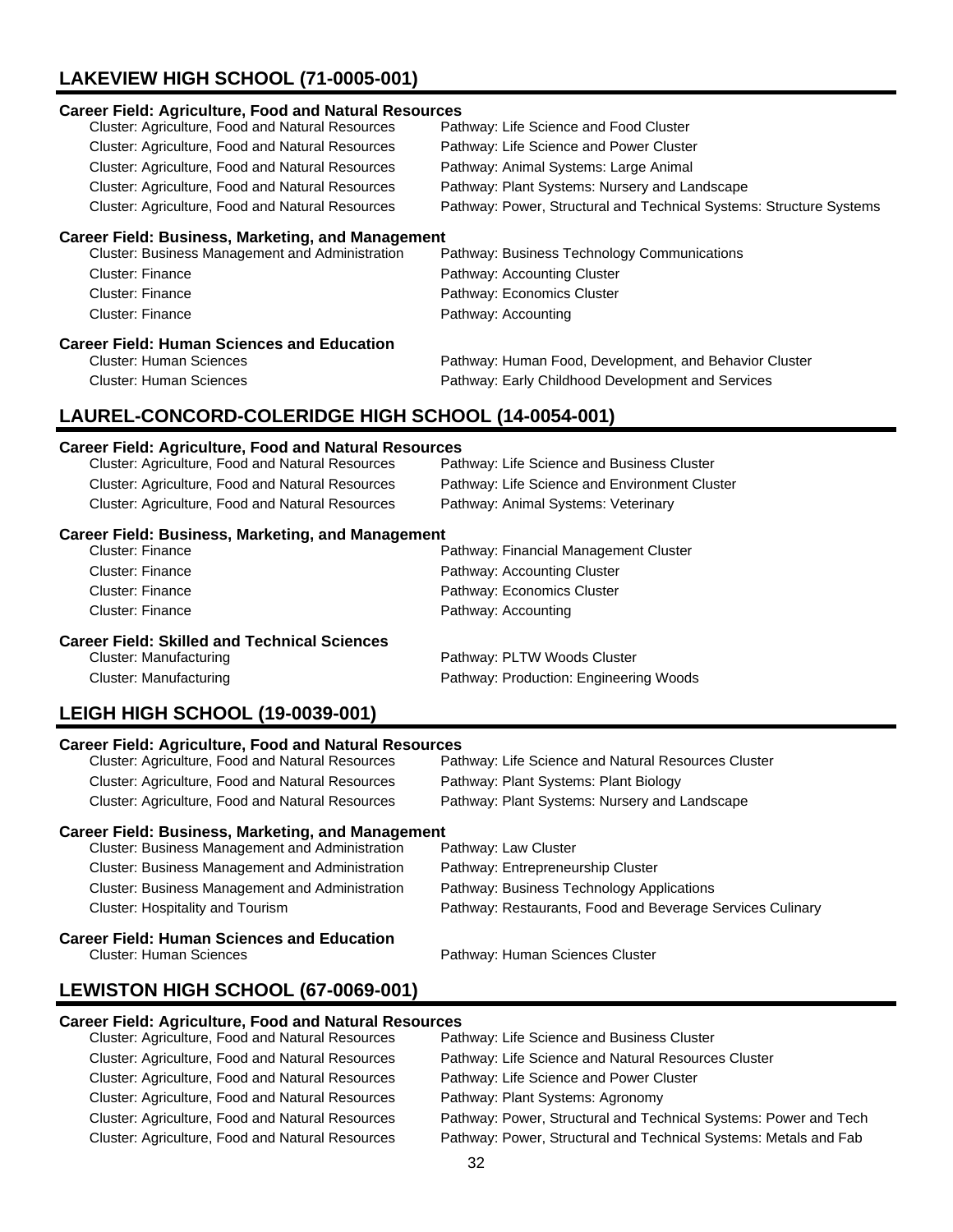#### **Career Field: Human Sciences and Education**

Cluster: Human Sciences **Pathway: Human Food, Development, and Behavior Cluster** Pathway: Human Food, Development, and Behavior Cluster Cluster: Human Sciences Pathway: Early Childhood Development and Services

# **LEXINGTON HIGH SCHOOL (24-0001-001)**

| <b>Career Field: Agriculture, Food and Natural Resources</b> |                                                                  |
|--------------------------------------------------------------|------------------------------------------------------------------|
| Cluster: Agriculture, Food and Natural Resources             | Pathway: Life Science and Business Cluster                       |
| Cluster: Agriculture, Food and Natural Resources             | Pathway: Life Science and Metals Cluster                         |
| Cluster: Agriculture, Food and Natural Resources             | Pathway: Power, Structural and Technical Systems: Metals and Fab |
| <b>Career Field: Business, Marketing, and Management</b>     |                                                                  |
| <b>Cluster: Finance</b>                                      | Pathway: Financial Management Cluster                            |
| Cluster: Finance                                             | Pathway: Accounting Cluster                                      |
| <b>Career Field: Skilled and Technical Sciences</b>          |                                                                  |
| Cluster: Manufacturing                                       | Pathway: Production: Standard Welding                            |
| Cluster: Manufacturing                                       | Pathway: Production: Engineering Welding                         |
| Cluster: Transportation, Distribution and Logistics          | Pathway: Facility and Mobile Equipment Maintenance: Traditional  |

# **LEYTON HIGH SCHOOL (17-0003-001)**

## **Career Field: Agriculture, Food and Natural Resources**

| Cluster: Agriculture, Food and Natural Resources         | Pathway: Life Science and Business Cluster |
|----------------------------------------------------------|--------------------------------------------|
| Cluster: Agriculture, Food and Natural Resources         | Pathway: Animal Systems: Companion Animal  |
| <b>Cluster: Agriculture, Food and Natural Resources</b>  | Pathway: Plant Systems: Agronomy           |
| <b>Career Field: Business, Marketing, and Management</b> |                                            |
| <b>Cluster: Business Management and Administration</b>   | Pathway: Accounting Cluster                |
| Cluster: Business Management and Administration          | Pathway: Management Cluster                |
| Cluster: Business Management and Administration          | Pathway: Entrepreneurship Cluster          |
| <b>Cluster: Business Management and Administration</b>   | Pathway: Accounting                        |
| Cluster: Finance                                         | Pathway: Financial Management Cluster      |
| Cluster: Finance                                         | Pathway: Accounting Cluster                |
| <b>Career Field: Skilled and Technical Sciences</b>      |                                            |
| Cluster: Manufacturing                                   | Pathway: Production: Standard Woods        |
| Cluster: Manufacturing                                   | Pathway: Production: Standard Metals       |

# **LINCOLN EAST HIGH SCHOOL (55-0001-009)**

#### **Career Field: Business, Marketing, and Management**

| <b>Cluster: Business Management and Administration</b> | Pathway: Accounting Cluster                               |
|--------------------------------------------------------|-----------------------------------------------------------|
| <b>Cluster: Business Management and Administration</b> | Pathway: Management Cluster                               |
| <b>Cluster: Business Management and Administration</b> | Pathway: Academy Cluster                                  |
| Cluster: Finance                                       | Pathway: Accounting Cluster                               |
| Cluster: Finance                                       | Pathway: Economics Cluster                                |
| Cluster: Finance                                       | Pathway: Accounting                                       |
| <b>Cluster: Finance</b>                                | Pathway: AP Economics                                     |
| Cluster: Finance                                       | Pathway: Academy                                          |
| Cluster: Hospitality and Tourism                       | Pathway: Restaurants, Food and Beverage Services Prostart |
| Cluster: Hospitality and Tourism                       | Pathway: Restaurants, Food and Beverage Services Culinary |

#### **Career Field: Communication and Information Systems**

| <b>Career Field: Health Sciences</b> |                                               |
|--------------------------------------|-----------------------------------------------|
| Cluster: Information Technology      | Pathway: Web and Digital Communications       |
| Cluster: Information Technology      | Pathway: Programming and Software Development |
| Cluster: Information Technology      | Pathway: Information Technology Cluster       |

Cluster: Health Sciences Pathway: Health Sciences Cluster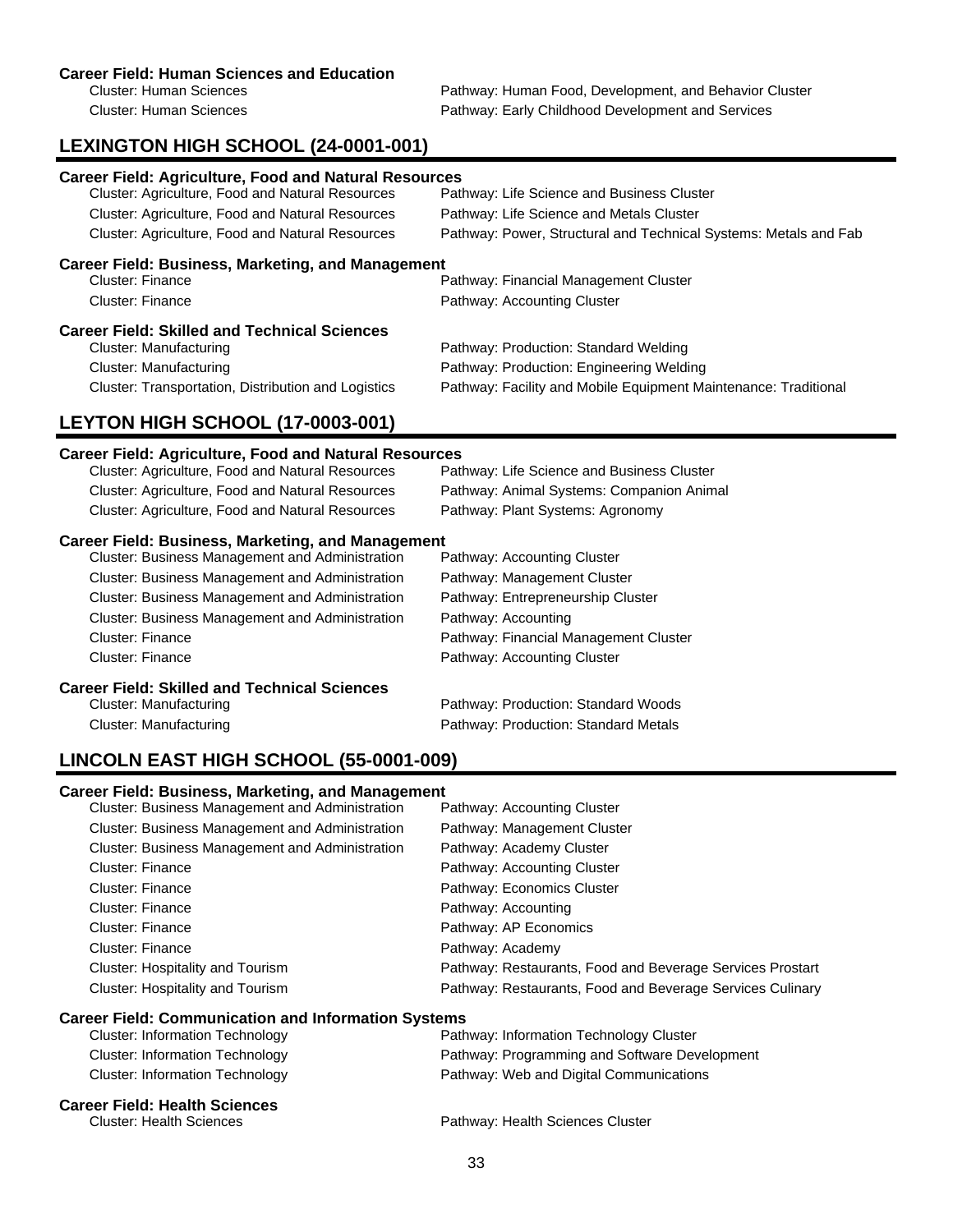#### **Career Field: Human Sciences and Education**

| Cluster: Education and Training               | Pathway: Teaching Cluster                              |
|-----------------------------------------------|--------------------------------------------------------|
| Cluster: Education and Training               | Pathway: Early Childhood Cluster                       |
| Cluster: Human Sciences                       | Pathway: Human Sciences Cluster                        |
| Cluster: Human Sciences                       | Pathway: Human Food, Development, and Behavior Cluster |
| <b>Cluster: Human Sciences</b>                | Pathway: Consumer Services                             |
| Cluster: Human Sciences                       | Pathway: Counseling and Mental Health Services         |
| <b>Cluster: Human Sciences</b>                | Pathway: Early Childhood Development and Services      |
| Career Field: Skilled and Technical Sciences  |                                                        |
| Cluster: Architecture and Construction        | Pathway: Architecture and Construction Basic Cluster   |
| <b>Cluster: Architecture and Construction</b> | Pathway: DPC: Drafting                                 |
| Cluster: Architecture and Construction        | Pathway: Construction: Basic Construction              |
| Cluster: Architecture and Construction        | Pathway: Construction: PLTW Basic Construction         |
| <b>Cluster: Architecture and Construction</b> | Pathway: Construction: Electricity Based               |
| Cluster: Architecture and Construction        | Pathway: Construction: Construction Technology         |

- 
- Cluster: Architecture and Construction **Pathway: Construction: PLTW Construction Technology**
- Cluster: Manufacturing **Pathway: Drafting Cluster** Pathway: Drafting Cluster
- Cluster: Manufacturing example and pathway: Construction Cluster
- Cluster: Manufacturing **Pathway: PLTW Woods Cluster** Pathway: PLTW Woods Cluster
- Cluster: Manufacturing Pathway: Production: Standard Woods
- Cluster: Manufacturing Pathway: Production: Engineering Woods

# **LINCOLN HIGH SCHOOL (55-0001-001)**

## **Career Field: Business, Marketing, and Management** Cluster: Business Management and Administration Pathway: Academy Cluster Cluster: Hospitality and Tourism Pathway: Restaurants, Food and Beverage Services Prostart Cluster: Hospitality and Tourism Pathway: Restaurants, Food and Beverage Services Culinary **Career Field: Communication and Information Systems** Cluster: Information Technology Pathway: Information Technology Cluster Cluster: Information Technology **Pathway: Programming and Software Development** Cluster: Information Technology Pathway: Web and Digital Communications **Career Field: Health Sciences** Cluster: Health Sciences Pathway: Health Sciences Cluster **Career Field: Human Sciences and Education** Cluster: Education and Training **Pathway: Teaching Cluster** Pathway: Teaching Cluster Cluster: Human Sciences Pathway: Human Sciences Cluster Cluster: Human Sciences Pathway: Human Food, Development, and Behavior Cluster Cluster: Human Sciences Pathway: Consumer Services Cluster: Human Sciences Pathway: Counseling and Mental Health Services Cluster: Human Sciences Pathway: Early Childhood Development and Services **Career Field: Skilled and Technical Sciences** Pathway: Architecture and Construction Basic Cluster Cluster: Architecture and Construction Pathway: Construction: Basic Construction Cluster: Architecture and Construction Pathway: Construction: PLTW Basic Construction Cluster: Architecture and Construction Pathway: Construction: Electricity Based Cluster: Architecture and Construction Pathway: Construction: Construction Technology Cluster: Architecture and Construction **Pathway: Construction: PLTW Construction Technology** Cluster: Manufacturing example and the Pathway: PLTW Metals Cluster Cluster: Manufacturing Pathway: Production: Standard Metals Cluster: Manufacturing Pathway: Production: Engineering Metals Cluster: Transportation, Distribution and Logistics Pathway: Facility and Mobile Equipment Maintenance: Traditional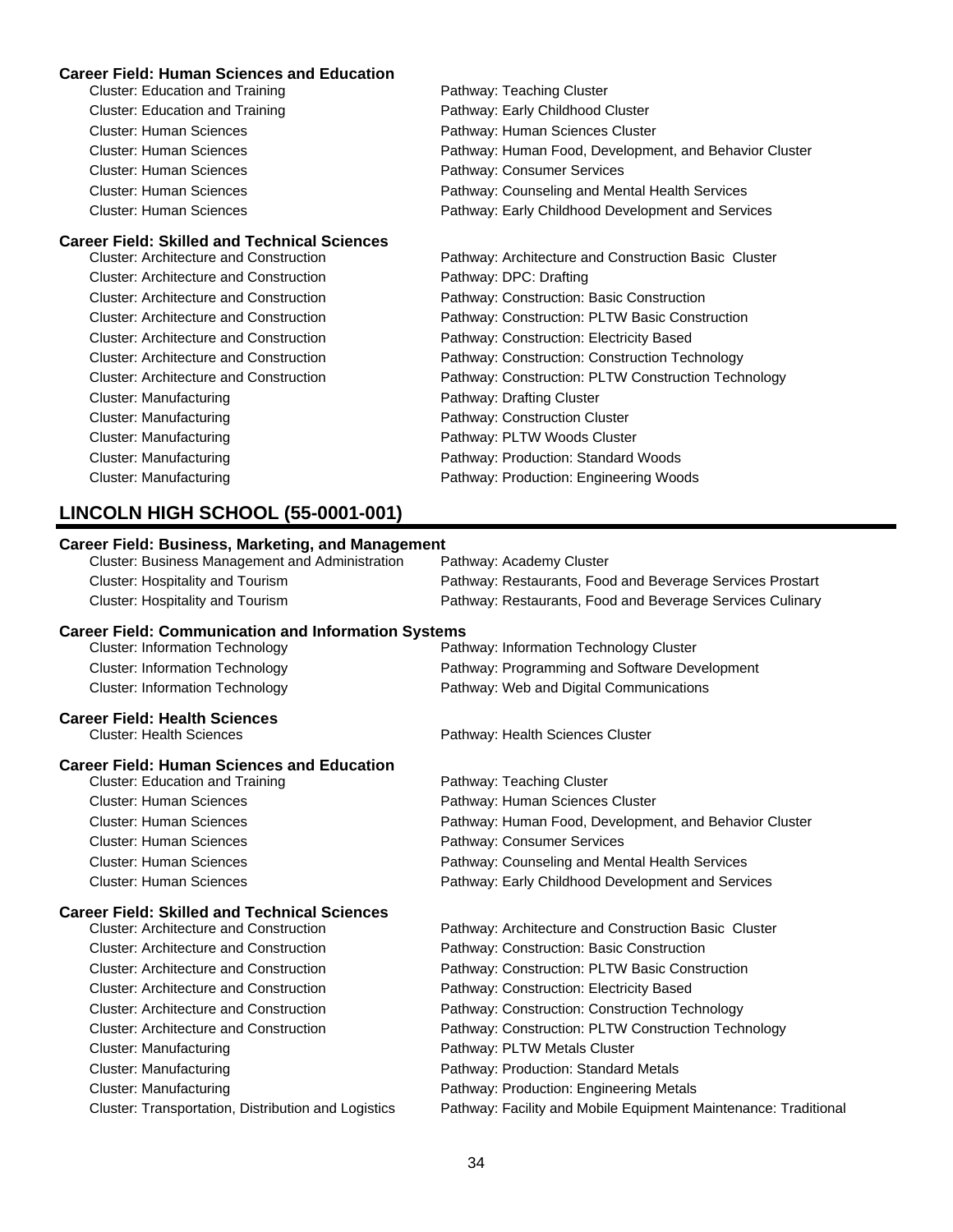# **LINCOLN NORTHEAST HIGH SCHOOL (55-0001-003)**

#### **Career Field: Business, Marketing, and Management**

| <b>Cluster: Business Management and Administration</b> | Pathway: Accounting Cluster                               |
|--------------------------------------------------------|-----------------------------------------------------------|
| <b>Cluster: Business Management and Administration</b> | Pathway: Law Cluster                                      |
| Cluster: Business Management and Administration        | Pathway: Management Cluster                               |
| <b>Cluster: Business Management and Administration</b> | Pathway: Entrepreneurship Cluster                         |
| Cluster: Business Management and Administration        | Pathway: Academy Cluster                                  |
| <b>Cluster: Business Management and Administration</b> | Pathway: Academy                                          |
| <b>Cluster: Finance</b>                                | Pathway: Accounting Cluster                               |
| Cluster: Finance                                       | Pathway: Economics Cluster                                |
| <b>Cluster: Finance</b>                                | Pathway: Accounting                                       |
| Cluster: Hospitality and Tourism                       | Pathway: Restaurants, Food and Beverage Services Prostart |
| Cluster: Hospitality and Tourism                       | Pathway: Restaurants, Food and Beverage Services Culinary |

#### **Career Field: Communication and Information Systems**

| Cluster: Information Technology | Pathway: Information Technology Cluster       |
|---------------------------------|-----------------------------------------------|
| Cluster: Information Technology | Pathway: Programming and Software Development |
| Cluster: Information Technology | Pathway: Web and Digital Communications       |
|                                 |                                               |

### **Career Field: Health Sciences**

| <b>Cluster: Health Sciences</b> | Pathway: Health Sciences Cluster   |
|---------------------------------|------------------------------------|
| <b>Cluster: Health Sciences</b> | Pathway: Therapeutic Services: CNA |

### **Career Field: Human Sciences and Education**

| <b>Cluster: Education and Training</b> | Pathway: Teaching Cluster                              |
|----------------------------------------|--------------------------------------------------------|
| <b>Cluster: Education and Training</b> | Pathway: Early Childhood Cluster                       |
| <b>Cluster: Human Sciences</b>         | Pathway: Human Sciences Cluster                        |
| <b>Cluster: Human Sciences</b>         | Pathway: Human Food, Development, and Behavior Cluster |
| <b>Cluster: Human Sciences</b>         | Pathway: Consumer Services                             |
| <b>Cluster: Human Sciences</b>         | Pathway: Counseling and Mental Health Services         |
| <b>Cluster: Human Sciences</b>         | Pathway: Early Childhood Development and Services      |

#### **Career Field: Skilled and Technical Sciences**

| <b>Cluster: Architecture and Construction</b>       | Pathway: Architecture and Construction Basic Cluster     |
|-----------------------------------------------------|----------------------------------------------------------|
| <b>Cluster: Architecture and Construction</b>       | Pathway: DPC: Drafting                                   |
| Cluster: Architecture and Construction              | Pathway: Construction: Basic Construction                |
| <b>Cluster: Architecture and Construction</b>       | Pathway: Construction: PLTW Basic Construction           |
| Cluster: Energy and Engineering                     | Pathway: Engineering and Technology: PLTW Electronics I  |
| Cluster: Energy and Engineering                     | Pathway: Engineering and Technology: PLTW Electronics II |
| Cluster: Manufacturing                              | Pathway: Drafting Cluster                                |
| Cluster: Manufacturing                              | Pathway: Construction Cluster                            |
| Cluster: Manufacturing                              | Pathway: PLTW Woods Cluster                              |
| Cluster: Manufacturing                              | Pathway: PLTW Metals Cluster                             |
| Cluster: Manufacturing                              | Pathway: Production: Standard Woods                      |
| Cluster: Manufacturing                              | Pathway: Production: Engineering Woods                   |
| Cluster: Manufacturing                              | Pathway: Production: Standard Metals                     |
| Cluster: Manufacturing                              | Pathway: Production: Engineering Metals                  |
| Cluster: Transportation, Distribution and Logistics | Pathway: Facility and Mobile Equipment Maintenance: PLTW |
|                                                     |                                                          |

# **LINCOLN SOUTHEAST HIGH SCHOOL (55-0001-006)**

- Cluster: Business Management and Administration Cluster: Business Management and Administration Pathway: Management Cluster Cluster: Business Management and Administration Pathway: Academy Cluster Cluster: Finance **Pathway: Accounting Cluster** Cluster: Finance **Pathway: Academy Cluster** 
	-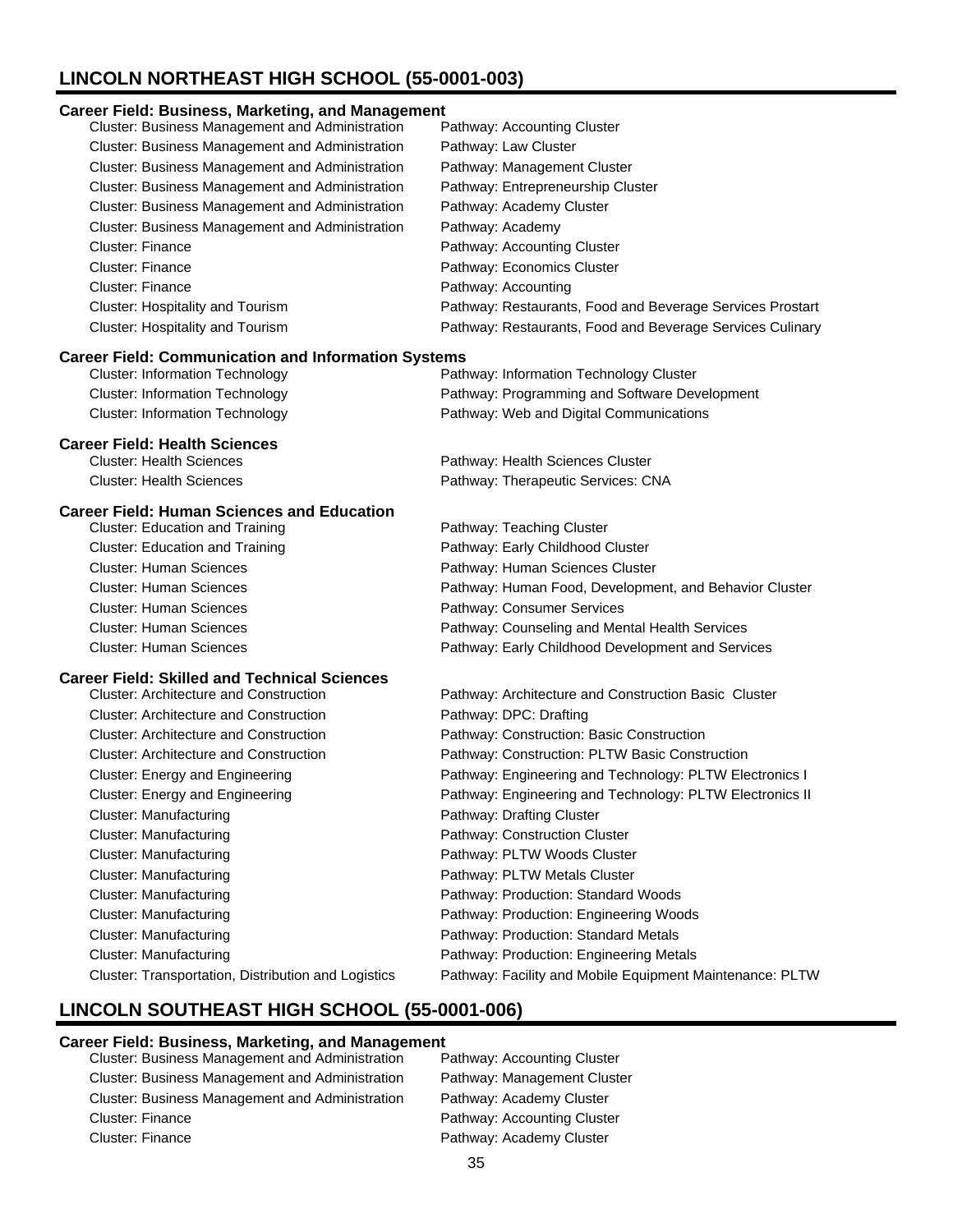| <b>Cluster: Finance</b>                                    | Pathway: Economics Cluster                                |
|------------------------------------------------------------|-----------------------------------------------------------|
| <b>Cluster: Finance</b>                                    | Pathway: Accounting                                       |
| Cluster: Hospitality and Tourism                           | Pathway: Restaurants, Food and Beverage Services Prostart |
| Cluster: Hospitality and Tourism                           | Pathway: Restaurants, Food and Beverage Services Culinary |
| <b>Cluster: Marketing</b>                                  | Pathway: Marketing, Entrepreneurship Cluster              |
| <b>Career Field: Communication and Information Systems</b> |                                                           |
| <b>Cluster: Information Technology</b>                     | Pathway: Information Technology Cluster                   |
| <b>Cluster: Information Technology</b>                     | Pathway: Programming and Software Development             |
| <b>Career Field: Health Sciences</b>                       |                                                           |
| <b>Cluster: Health Sciences</b>                            | Pathway: Health Sciences Cluster                          |
| <b>Career Field: Human Sciences and Education</b>          |                                                           |
| <b>Cluster: Education and Training</b>                     | Pathway: Teaching Cluster                                 |
| <b>Cluster: Human Sciences</b>                             | Pathway: Human Sciences Cluster                           |
| <b>Cluster: Human Sciences</b>                             | Pathway: Human Food, Development, and Behavior Cluster    |
| <b>Cluster: Human Sciences</b>                             | Pathway: Consumer Services                                |
| <b>Cluster: Human Sciences</b>                             | Pathway: Counseling and Mental Health Services            |
| <b>Career Field: Skilled and Technical Sciences</b>        |                                                           |
| <b>Cluster: Architecture and Construction</b>              | Pathway: Architecture and Construction Basic Cluster      |
| <b>Cluster: Architecture and Construction</b>              | Pathway: Construction: Basic Construction                 |
| <b>Cluster: Architecture and Construction</b>              | Pathway: Construction: PLTW Basic Construction            |
| <b>Cluster: Architecture and Construction</b>              | Pathway: Construction: Electricity Based                  |
| <b>Cluster: Architecture and Construction</b>              | Pathway: Construction: Construction Technology            |
| <b>Cluster: Architecture and Construction</b>              | Pathway: Construction: PLTW Construction Technology       |
| <b>Cluster: Manufacturing</b>                              | Pathway: Drafting Cluster                                 |
| <b>Cluster: Manufacturing</b>                              | Pathway: Construction Cluster                             |
| <b>Cluster: Manufacturing</b>                              | Pathway: PLTW Woods Cluster                               |
| <b>Cluster: Manufacturing</b>                              | Pathway: PLTW Metals Cluster                              |
| <b>Cluster: Manufacturing</b>                              | Pathway: Production: Standard Woods                       |
| <b>Cluster: Manufacturing</b>                              | Pathway: Production: Engineering Woods                    |

# **NORTH STAR HIGH SCHOOL (55-0001-070)**

| <b>Career Field: Business, Marketing, and Management</b>   |                                                           |
|------------------------------------------------------------|-----------------------------------------------------------|
| Cluster: Business Management and Administration            | Pathway: Accounting Cluster                               |
| <b>Cluster: Business Management and Administration</b>     | Pathway: Management Cluster                               |
| Cluster: Business Management and Administration            | Pathway: Academy Cluster                                  |
| <b>Cluster: Finance</b>                                    | Pathway: Accounting Cluster                               |
| Cluster: Finance                                           | Pathway: Economics Cluster                                |
| Cluster: Finance                                           | Pathway: Accounting                                       |
| Cluster: Hospitality and Tourism                           | Pathway: Restaurants, Food and Beverage Services Prostart |
| Cluster: Hospitality and Tourism                           | Pathway: Restaurants, Food and Beverage Services Culinary |
| <b>Career Field: Communication and Information Systems</b> |                                                           |
| <b>Cluster: Information Technology</b>                     | Pathway: Information Technology Cluster                   |
| <b>Cluster: Information Technology</b>                     | Pathway: Programming and Software Development             |
| <b>Cluster: Information Technology</b>                     | Pathway: Web and Digital Communications                   |
| <b>Career Field: Health Sciences</b>                       |                                                           |
| <b>Cluster: Health Sciences</b>                            | Pathway: Health Sciences Cluster                          |
| <b>Cluster: Health Sciences</b>                            | Pathway: Therapeutic Services: CNA                        |
| <b>Career Field: Human Sciences and Education</b>          |                                                           |
| <b>Cluster: Education and Training</b>                     | Pathway: Teaching Cluster                                 |
| <b>Cluster: Education and Training</b>                     | Pathway: Early Childhood Cluster                          |
| <b>Cluster: Human Sciences</b>                             | Pathway: Human Sciences Cluster                           |
| <b>Cluster: Human Sciences</b>                             | Pathway: Human Food, Development, and Behavior Cluster    |
|                                                            | $\sim$                                                    |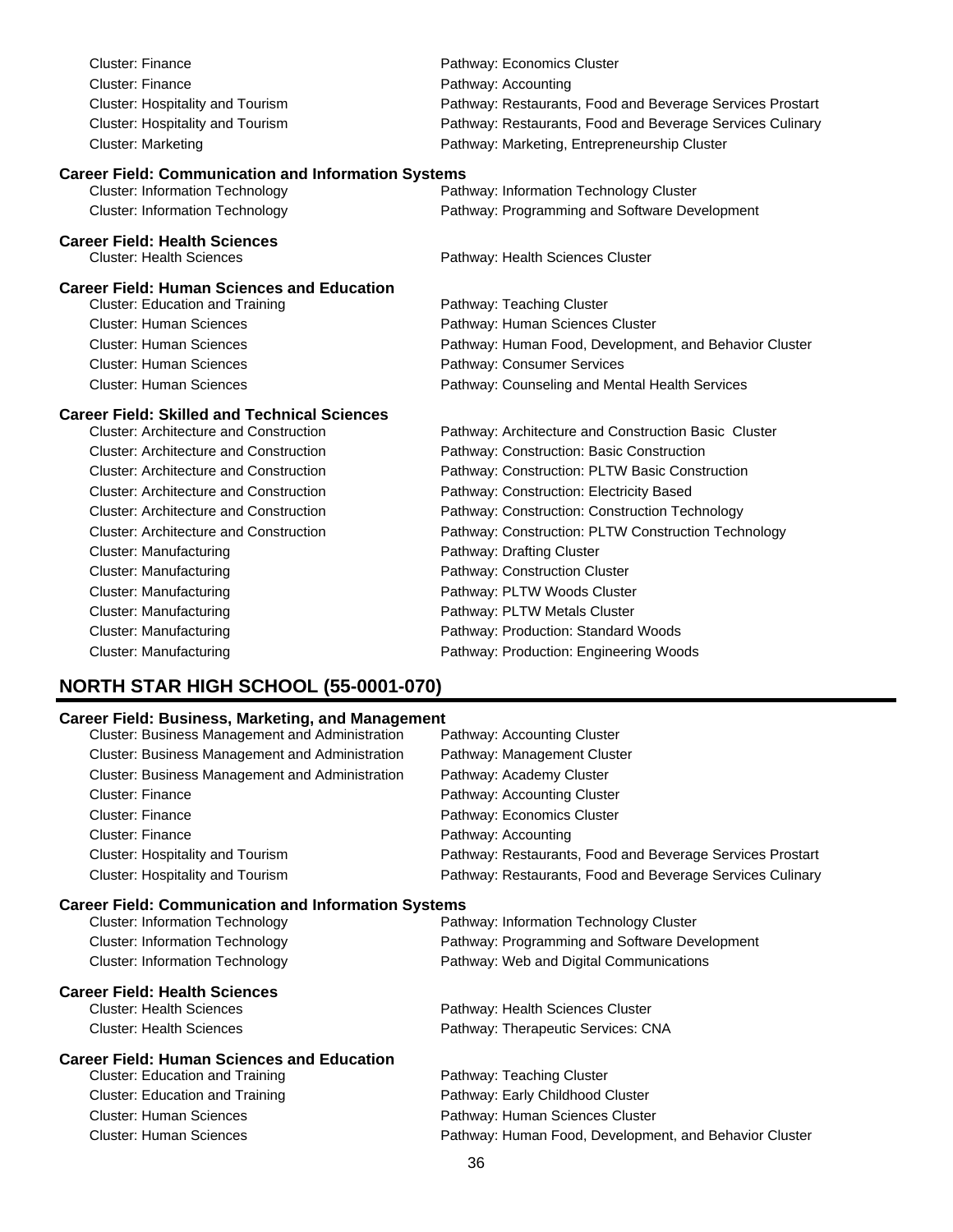| Cluster: Human Sciences | Pathway: Consumer Services                        |
|-------------------------|---------------------------------------------------|
| Cluster: Human Sciences | Pathway: Counseling and Mental Health Services    |
| Cluster: Human Sciences | Pathway: Early Childhood Development and Services |

# **Career Field: Skilled and Technical Sciences**

Cluster: Manufacturing Pathway: Drafting Cluster Cluster: Manufacturing example and pathway: Construction Cluster Cluster: Manufacturing **Pathway: PLTW Woods Cluster** Pathway: PLTW Woods Cluster Cluster: Manufacturing example and pathway: Production: Standard Woods Cluster: Manufacturing **Pathway: Production: Engineering Woods** Pathway: Production: Engineering Woods

Pathway: Architecture and Construction Basic Cluster Cluster: Architecture and Construction Pathway: Construction: Basic Construction Cluster: Architecture and Construction Pathway: Construction: PLTW Basic Construction Cluster: Architecture and Construction Pathway: Construction: Electricity Based Cluster: Architecture and Construction Pathway: Construction: Construction Technology Cluster: Architecture and Construction **Pathway: Construction: PLTW Construction Technology** 

### **SOUTHWEST HIGH SCHOOL (55-0001-071)**

#### **Career Field: Business, Marketing, and Management**

| Cluster: Business Management and Administration            | Pathway: Accounting Cluster                               |
|------------------------------------------------------------|-----------------------------------------------------------|
| Cluster: Business Management and Administration            | Pathway: Law Cluster                                      |
| Cluster: Business Management and Administration            | Pathway: Management Cluster                               |
| Cluster: Business Management and Administration            | Pathway: Entrepreneurship Cluster                         |
| Cluster: Business Management and Administration            | Pathway: Academy Cluster                                  |
| Cluster: Business Management and Administration            | Pathway: Academy                                          |
| <b>Cluster: Finance</b>                                    | Pathway: Financial Management Cluster                     |
| <b>Cluster: Finance</b>                                    | Pathway: Accounting Cluster                               |
| Cluster: Finance                                           | Pathway: Economics Cluster                                |
| <b>Cluster: Finance</b>                                    | Pathway: Accounting                                       |
| Cluster: Hospitality and Tourism                           | Pathway: Restaurants, Food and Beverage Services Prostart |
| Cluster: Hospitality and Tourism                           | Pathway: Restaurants, Food and Beverage Services Culinary |
| <b>Cluster: Marketing</b>                                  | Pathway: Marketing, Entrepreneurship Cluster              |
| <b>Career Field: Communication and Information Systems</b> |                                                           |
| <b>Cluster: Information Technology</b>                     | Pathway: Information Technology Cluster                   |
| <b>Cluster: Information Technology</b>                     | Pathway: Programming and Software Development             |
| <b>Cluster: Information Technology</b>                     | Pathway: Web and Digital Communications                   |
| <b>Career Field: Health Sciences</b>                       |                                                           |
| <b>Cluster: Health Sciences</b>                            | Pathway: Health Sciences Cluster                          |
| <b>Career Field: Human Sciences and Education</b>          |                                                           |
| <b>Cluster: Education and Training</b>                     | Pathway: Teaching Cluster                                 |
| <b>Cluster: Human Sciences</b>                             | Pathway: Human Sciences Cluster                           |
| <b>Cluster: Human Sciences</b>                             | Pathway: Human Food, Development, and Behavior Cluster    |
| <b>Cluster: Human Sciences</b>                             | Pathway: Consumer Services                                |
| <b>Cluster: Human Sciences</b>                             | Pathway: Counseling and Mental Health Services            |
| <b>Cluster: Human Sciences</b>                             | Pathway: Early Childhood Development and Services         |
| <b>Career Field: Skilled and Technical Sciences</b>        |                                                           |
| <b>Cluster: Architecture and Construction</b>              | Pathway: Architecture and Construction Basic Cluster      |
| <b>Cluster: Architecture and Construction</b>              | Pathway: Construction: Basic Construction                 |
| <b>Cluster: Architecture and Construction</b>              | Pathway: Construction: PLTW Basic Construction            |
|                                                            |                                                           |
| <b>Cluster: Manufacturing</b>                              | Pathway: Drafting Cluster                                 |
| <b>Cluster: Manufacturing</b>                              | Pathway: Construction Cluster                             |
| <b>Cluster: Manufacturing</b>                              | Pathway: PLTW Woods Cluster                               |
| <b>Cluster: Manufacturing</b>                              | Pathway: PLTW Metals Cluster                              |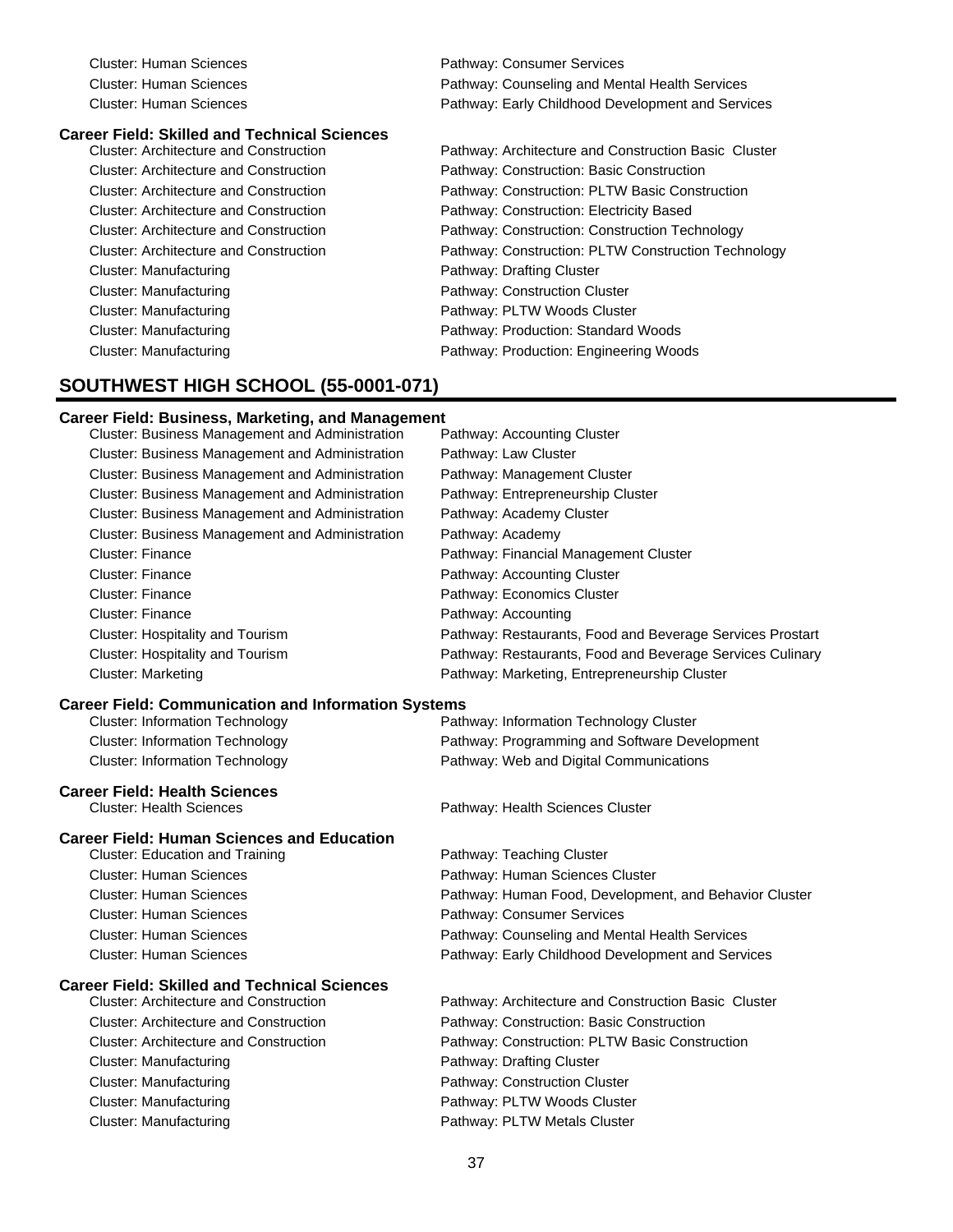| Cluster: Manufacturing                                                                                                                                                     | Pathway: Production: Standard Woods     |  |
|----------------------------------------------------------------------------------------------------------------------------------------------------------------------------|-----------------------------------------|--|
| Cluster: Manufacturing                                                                                                                                                     | Pathway: Production: Engineering Woods  |  |
| Cluster: Manufacturing                                                                                                                                                     | Pathway: Production: Standard Metals    |  |
| Cluster: Manufacturing                                                                                                                                                     | Pathway: Production: Engineering Metals |  |
| LITCHFIELD HIGH SCHOOL (82-0015-001)                                                                                                                                       |                                         |  |
| <b>Career Field: Agriculture, Food and Natural Resources</b><br>Cluster: Agriculture, Food and Natural Resources<br>Pathway: Natural Resource Systems: Wildlife Management |                                         |  |
| <b>Career Field: Communication and Information Systems</b><br>Pathway: Information Technology Cluster<br><b>Cluster: Information Technology</b>                            |                                         |  |
| LOGAN VIEW JR/SR HIGH SCHOOL (27-0594-001)                                                                                                                                 |                                         |  |
| <b>Career Field: Agriculture, Food and Natural Resources</b>                                                                                                               |                                         |  |

| Cluster: Agriculture, Food and Natural Resources         | Pathway: Life Science and Business Cluster                                |
|----------------------------------------------------------|---------------------------------------------------------------------------|
| Cluster: Agriculture, Food and Natural Resources         | Pathway: Life Science and Power Cluster                                   |
| Cluster: Agriculture, Food and Natural Resources         | Pathway: Life Science and Sales Cluster                                   |
| Cluster: Agriculture, Food and Natural Resources         | Pathway: Agribusiness Systems: Economics and Management                   |
| Cluster: Agriculture, Food and Natural Resources         | Pathway: Agribusiness Systems: Agricultural Sales and<br>Entrepreneurship |
| Cluster: Agriculture, Food and Natural Resources         | Pathway: Animal Systems: Companion Animal                                 |
| Cluster: Agriculture, Food and Natural Resources         | Pathway: Power, Structural and Technical Systems: Structure Systems       |
| Cluster: Agriculture, Food and Natural Resources         | Pathway: Power, Structural and Technical Systems: Metals and Fab          |
| <b>Career Field: Business, Marketing, and Management</b> |                                                                           |
| <b>Cluster: Business Management and Administration</b>   | Pathway: Law Cluster                                                      |
| <b>Cluster: Finance</b>                                  | Pathway: Financial Management Cluster                                     |
| Cluster: Finance                                         | Pathway: Accounting Cluster                                               |
| <b>Career Field: Human Sciences and Education</b>        |                                                                           |
| <b>Cluster: Human Sciences</b>                           | Pathway: Early Childhood Development and Services                         |
| <b>Career Field: Skilled and Technical Sciences</b>      |                                                                           |
| <b>Cluster: Architecture and Construction</b>            | Pathway: Construction: Basic Construction                                 |
| Cluster: Manufacturing                                   | Pathway: Production: Standard Welding                                     |
|                                                          |                                                                           |

# **LOOMIS SECONDARY SCHOOL (69-0055-001)**

| Career Field: Business, Marketing, and Management<br>Cluster: Finance<br>Pathway: Accounting Cluster |                                             |
|------------------------------------------------------------------------------------------------------|---------------------------------------------|
| <b>Career Field: Human Sciences and Education</b><br>Cluster: Human Sciences                         | Pathway: Human Food, Nutrition and Wellness |
| <b>Career Field: Skilled and Technical Sciences</b><br>Cluster: Manufacturing                        | Pathway: Basic Cluster                      |

# **LOUISVILLE HIGH SCHOOL (13-0032-001)**

| <b>Career Field: Business, Marketing, and Management</b>                                                   |                                                        |  |
|------------------------------------------------------------------------------------------------------------|--------------------------------------------------------|--|
| Cluster: Finance                                                                                           | Pathway: Financial Management Cluster                  |  |
| Cluster: Finance                                                                                           | Pathway: Economics Cluster                             |  |
| <b>Career Field: Human Sciences and Education</b><br>Cluster: Human Sciences                               | Pathway: Human Food, Development, and Behavior Cluster |  |
| <b>Career Field: Skilled and Technical Sciences</b><br>Cluster: Manufacturing<br>Pathway: Drafting Cluster |                                                        |  |
| Cluster: Manufacturing                                                                                     | Pathway: Basic Cluster                                 |  |
| Cluster: Manufacturing                                                                                     | Pathway: Metals Cluster                                |  |
| Cluster: Manufacturing                                                                                     | Pathway: Welding Cluster                               |  |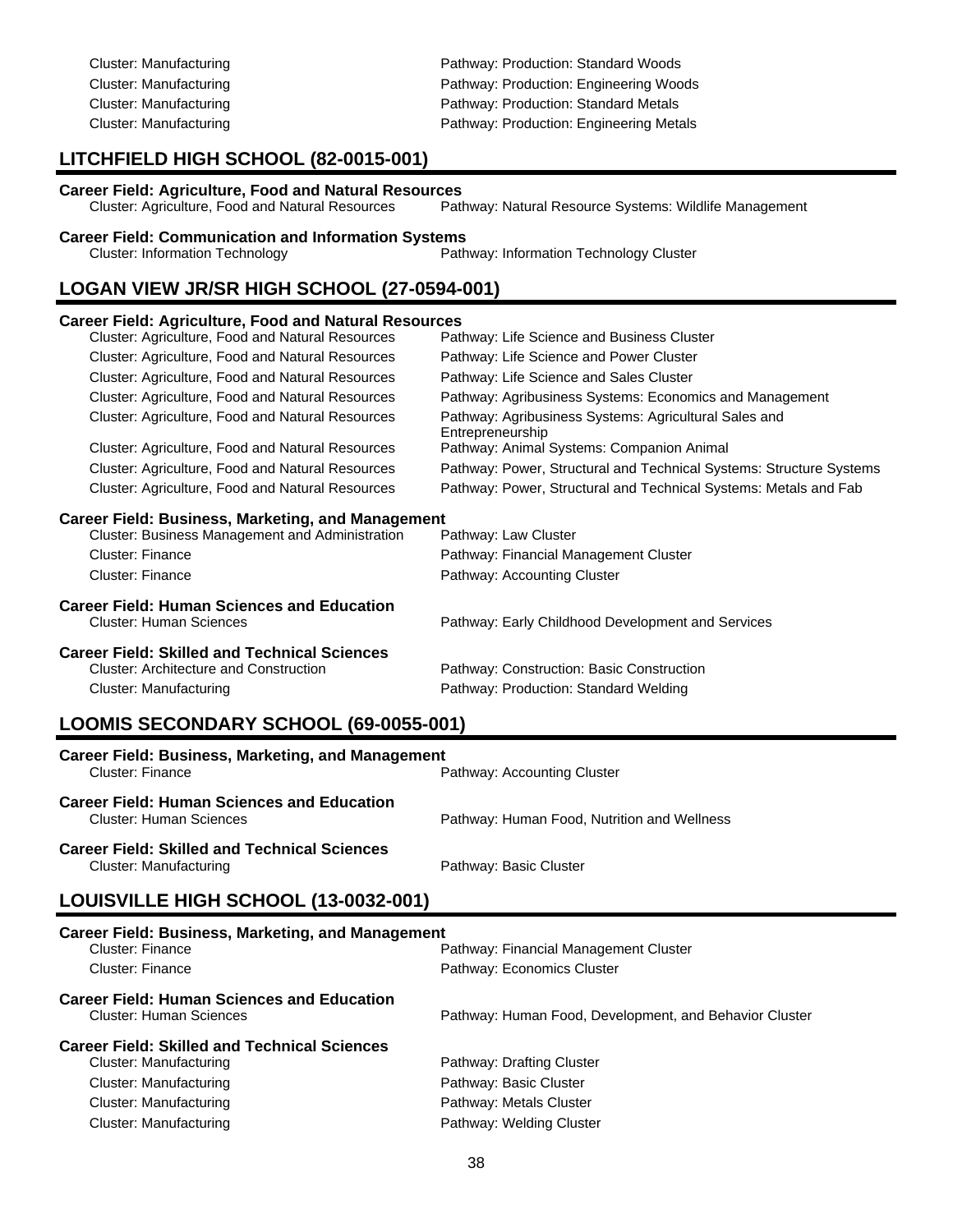# **LOUP CITY HIGH SCHOOL (82-0001-001)**

# **Career Field: Agriculture, Food and Natural Resources**

Cluster: Agriculture, Food and Natural Resources Pathway: Life Science and Power Cluster

Pathway: Life Science and Natural Resources Cluster Cluster: Agriculture, Food and Natural Resources Pathway: Power, Structural and Technical Systems: Metals and Fab

### **Career Field: Skilled and Technical Sciences**

Cluster: Manufacturing Pathway: Production: Standard Welding

# **LOUP COUNTY HIGH SCHOOL (58-0025-001)**

| Career Field: Agriculture, Food and Natural Resources |                                       |  |
|-------------------------------------------------------|---------------------------------------|--|
| Cluster: Agriculture, Food and Natural Resources      | Pathway: Animal Systems: Large Animal |  |

### **Career Field: Business, Marketing, and Management**

| Pathway: Business Technology Applications |
|-------------------------------------------|
| Pathway: Financial Management Cluster     |
| Pathway: Accounting Cluster               |
|                                           |

## **LYNCH SECONDARY SCHOOL (08-0036-001)**

### **Career Field: Business, Marketing, and Management**

| Cluster: Finance | Pathway: Financial Management Cluster |
|------------------|---------------------------------------|
| Cluster: Finance | Pathway: Accounting Cluster           |
| Cluster: Finance | Pathway: Economics Cluster            |
| Cluster: Finance | Pathway: Accounting                   |

### **NORTHEAST SECONDARY SCHOOL (11-0020-001)**

### **Career Field: Agriculture, Food and Natural Resources**

| Cluster: Agriculture, Food and Natural Resources         | Pathway: Life Science and Business Cluster                          |
|----------------------------------------------------------|---------------------------------------------------------------------|
| Cluster: Agriculture, Food and Natural Resources         | Pathway: Life Science and Food Cluster                              |
| <b>Cluster: Agriculture, Food and Natural Resources</b>  | Pathway: Life Science and Natural Resources Cluster                 |
| Cluster: Agriculture, Food and Natural Resources         | Pathway: Life Science and Power Cluster                             |
| Cluster: Agriculture, Food and Natural Resources         | Pathway: Life Science and Metals Cluster                            |
| Cluster: Agriculture, Food and Natural Resources         | Pathway: Agribusiness Systems: Economics and Management             |
| Cluster: Agriculture, Food and Natural Resources         | Pathway: Agribusiness Systems: Leadership                           |
| Cluster: Agriculture, Food and Natural Resources         | Pathway: Plant Systems: Nursery and Landscape                       |
| Cluster: Agriculture, Food and Natural Resources         | Pathway: Power, Structural and Technical Systems: Power and Tech    |
| <b>Cluster: Agriculture, Food and Natural Resources</b>  | Pathway: Power, Structural and Technical Systems: Structure Systems |
| <b>Cluster: Agriculture, Food and Natural Resources</b>  | Pathway: Power, Structural and Technical Systems: Metals and Fab    |
| <b>Career Field: Business, Marketing, and Management</b> |                                                                     |
| Cluster: Finance                                         | Pathway: Accounting Cluster                                         |
| Cluster: Finance                                         | Pathway: Economics Cluster                                          |

### **Career Field: Skilled and Technical Sciences** Cluster: Manufacturing Pathway: Production: Standard Welding

### **MADISON HIGH SCHOOL (59-0001-001)**

# **Career Field: Business, Marketing, and Management**

Pathway: Accounting Cluster

Cluster: Finance **Pathway: Accounting** 

#### **Career Field: Communication and Information Systems**<br>Path Cluster: Information Technology Pathway: Information Technology Cluster

# **Career Field: Human Sciences and Education**

Cluster: Human Sciences **Pathway: Human Sciences Cluster** Pathway: Human Sciences Cluster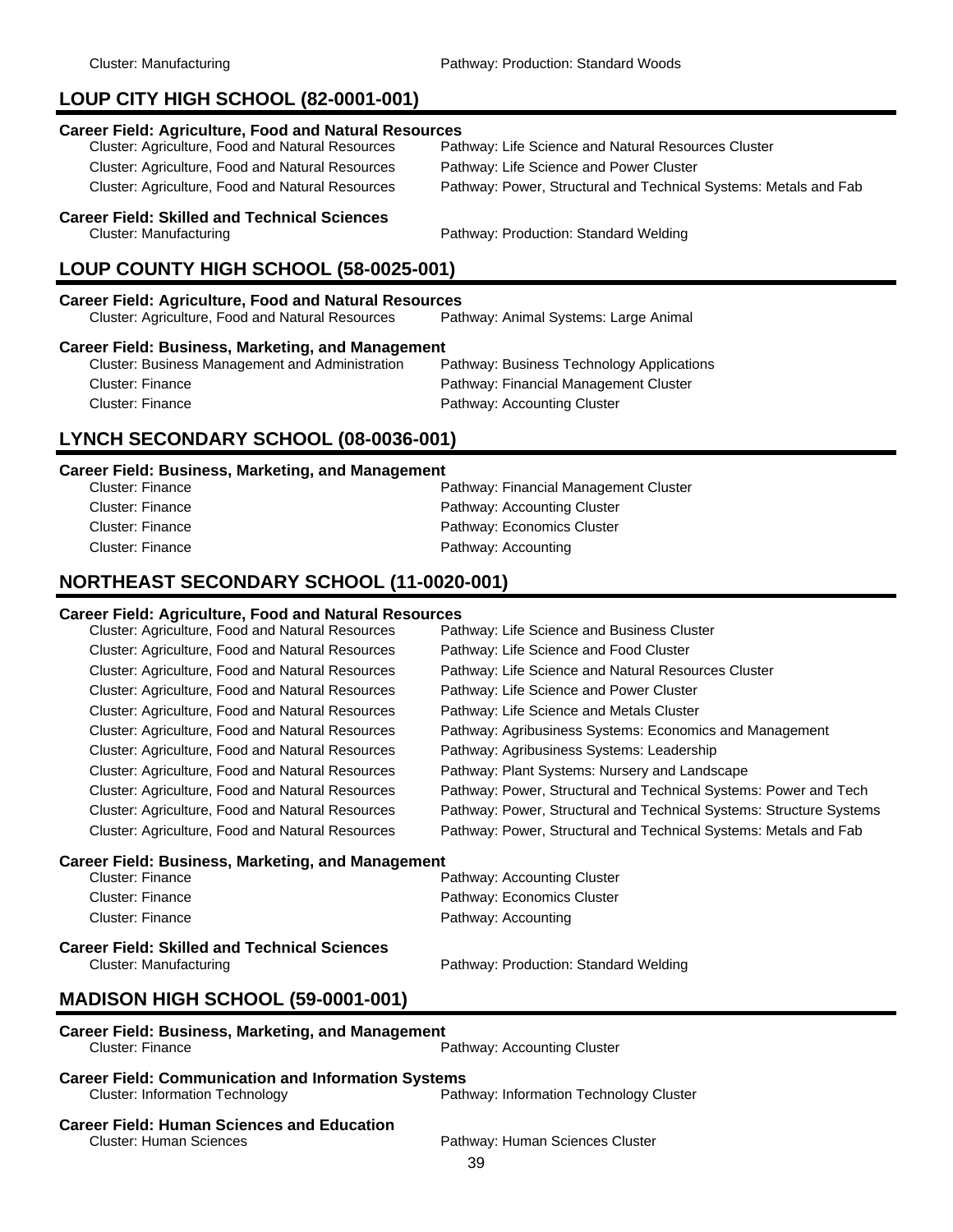Cluster: Human Sciences **Pathway: Human Food, Development, and Behavior Cluster** Pathway: Human Food, Development, and Behavior Cluster Cluster: Human Sciences **Pathway: Consumer Services** Cluster: Human Sciences Pathway: Early Childhood Development and Services

# **MALCOLM JR/SR HIGH SCHOOL (55-0148-001)**

| <b>Career Field: Agriculture, Food and Natural Resources</b><br>Cluster: Agriculture, Food and Natural Resources | Pathway: Life Science and Business Cluster         |  |  |
|------------------------------------------------------------------------------------------------------------------|----------------------------------------------------|--|--|
| <b>Career Field: Business, Marketing, and Management</b>                                                         |                                                    |  |  |
| Cluster: Finance                                                                                                 | Pathway: Financial Management Cluster              |  |  |
| Cluster: Finance                                                                                                 | Pathway: Accounting Cluster                        |  |  |
| Cluster: Finance                                                                                                 | Pathway: Economics Cluster                         |  |  |
| Cluster: Finance                                                                                                 | Pathway: Accounting                                |  |  |
| <b>Career Field: Communication and Information Systems</b>                                                       |                                                    |  |  |
| <b>Cluster: Information Technology</b>                                                                           | Pathway: Web and Digital Communications            |  |  |
| <b>Career Field: Skilled and Technical Sciences</b>                                                              |                                                    |  |  |
| Cluster: Energy and Engineering                                                                                  | Pathway: Engineering and Technology: PLTW Civil IV |  |  |
| Cluster: Manufacturing                                                                                           | Pathway: Construction Cluster                      |  |  |
| Cluster: Manufacturing                                                                                           | Pathway: PLTW Woods Cluster                        |  |  |
| Cluster: Manufacturing                                                                                           | Pathway: PLTW Metals Cluster                       |  |  |
| Cluster: Manufacturing                                                                                           | Pathway: Production: Standard Woods                |  |  |
| Cluster: Manufacturing                                                                                           | Pathway: Production: Engineering Woods             |  |  |
| Cluster: Manufacturing                                                                                           | Pathway: Production: Standard Metals               |  |  |
| Cluster: Manufacturing                                                                                           | Pathway: Production: Engineering Metals            |  |  |

### **MAXWELL HIGH SCHOOL (56-0007-001)**

**Career Field: Skilled and Technical Sciences**

Cluster: Manufacturing **Pathway: Basic Cluster** Pathway: Basic Cluster

## **MAYWOOD HIGH SCHOOL (32-0046-001)**

### **Career Field: Agriculture, Food and Natural Resources**

| <b>Cluster: Agriculture, Food and Natural Resources</b>  | Pathway: Life Science and Business Cluster |
|----------------------------------------------------------|--------------------------------------------|
| <b>Cluster: Agriculture, Food and Natural Resources</b>  | Pathway: Agribusiness Systems: Leadership  |
| <b>Cluster: Agriculture, Food and Natural Resources</b>  | Pathway: Animal Systems: Large Animal      |
| <b>Career Field: Business, Marketing, and Management</b> |                                            |
| <b>Cluster: Business Management and Administration</b>   | Pathway: Law Cluster                       |
| <b>Cluster: Finance</b>                                  | Pathway: Accounting Cluster                |

# **Career Field: Skilled and Technical Sciences**

Pathway: Architecture and Construction Basic Cluster

## **MC COOK SENIOR HIGH SCHOOL (73-0017-001)**

### **Career Field: Agriculture, Food and Natural Resources**

| Cluster: Agriculture, Food and Natural Resources         | Pathway: Life Science and Business Cluster                                |  |
|----------------------------------------------------------|---------------------------------------------------------------------------|--|
| Cluster: Agriculture, Food and Natural Resources         | Pathway: Life Science and Sales Cluster                                   |  |
| Cluster: Agriculture, Food and Natural Resources         | Pathway: Agribusiness Systems: Agricultural Sales and<br>Entrepreneurship |  |
| Cluster: Agriculture, Food and Natural Resources         | Pathway: Animal Systems: Large Animal                                     |  |
| Cluster: Agriculture, Food and Natural Resources         | Pathway: Plant Systems: Agronomy                                          |  |
| Cluster: Agriculture, Food and Natural Resources         | Pathway: Plant Systems: Plant Biology                                     |  |
| <b>Career Field: Business, Marketing, and Management</b> |                                                                           |  |
| Cluster: Finance                                         | Pathway: Accounting Cluster                                               |  |
| <b>Career Field: Skilled and Technical Sciences</b>      |                                                                           |  |
| Cluster: Manufacturing                                   | Pathway: Drafting Cluster                                                 |  |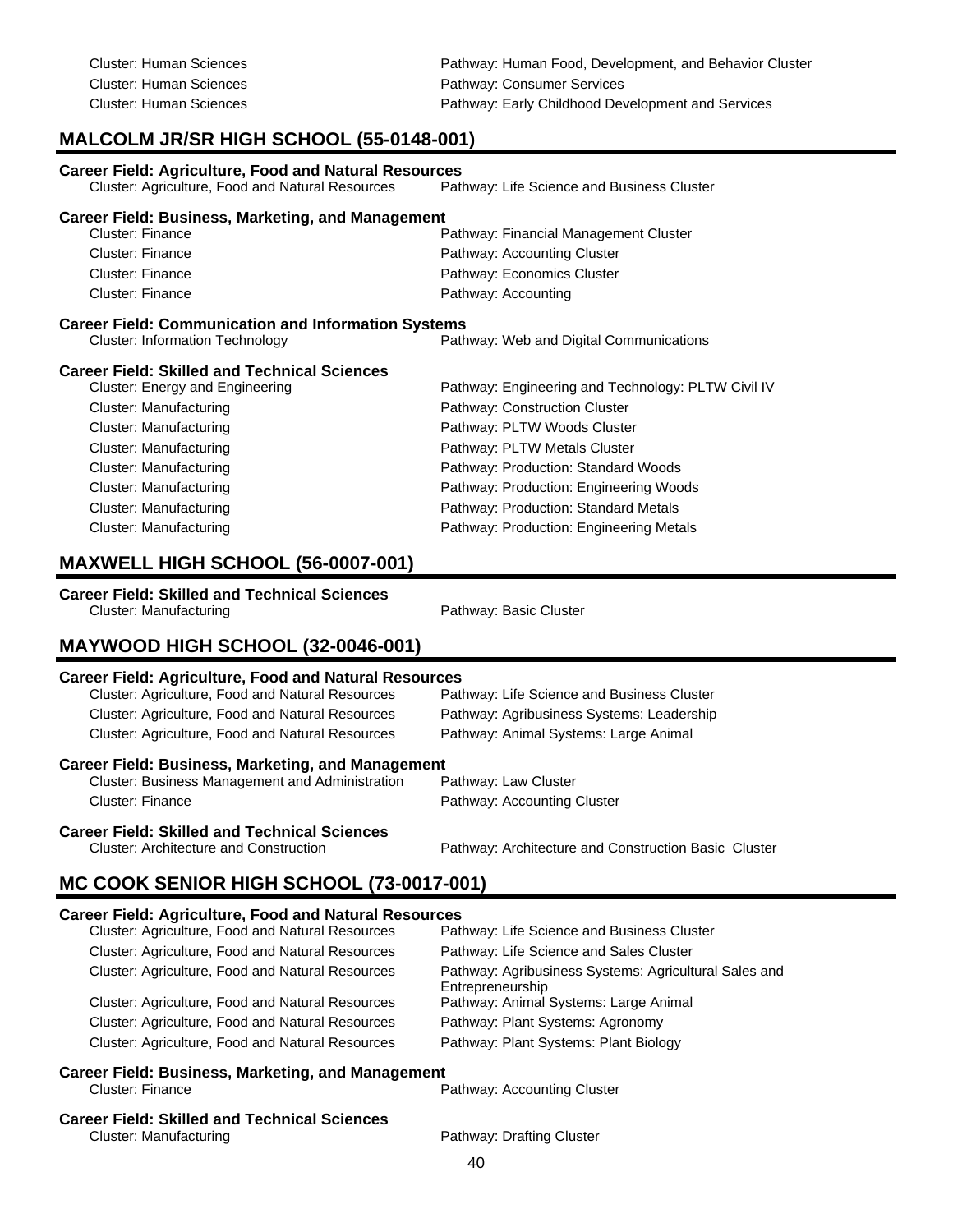### **MCCOOL JUNCTION JR-SR HIGH SCH (93-0083-001)**

#### **Career Field: Agriculture, Food and Natural Resources**

### **Career Field: Business, Marketing, and Management**

| Cluster: Finance | Pathway: Financial Management Cluster |
|------------------|---------------------------------------|
| Cluster: Finance | Pathway: Accounting Cluster           |

### **MC PHERSON COUNTY SECONDARY SCHOOL (60-0090-001)**

### **Career Field: Agriculture, Food and Natural Resources**

| Cluster: Agriculture, Food and Natural Resources | Pathway: Agribusiness Systems: Leadership                        |
|--------------------------------------------------|------------------------------------------------------------------|
| Cluster: Agriculture, Food and Natural Resources | Pathway: Animal Systems: Large Animal                            |
| Cluster: Agriculture, Food and Natural Resources | Pathway: Power, Structural and Technical Systems: Metals and Fab |

### **Career Field: Business, Marketing, and Management**

### **MEAD HIGH SCHOOL (78-0072-001)**

#### **Career Field: Agriculture, Food and Natural Resources**

Cluster: Agriculture, Food and Natural Resources Pathway: Life Science and Business Cluster Cluster: Agriculture, Food and Natural Resources Pathway: Life Science and Food Cluster Cluster: Agriculture, Food and Natural Resources Pathway: Life Science and Power Cluster Cluster: Agriculture, Food and Natural Resources Pathway: Life Science and Metals Cluster Cluster: Agriculture, Food and Natural Resources Pathway: Agribusiness Systems: Leadership Cluster: Agriculture, Food and Natural Resources Pathway: Animal Systems: Large Animal Cluster: Agriculture, Food and Natural Resources Pathway: Plant Systems: Agronomy

Cluster: Agriculture, Food and Natural Resources Pathway: Life Science and Natural Resources Cluster

### **Career Field: Business, Marketing, and Management**

| Cluster: Finance                                  | Pathway: Accounting Cluster                            |
|---------------------------------------------------|--------------------------------------------------------|
| Cluster: Finance                                  | Pathway: Economics Cluster                             |
| Cluster: Finance                                  | Pathway: Accounting                                    |
| <b>Career Field: Human Sciences and Education</b> |                                                        |
| <b>Cluster: Human Sciences</b>                    | Pathway: Human Sciences Cluster                        |
| <b>Cluster: Human Sciences</b>                    | Pathway: Human Food, Development, and Behavior Cluster |
| <b>Cluster: Human Sciences</b>                    | Pathway: Counseling and Mental Health Services         |
| <b>Cluster: Human Sciences</b>                    | Pathway: Human Food, Nutrition and Wellness            |
|                                                   |                                                        |

### **MEDICINE VALLEY JR-SR HIGH SCHOOL (32-0125-001)**

### **Career Field: Agriculture, Food and Natural Resources**

| Cluster: Agriculture, Food and Natural Resources | Pathway: Agribusiness Systems: Leadership                           |
|--------------------------------------------------|---------------------------------------------------------------------|
| Cluster: Agriculture, Food and Natural Resources | Pathway: Plant Systems: Agronomy                                    |
| Cluster: Agriculture, Food and Natural Resources | Pathway: Plant Systems: Floriculture                                |
| Cluster: Agriculture, Food and Natural Resources | Pathway: Power, Structural and Technical Systems: Structure Systems |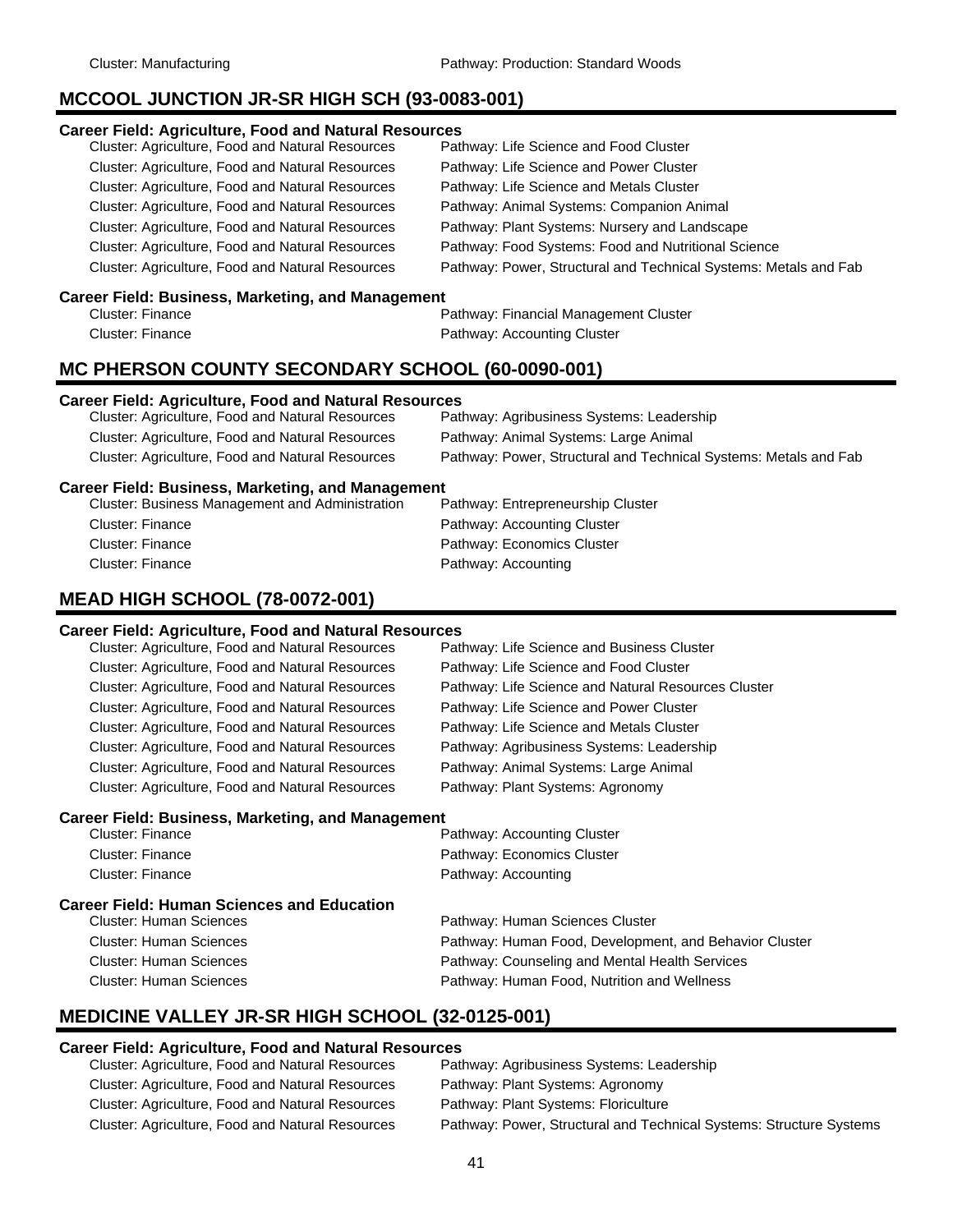### **Career Field: Business, Marketing, and Management**

| Cluster: Finance | Pathway: Economics Cluster |  |
|------------------|----------------------------|--|
|                  |                            |  |

# **MERIDIAN HIGH SCHOOL (48-0303-001)**

| <b>Career Field: Business, Marketing, and Management</b><br>Cluster: Finance                                          | Pathway: Financial Management Cluster                                                                    |
|-----------------------------------------------------------------------------------------------------------------------|----------------------------------------------------------------------------------------------------------|
| Cluster: Finance                                                                                                      | Pathway: Accounting Cluster                                                                              |
|                                                                                                                       |                                                                                                          |
| <b>Career Field: Communication and Information Systems</b><br><b>Cluster: Information Technology</b>                  | Pathway: Information Technology Cluster                                                                  |
| <b>Career Field: Human Sciences and Education</b><br><b>Cluster: Human Sciences</b><br><b>Cluster: Human Sciences</b> | Pathway: Human Food, Development, and Behavior Cluster<br>Pathway: Counseling and Mental Health Services |
| <b>Career Field: Skilled and Technical Sciences</b><br>Cluster: Manufacturing                                         | Pathway: Production: Standard Metals                                                                     |
| MILFORD HIGH SCHOOL (80-0005-001)                                                                                     |                                                                                                          |
|                                                                                                                       |                                                                                                          |
|                                                                                                                       |                                                                                                          |
| <b>Career Field: Business, Marketing, and Management</b><br>Cluster: Business Management and Administration           | Pathway: Academy Cluster                                                                                 |
| Cluster: Business Management and Administration                                                                       | Pathway: Business Technology Applications                                                                |
| Cluster: Finance                                                                                                      | Pathway: Accounting Cluster                                                                              |
| <b>Cluster: Finance</b>                                                                                               | Pathway: Economics Cluster                                                                               |
| Cluster: Finance                                                                                                      | Pathway: Accounting                                                                                      |
| <b>Career Field: Communication and Information Systems</b><br><b>Cluster: Information Technology</b>                  | Pathway: Information Technology Cluster                                                                  |

| Cluster. Architecture and Construction | Patriway. Construction. Basic Construct |
|----------------------------------------|-----------------------------------------|
| Cluster: Manufacturing                 | Pathway: Basic Cluster                  |
| Cluster: Manufacturing                 | Pathway: Construction Cluster           |
| Cluster: Manufacturing                 | Pathway: Production: Standard Woods     |

# **MILLARD NORTH HIGH SCHOOL (28-0017-004)**

### **Career Field: Business, Marketing, and Management**

| <b>Cluster: Business Management and Administration</b> | Pathway: Accounting Cluster                  |
|--------------------------------------------------------|----------------------------------------------|
| <b>Cluster: Business Management and Administration</b> | Pathway: Law Cluster                         |
| <b>Cluster: Business Management and Administration</b> | Pathway: Management Cluster                  |
| Cluster: Business Management and Administration        | Pathway: Entrepreneurship Cluster            |
| <b>Cluster: Business Management and Administration</b> | Pathway: Academy Cluster                     |
| <b>Cluster: Business Management and Administration</b> | Pathway: Academy                             |
| <b>Cluster: Finance</b>                                | Pathway: Financial Management Cluster        |
| Cluster: Finance                                       | Pathway: Accounting Cluster                  |
| Cluster: Finance                                       | Pathway: Academy Cluster                     |
| Cluster: Finance                                       | Pathway: AP Economics                        |
| Cluster: Finance                                       | Pathway: Academy                             |
| Cluster: Marketing                                     | Pathway: Marketing Cluster                   |
| Cluster: Marketing                                     | Pathway: Marketing, Entrepreneurship Cluster |

# **Career Field: Communication and Information Systems**<br>Path Cluster: Information Technology

### Pathway: Information Technology Cluster

### **Career Field: Health Sciences**

| Cluster: Health Sciences | Pathway: Health Sciences Cluster    |
|--------------------------|-------------------------------------|
| Cluster: Health Sciences | Pathway: Health Sciences II Cluster |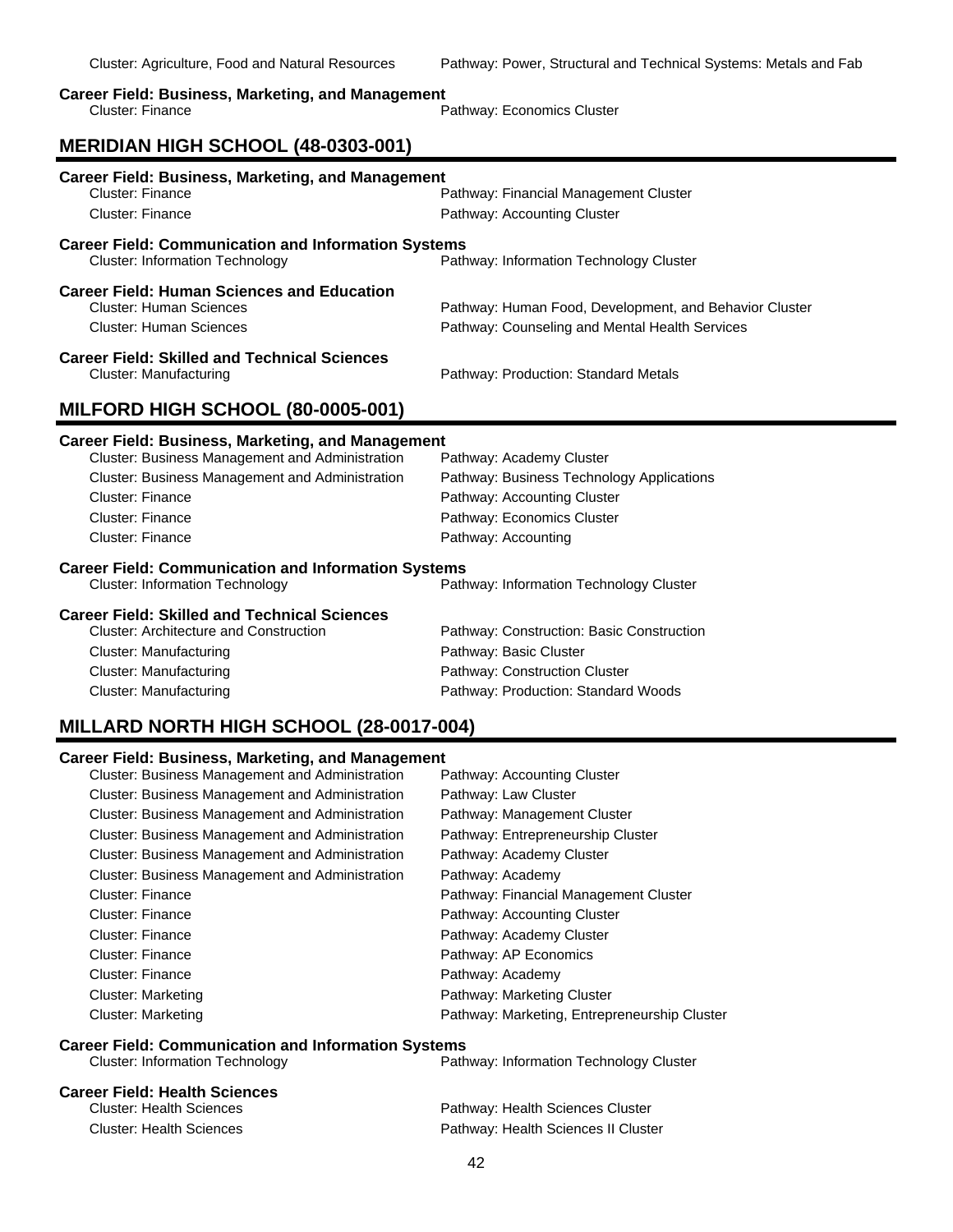# **Career Field: Skilled and Technical Sciences**

Cluster: Architecture and Construction Pathway: DPC: PLTW Arch Drafting Cluster: Manufacturing **Pathway: Drafting Cluster** Cluster: Manufacturing example and pathway: Construction Cluster Cluster: Manufacturing example and the Pathway: PLTW Woods Cluster

Cluster: Health Sciences Pathway: Therapeutic Services: CNA Cluster: Health Sciences Pathway: Therapeutic Services: EMT Cluster: Health Sciences Pathway: Therapeutic Services: Diatetics

Pathway: Architecture and Construction Basic Cluster Cluster: Architecture and Construction Pathway: Construction: Basic Construction Cluster: Architecture and Construction Pathway: Construction: PLTW Basic Construction Cluster: Energy and Engineering **Pathway: Engineering and Technology: PLTW Civil I** Cluster: Energy and Engineering **Pathway: Engineering and Technology: PLTW Civil II** Cluster: Energy and Engineering Pathway: Engineering and Technology: PLTW Civil III Cluster: Energy and Engineering **Pathway: Engineering and Technology: PLTW Civil IV** Pathway: Engineering and Technology: PLTW Civil IV Cluster: Energy and Engineering **Pathway: Engineering and Technology: PLTW Design I** Cluster: Energy and Engineering **Pathway: Engineering and Technology: PLTW Design II** Cluster: Manufacturing Pathway: Production: Standard Woods Cluster: Manufacturing **Pathway: Production: Engineering Woods** Pathway: Production: Engineering Woods

# **MILLARD SOUTH HIGH SCHOOL (28-0017-001)**

### **Career Field: Business, Marketing, and Management**

| <b>Cluster: Business Management and Administration</b> | Pathway: Accounting Cluster                  |
|--------------------------------------------------------|----------------------------------------------|
| <b>Cluster: Business Management and Administration</b> | Pathway: Law Cluster                         |
| Cluster: Business Management and Administration        | Pathway: Management Cluster                  |
| <b>Cluster: Business Management and Administration</b> | Pathway: Entrepreneurship Cluster            |
| Cluster: Business Management and Administration        | Pathway: Academy Cluster                     |
| Cluster: Business Management and Administration        | Pathway: Academy                             |
| Cluster: Finance                                       | Pathway: Financial Management Cluster        |
| Cluster: Finance                                       | Pathway: Accounting Cluster                  |
| Cluster: Finance                                       | Pathway: Academy Cluster                     |
| Cluster: Finance                                       | Pathway: AP Economics                        |
| <b>Cluster: Finance</b>                                | Pathway: Academy                             |
| Cluster: Marketing                                     | Pathway: Marketing Cluster                   |
| <b>Cluster: Marketing</b>                              | Pathway: Marketing, Entrepreneurship Cluster |

#### **Career Field: Communication and Information Systems**

| <b>Cluster: Information Technology</b> | Pathway: Information Technology Cluster |
|----------------------------------------|-----------------------------------------|
| Cluster: Information Technology        | Pathway: Web and Digital Communications |

#### **Career Field: Health Sciences**

| Cluster: Health Sciences | Pathway: Health Sciences Cluster         |
|--------------------------|------------------------------------------|
| Cluster: Health Sciences | Pathway: Health Sciences II Cluster      |
| Cluster: Health Sciences | Pathway: Therapeutic Services: CNA       |
| Cluster: Health Sciences | Pathway: Therapeutic Services: EMT       |
| Cluster: Health Sciences | Pathway: Therapeutic Services: Diatetics |
|                          |                                          |

### **Career Field: Skilled and Technical Sciences**

| Cluster: Architecture and Construction |
|----------------------------------------|
| Cluster: Architecture and Construction |
| Cluster: Architecture and Construction |
| Cluster: Architecture and Construction |
| Cluster: Energy and Engineering        |
| Cluster: Energy and Engineering        |
| Cluster: Energy and Engineering        |
| Cluster: Energy and Engineering        |

Pathway: Architecture and Construction Basic Cluster Pathway: DPC: PLTW Arch Drafting Pathway: Construction: Basic Construction Pathway: Construction: PLTW Basic Construction Pathway: Engineering and Technology: PLTW Civil I Pathway: Engineering and Technology: PLTW Civil II Pathway: Engineering and Technology: PLTW Civil III Cluster: Energy and Engineering **Pathway: Engineering and Technology: PLTW Civil IV**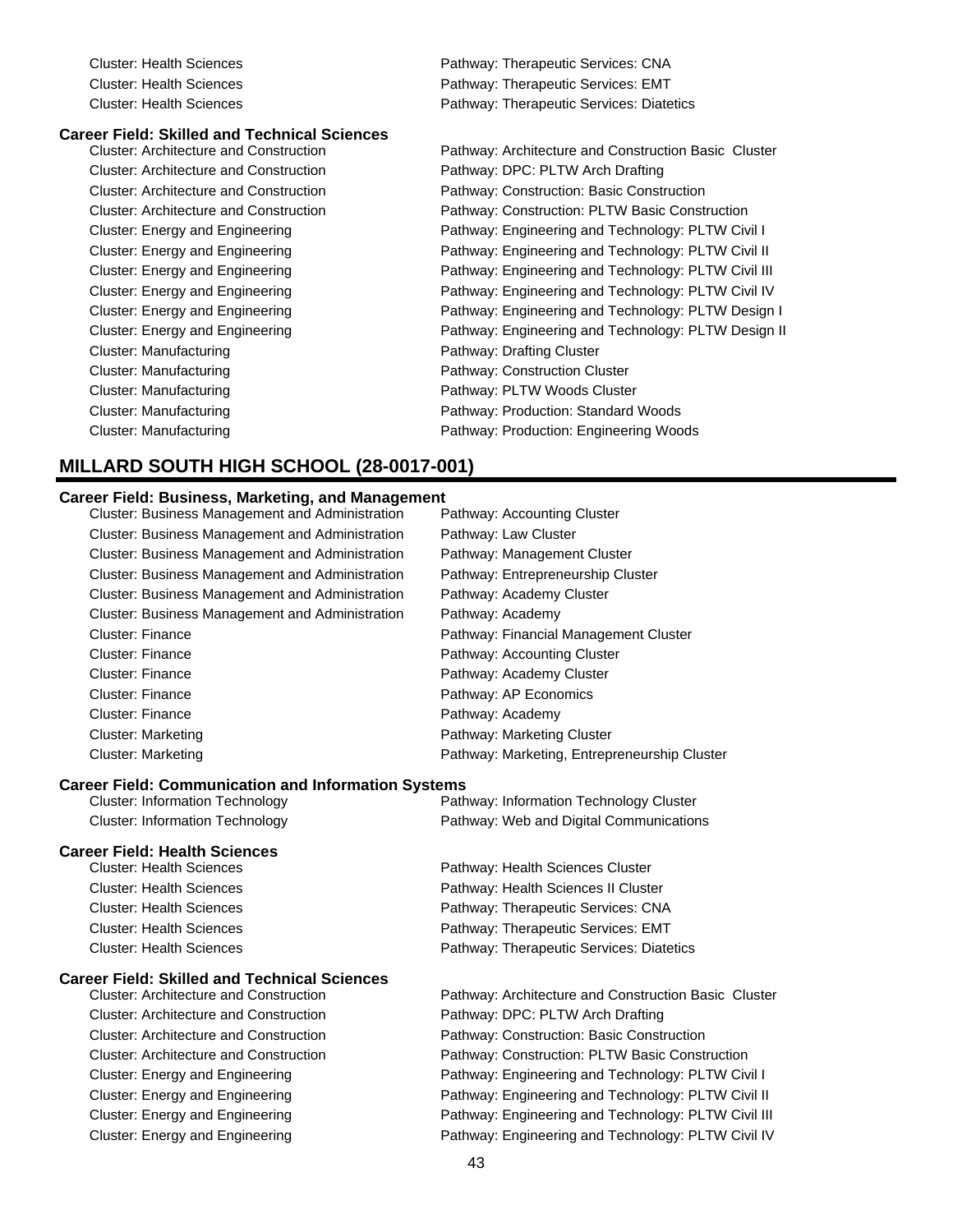| Cluster: Energy and Engineering | Pathway: Engineering and Technology: PLTW Electronics I  |
|---------------------------------|----------------------------------------------------------|
| Cluster: Energy and Engineering | Pathway: Engineering and Technology: PLTW Electronics II |
| Cluster: Energy and Engineering | Pathway: Engineering and Technology: PLTW Design I       |
| Cluster: Energy and Engineering | Pathway: Engineering and Technology: PLTW Design II      |
| Cluster: Manufacturing          | Pathway: Drafting Cluster                                |
| Cluster: Manufacturing          | Pathway: Construction Cluster                            |
| Cluster: Manufacturing          | Pathway: PLTW Woods Cluster                              |
| Cluster: Manufacturing          | Pathway: Production: Standard Woods                      |
| <b>Cluster: Manufacturing</b>   | Pathway: Production: Engineering Woods                   |
|                                 |                                                          |

# **MILLARD WEST HIGH SCHOOL (28-0017-030)**

### **Career Field: Business, Marketing, and Management**

| Cluster: Business Management and Administration        | Pathway: Accounting Cluster                  |
|--------------------------------------------------------|----------------------------------------------|
| <b>Cluster: Business Management and Administration</b> | Pathway: Law Cluster                         |
| <b>Cluster: Business Management and Administration</b> | Pathway: Management Cluster                  |
| <b>Cluster: Business Management and Administration</b> | Pathway: Entrepreneurship Cluster            |
| <b>Cluster: Business Management and Administration</b> | Pathway: Academy Cluster                     |
| <b>Cluster: Business Management and Administration</b> | Pathway: Academy                             |
| <b>Cluster: Finance</b>                                | Pathway: Financial Management Cluster        |
| <b>Cluster: Finance</b>                                | Pathway: Accounting Cluster                  |
| <b>Cluster: Finance</b>                                | Pathway: Academy Cluster                     |
| <b>Cluster: Finance</b>                                | Pathway: AP Economics                        |
| <b>Cluster: Finance</b>                                | Pathway: Academy                             |
| <b>Cluster: Marketing</b>                              | Pathway: Marketing Cluster                   |
| <b>Cluster: Marketing</b>                              | Pathway: Marketing, Entrepreneurship Cluster |

### **Career Field: Communication and Information Systems**

Cluster: Information Technology Pathway: Information Technology Cluster

| <b>Career Field: Health Sciences</b> |                                          |
|--------------------------------------|------------------------------------------|
| <b>Cluster: Health Sciences</b>      | Pathway: Health Sciences Cluster         |
| <b>Cluster: Health Sciences</b>      | Pathway: Health Sciences II Cluster      |
| <b>Cluster: Health Sciences</b>      | Pathway: Supportive Services             |
| <b>Cluster: Health Sciences</b>      | Pathway: Therapeutic Services: CNA       |
| <b>Cluster: Health Sciences</b>      | Pathway: Therapeutic Services: EMT       |
| <b>Cluster: Health Sciences</b>      | Pathway: Therapeutic Services: Diatetics |

# **Career Field: Skilled and Technical Sciences**

| <b>Cluster: Architecture and Construction</b> | Pathway: Architecture and Construction |
|-----------------------------------------------|----------------------------------------|
| <b>Cluster: Architecture and Construction</b> | Pathway: DPC: PLTW Arch Drafting       |
| <b>Cluster: Architecture and Construction</b> | Pathway: Construction: Basic Construc  |
| <b>Cluster: Architecture and Construction</b> | Pathway: Construction: PLTW Basic C    |
| Cluster: Energy and Engineering               | Pathway: Engineering and Technology    |
| <b>Cluster: Energy and Engineering</b>        | Pathway: Engineering and Technology    |
| Cluster: Energy and Engineering               | Pathway: Engineering and Technology    |
| Cluster: Energy and Engineering               | Pathway: Engineering and Technology    |
| Cluster: Energy and Engineering               | Pathway: Engineering and Technology    |
| <b>Cluster: Energy and Engineering</b>        | Pathway: Engineering and Technology    |
| <b>Cluster: Energy and Engineering</b>        | Pathway: Engineering and Technology    |
| Cluster: Energy and Engineering               | Pathway: Engineering and Technology    |
| Cluster: Manufacturing                        | Pathway: Drafting Cluster              |
| Cluster: Manufacturing                        | Pathway: Construction Cluster          |
| Cluster: Manufacturing                        | Pathway: PLTW Woods Cluster            |
| Cluster: Manufacturing                        | Pathway: Production: Standard Woods    |
| Cluster: Manufacturing                        | Pathway: Production: Engineering Woo   |
|                                               |                                        |

| <b>Cluster: Architecture and Construction</b> | Pathway: Architecture and Construction Basic Cluster     |
|-----------------------------------------------|----------------------------------------------------------|
| <b>Cluster: Architecture and Construction</b> | Pathway: DPC: PLTW Arch Drafting                         |
| <b>Cluster: Architecture and Construction</b> | Pathway: Construction: Basic Construction                |
| <b>Cluster: Architecture and Construction</b> | Pathway: Construction: PLTW Basic Construction           |
| Cluster: Energy and Engineering               | Pathway: Engineering and Technology: PLTW Civil I        |
| Cluster: Energy and Engineering               | Pathway: Engineering and Technology: PLTW Civil II       |
| Cluster: Energy and Engineering               | Pathway: Engineering and Technology: PLTW Civil III      |
| Cluster: Energy and Engineering               | Pathway: Engineering and Technology: PLTW Civil IV       |
| Cluster: Energy and Engineering               | Pathway: Engineering and Technology: PLTW Electronics I  |
| Cluster: Energy and Engineering               | Pathway: Engineering and Technology: PLTW Electronics II |
| Cluster: Energy and Engineering               | Pathway: Engineering and Technology: PLTW Design I       |
| Cluster: Energy and Engineering               | Pathway: Engineering and Technology: PLTW Design II      |
| Cluster: Manufacturing                        | Pathway: Drafting Cluster                                |
| Cluster: Manufacturing                        | Pathway: Construction Cluster                            |
| Cluster: Manufacturing                        | Pathway: PLTW Woods Cluster                              |
| Cluster: Manufacturing                        | Pathway: Production: Standard Woods                      |
| Cluster: Manufacturing                        | Pathway: Production: Engineering Woods                   |
|                                               |                                                          |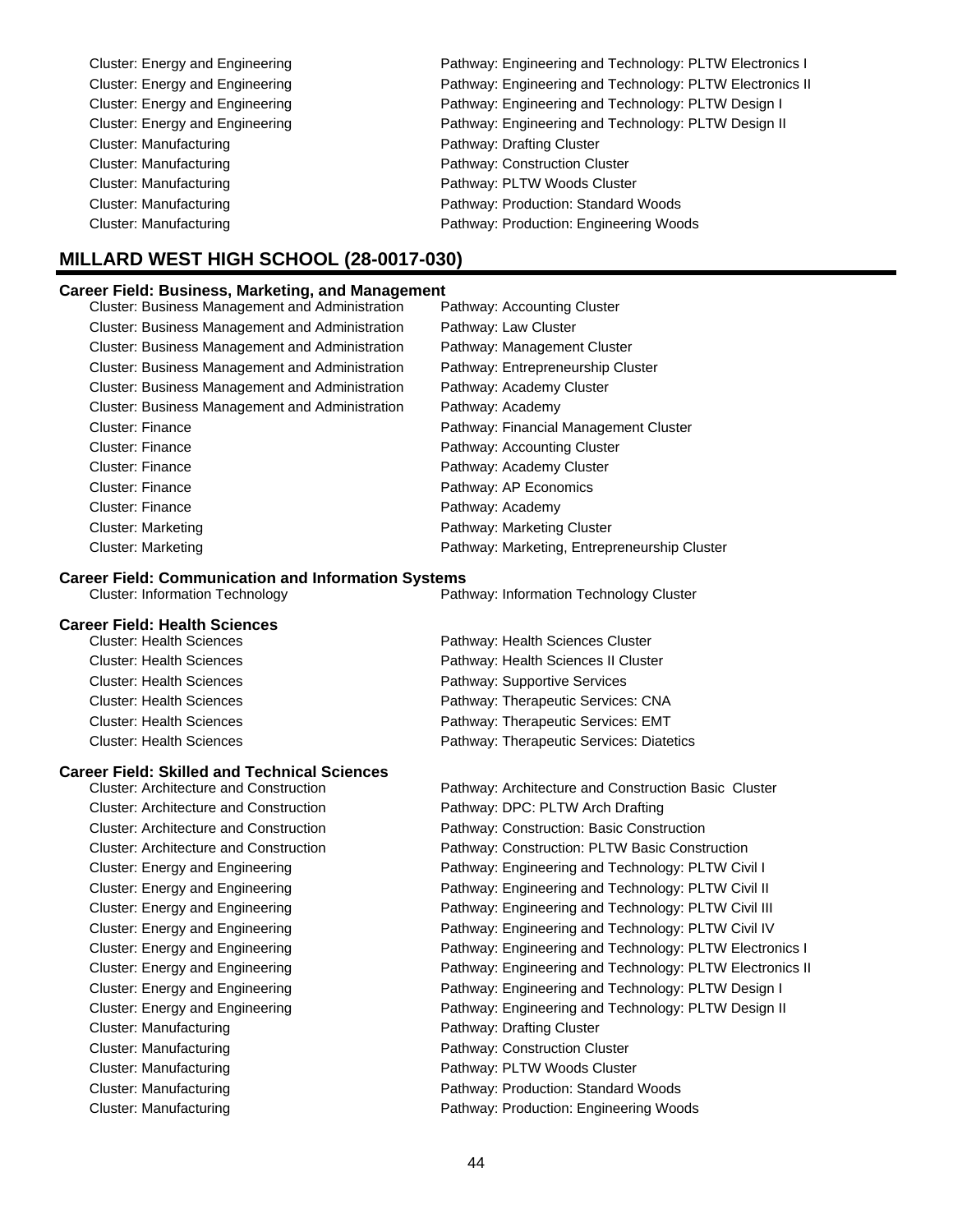# **MINATARE HIGH SCHOOL (79-0002-001)**

| <b>Career Field: Agriculture, Food and Natural Resources</b><br>Cluster: Agriculture, Food and Natural Resources                                                                                                                                                                                                                                                  | Pathway: Animal Systems: Large Animal                                                                                                                                                                                                                                                  |  |
|-------------------------------------------------------------------------------------------------------------------------------------------------------------------------------------------------------------------------------------------------------------------------------------------------------------------------------------------------------------------|----------------------------------------------------------------------------------------------------------------------------------------------------------------------------------------------------------------------------------------------------------------------------------------|--|
| <b>Career Field: Business, Marketing, and Management</b><br>Cluster: Business Management and Administration<br><b>Cluster: Finance</b><br><b>Cluster: Finance</b><br><b>Cluster: Finance</b>                                                                                                                                                                      | Pathway: Law Cluster<br>Pathway: Accounting Cluster<br>Pathway: Economics Cluster<br>Pathway: Accounting                                                                                                                                                                               |  |
| <b>Career Field: Communication and Information Systems</b><br><b>Cluster: Information Technology</b><br>Pathway: Information Technology Cluster<br><b>Cluster: Information Technology</b><br>Pathway: Web and Digital Communications<br><b>MINDEN HIGH SCHOOL (50-0503-001)</b>                                                                                   |                                                                                                                                                                                                                                                                                        |  |
| <b>Career Field: Agriculture, Food and Natural Resources</b><br>Cluster: Agriculture, Food and Natural Resources<br>Cluster: Agriculture, Food and Natural Resources                                                                                                                                                                                              | Pathway: Animal Systems: Large Animal<br>Pathway: Plant Systems: Agronomy                                                                                                                                                                                                              |  |
| <b>Career Field: Business, Marketing, and Management</b><br><b>Cluster: Finance</b><br><b>Cluster: Finance</b>                                                                                                                                                                                                                                                    | Pathway: Financial Management Cluster<br>Pathway: Accounting Cluster                                                                                                                                                                                                                   |  |
| <b>Career Field: Communication and Information Systems</b><br><b>Cluster: Information Technology</b><br>Pathway: Information Technology Cluster                                                                                                                                                                                                                   |                                                                                                                                                                                                                                                                                        |  |
| <b>Career Field: Skilled and Technical Sciences</b><br><b>Cluster: Architecture and Construction</b><br><b>Cluster: Manufacturing</b><br><b>Cluster: Manufacturing</b><br><b>Cluster: Manufacturing</b><br><b>Cluster: Manufacturing</b><br><b>Cluster: Manufacturing</b><br><b>Cluster: Manufacturing</b><br>Cluster: Transportation, Distribution and Logistics | Pathway: DPC: Drafting<br>Pathway: Drafting Cluster<br>Pathway: Basic Cluster<br>Pathway: Metals Cluster<br>Pathway: Welding Cluster<br>Pathway: Production: Standard Woods<br>Pathway: Production: Standard Metals<br>Pathway: Facility and Mobile Equipment Maintenance: Traditional |  |

# **MITCHELL SECONDARY SCHOOL (79-0031-001)**

| <b>Career Field: Agriculture, Food and Natural Resources</b><br><b>Cluster: Agriculture, Food and Natural Resources</b> | Pathway: Animal Systems: Veterinary                  |  |
|-------------------------------------------------------------------------------------------------------------------------|------------------------------------------------------|--|
| <b>Cluster: Agriculture, Food and Natural Resources</b>                                                                 | Pathway: Animal Systems: Equine                      |  |
| Career Field: Business, Marketing, and Management                                                                       |                                                      |  |
| <b>Cluster: Business Management and Administration</b>                                                                  | Pathway: Business Technology Applications            |  |
| Cluster: Finance                                                                                                        | Pathway: Accounting Cluster                          |  |
| Cluster: Finance                                                                                                        | Pathway: Economics Cluster                           |  |
| Cluster: Finance                                                                                                        | Pathway: Accounting                                  |  |
| <b>Career Field: Skilled and Technical Sciences</b>                                                                     |                                                      |  |
| Cluster: Architecture and Construction                                                                                  | Pathway: Architecture and Construction Basic Cluster |  |
| Cluster: Architecture and Construction                                                                                  | Pathway: Construction: Basic Construction            |  |
| Cluster: Manufacturing                                                                                                  | Pathway: Drafting Cluster                            |  |
| Cluster: Manufacturing                                                                                                  | Pathway: Construction Cluster                        |  |
| Cluster: Manufacturing                                                                                                  | Pathway: Production: Standard Woods                  |  |

## **MORRILL HIGH SCHOOL (79-0011-001)**

**Career Field: Agriculture, Food and Natural Resources** Cluster: Agriculture, Food and Natural Resources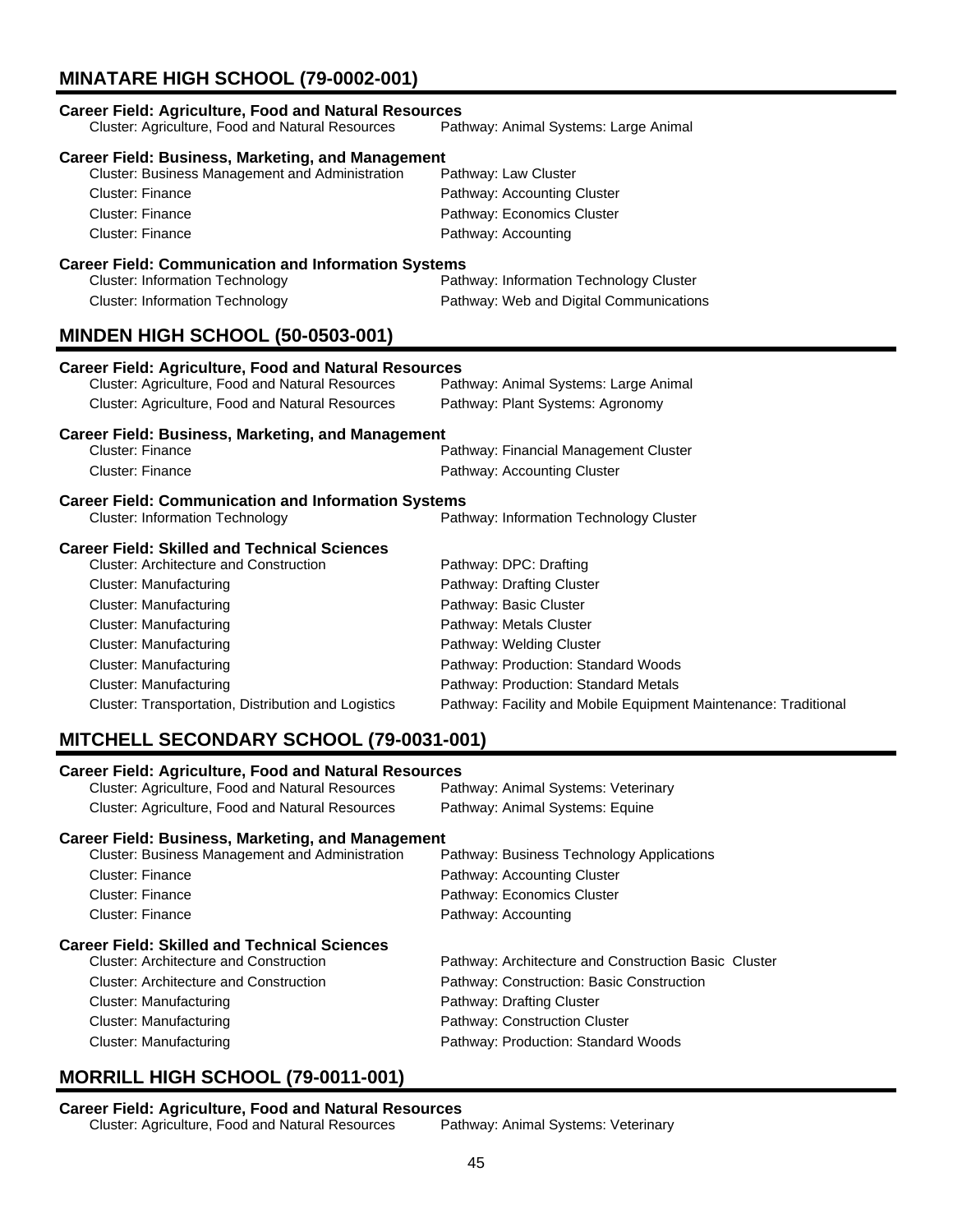### **Career Field: Business, Marketing, and Management**

| Cluster: Finance | Pathway: Financial Management Cluster |
|------------------|---------------------------------------|
| Cluster: Finance | Pathway: Accounting Cluster           |
| Cluster: Finance | Pathway: Economics Cluster            |
| Cluster: Finance | Pathway: Accounting                   |
|                  |                                       |

### **MULLEN HIGH SCHOOL (46-0001-001)**

### **Career Field: Agriculture, Food and Natural Resources**

| Cluster: Agriculture, Food and Natural Resources         | Pathway: Life Science and Business Cluster |
|----------------------------------------------------------|--------------------------------------------|
| Cluster: Agriculture, Food and Natural Resources         | Pathway: Life Science and Food Cluster     |
| Cluster: Agriculture, Food and Natural Resources         | Pathway: Life Science and Metals Cluster   |
| Cluster: Agriculture, Food and Natural Resources         | Pathway: Agribusiness Systems: Leadership  |
| Cluster: Agriculture, Food and Natural Resources         | Pathway: Animal Systems: Veterinary        |
| Cluster: Agriculture, Food and Natural Resources         | Pathway: Plant Systems: Agronomy           |
| <b>Career Field: Business, Marketing, and Management</b> |                                            |
| <b>Cluster: Business Management and Administration</b>   | Pathway: Accounting Cluster                |
| <b>Cluster: Finance</b>                                  | Pathway: Financial Management Cluster      |
| <b>Career Field: Health Sciences</b>                     |                                            |
|                                                          |                                            |

Cluster: Health Sciences Pathway: Health Sciences Cluster

### **NEBRASKA CITY HIGH SCHOOL (66-0111-001)**

### **Career Field: Agriculture, Food and Natural Resources**

| Cluster: Agriculture, Food and Natural Resources | Pathway: Life Science and Natural Resources Cluster              |
|--------------------------------------------------|------------------------------------------------------------------|
| Cluster: Agriculture, Food and Natural Resources | Pathway: Life Science and Metals Cluster                         |
| Cluster: Agriculture, Food and Natural Resources | Pathway: Animal Systems: Companion Animal                        |
| Cluster: Agriculture, Food and Natural Resources | Pathway: Plant Systems: Floriculture                             |
| Cluster: Agriculture, Food and Natural Resources | Pathway: Power, Structural and Technical Systems: Metals and Fab |

### **Career Field: Business, Marketing, and Management**

| <b>Cluster: Business Management and Administration</b> | Pathway: Law Cluster                      |
|--------------------------------------------------------|-------------------------------------------|
| <b>Cluster: Business Management and Administration</b> | Pathway: Business Technology Applications |
| Cluster: Finance                                       | Pathway: Financial Management Cluster     |
| Cluster: Finance                                       | Pathway: Accounting Cluster               |
| Cluster: Finance                                       | Pathway: Economics Cluster                |
| Cluster: Finance                                       | Pathway: Accounting                       |

### **Career Field: Communication and Information Systems**

| <b>Cluster: Information Technology</b> | Pathway: Information Technology Cluster |
|----------------------------------------|-----------------------------------------|
| <b>Cluster: Information Technology</b> | Pathway: Web and Digital Communications |

### **Career Field: Skilled and Technical Sciences**

| Cluster: Manufacturing | Pathway: Basic Cluster                |
|------------------------|---------------------------------------|
| Cluster: Manufacturing | <b>Pathway: Construction Cluster</b>  |
| Cluster: Manufacturing | Pathway: Metals Cluster               |
| Cluster: Manufacturing | Pathway: Production: Standard Welding |
|                        |                                       |

### **CLEARWATER/ORCHARD HIGH SCHOOL (02-2001-008)**

### **Career Field: Business, Marketing, and Management**

| Cluster: Finance                              | Pathway: Financial Management Cluster                |
|-----------------------------------------------|------------------------------------------------------|
| Cluster: Finance                              | Pathway: Accounting Cluster                          |
| Career Field: Skilled and Technical Sciences  |                                                      |
| <b>Cluster: Architecture and Construction</b> | Pathway: Architecture and Construction Basic Cluster |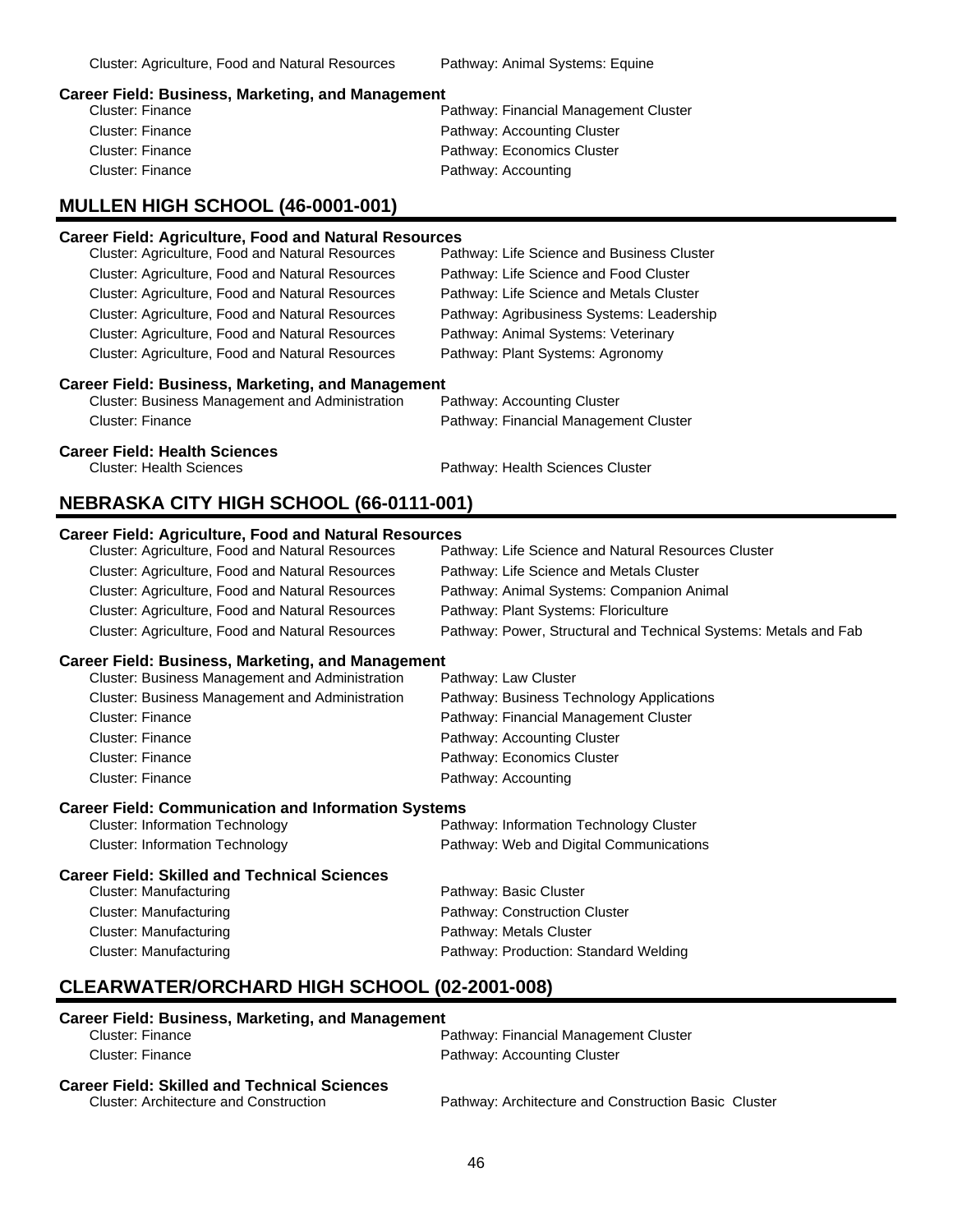# **VERDIGRE HIGH SCHOOL (02-2001-009)**

| <b>Career Field: Agriculture, Food and Natural Resources</b> |                                                                           |  |
|--------------------------------------------------------------|---------------------------------------------------------------------------|--|
| Cluster: Agriculture, Food and Natural Resources             | Pathway: Life Science and Business Cluster                                |  |
| Cluster: Agriculture, Food and Natural Resources             | Pathway: Life Science and Food Cluster                                    |  |
| <b>Cluster: Agriculture, Food and Natural Resources</b>      | Pathway: Life Science and Power Cluster                                   |  |
| Cluster: Agriculture, Food and Natural Resources             | Pathway: Life Science and Sales Cluster                                   |  |
| Cluster: Agriculture, Food and Natural Resources             | Pathway: Agribusiness Systems: Agricultural Sales and<br>Entrepreneurship |  |
| <b>Career Field: Business, Marketing, and Management</b>     |                                                                           |  |
| <b>Cluster: Finance</b>                                      | Pathway: Financial Management Cluster                                     |  |
| Cluster: Finance                                             | Pathway: Accounting Cluster                                               |  |
| <b>Career Field: Communication and Information Systems</b>   |                                                                           |  |
| <b>Cluster: Information Technology</b>                       | Pathway: Information Technology Cluster                                   |  |
| <b>NELIGH-OAKDALE JR/SR HIGH SCH (02-0009-001)</b>           |                                                                           |  |
| <b>Career Field: Business, Marketing, and Management</b>     |                                                                           |  |
| Cluster: Business Management and Administration              | Pathway: Accounting Cluster                                               |  |
| Cluster: Business Management and Administration              | Pathway: Management Cluster                                               |  |
| Cluster: Business Management and Administration              | Pathway: Entrepreneurship Cluster                                         |  |
| <b>Cluster: Finance</b>                                      | Pathway: Financial Management Cluster                                     |  |
| Cluster: Finance                                             | Pathway: Accounting Cluster                                               |  |
| <b>Cluster: Finance</b>                                      | Pathway: Economics Cluster                                                |  |
| <b>Cluster: Finance</b>                                      | Pathway: Accounting                                                       |  |
| <b>Career Field: Human Sciences and Education</b>            |                                                                           |  |
|                                                              |                                                                           |  |
| <b>Cluster: Human Sciences</b>                               | Pathway: Human Sciences Cluster                                           |  |

Cluster: Human Sciences **Pathway: Human Food, Nutrition and Wellness** 

**Career Field: Skilled and Technical Sciences**

Pathway: Production: Standard Metals

## **NEWMAN GROVE HIGH SCHOOL (59-0013-001)**

### **Career Field: Agriculture, Food and Natural Resources**

| Cluster: Agriculture, Food and Natural Resources        | Pathway: Life Science and Business Cluster                          |
|---------------------------------------------------------|---------------------------------------------------------------------|
| Cluster: Agriculture, Food and Natural Resources        | Pathway: Life Science and Power Cluster                             |
| <b>Cluster: Agriculture, Food and Natural Resources</b> | Pathway: Animal Systems: Companion Animal                           |
| Cluster: Agriculture, Food and Natural Resources        | Pathway: Power, Structural and Technical Systems: Structure Systems |

### **Career Field: Business, Marketing, and Management**

| Cluster: Finance | Pathway: Accounting Cluster |
|------------------|-----------------------------|
| Cluster: Finance | Pathway: Economics Cluster  |
| Cluster: Finance | Pathway: Accounting         |

# **NIOBRARA SECONDARY SCHOOL (54-0501-001)**

| <b>Career Field: Business, Marketing, and Management</b> |                                             |
|----------------------------------------------------------|---------------------------------------------|
| Cluster: Business Management and Administration          | Pathway: Business Technology Communications |
| Cluster: Business Management and Administration          | Pathway: Business Technology Applications   |
|                                                          |                                             |
| <b>Career Field: Skilled and Technical Sciences</b>      |                                             |
| Cluster: Manufacturing                                   | Pathway: Production: Standard Woods         |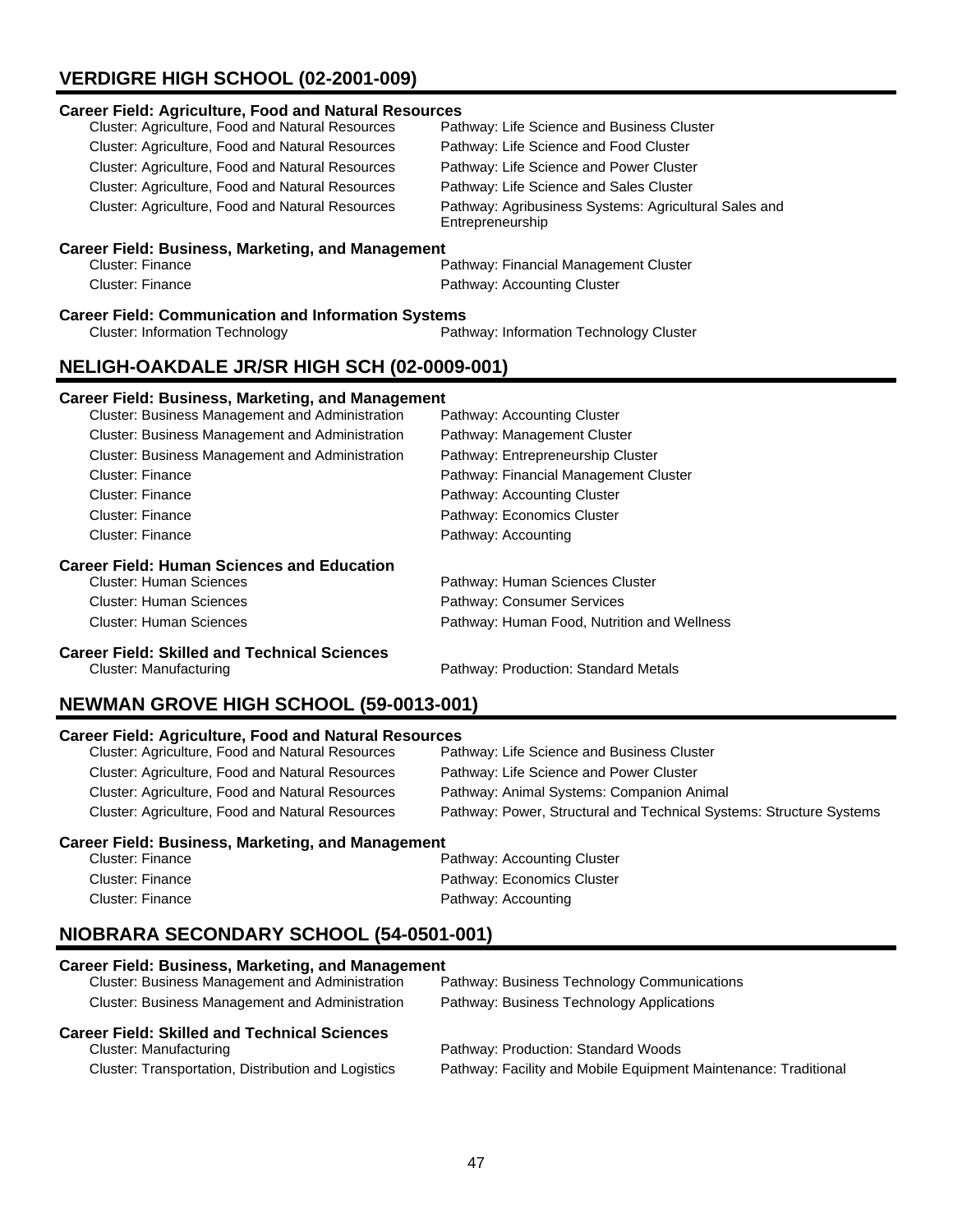# **NORFOLK SENIOR HIGH SCHOOL (59-0002-001)**

### **Career Field: Agriculture, Food and Natural Resources**

| <b>Cluster: Agriculture, Food and Natural Resources</b> | Pathway: Life Science and Natural Resources Cluster |
|---------------------------------------------------------|-----------------------------------------------------|
| <b>Cluster: Agriculture, Food and Natural Resources</b> | Pathway: Animal Systems: Large Animal               |
| Cluster: Agriculture, Food and Natural Resources        | Pathway: Plant Systems: Nursery and Landscape       |

### **Career Field: Business, Marketing, and Management**

| <b>Cluster: Business Management and Administration</b> | Pathway: Accounting Cluster                  |
|--------------------------------------------------------|----------------------------------------------|
| Cluster: Business Management and Administration        | Pathway: Law Cluster                         |
| <b>Cluster: Business Management and Administration</b> | Pathway: Management Cluster                  |
| Cluster: Business Management and Administration        | Pathway: Entrepreneurship Cluster            |
| <b>Cluster: Business Management and Administration</b> | Pathway: Accounting                          |
| <b>Cluster: Finance</b>                                | Pathway: Financial Management Cluster        |
| <b>Cluster: Finance</b>                                | Pathway: Accounting Cluster                  |
| <b>Cluster: Finance</b>                                | Pathway: Economics Cluster                   |
| Cluster: Finance                                       | Pathway: Accounting                          |
| Cluster: Hospitality and Tourism                       | Pathway: Hospitality and Tourism Cluster     |
| <b>Cluster: Marketing</b>                              | Pathway: Marketing Cluster                   |
| <b>Cluster: Marketing</b>                              | Pathway: Marketing, Entrepreneurship Cluster |

# **Career Field: Communication and Information Systems**<br>Path Cluster: Information Technology

Pathway: Information Technology Cluster

| <b>Career Field: Health Sciences</b> |                                    |
|--------------------------------------|------------------------------------|
| Cluster: Health Sciences             | Pathway: Health Sciences Cluster   |
| Cluster: Health Sciences             | Pathway: Therapeutic Services: CNA |

### **Career Field: Human Sciences and Education**

| Pathway: Human Food, Development, and Behavior Cluster |
|--------------------------------------------------------|
| Pathway: Early Childhood Development and Services      |
|                                                        |
|                                                        |

### **Career Field: Skilled and Technical Sciences**

| <b>Cluster: Architecture and Construction</b>       | Pathway: Architecture and Construction Basic Cluster            |
|-----------------------------------------------------|-----------------------------------------------------------------|
| <b>Cluster: Architecture and Construction</b>       | Pathway: DPC: Drafting                                          |
| Cluster: Manufacturing                              | Pathway: Production: Standard Metals                            |
| Cluster: Manufacturing                              | Pathway: Production: Engineering Metals                         |
| Cluster: Manufacturing                              | Pathway: MPPD: Basic Electronics                                |
| Cluster: Transportation, Distribution and Logistics | Pathway: Facility and Mobile Equipment Maintenance: Traditional |

# **NORRIS HIGH SCHOOL (55-0160-001)**

### **Career Field: Agriculture, Food and Natural Resources**

| Cluster: Agriculture, Food and Natural Resources                                                               | Pathway: Life Science and Business Cluster                       |
|----------------------------------------------------------------------------------------------------------------|------------------------------------------------------------------|
| Cluster: Agriculture, Food and Natural Resources                                                               | Pathway: Life Science and Natural Resources Cluster              |
| Cluster: Agriculture, Food and Natural Resources                                                               | Pathway: Life Science and Metals Cluster                         |
| Cluster: Agriculture, Food and Natural Resources                                                               | Pathway: Agribusiness Systems: Economics and Management          |
| Cluster: Agriculture, Food and Natural Resources                                                               | Pathway: Agribusiness Systems: Leadership                        |
| Cluster: Agriculture, Food and Natural Resources                                                               | Pathway: Animal Systems: Companion Animal                        |
| Cluster: Agriculture, Food and Natural Resources                                                               | Pathway: Plant Systems: Floriculture                             |
| Cluster: Agriculture, Food and Natural Resources                                                               | Pathway: Power, Structural and Technical Systems: Metals and Fab |
| a da a de Elfa III. Estas la característica de la característica en la constantin de la característica de la c |                                                                  |

### **Career Field: Business, Marketing, and Management**

| Cluster: Business Management and Administration | Pathway: Accounting Cluster |
|-------------------------------------------------|-----------------------------|
| Cluster: Business Management and Administration | Pathway: Law Cluster        |
| Cluster: Finance                                | Pathway: Accounting Cluster |
| Cluster: Finance                                | Pathway: Economics Cluster  |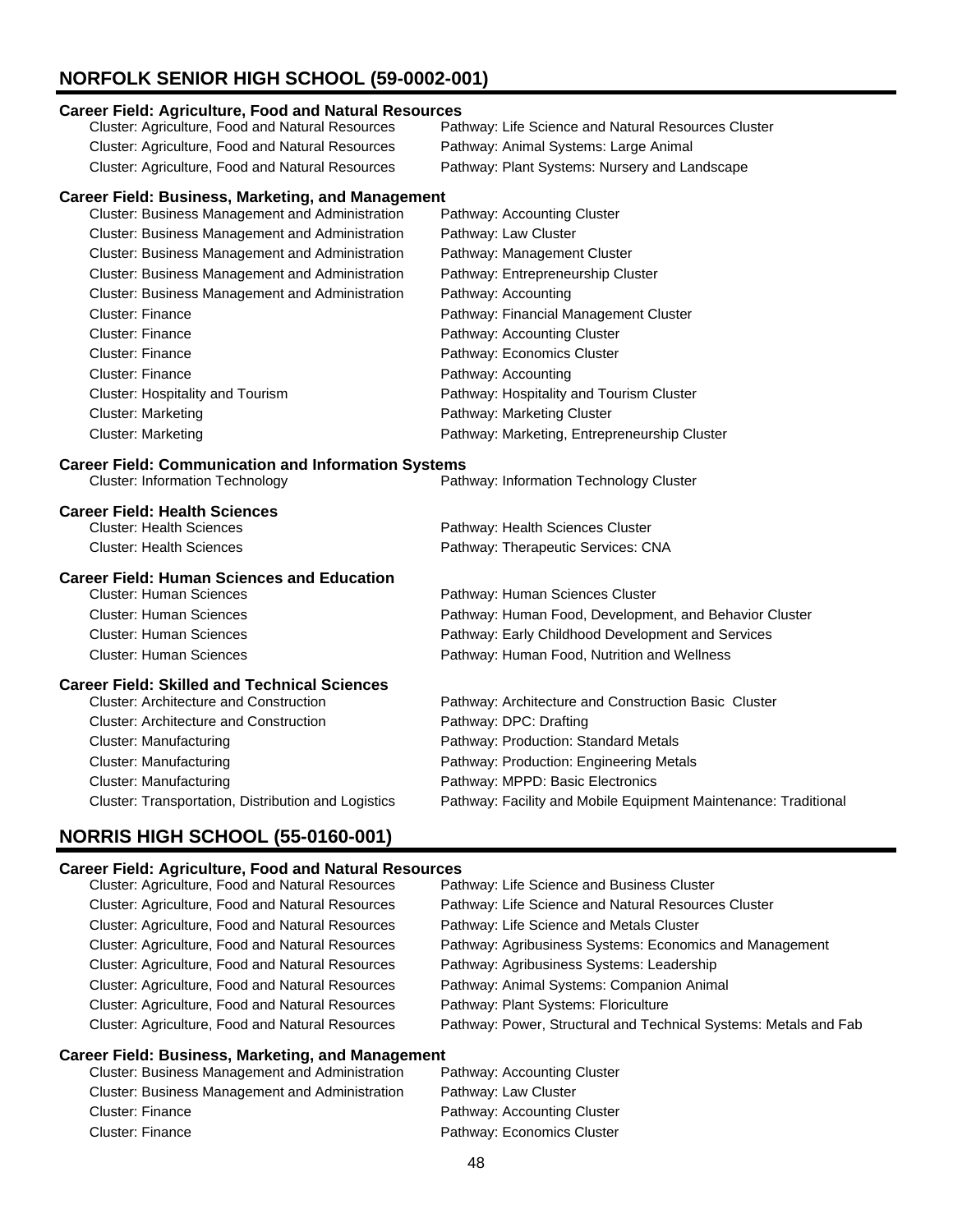# **Career Field: Skilled and Technical Sciences**

Cluster: Architecture and Construction Pathway: DPC: Drafting Cluster: Manufacturing **Pathway: Drafting Cluster** Pathway: Drafting Cluster Cluster: Manufacturing **Pathway: Basic Cluster** Pathway: Basic Cluster Cluster: Manufacturing **Pathway: Metals Cluster** Pathway: Metals Cluster Cluster: Manufacturing example and the Pathway: Welding Cluster

Cluster: Human Sciences **Pathway: Human Food, Development, and Behavior Cluster** Pathway: Human Food, Development, and Behavior Cluster Cluster: Human Sciences Pathway: Counseling and Mental Health Services

Pathway: Architecture and Construction Basic Cluster Cluster: Manufacturing **Pathway: Construction Cluster** Cluster: Manufacturing Pathway: Production: Standard Woods Cluster: Manufacturing Pathway: Production: Engineering Woods Cluster: Manufacturing extending Pathway: Production: Standard Metals Cluster: Manufacturing Pathway: Production: Engineering Metals Cluster: Manufacturing example and part of the Pathway: Production: Standard Welding Cluster: Manufacturing Pathway: Production: Engineering Welding

# **NORTH BEND CENTRAL HIGH SCHOOL (27-0595-001)**

### **Career Field: Agriculture, Food and Natural Resources**

| Cluster: Agriculture, Food and Natural Resources           | Pathway: Life Science and Business Cluster                                |  |
|------------------------------------------------------------|---------------------------------------------------------------------------|--|
| Cluster: Agriculture, Food and Natural Resources           | Pathway: Life Science and Natural Resources Cluster                       |  |
| <b>Cluster: Agriculture, Food and Natural Resources</b>    | Pathway: Life Science and Sales Cluster                                   |  |
| Cluster: Agriculture, Food and Natural Resources           | Pathway: Agribusiness Systems: Economics and Management                   |  |
| Cluster: Agriculture, Food and Natural Resources           | Pathway: Agribusiness Systems: Agricultural Sales and<br>Entrepreneurship |  |
| Cluster: Agriculture, Food and Natural Resources           | Pathway: Agribusiness Systems: Leadership                                 |  |
| <b>Career Field: Business, Marketing, and Management</b>   |                                                                           |  |
| <b>Cluster: Business Management and Administration</b>     | Pathway: Business Technology Applications                                 |  |
| <b>Cluster: Finance</b>                                    | Pathway: Accounting Cluster                                               |  |
| Cluster: Finance                                           | Pathway: Economics Cluster                                                |  |
| Cluster: Finance                                           | Pathway: Accounting                                                       |  |
| <b>Career Field: Communication and Information Systems</b> |                                                                           |  |
| <b>Cluster: Information Technology</b>                     | Pathway: Information Technology Cluster                                   |  |
| <b>Career Field: Health Sciences</b>                       |                                                                           |  |
| <b>Cluster: Health Sciences</b>                            | Pathway: Health Sciences Cluster                                          |  |
| <b>Cluster: Health Sciences</b>                            | Pathway: Therapeutic Services: CNA                                        |  |
| <b>Career Field: Human Sciences and Education</b>          |                                                                           |  |
| <b>Cluster: Human Sciences</b>                             | Pathway: Consumer Services                                                |  |
| <b>Career Field: Skilled and Technical Sciences</b>        |                                                                           |  |
| <b>Cluster: Manufacturing</b>                              | Pathway: Drafting Cluster                                                 |  |
| <b>Cluster: Manufacturing</b>                              | Pathway: Basic Cluster                                                    |  |
| <b>Cluster: Manufacturing</b>                              | Pathway: Welding Cluster                                                  |  |
| <b>NORTH PLATTE HIGH SCHOOL (56-0001-001)</b>              |                                                                           |  |
|                                                            |                                                                           |  |

### **Career Field: Business, Marketing, and Management**

| Cluster: Business Management and Administration | Pathway: Law Cluster        |  |
|-------------------------------------------------|-----------------------------|--|
| Cluster: Finance                                | Pathway: Accounting Cluster |  |
|                                                 |                             |  |

### **Career Field: Communication and Information Systems** Cluster: Information Technology Pathway: Information Technology Cluster Cluster: Information Technology Pathway: Web and Digital Communications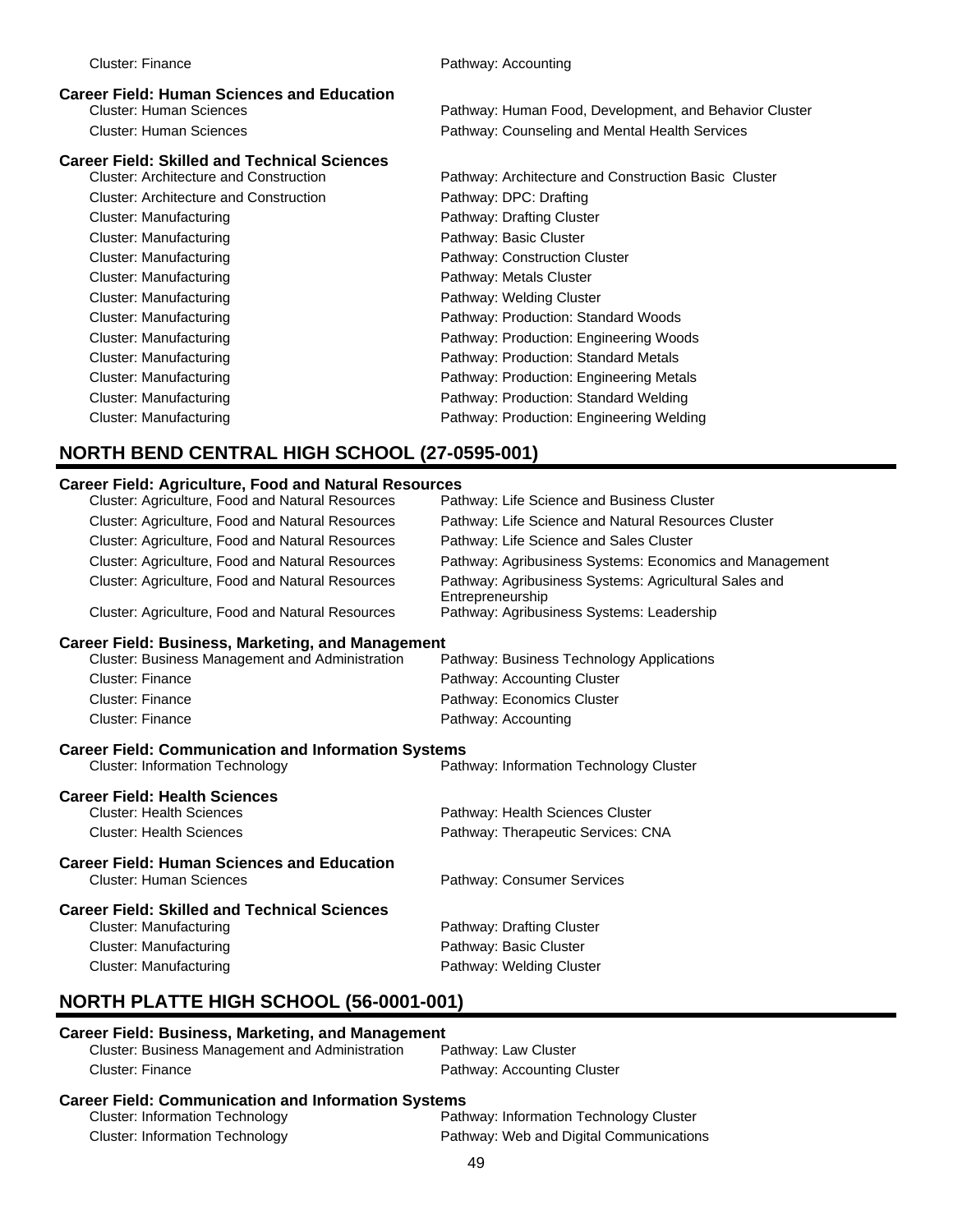| <b>Career Field: Health Sciences</b><br><b>Cluster: Health Sciences</b>                                               | Pathway: Health Sciences Cluster                                                                         |
|-----------------------------------------------------------------------------------------------------------------------|----------------------------------------------------------------------------------------------------------|
| <b>Career Field: Human Sciences and Education</b><br><b>Cluster: Human Sciences</b><br><b>Cluster: Human Sciences</b> | Pathway: Human Food, Development, and Behavior Cluster<br>Pathway: Counseling and Mental Health Services |
| <b>Career Field: Skilled and Technical Sciences</b>                                                                   |                                                                                                          |
| <b>Cluster: Architecture and Construction</b>                                                                         | Pathway: Architecture and Construction Basic Cluster                                                     |
| <b>Cluster: Manufacturing</b>                                                                                         | Pathway: Drafting Cluster                                                                                |
| <b>Cluster: Manufacturing</b>                                                                                         | Pathway: Construction Cluster                                                                            |
| <b>Cluster: Manufacturing</b>                                                                                         | Pathway: Production: Standard Woods                                                                      |
| Cluster: Transportation, Distribution and Logistics                                                                   | Pathway: Facility and Mobile Equipment Maintenance: Traditional                                          |
| <b>NORTHWEST HIGH SCHOOL (40-0082-001)</b>                                                                            |                                                                                                          |
| <b>Career Field: Agriculture, Food and Natural Resources</b>                                                          |                                                                                                          |
| Cluster: Agriculture, Food and Natural Resources                                                                      | Pathway: Animal Systems: Companion Animal                                                                |
| Cluster: Agriculture, Food and Natural Resources                                                                      | Pathway: Animal Systems: Veterinary                                                                      |
| Cluster: Agriculture, Food and Natural Resources                                                                      | Pathway: Plant Systems: Floriculture                                                                     |
| <b>Career Field: Business, Marketing, and Management</b>                                                              |                                                                                                          |
| Cluster: Business Management and Administration                                                                       | Pathway: Accounting Cluster                                                                              |
| Cluster: Business Management and Administration                                                                       | Pathway: Law Cluster                                                                                     |
| Cluster: Business Management and Administration                                                                       | Pathway: Management Cluster                                                                              |
| Cluster: Business Management and Administration                                                                       | Pathway: Entrepreneurship Cluster                                                                        |
| Cluster: Business Management and Administration                                                                       | Pathway: Accounting                                                                                      |
| <b>Cluster: Finance</b>                                                                                               | Pathway: Financial Management Cluster                                                                    |
| <b>Cluster: Finance</b>                                                                                               | Pathway: Accounting Cluster                                                                              |
| <b>Cluster: Finance</b>                                                                                               | Pathway: Economics Cluster                                                                               |
| <b>Cluster: Finance</b>                                                                                               | Pathway: Accounting                                                                                      |
| <b>Career Field: Health Sciences</b>                                                                                  |                                                                                                          |
| <b>Cluster: Health Sciences</b>                                                                                       | Pathway: Health Sciences Cluster                                                                         |
| <b>Cluster: Health Sciences</b>                                                                                       | Pathway: Therapeutic Services: Performance                                                               |
| <b>Career Field: Skilled and Technical Sciences</b>                                                                   |                                                                                                          |
| <b>Cluster: Architecture and Construction</b>                                                                         | Pathway: Construction: Basic Construction                                                                |
| Cluster: Architecture and Construction                                                                                | Pathway: Construction: PLTW Basic Construction                                                           |
| Cluster: Energy and Engineering                                                                                       | Pathway: Engineering and Technology: PLTW Civil I                                                        |
| Cluster: Energy and Engineering                                                                                       | Pathway: Engineering and Technology: PLTW Civil II                                                       |
| Cluster: Energy and Engineering                                                                                       | Pathway: Engineering and Technology: PLTW Civil III                                                      |
| Cluster: Energy and Engineering                                                                                       | Pathway: Engineering and Technology: PLTW Civil IV                                                       |
| Cluster: Energy and Engineering                                                                                       | Pathway: Engineering and Technology: PLTW Design I                                                       |
| Cluster: Energy and Engineering                                                                                       | Pathway: Engineering and Technology: PLTW Design II                                                      |
| <b>Cluster: Manufacturing</b>                                                                                         | Pathway: Basic Cluster                                                                                   |
| <b>Cluster: Manufacturing</b>                                                                                         | Pathway: Construction Cluster                                                                            |
| <b>Cluster: Manufacturing</b>                                                                                         | Pathway: PLTW Woods Cluster                                                                              |
| <b>Cluster: Manufacturing</b>                                                                                         | Pathway: PLTW Welding Cluster                                                                            |

## **O'NEILL HIGH SCHOOL (45-0007-001)**

### **Career Field: Agriculture, Food and Natural Resources**

Cluster: Agriculture, Food and Natural Resources Pathway: Life Science and Business Cluster Cluster: Agriculture, Food and Natural Resources Pathway: Life Science and Natural Resources Cluster Cluster: Agriculture, Food and Natural Resources Pathway: Life Science and Metals Cluster Cluster: Agriculture, Food and Natural Resources Pathway: Agribusiness Systems: Leadership Cluster: Agriculture, Food and Natural Resources Pathway: Plant Systems: Nursery and Landscape Cluster: Agriculture, Food and Natural Resources Pathway: Power, Structural and Technical Systems: Metals and Fab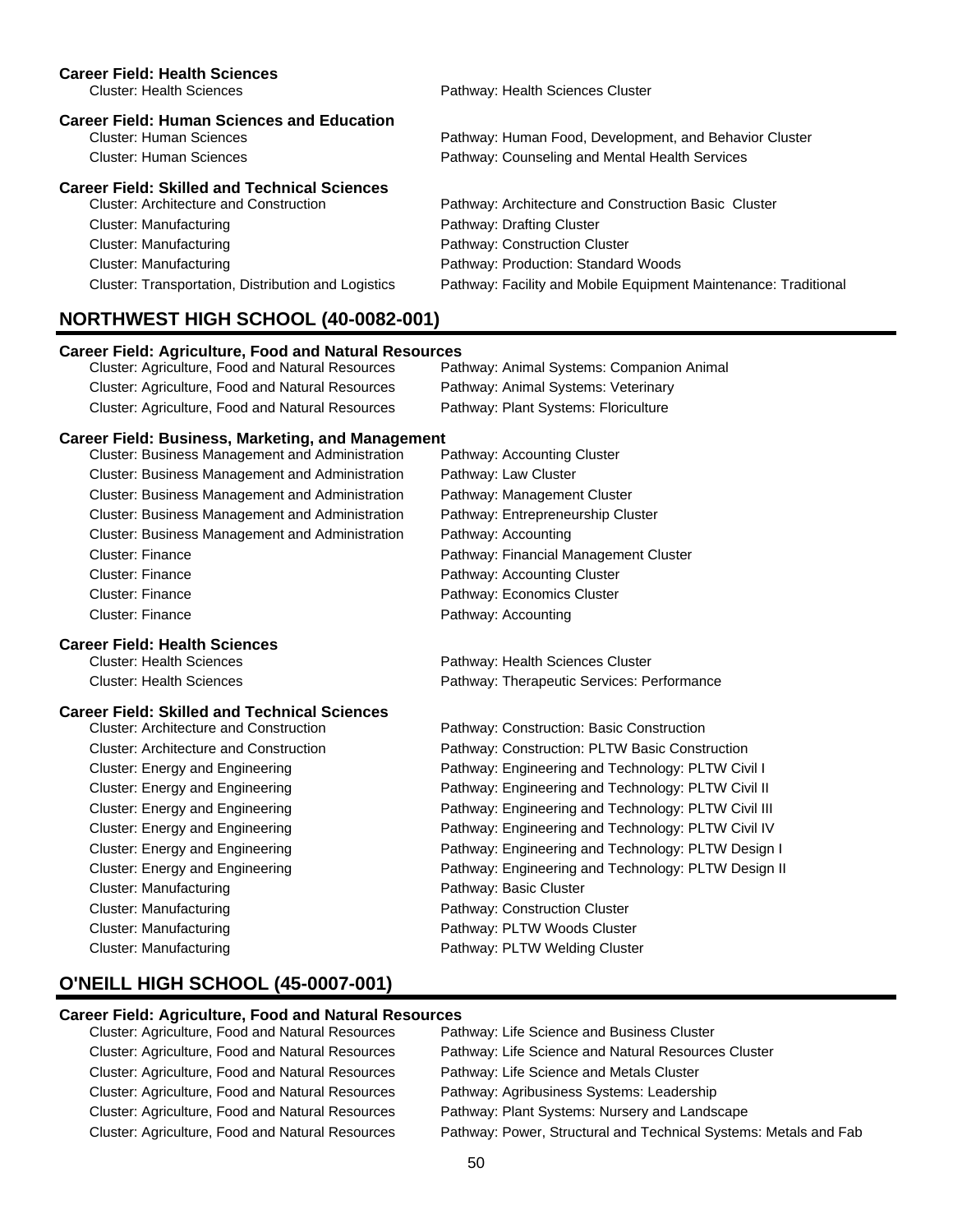### **Career Field: Business, Marketing, and Management**

| Cluster: Business Management and Administration              | Pathway: Law Cluster                                                      |
|--------------------------------------------------------------|---------------------------------------------------------------------------|
| Cluster: Finance                                             | Pathway: Accounting Cluster                                               |
| Cluster: Finance                                             | Pathway: Economics Cluster                                                |
| <b>Cluster: Finance</b>                                      | Pathway: Accounting                                                       |
| <b>Career Field: Health Sciences</b>                         |                                                                           |
| <b>Cluster: Health Sciences</b>                              | Pathway: Health Sciences Cluster                                          |
| <b>Cluster: Health Sciences</b>                              | Pathway: Therapeutic Services: CNA                                        |
| <b>Career Field: Human Sciences and Education</b>            |                                                                           |
| <b>Cluster: Human Sciences</b>                               | Pathway: Consumer Services                                                |
| <b>Career Field: Skilled and Technical Sciences</b>          |                                                                           |
| <b>Cluster: Architecture and Construction</b>                | Pathway: Architecture and Construction Basic Cluster                      |
| <b>Cluster: Architecture and Construction</b>                | Pathway: Construction: Basic Construction                                 |
| <b>Cluster: Manufacturing</b>                                | Pathway: Welding Cluster                                                  |
| <b>Cluster: Manufacturing</b>                                | Pathway: Production: Standard Welding                                     |
| Cluster: Transportation, Distribution and Logistics          | Pathway: Facility and Mobile Equipment Maintenance: Traditional           |
| <b>OAKLAND CRAIG SENIOR HIGH (11-0014-001)</b>               |                                                                           |
| <b>Career Field: Agriculture, Food and Natural Resources</b> |                                                                           |
| Cluster: Agriculture, Food and Natural Resources             | Pathway: Agribusiness Systems: Agricultural Sales and<br>Entrepreneurship |
| Cluster: Agriculture, Food and Natural Resources             | Pathway: Animal Systems: Large Animal                                     |
| <b>Career Field: Business, Marketing, and Management</b>     |                                                                           |
| <b>Cluster: Finance</b>                                      | Pathway: Financial Management Cluster                                     |

| <b>Cluster: Finance</b>                                    | Pathway: Accounting Cluster             |
|------------------------------------------------------------|-----------------------------------------|
| <b>Cluster: Finance</b>                                    | Pathway: Economics Cluster              |
| <b>Cluster: Finance</b>                                    | Pathway: Accounting                     |
| <b>Career Field: Communication and Information Systems</b> |                                         |
| <b>Cluster: Information Technology</b>                     | Pathway: Web and Digital Communications |

# **Career Field: Health Sciences**<br>Cluster: Health Sciences

| <b>Cluster: Health Sciences</b>               | Pathway: Health Sciences Cluster    |
|-----------------------------------------------|-------------------------------------|
| Career Field: Skilled and Technical Sciences  |                                     |
| <b>Cluster: Architecture and Construction</b> | Pathway: DPC: Drafting              |
| Cluster: Manufacturing                        | Pathway: Drafting Cluster           |
| Cluster: Manufacturing                        | Pathway: Basic Cluster              |
| Cluster: Manufacturing                        | Pathway: Welding Cluster            |
| Cluster: Manufacturing                        | Pathway: Production: Standard Woods |

# **OGALLALA HIGH SCHOOL (51-0001-001)**

### **Career Field: Agriculture, Food and Natural Resources**

| Cluster: Agriculture, Food and Natural Resources        | Pathway: Life Science and Business Cluster             |
|---------------------------------------------------------|--------------------------------------------------------|
| Cluster: Agriculture, Food and Natural Resources        | Pathway: Life Science and Natural Resources Cluster    |
| <b>Cluster: Agriculture, Food and Natural Resources</b> | Pathway: Agribusiness Systems: Leadership              |
| Cluster: Agriculture, Food and Natural Resources        | Pathway: Plant Systems: Plant Biology                  |
| Cluster: Agriculture, Food and Natural Resources        | Pathway: Natural Resource Systems: Wildlife Management |
|                                                         |                                                        |

### **Career Field: Business, Marketing, and Management**

| Cluster: Business Management and Administration | Pathway: Accounting Cluster |
|-------------------------------------------------|-----------------------------|
| Cluster: Business Management and Administration | Pathway: Management Clust   |
| Cluster: Business Management and Administration | Pathway: Entrepreneurship C |
| Cluster: Business Management and Administration | Pathway: Accounting         |
| Cluster: Finance                                | Pathway: Accounting Cluster |

Pathway: Management Cluster Pathway: Entrepreneurship Cluster Pathway: Accounting Pathway: Accounting Cluster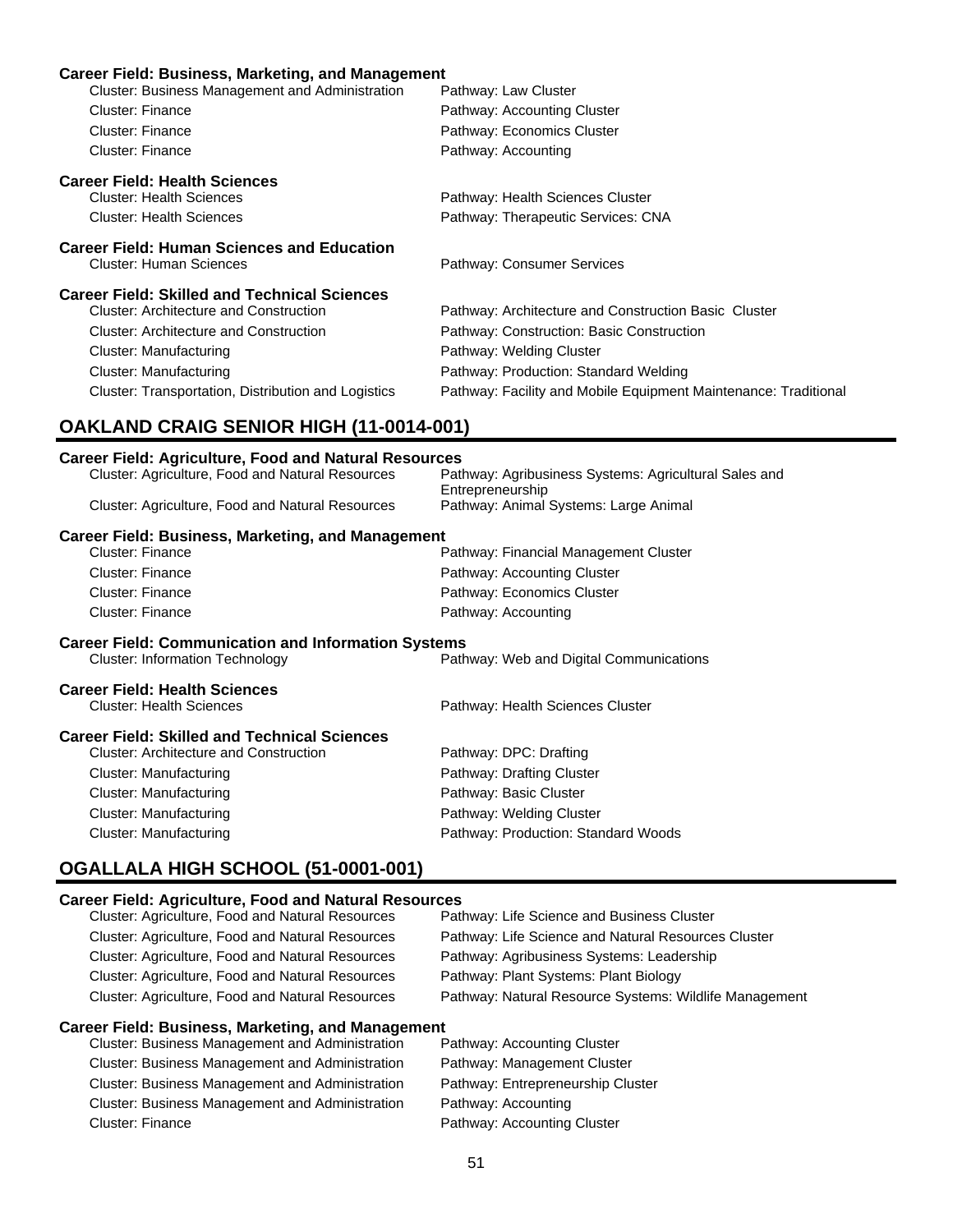### **Career Field: Skilled and Technical Sciences**

| <b>Cluster: Architecture and Construction</b> | Pathway: Architecture and Construction Basic Cluster |
|-----------------------------------------------|------------------------------------------------------|
| <b>Cluster: Architecture and Construction</b> | Pathway: DPC: Drafting                               |
| <b>Cluster: Architecture and Construction</b> | Pathway: DPC: Basic Drafting                         |
| <b>Cluster: Architecture and Construction</b> | Pathway: DPC: Fundamental Drafting                   |
| <b>Cluster: Architecture and Construction</b> | Pathway: Construction: Basic Construction            |
| Cluster: Manufacturing                        | Pathway: Metals Cluster                              |
| Cluster: Manufacturing                        | Pathway: Welding Cluster                             |
|                                               |                                                      |

### **BENSON MAGNET HIGH SCHOOL (28-0001-001)**

### **Career Field: Business, Marketing, and Management**

| <b>Cluster: Business Management and Administration</b> | Pathway: Accounting Cluster                               |
|--------------------------------------------------------|-----------------------------------------------------------|
| Cluster: Business Management and Administration        | Pathway: Management Cluster                               |
| <b>Cluster: Business Management and Administration</b> | Pathway: Entrepreneurship Cluster                         |
| Cluster: Business Management and Administration        | Pathway: Accounting                                       |
| <b>Cluster: Finance</b>                                | Pathway: Financial Management Cluster                     |
| <b>Cluster: Finance</b>                                | Pathway: Economics Cluster                                |
| Cluster: Hospitality and Tourism                       | Pathway: Restaurants, Food and Beverage Services Culinary |
| <b>Cluster: Marketing</b>                              | Pathway: Marketing Cluster                                |
| <b>Cluster: Marketing</b>                              | Pathway: Marketing, Entrepreneurship Cluster              |
| <b>Career Field: Health Sciences</b>                   |                                                           |
| <b>Cluster: Health Sciences</b>                        | Pathway: Health Sciences Cluster                          |
| Chieteri Health Calengea                               | Dethumu Health Caianana H Chiatan                         |

Pathway: Human Food, Development, and Behavior Cluster

Cluster: Health Sciences **Pathway: Health Sciences II Cluster** Pathway: Health Sciences II Cluster Cluster: Health Sciences Pathway: Therapeutic Services: CNA Cluster: Health Sciences Pathway: Therapeutic Services: Diatetics

# **Career Field: Human Sciences and Education**

Cluster: Human Sciences Pathway: Counseling and Mental Health Services

### **Career Field: Skilled and Technical Sciences**

| <b>Cluster: Architecture and Construction</b> | Pathway: Construction: Basic Construction      |
|-----------------------------------------------|------------------------------------------------|
| <b>Cluster: Architecture and Construction</b> | Pathway: Construction: Electricity Based       |
| <b>Cluster: Architecture and Construction</b> | Pathway: Construction: Construction Technology |
| Cluster: Energy and Engineering               | Pathway: Energy and Engineering Cluster        |
| Cluster: Manufacturing                        | Pathway: Construction Cluster                  |
| Cluster: Manufacturing                        | Pathway: Production: Standard Woods            |
| <b>Cluster: Manufacturing</b>                 | Pathway: Production: Engineering Woods         |

### **BRYAN HIGH SCHOOL (28-0001-003)**

# **Career Field: Agriculture, Food and Natural Resources** Cluster: Agriculture, Food and Natural Resources Pathway: Life Science and Business Cluster Cluster: Agriculture, Food and Natural Resources Pathway: Life Science and Food Cluster **Career Field: Business, Marketing, and Management** Cluster: Business Management and Administration Cluster: Finance Pathway: Economics Cluster Cluster: Hospitality and Tourism Pathway: Restaurants, Food and Beverage Services Culinary Cluster: Marketing **Pathway: Marketing Cluster** Pathway: Marketing Cluster Cluster: Marketing Pathway: Marketing, Entrepreneurship Cluster **Career Field: Health Sciences** Cluster: Health Sciences **Pathway: Health Sciences II Cluster** Pathway: Health Sciences II Cluster Cluster: Health Sciences Pathway: Therapeutic Services: Diatetics **Career Field: Human Sciences and Education** Pathway: Human Food, Development, and Behavior Cluster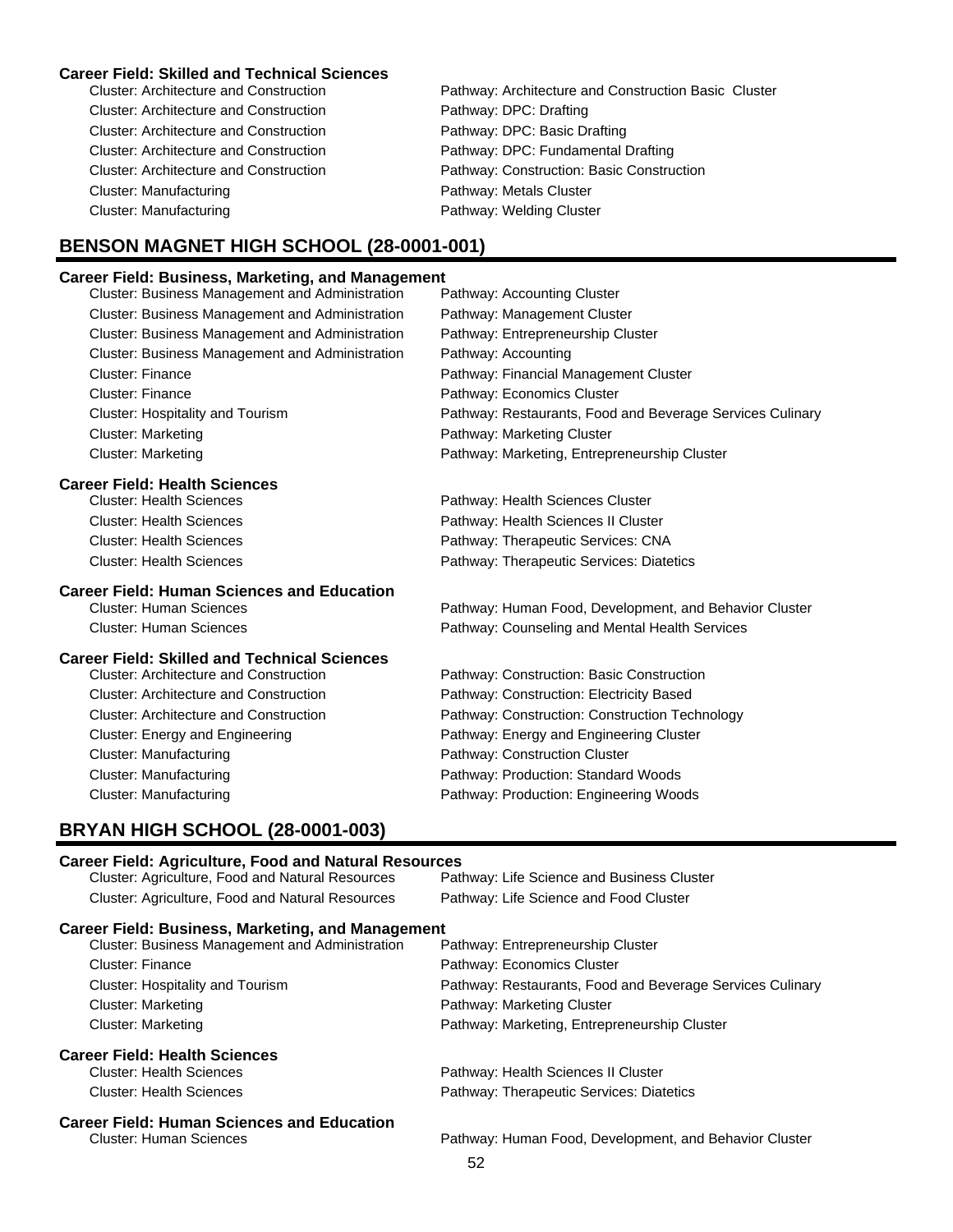# **Career Field: Skilled and Technical Sciences**

Cluster: Manufacturing Pathway: Production: Engineering Woods

## **BURKE HIGH SCHOOL (28-0001-005)**

# **Career Field: Business, Marketing, and Management**

Cluster: Human Sciences Pathway: Counseling and Mental Health Services Cluster: Human Sciences Pathway: Early Childhood Development and Services

Pathway: Production: Standard Woods Cluster: Transportation, Distribution and Logistics Pathway: Transportation, Distribution and Logistics Cluster Cluster: Transportation, Distribution and Logistics Pathway: Facility and Mobile Equipment Maintenance: Traditional Cluster: Transportation, Distribution and Logistics Pathway: Warehousing and Distribution Center Operations

| Career Field: Business, Marketing, and Management          |                                                                              |
|------------------------------------------------------------|------------------------------------------------------------------------------|
| Cluster: Business Management and Administration            | Pathway: Accounting Cluster                                                  |
| Cluster: Business Management and Administration            | Pathway: Law Cluster                                                         |
| Cluster: Business Management and Administration            | Pathway: Management Cluster                                                  |
| Cluster: Business Management and Administration            | Pathway: Entrepreneurship Cluster                                            |
| Cluster: Business Management and Administration            | Pathway: Accounting                                                          |
| <b>Cluster: Finance</b>                                    | Pathway: Financial Management Cluster                                        |
| Cluster: Finance                                           | Pathway: Economics Cluster                                                   |
| <b>Cluster: Finance</b>                                    | Pathway: Academy                                                             |
| <b>Cluster: Hospitality and Tourism</b>                    | Pathway: Restaurants, Food and Beverage Services Culinary                    |
| <b>Cluster: Marketing</b>                                  | Pathway: Marketing Cluster                                                   |
| <b>Cluster: Marketing</b>                                  | Pathway: Marketing, Entrepreneurship Cluster                                 |
| <b>Career Field: Communication and Information Systems</b> |                                                                              |
| Cluster: Arts, A/V Technology and Communications           | Pathway: Arts and A/V Technology Cluster                                     |
| Cluster: Arts, A/V Technology and Communications           | Pathway: Media (Journalism and Broadcasting)                                 |
| <b>Cluster: Information Technology</b>                     | Pathway: Web and Digital Communications                                      |
| <b>Career Field: Human Sciences and Education</b>          |                                                                              |
| <b>Cluster: Human Sciences</b>                             | Pathway: Human Food, Development, and Behavior Cluster                       |
| <b>Cluster: Human Sciences</b>                             | Pathway: Counseling and Mental Health Services                               |
| <b>Cluster: Human Sciences</b>                             | Pathway: Early Childhood Development and Services                            |
| <b>Cluster: Human Sciences</b>                             | Pathway: Textile Science                                                     |
| <b>Career Field: Skilled and Technical Sciences</b>        |                                                                              |
| <b>Cluster: Architecture and Construction</b>              | Pathway: DPC: Drafting                                                       |
| <b>Cluster: Architecture and Construction</b>              | Pathway: DPC: Engineering Arch Drafting                                      |
| <b>Cluster: Architecture and Construction</b>              | Pathway: DPC: Basic Drafting                                                 |
| <b>Cluster: Architecture and Construction</b>              | Pathway: DPC: Arch Drafting                                                  |
| <b>Cluster: Architecture and Construction</b>              | Pathway: Construction: Basic Construction                                    |
| Cluster: Energy and Engineering                            | Pathway: Engineering and Technology: Non-PLTW                                |
| <b>Cluster: Manufacturing</b>                              | Pathway: Construction Cluster                                                |
| <b>Cluster: Manufacturing</b>                              | Pathway: Production: Standard Woods                                          |
| <b>Cluster: Manufacturing</b>                              | Pathway: Production: Engineering Woods                                       |
| Cluster: Transportation, Distribution and Logistics        | Pathway: Transportation, Distribution and Logistics Cluster                  |
| Cluster: Transportation, Distribution and Logistics        | Pathway: Facility and Mobile Equipment Maintenance: Traditional              |
| Cluster: Transportation, Distribution and Logistics        | Pathway: Facility and Mobile Equipment Maintenance: Traditional Auto<br>Body |

# **CENTRAL HIGH SCHOOL (28-0001-007)**

### **Career Field: Business, Marketing, and Management**

Cluster: Business Management and Administration Pathway: Accounting Cluster Cluster: Business Management and Administration Pathway: Law Cluster Cluster: Business Management and Administration Pathway: Management Cluster Cluster: Business Management and Administration Pathway: Entrepreneurship Cluster Cluster: Business Management and Administration Pathway: Accounting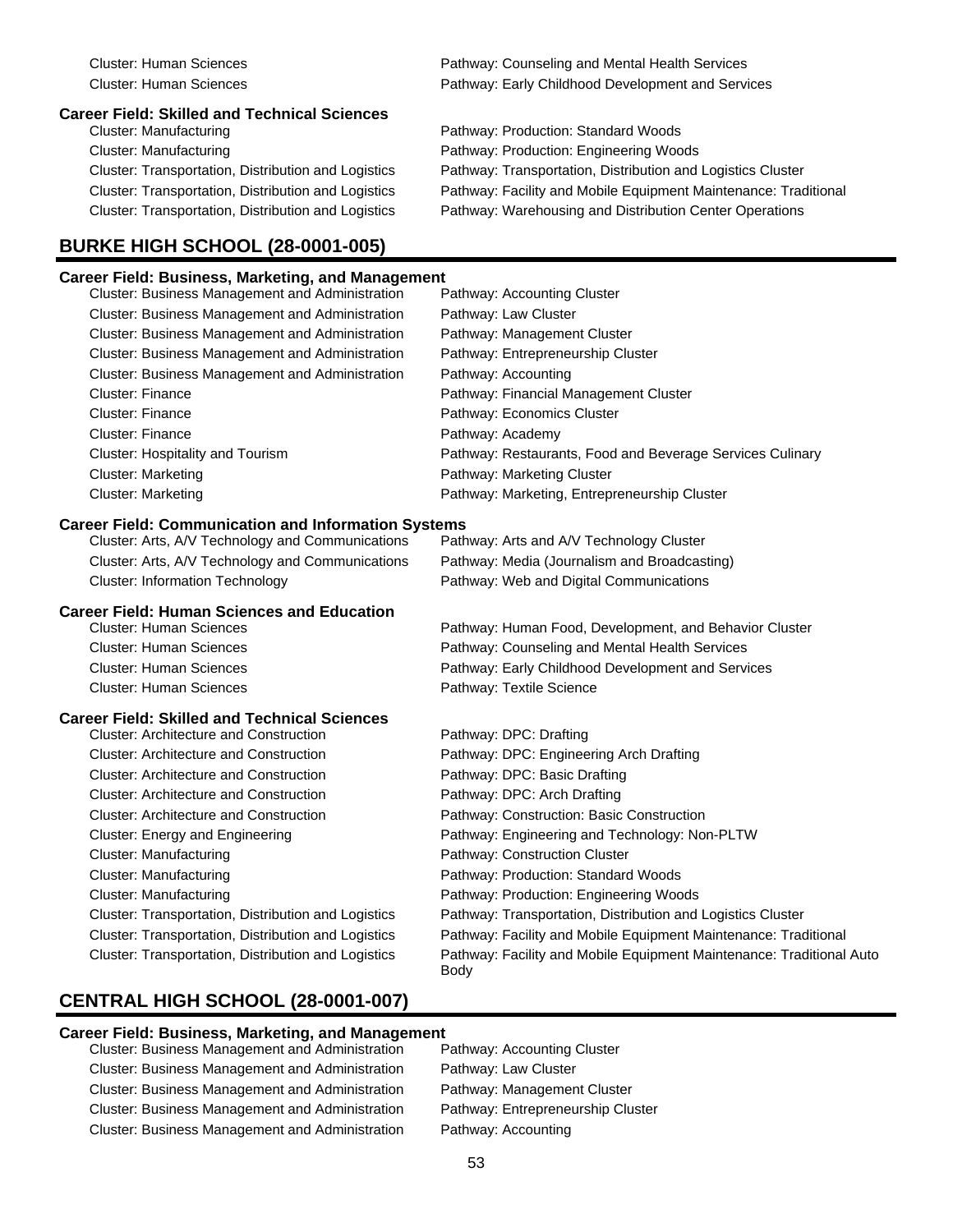| Cluster: Business Management and Administration            | Pathway: Academy                                                                    |
|------------------------------------------------------------|-------------------------------------------------------------------------------------|
| <b>Cluster: Finance</b>                                    | Pathway: Financial Management Cluster                                               |
| <b>Cluster: Finance</b>                                    | Pathway: Economics Cluster                                                          |
| <b>Cluster: Finance</b>                                    | Pathway: Academy                                                                    |
| <b>Cluster: Hospitality and Tourism</b>                    | Pathway: Restaurants, Food and Beverage Services Culinary                           |
| <b>Cluster: Marketing</b>                                  | Pathway: Marketing Cluster                                                          |
| <b>Cluster: Marketing</b>                                  | Pathway: Marketing, Entrepreneurship Cluster                                        |
| <b>Career Field: Communication and Information Systems</b> |                                                                                     |
| Cluster: Arts, A/V Technology and Communications           | Pathway: Arts and A/V Technology Cluster                                            |
| Cluster: Arts, A/V Technology and Communications           | Pathway: Media (Journalism and Broadcasting)                                        |
| <b>Cluster: Information Technology</b>                     | Pathway: Programming and Software Development                                       |
| <b>Cluster: Information Technology</b>                     | Pathway: Web and Digital Communications                                             |
| <b>Career Field: Health Sciences</b>                       |                                                                                     |
| <b>Cluster: Health Sciences</b>                            | Pathway: Health Sciences II Cluster                                                 |
| <b>Cluster: Health Sciences</b>                            | Pathway: Therapeutic Services: Diatetics                                            |
| <b>Career Field: Human Sciences and Education</b>          |                                                                                     |
| <b>Cluster: Human Sciences</b>                             | Pathway: Human Food, Development, and Behavior Cluster                              |
| <b>Cluster: Human Sciences</b>                             | Pathway: Counseling and Mental Health Services                                      |
| <b>Cluster: Human Sciences</b>                             | Pathway: Early Childhood Development and Services                                   |
| <b>Career Field: Skilled and Technical Sciences</b>        |                                                                                     |
| <b>Cluster: Architecture and Construction</b>              | Pathway: DPC: Basic Drafting                                                        |
| <b>Cluster: Architecture and Construction</b>              | Pathway: DPC: FCS Drafting                                                          |
| <b>Cluster: Architecture and Construction</b>              | Pathway: DPC: Arch Drafting                                                         |
| <b>Cluster: Architecture and Construction</b>              | Pathway: Construction: Basic Construction                                           |
| Cluster: Energy and Engineering                            | Pathway: Energy and Engineering Cluster                                             |
| Cluster: Transportation, Distribution and Logistics        | Pathway: Transportation, Distribution and Logistics Cluster                         |
| Cluster: Transportation, Distribution and Logistics        | Pathway: Facility and Mobile Equipment Maintenance: Traditional                     |
| Cluster: Transportation, Distribution and Logistics        | Pathway: Facility and Mobile Equipment Maintenance: Traditional Auto<br><b>Body</b> |

# **OMAHA NORTH MAGNET HIGH SCHOOL (28-0001-009)**

| <b>Career Field: Business, Marketing, and Management</b>   |                                                           |
|------------------------------------------------------------|-----------------------------------------------------------|
| Cluster: Business Management and Administration            | Pathway: Accounting                                       |
| Cluster: Finance                                           | Pathway: Financial Management Cluster                     |
| Cluster: Finance                                           | Pathway: Accounting Cluster                               |
| <b>Cluster: Finance</b>                                    | Pathway: Economics Cluster                                |
| Cluster: Finance                                           | Pathway: Accounting                                       |
| Cluster: Hospitality and Tourism                           | Pathway: Restaurants, Food and Beverage Services Culinary |
| <b>Cluster: Marketing</b>                                  | Pathway: Marketing Cluster                                |
| <b>Cluster: Marketing</b>                                  | Pathway: Marketing, Entrepreneurship Cluster              |
| <b>Career Field: Communication and Information Systems</b> |                                                           |
| Cluster: Arts, A/V Technology and Communications           | Pathway: Arts and A/V Technology Cluster                  |
| Cluster: Arts, A/V Technology and Communications           | Pathway: Digital Design (Visual Arts)                     |
| <b>Cluster: Information Technology</b>                     | Pathway: Programming and Software Development             |
| <b>Cluster: Information Technology</b>                     | Pathway: Web and Digital Communications                   |
| <b>Career Field: Human Sciences and Education</b>          |                                                           |
| Cluster: Human Sciences                                    | Pathway: Human Food, Development, and Behavior Cluster    |
| <b>Cluster: Human Sciences</b>                             | Pathway: Counseling and Mental Health Services            |
| Cluster: Human Sciences                                    | Pathway: Early Childhood Development and Services         |
| <b>Career Field: Skilled and Technical Sciences</b>        |                                                           |
| <b>Cluster: Architecture and Construction</b>              | Pathway: DPC: Basic Drafting                              |
| <b>Cluster: Architecture and Construction</b>              | Pathway: DPC: Arch Drafting                               |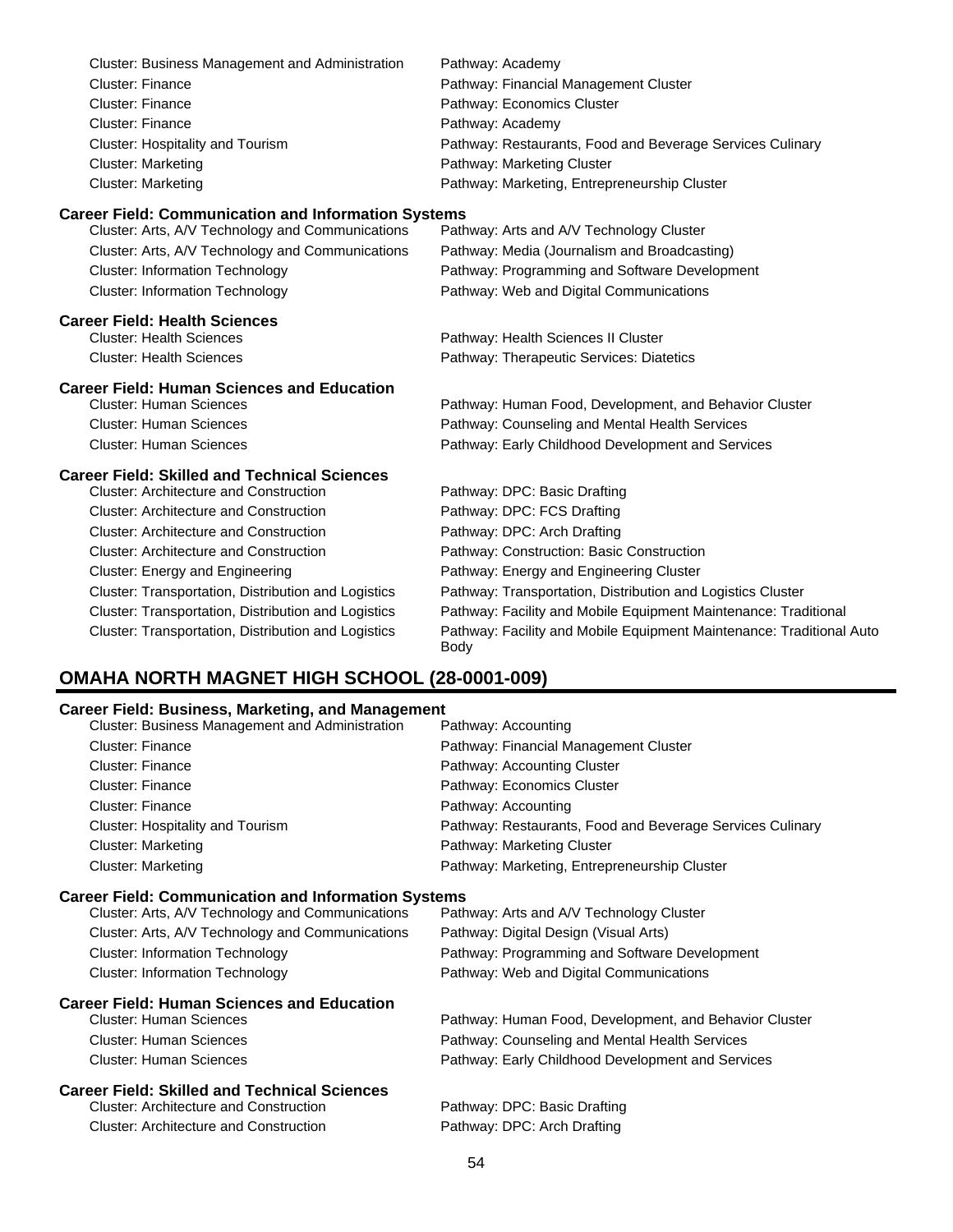| <b>Cluster: Architecture and Construction</b>       | Pathway: DPC: PLTW Drafting                                     |
|-----------------------------------------------------|-----------------------------------------------------------------|
| <b>Cluster: Architecture and Construction</b>       | Pathway: DPC: PLTW Arch Drafting                                |
| Cluster: Energy and Engineering                     | Pathway: Energy and Engineering Cluster                         |
| Cluster: Energy and Engineering                     | Pathway: Engineering and Technology: PLTW Civil I               |
| Cluster: Energy and Engineering                     | Pathway: Engineering and Technology: PLTW Civil II              |
| Cluster: Energy and Engineering                     | Pathway: Engineering and Technology: PLTW Civil III             |
| Cluster: Energy and Engineering                     | Pathway: Engineering and Technology: PLTW Civil IV              |
| Cluster: Energy and Engineering                     | Pathway: Engineering and Technology: PLTW Biotech I             |
| Cluster: Energy and Engineering                     | Pathway: Engineering and Technology: PLTW Biotech II            |
| Cluster: Energy and Engineering                     | Pathway: Engineering and Technology: PLTW Biotech III           |
| Cluster: Energy and Engineering                     | Pathway: Engineering and Technology: PLTW Biotech IV            |
| Cluster: Energy and Engineering                     | Pathway: Engineering and Technology: PLTW Electronics I         |
| Cluster: Energy and Engineering                     | Pathway: Engineering and Technology: PLTW Electronics II        |
| Cluster: Energy and Engineering                     | Pathway: Engineering and Technology: PLTW Design I              |
| Cluster: Energy and Engineering                     | Pathway: Engineering and Technology: PLTW Design II             |
| Cluster: Manufacturing                              | Pathway: Construction Cluster                                   |
| Cluster: Manufacturing                              | Pathway: PLTW Woods Cluster                                     |
| <b>Cluster: Manufacturing</b>                       | Pathway: Production: Standard Woods                             |
| <b>Cluster: Manufacturing</b>                       | Pathway: Production: Engineering Woods                          |
| Cluster: Transportation, Distribution and Logistics | Pathway: Transportation, Distribution and Logistics Cluster     |
| Cluster: Transportation, Distribution and Logistics | Pathway: Facility and Mobile Equipment Maintenance: Traditional |
| Cluster: Transportation, Distribution and Logistics | Pathway: Facility and Mobile Equipment Maintenance: PLTW        |

## **OMAHA NORTHWEST MAGNET HIGH SCHOOL (28-0001-011)**

### **Career Field: Business, Marketing, and Management**

| Cluster: Business Management and Administration        | Pathway: Accounting Cluster                               |
|--------------------------------------------------------|-----------------------------------------------------------|
| <b>Cluster: Business Management and Administration</b> | Pathway: Law Cluster                                      |
| <b>Cluster: Business Management and Administration</b> | Pathway: Management Cluster                               |
| <b>Cluster: Business Management and Administration</b> | Pathway: Entrepreneurship Cluster                         |
| <b>Cluster: Business Management and Administration</b> | Pathway: Accounting                                       |
| <b>Cluster: Finance</b>                                | Pathway: Accounting Cluster                               |
| <b>Cluster: Finance</b>                                | Pathway: Economics Cluster                                |
| <b>Cluster: Finance</b>                                | Pathway: Accounting                                       |
| Cluster: Hospitality and Tourism                       | Pathway: Restaurants, Food and Beverage Services Culinary |
|                                                        |                                                           |

### **Career Field: Communication and Information Systems**

Cluster: Arts, A/V Technology and Communications Pathway: Arts and A/V Technology Cluster Cluster: Arts, A/V Technology and Communications Pathway: Media (Journalism and Broadcasting) Cluster: Information Technology Pathway: Web and Digital Communications

### **Career Field: Human Sciences and Education**

Cluster: Law, Public Safety and Security Pathway: Law Enforcement Services

### **Career Field: Skilled and Technical Sciences**

Cluster: Architecture and Construction Pathway: DPC: Arch Drafting Cluster: Architecture and Construction Pathway: Construction: Basic Construction Cluster: Manufacturing extending Pathway: Construction Cluster Cluster: Manufacturing Pathway: Production: Standard Woods Cluster: Manufacturing **Pathway: Production: Engineering Woods** Pathway: Production: Engineering Woods

Cluster: Human Sciences Pathway: Human Food, Development, and Behavior Cluster Cluster: Human Sciences Pathway: Counseling and Mental Health Services Cluster: Human Sciences Pathway: Early Childhood Development and Services

Cluster: Architecture and Construction Pathway: DPC: Basic Drafting

- 
- 
- 
- 
- 
- Cluster: Transportation, Distribution and Logistics Pathway: Transportation, Distribution and Logistics Cluster
- Cluster: Transportation, Distribution and Logistics Pathway: Facility and Mobile Equipment Maintenance: Traditional

Cluster: Transportation, Distribution and Logistics Pathway: Facility and Mobile Equipment Maintenance: Traditional Auto Body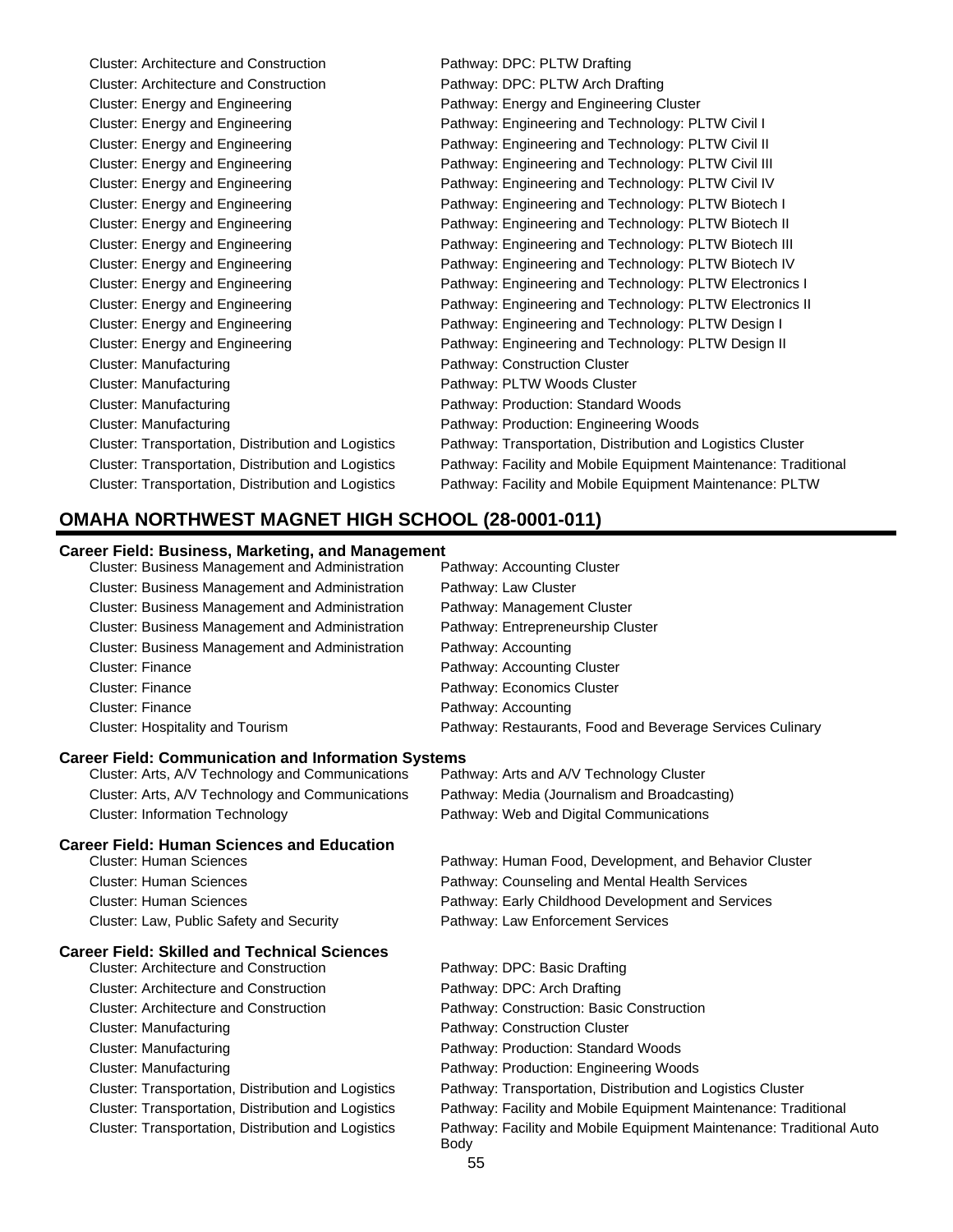# **OMAHA SOUTH MAGNET HIGH SCHOOL (28-0001-013)**

### **Career Field: Business, Marketing, and Management**

| Cluster: Business Management and Administration            | Pathway: Accounting Cluster                                                                                                    |
|------------------------------------------------------------|--------------------------------------------------------------------------------------------------------------------------------|
| Cluster: Business Management and Administration            | Pathway: Law Cluster                                                                                                           |
| Cluster: Business Management and Administration            | Pathway: Management Cluster                                                                                                    |
| Cluster: Business Management and Administration            | Pathway: Entrepreneurship Cluster                                                                                              |
| Cluster: Business Management and Administration            | Pathway: Accounting                                                                                                            |
| Cluster: Business Management and Administration            | Pathway: Academy                                                                                                               |
| Cluster: Business Management and Administration            | Pathway: NAF Academy of Finance                                                                                                |
| <b>Cluster: Finance</b>                                    | Pathway: Financial Management Cluster                                                                                          |
| <b>Cluster: Finance</b>                                    | Pathway: Accounting Cluster                                                                                                    |
| <b>Cluster: Finance</b>                                    | Pathway: Economics Cluster                                                                                                     |
| Cluster: Finance                                           | Pathway: Accounting                                                                                                            |
| Cluster: Hospitality and Tourism                           | Pathway: Restaurants, Food and Beverage Services Culinary                                                                      |
| <b>Cluster: Marketing</b>                                  | Pathway: Marketing Cluster                                                                                                     |
| <b>Cluster: Marketing</b>                                  | Pathway: Marketing, Entrepreneurship Cluster                                                                                   |
| <b>Career Field: Communication and Information Systems</b> |                                                                                                                                |
| <b>Cluster: Information Technology</b>                     | Pathway: Programming and Software Development                                                                                  |
|                                                            |                                                                                                                                |
| <b>Career Field: Human Sciences and Education</b>          |                                                                                                                                |
| <b>Cluster: Human Sciences</b>                             | Pathway: Human Food, Development, and Behavior Cluster                                                                         |
| <b>Cluster: Human Sciences</b>                             | Pathway: Counseling and Mental Health Services                                                                                 |
| <b>Cluster: Human Sciences</b>                             | Pathway: Early Childhood Development and Services                                                                              |
| <b>Career Field: Skilled and Technical Sciences</b>        |                                                                                                                                |
| <b>Cluster: Architecture and Construction</b>              | Pathway: DPC: Basic Drafting                                                                                                   |
| <b>Cluster: Architecture and Construction</b>              | Pathway: DPC: Arch Drafting                                                                                                    |
| <b>Cluster: Architecture and Construction</b>              | Pathway: Construction: Basic Construction                                                                                      |
| Cluster: Energy and Engineering                            | Pathway: Energy and Engineering Cluster                                                                                        |
| <b>Cluster: Manufacturing</b>                              | Pathway: Construction Cluster                                                                                                  |
| <b>Cluster: Manufacturing</b>                              | Pathway: Production: Standard Woods                                                                                            |
| <b>Cluster: Manufacturing</b>                              | Pathway: Production: Engineering Woods                                                                                         |
| Cluster: Transportation, Distribution and Logistics        | Pathway: Transportation, Distribution and Logistics Cluster<br>Pathway: Facility and Mobile Equipment Maintenance: Traditional |

# **ORD JR-SR HIGH SCHOOL (88-0005-001)**

### **Career Field: Agriculture, Food and Natural Resources**

| Cluster: Agriculture, Food and Natural Resources       | Pathway: Life Science and Business Cluster                       |
|--------------------------------------------------------|------------------------------------------------------------------|
| Cluster: Agriculture, Food and Natural Resources       | Pathway: Life Science and Food Cluster                           |
| Cluster: Agriculture, Food and Natural Resources       | Pathway: Life Science and Natural Resources Cluster              |
| Cluster: Agriculture, Food and Natural Resources       | Pathway: Life Science and Power Cluster                          |
| Cluster: Agriculture, Food and Natural Resources       | Pathway: Agribusiness Systems: Leadership                        |
| Cluster: Agriculture, Food and Natural Resources       | Pathway: Plant Systems: Agronomy                                 |
| Cluster: Agriculture, Food and Natural Resources       | Pathway: Natural Resource Systems: Wildlife Management           |
| Cluster: Agriculture, Food and Natural Resources       | Pathway: Power, Structural and Technical Systems: Metals and Fab |
| Career Field: Business, Marketing, and Management      |                                                                  |
| Cluster: Business Management and Administration        | Pathway: Accounting Cluster                                      |
| <b>Cluster: Business Management and Administration</b> | Pathway: Law Cluster                                             |
| Cluster: Business Management and Administration        | Pathway: Management Cluster                                      |
| Cluster: Business Management and Administration        | Pathway: Entrepreneurship Cluster                                |
| <b>Cluster: Finance</b>                                | Pathway: Financial Management Cluster                            |
| Cluster: Finance                                       | Pathway: Accounting Cluster                                      |
| Cluster: Finance                                       | Pathway: Economics Cluster                                       |
| Cluster: Finance                                       | Pathway: Accounting                                              |
|                                                        |                                                                  |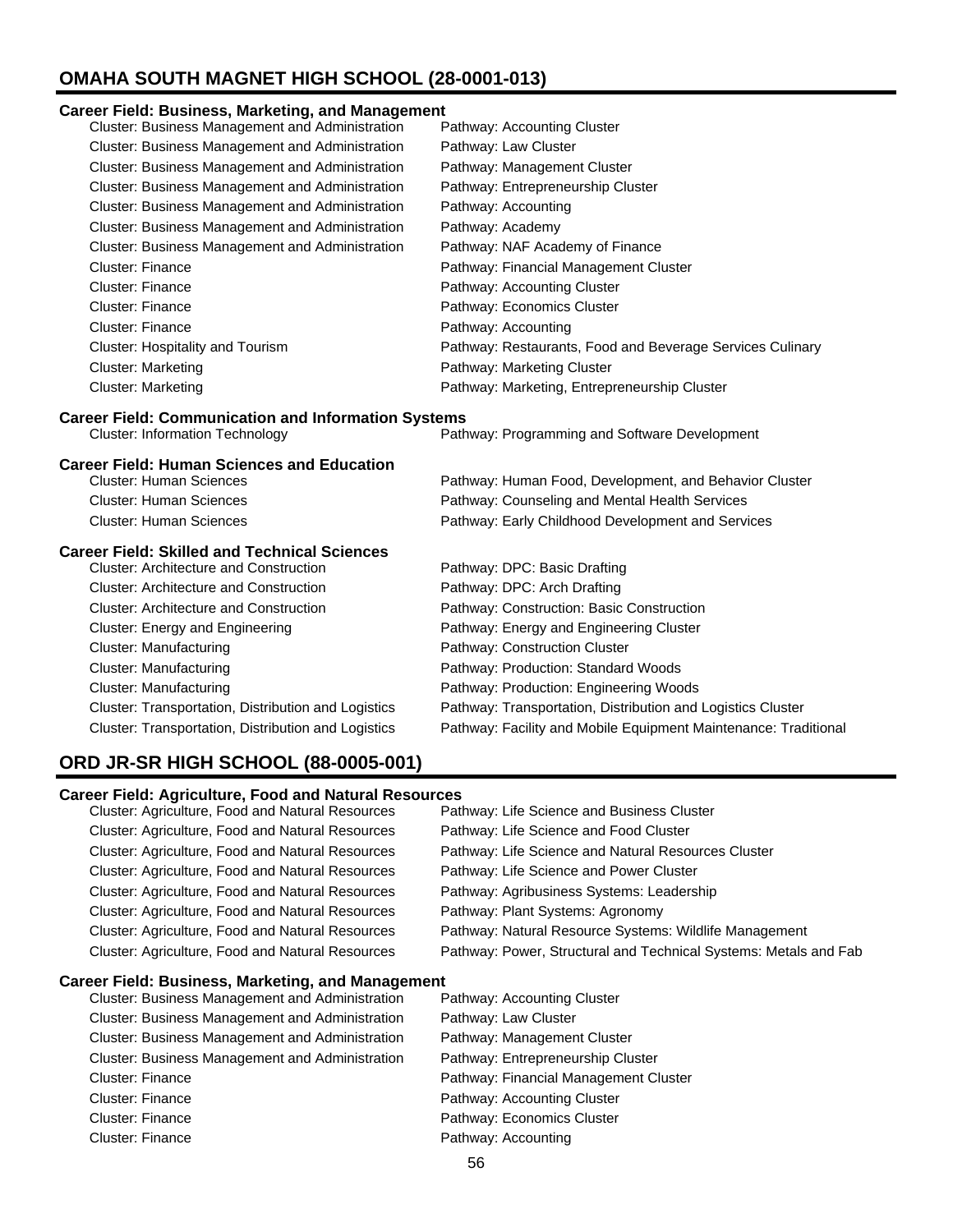Cluster: Information Technology **Pathway: Information Technology Cluster** Pathway: Information Technology Cluster

# **OSCEOLA HIGH SCHOOL (72-0019-001)**

| <b>Career Field: Agriculture, Food and Natural Resources</b><br>Cluster: Agriculture, Food and Natural Resources | Pathway: Power, Structural and Technical Systems: Metals and Fab |
|------------------------------------------------------------------------------------------------------------------|------------------------------------------------------------------|
| <b>Career Field: Business, Marketing, and Management</b>                                                         |                                                                  |
| Cluster: Business Management and Administration                                                                  | Pathway: Law Cluster                                             |
| <b>Cluster: Finance</b>                                                                                          | Pathway: Financial Management Cluster                            |
| <b>Cluster: Finance</b>                                                                                          | Pathway: Accounting Cluster                                      |
| <b>Cluster: Finance</b>                                                                                          | Pathway: Economics Cluster                                       |
| <b>Cluster: Finance</b>                                                                                          | Pathway: Accounting                                              |
| OSMOND HIGH SCHOOL (70-0542-001)                                                                                 |                                                                  |
| <b>Career Field: Business, Marketing, and Management</b>                                                         |                                                                  |
| Cluster: Business Management and Administration                                                                  | Pathway: Business Technology Applications                        |
| <b>Cluster: Finance</b>                                                                                          | Pathway: Financial Management Cluster                            |
| <b>Cluster: Finance</b>                                                                                          | Pathway: Accounting Cluster                                      |
| Cluster: Finance                                                                                                 | Pathway: Economics Cluster                                       |
| <b>Cluster: Finance</b>                                                                                          | Pathway: Accounting                                              |
| <b>Career Field: Communication and Information Systems</b><br><b>Cluster: Information Technology</b>             | Pathway: Information Technology Cluster                          |
| <b>Career Field: Skilled and Technical Sciences</b>                                                              |                                                                  |
| <b>Cluster: Manufacturing</b>                                                                                    | Pathway: Basic Cluster                                           |
| <b>Cluster: Manufacturing</b>                                                                                    | Pathway: Construction Cluster                                    |
| <b>OVERTON HIGH SCHOOL (24-0004-001)</b>                                                                         |                                                                  |
| <b>Career Field: Business, Marketing, and Management</b>                                                         |                                                                  |
| Cluster: Business Management and Administration                                                                  | Pathway: Accounting Cluster                                      |
| Cluster: Business Management and Administration                                                                  | Pathway: Management Cluster                                      |
| Cluster: Business Management and Administration                                                                  | Pathway: Entrepreneurship Cluster                                |
| Cluster: Business Management and Administration                                                                  | Pathway: Accounting                                              |
| Cluster: Business Management and Administration                                                                  | Pathway: Business Technology Communications                      |
| <b>Cluster: Finance</b>                                                                                          | Pathway: Accounting Cluster                                      |
| <b>Career Field: Human Sciences and Education</b>                                                                |                                                                  |
| <b>Cluster: Human Sciences</b>                                                                                   | Pathway: Human Sciences Cluster                                  |
| <b>Cluster: Human Sciences</b>                                                                                   | Pathway: Human Food, Development, and Behavior Cluster           |
| <b>Cluster: Human Sciences</b>                                                                                   | Pathway: Consumer Services                                       |
| <b>Cluster: Human Sciences</b>                                                                                   | Pathway: Early Childhood Development and Services                |
| <b>Cluster: Human Sciences</b>                                                                                   | Pathway: Human Food, Nutrition and Wellness                      |
| <b>Career Field: Skilled and Technical Sciences</b>                                                              |                                                                  |
| Cluster: Manufacturing                                                                                           | Pathway: Basic Cluster                                           |
| <b>Cluster: Manufacturing</b>                                                                                    | Pathway: Production: Standard Woods                              |
| <b>Cluster: Manufacturing</b>                                                                                    | Pathway: Production: Standard Welding                            |

# **PALMER JUNIOR-SENIOR HIGH (61-0049-001)**

# **Career Field: Agriculture, Food and Natural Resources**

Cluster: Agriculture, Food and Natural Resources

Cluster: Agriculture, Food and Natural Resources Pathway: Power, Structural and Technical Systems: Power and Tech

# **Career Field: Business, Marketing, and Management**

Pathway: Accounting Cluster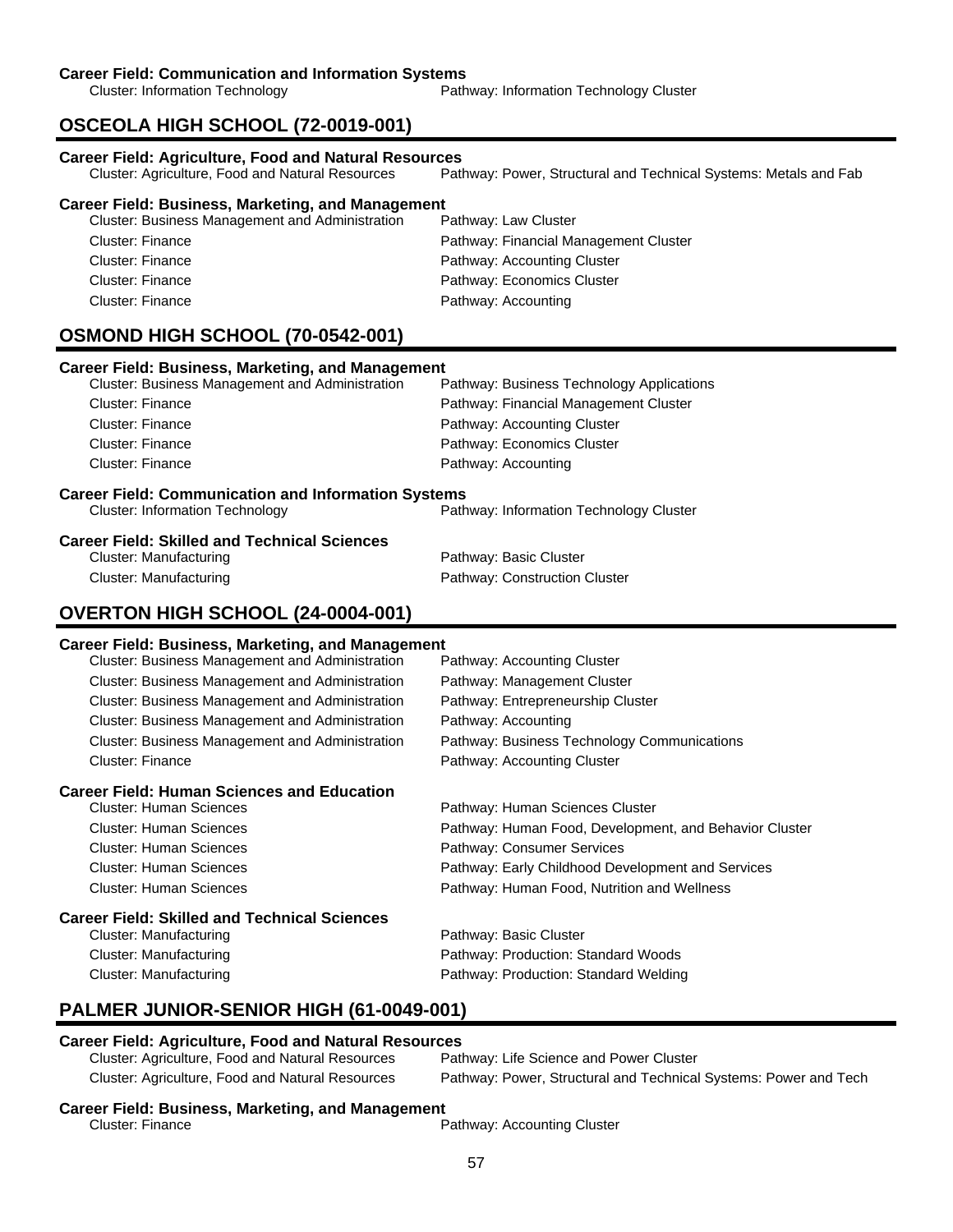# **JR-SR HIGH SCHOOL AT PALMYRA (66-0501-001)**

| <b>Career Field: Agriculture, Food and Natural Resources</b> |                                                                           |  |
|--------------------------------------------------------------|---------------------------------------------------------------------------|--|
| <b>Cluster: Agriculture, Food and Natural Resources</b>      | Pathway: Life Science and Business Cluster                                |  |
| Cluster: Agriculture, Food and Natural Resources             | Pathway: Life Science and Sales Cluster                                   |  |
| Cluster: Agriculture, Food and Natural Resources             | Pathway: Agribusiness Systems: Agricultural Sales and<br>Entrepreneurship |  |
| Cluster: Agriculture, Food and Natural Resources             | Pathway: Agribusiness Systems: Leadership                                 |  |
| <b>Cluster: Agriculture, Food and Natural Resources</b>      | Pathway: Plant Systems: Nursery and Landscape                             |  |
| Cluster: Agriculture, Food and Natural Resources             | Pathway: Power, Structural and Technical Systems: Metals and Fab          |  |
| <b>Career Field: Business, Marketing, and Management</b>     |                                                                           |  |
| Cluster: Finance                                             | Pathway: Financial Management Cluster                                     |  |
| Cluster: Finance                                             | Pathway: Accounting Cluster                                               |  |
| <b>Career Field: Communication and Information Systems</b>   |                                                                           |  |
| <b>Cluster: Information Technology</b>                       | Pathway: Information Technology Cluster                                   |  |
| <b>Career Field: Skilled and Technical Sciences</b>          |                                                                           |  |
| <b>Cluster: Architecture and Construction</b>                | Pathway: Construction: Basic Construction                                 |  |
| Cluster: Manufacturing                                       | Pathway: Production: Standard Welding                                     |  |
| PAPILLION-LA VISTA SENIOR HIGH (77-0027-001)                 |                                                                           |  |

### **Career Field: Business, Marketing, and Management**

| Cluster: Business Management and Administration        | Pathway: Accounting Cluster                  |
|--------------------------------------------------------|----------------------------------------------|
| <b>Cluster: Business Management and Administration</b> | Pathway: Law Cluster                         |
| <b>Cluster: Business Management and Administration</b> | Pathway: Management Cluster                  |
| <b>Cluster: Business Management and Administration</b> | Pathway: Entrepreneurship Cluster            |
| Cluster: Business Management and Administration        | Pathway: Accounting                          |
| <b>Cluster: Finance</b>                                | Pathway: Economics Cluster                   |
| <b>Cluster: Finance</b>                                | Pathway: Academy                             |
| <b>Cluster: Marketing</b>                              | Pathway: Marketing Cluster                   |
| <b>Cluster: Marketing</b>                              | Pathway: Marketing, Entrepreneurship Cluster |
|                                                        |                                              |

### **Career Field: Communication and Information Systems**

| Cluster: Arts, A/V Technology and Communications | Pathway: Arts and A/V Technology Cluster     |
|--------------------------------------------------|----------------------------------------------|
| Cluster: Arts, A/V Technology and Communications | Pathway: Media (Journalism and Broadcasting) |
| <b>Cluster: Information Technology</b>           | Pathway: Information Technology Cluster      |

### **Career Field: Health Sciences**

| Cluster: Health Sciences        | Pathway: Health Sciences Cluster           |
|---------------------------------|--------------------------------------------|
| <b>Cluster: Health Sciences</b> | Pathway: Therapeutic Services: CNA         |
| <b>Cluster: Health Sciences</b> | Pathway: Therapeutic Services: Med Aide    |
| <b>Cluster: Health Sciences</b> | Pathway: Therapeutic Services: Performance |
|                                 |                                            |

### **Career Field: Human Sciences and Education**

| Cluster: Education and Training | Pathway: Teaching Cluster                              |
|---------------------------------|--------------------------------------------------------|
| Cluster: Human Sciences         | Pathway: Human Food, Development, and Behavior Cluster |
| Cluster: Human Sciences         | Pathway: Counseling and Mental Health Services         |
| <b>Cluster: Human Sciences</b>  | Pathway: Early Childhood Development and Services      |
|                                 |                                                        |

### **Career Field: Skilled and Technical Sciences**

| <b>Cluster: Architecture and Construction</b> | Pathway: Architecture and Construction Basic Cluster |
|-----------------------------------------------|------------------------------------------------------|
| Cluster: Energy and Engineering               | Pathway: Engineering and Technology: PLTW Civil II   |
| Cluster: Energy and Engineering               | Pathway: Engineering and Technology: PLTW Civil IV   |
| Cluster: Energy and Engineering               | Pathway: Engineering and Technology: PLTW Design II  |
| <b>Cluster: Manufacturing</b>                 | Pathway: Drafting Cluster                            |
| Cluster: Manufacturing                        | Pathway: Basic Cluster                               |
| Cluster: Manufacturing                        | Pathway: Construction Cluster                        |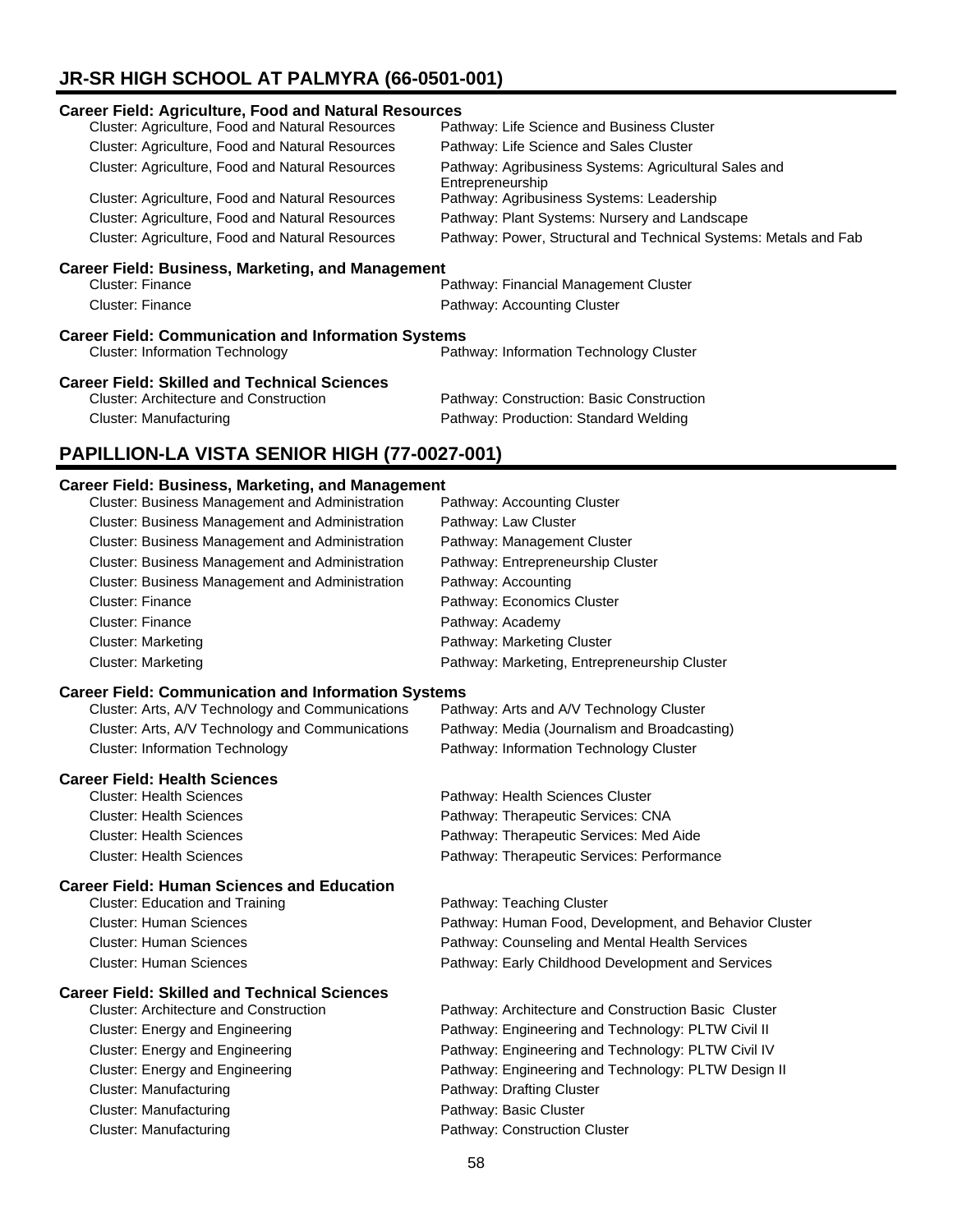| Cluster: Manufacturing                              | Pathway: Metals Cluster                                                      |
|-----------------------------------------------------|------------------------------------------------------------------------------|
| Cluster: Manufacturing                              | Pathway: Welding Cluster                                                     |
| Cluster: Manufacturing                              | Pathway: PLTW Woods Cluster                                                  |
| Cluster: Manufacturing                              | Pathway: PLTW Metals Cluster                                                 |
| Cluster: Manufacturing                              | Pathway: PLTW Welding Cluster                                                |
| Cluster: Manufacturing                              | Pathway: Production: Standard Woods                                          |
| Cluster: Manufacturing                              | Pathway: Production: Engineering Woods                                       |
| Cluster: Manufacturing                              | Pathway: Production: Standard Metals                                         |
| Cluster: Manufacturing                              | Pathway: Production: Engineering Metals                                      |
| Cluster: Transportation, Distribution and Logistics | Pathway: Facility and Mobile Equipment Maintenance: Traditional              |
| Cluster: Transportation, Distribution and Logistics | Pathway: Facility and Mobile Equipment Maintenance: Traditional Auto<br>Body |
| Cluster: Transportation, Distribution and Logistics | Pathway: Facility and Mobile Equipment Maintenance: Welding Auto<br>Body     |

### **PAPILLION-LA VISTA SOUTH HS (77-0027-018)**

### **Career Field: Business, Marketing, and Management**

| <b>Cluster: Business Management and Administration</b> | Pathway: Accounting Cluster                               |
|--------------------------------------------------------|-----------------------------------------------------------|
| <b>Cluster: Business Management and Administration</b> | Pathway: Law Cluster                                      |
| Cluster: Finance                                       | Pathway: Accounting Cluster                               |
| Cluster: Finance                                       | Pathway: Economics Cluster                                |
| <b>Cluster: Finance</b>                                | Pathway: Accounting                                       |
| Cluster: Finance                                       | Pathway: AP Economics                                     |
| <b>Cluster: Finance</b>                                | Pathway: Academy                                          |
| Cluster: Hospitality and Tourism                       | Pathway: Restaurants, Food and Beverage Services Prostart |
| <b>Cluster: Marketing</b>                              | Pathway: Marketing Cluster                                |

### **Career Field: Communication and Information Systems**

| Cluster: Arts, A/V Technology and Communications | Pathway: Arts and A/V Technology Cluster |
|--------------------------------------------------|------------------------------------------|
| <b>Cluster: Information Technology</b>           | Pathway: Information Technology Cluster  |

### **Career Field: Health Sciences**

| <b>Cluster: Health Sciences</b> | Pathway: Health Sciences Cluster           |
|---------------------------------|--------------------------------------------|
| <b>Cluster: Health Sciences</b> | Pathway: Supportive Services               |
| <b>Cluster: Health Sciences</b> | Pathway: Therapeutic Services: CNA         |
| <b>Cluster: Health Sciences</b> | Pathway: Therapeutic Services: EMT         |
| <b>Cluster: Health Sciences</b> | Pathway: Therapeutic Services: Med Aide    |
| <b>Cluster: Health Sciences</b> | Pathway: Therapeutic Services: Performance |
|                                 |                                            |

### **Career Field: Human Sciences and Education**

| Cluster: Education and Training          | Pathway: Teaching Cluster                              |
|------------------------------------------|--------------------------------------------------------|
| <b>Cluster: Human Sciences</b>           | Pathway: Human Food, Development, and Behavior Cluster |
| <b>Cluster: Human Sciences</b>           | Pathway: Counseling and Mental Health Services         |
| <b>Cluster: Human Sciences</b>           | Pathway: Early Childhood Development and Services      |
| Cluster: Law, Public Safety and Security | Pathway: Emergency and Fire Management                 |

# **Career Field: Skilled and Technical Sciences**

Cluster: Manufacturing **Pathway: Drafting Cluster** Pathway: Drafting Cluster Cluster: Manufacturing **Pathway: Basic Cluster** Pathway: Basic Cluster

Pathway: Architecture and Construction Basic Cluster Cluster: Architecture and Construction Pathway: Construction: Basic Construction Cluster: Architecture and Construction Pathway: Construction: PLTW Basic Construction Cluster: Architecture and Construction Pathway: Construction: Electricity Based Cluster: Architecture and Construction Pathway: Construction: Construction Technology Cluster: Architecture and Construction Pathway: Construction: PLTW Construction Technology Cluster: Energy and Engineering **Pathway: Engineering and Technology: PLTW Civil II** Cluster: Energy and Engineering **Pathway: Engineering and Technology: PLTW Civil IV** Pathway: Engineering and Technology: PLTW Civil IV Cluster: Energy and Engineering **Pathway: Engineering and Technology: PLTW Design II**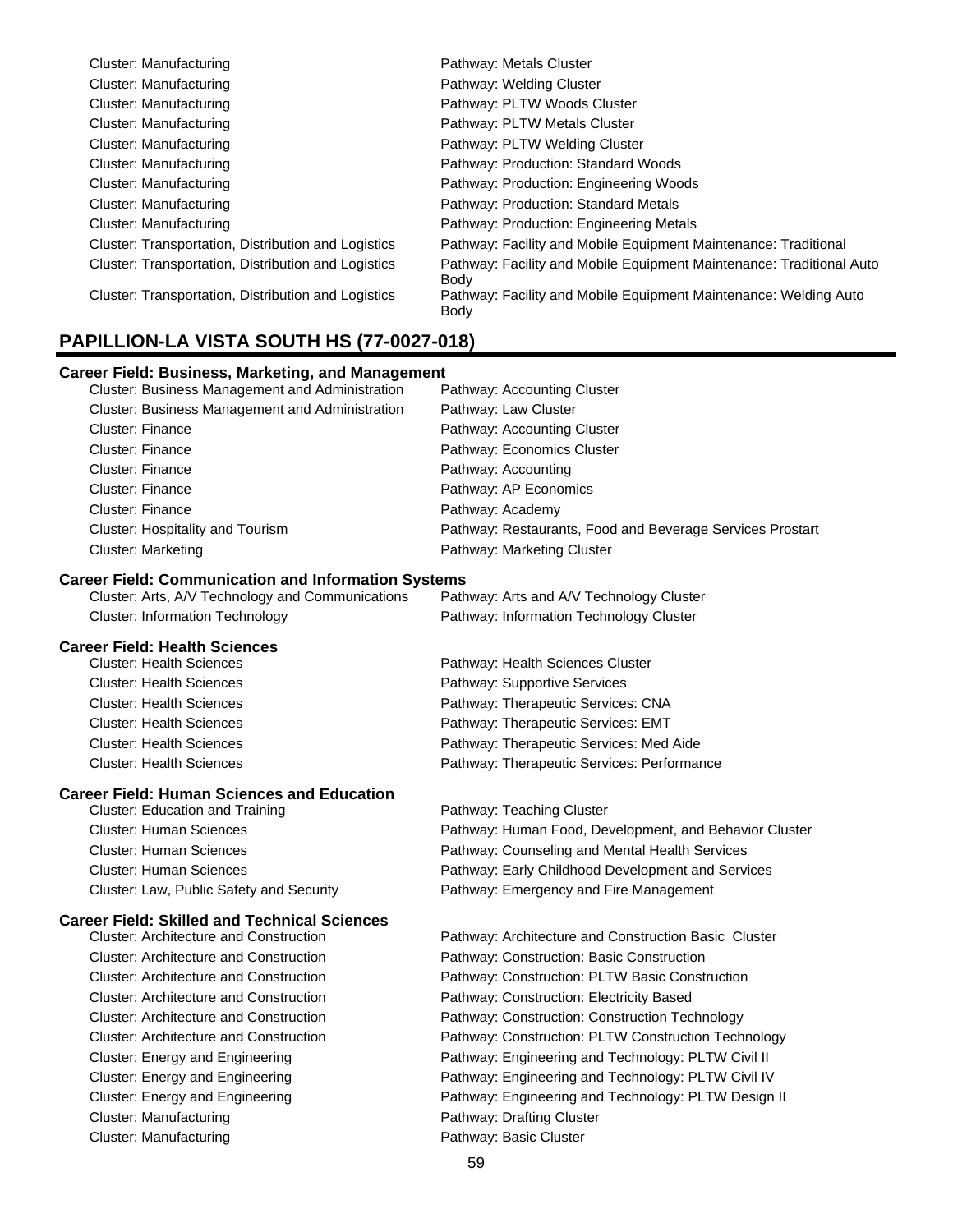| Cluster: Manufacturing | Pathway: Construction Cluster           |
|------------------------|-----------------------------------------|
| Cluster: Manufacturing | Pathway: Metals Cluster                 |
| Cluster: Manufacturing | Pathway: Welding Cluster                |
| Cluster: Manufacturing | Pathway: PLTW Woods Cluster             |
| Cluster: Manufacturing | Pathway: PLTW Metals Cluster            |
| Cluster: Manufacturing | Pathway: PLTW Welding Cluster           |
| Cluster: Manufacturing | Pathway: Production: Standard Woods     |
| Cluster: Manufacturing | Pathway: Production: Engineering Woods  |
| Cluster: Manufacturing | Pathway: Production: Standard Metals    |
| Cluster: Manufacturing | Pathway: Production: Engineering Metals |

# **PAWNEE CITY SECONDARY SCHOOL (67-0001-001)**

### **Career Field: Agriculture, Food and Natural Resources**

| Cluster: Agriculture, Food and Natural Resources | Pathway: Life Science and Business Cluster                       |
|--------------------------------------------------|------------------------------------------------------------------|
| Cluster: Agriculture, Food and Natural Resources | Pathway: Life Science and Power Cluster                          |
| Cluster: Agriculture, Food and Natural Resources | Pathway: Power, Structural and Technical Systems: Power and Tech |

### **Career Field: Business, Marketing, and Management**

| Cluster: Finance | Pathway: Financial Management Cluster |
|------------------|---------------------------------------|
| Cluster: Finance | Pathway: Accounting Cluster           |

# **PAXTON HIGH SCHOOL (51-0006-001)**

| <b>Career Field: Agriculture, Food and Natural Resources</b> |                                                                  |  |
|--------------------------------------------------------------|------------------------------------------------------------------|--|
| Cluster: Agriculture, Food and Natural Resources             | Pathway: Agribusiness Systems: Agricultural Sales and            |  |
|                                                              | Entrepreneurship                                                 |  |
| Cluster: Agriculture, Food and Natural Resources             | Pathway: Power, Structural and Technical Systems: Metals and Fab |  |
|                                                              |                                                                  |  |

# **PENDER HIGH SCHOOL (87-0001-001)**

| <b>Career Field: Agriculture, Food and Natural Resources</b>                                                                                      |                                                                  |  |
|---------------------------------------------------------------------------------------------------------------------------------------------------|------------------------------------------------------------------|--|
| Cluster: Agriculture, Food and Natural Resources                                                                                                  | Pathway: Life Science and Business Cluster                       |  |
| Cluster: Agriculture, Food and Natural Resources                                                                                                  | Pathway: Life Science and Natural Resources Cluster              |  |
| Cluster: Agriculture, Food and Natural Resources                                                                                                  | Pathway: Life Science and Power Cluster                          |  |
| Cluster: Agriculture, Food and Natural Resources                                                                                                  | Pathway: Animal Systems: Large Animal                            |  |
| Cluster: Agriculture, Food and Natural Resources                                                                                                  | Pathway: Plant Systems: Nursery and Landscape                    |  |
| <b>Cluster: Agriculture, Food and Natural Resources</b>                                                                                           | Pathway: Power, Structural and Technical Systems: Power and Tech |  |
| Career Field: Business, Marketing, and Management<br>Cluster: Business Management and Administration<br>Pathway: Business Technology Applications |                                                                  |  |
| <b>Career Field: Communication and Information Systems</b>                                                                                        |                                                                  |  |
| Cluster: Arts, A/V Technology and Communications                                                                                                  | Pathway: Media (Journalism and Broadcasting)                     |  |
| <b>Cluster: Information Technology</b>                                                                                                            | Pathway: Information Technology Cluster                          |  |
| <b>Career Field: Health Sciences</b>                                                                                                              |                                                                  |  |
| Cluster: Health Sciences                                                                                                                          | Pathway: Health Sciences Cluster                                 |  |

# **PERKINS COUNTY HIGH SCHOOL (68-0020-001)**

| <b>Career Field: Agriculture, Food and Natural Resources</b>                                         |                                           |  |
|------------------------------------------------------------------------------------------------------|-------------------------------------------|--|
| Cluster: Agriculture, Food and Natural Resources                                                     | Pathway: Life Science and Metals Cluster  |  |
| Career Field: Business, Marketing, and Management<br>Cluster: Business Management and Administration | Pathway: Business Technology Applications |  |
| <b>Career Field: Skilled and Technical Sciences</b><br><b>Cluster: Architecture and Construction</b> | Pathway: Construction: Basic Construction |  |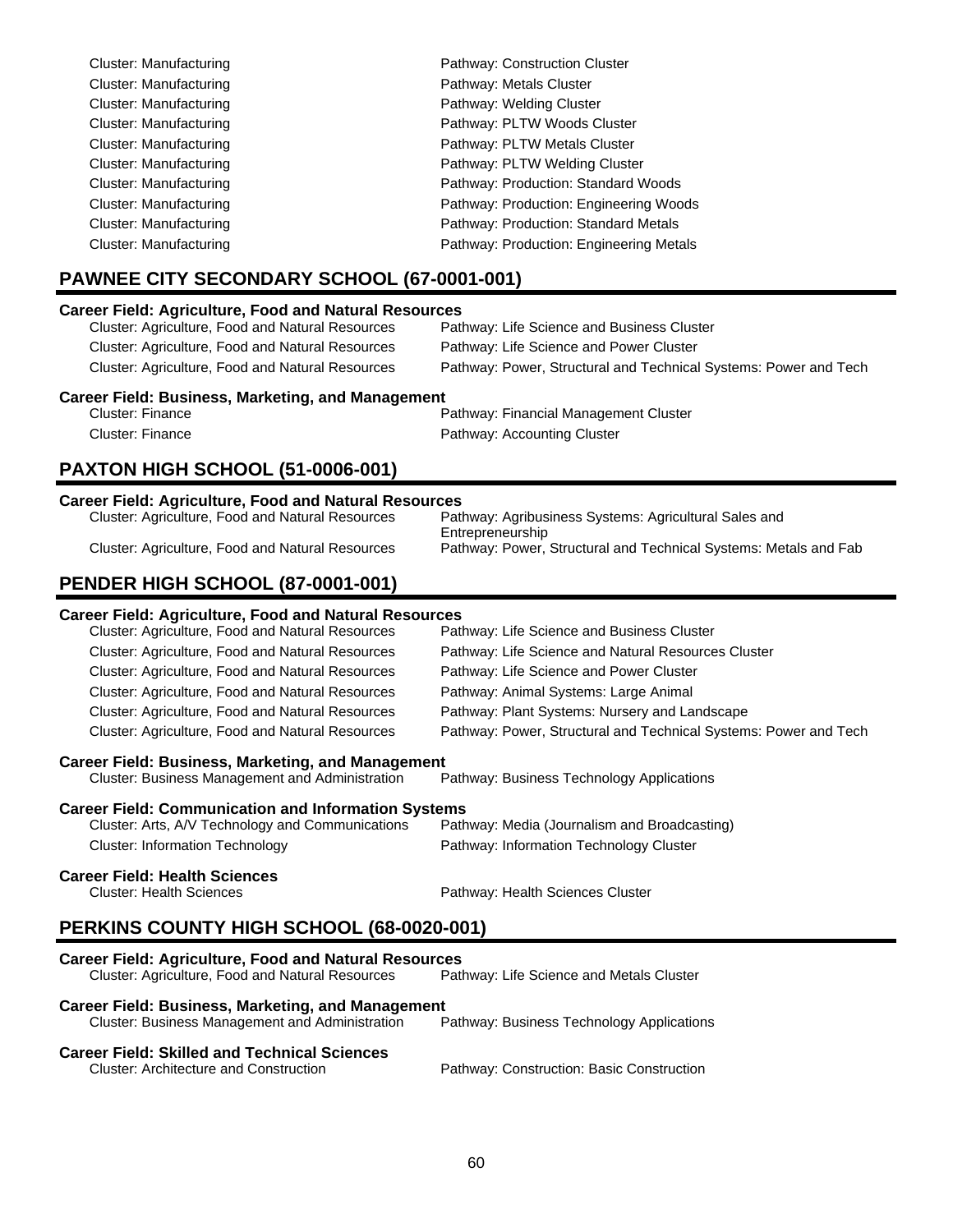# **PIERCE JR/SR HIGH SCHOOL (70-0002-001)**

| <b>Career Field: Agriculture, Food and Natural Resources</b> |                                                                     |  |
|--------------------------------------------------------------|---------------------------------------------------------------------|--|
| Cluster: Agriculture, Food and Natural Resources             | Pathway: Life Science and Food Cluster                              |  |
| Cluster: Agriculture, Food and Natural Resources             | Pathway: Life Science and Power Cluster                             |  |
| Cluster: Agriculture, Food and Natural Resources             | Pathway: Life Science and Metals Cluster                            |  |
| Cluster: Agriculture, Food and Natural Resources             | Pathway: Power, Structural and Technical Systems: Structure Systems |  |
| Cluster: Agriculture, Food and Natural Resources             | Pathway: Power, Structural and Technical Systems: Metals and Fab    |  |
| <b>Career Field: Business, Marketing, and Management</b>     |                                                                     |  |
| Cluster: Business Management and Administration              | Pathway: Business Technology Applications                           |  |
| <b>Cluster: Finance</b>                                      | Pathway: Accounting Cluster                                         |  |
| Cluster: Finance                                             | Pathway: Economics Cluster                                          |  |
| Cluster: Finance                                             | Pathway: Accounting                                                 |  |
| <b>Career Field: Communication and Information Systems</b>   |                                                                     |  |
| <b>Cluster: Information Technology</b>                       | Pathway: Information Technology Cluster                             |  |
| <b>Career Field: Health Sciences</b>                         |                                                                     |  |
| <b>Cluster: Health Sciences</b>                              | Pathway: Health Sciences Cluster                                    |  |
| <b>Cluster: Health Sciences</b>                              | Pathway: Therapeutic Services: CNA                                  |  |
| <b>Career Field: Skilled and Technical Sciences</b>          |                                                                     |  |
| <b>Cluster: Architecture and Construction</b>                | Pathway: Architecture and Construction Basic Cluster                |  |
| Cluster: Manufacturing                                       | Pathway: Welding Cluster                                            |  |
| <b>Cluster: Manufacturing</b>                                | Pathway: Production: Standard Welding                               |  |
| Cluster: Transportation, Distribution and Logistics          | Pathway: Transportation, Distribution and Logistics Cluster         |  |
|                                                              |                                                                     |  |

# **PLAINVIEW SECONDARY SCHOOL (70-0005-001)**

### **Career Field: Agriculture, Food and Natural Resources**

| $\alpha$ i eer Tield. Agriculture, Tood and Natural Resources |                                                                           |
|---------------------------------------------------------------|---------------------------------------------------------------------------|
| Cluster: Agriculture, Food and Natural Resources              | Pathway: Life Science and Business Cluster                                |
| Cluster: Agriculture, Food and Natural Resources              | Pathway: Life Science and Natural Resources Cluster                       |
| Cluster: Agriculture, Food and Natural Resources              | Pathway: Life Science and Metals Cluster                                  |
| Cluster: Agriculture, Food and Natural Resources              | Pathway: Life Science and Sales Cluster                                   |
| Cluster: Agriculture, Food and Natural Resources              | Pathway: Agribusiness Systems: Agricultural Sales and<br>Entrepreneurship |
| Cluster: Agriculture, Food and Natural Resources              | Pathway: Animal Systems: Large Animal                                     |
| Cluster: Agriculture, Food and Natural Resources              | Pathway: Plant Systems: Agronomy                                          |
| Cluster: Agriculture, Food and Natural Resources              | Pathway: Plant Systems: Plant Biology                                     |
| Cluster: Agriculture, Food and Natural Resources              | Pathway: Natural Resource Systems: Advanced Management                    |
| Cluster: Agriculture, Food and Natural Resources              | Pathway: Power, Structural and Technical Systems: Metals and Fab          |

### **Career Field: Business, Marketing, and Management**

| <b>Cluster: Business Management and Administration</b> | Pathway: Law Cluster                        |
|--------------------------------------------------------|---------------------------------------------|
| Cluster: Finance                                       | Pathway: Accounting Cluster                 |
| Cluster: Finance                                       | Pathway: Economics Cluster                  |
| Cluster: Finance                                       | Pathway: Accounting                         |
| Career Field: Human Sciences and Education             |                                             |
| Cluster: Education and Training                        | Pathway: Early Childhood Cluster            |
| <b>Cluster: Human Sciences</b>                         | Pathway: Human Sciences Cluster             |
| Cluster: Human Sciences                                | Pathway: Consumer Services                  |
| <b>Cluster: Human Sciences</b>                         | Pathway: Human Food, Nutrition and Wellness |
| <b>Career Field: Skilled and Technical Sciences</b>    |                                             |
| <b>Cluster: Architecture and Construction</b>          | Pathway: Construction: Basic Construction   |

Cluster: Manufacturing extending Pathway: Production: Standard Welding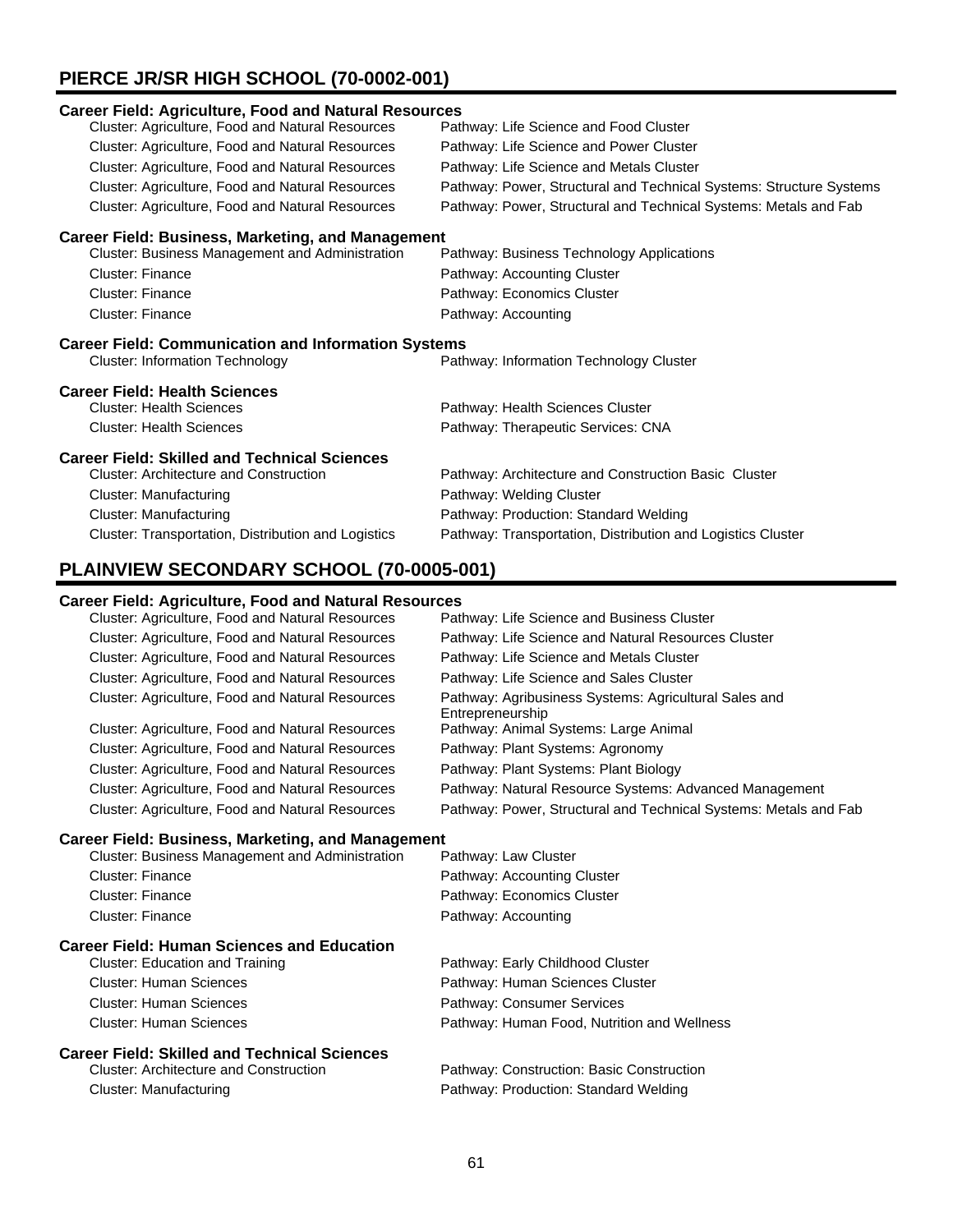# **PLATTSMOUTH HIGH SCHOOL (13-0001-001)**

| <b>Career Field: Business, Marketing, and Management</b> |                                                                 |
|----------------------------------------------------------|-----------------------------------------------------------------|
| Cluster: Business Management and Administration          | Pathway: High School of Business                                |
| Cluster: Hospitality and Tourism                         | Pathway: Hospitality and Tourism Cluster                        |
| Cluster: Hospitality and Tourism                         | Pathway: Restaurants, Food and Beverage Services Prostart       |
| <b>Career Field: Health Sciences</b>                     |                                                                 |
| <b>Cluster: Health Sciences</b>                          | Pathway: Therapeutic Services: CNA                              |
| <b>Cluster: Health Sciences</b>                          | Pathway: Therapeutic Services: Diatetics                        |
| <b>Career Field: Skilled and Technical Sciences</b>      |                                                                 |
| Cluster: Manufacturing                                   | Pathway: Construction Cluster                                   |
| Cluster: Manufacturing                                   | Pathway: Production: Standard Woods                             |
| Cluster: Manufacturing                                   | Pathway: Production: Engineering Woods                          |
| Cluster: Transportation, Distribution and Logistics      | Pathway: Facility and Mobile Equipment Maintenance: Traditional |

# **PLEASANTON HIGH SCHOOL (10-0105-001)**

### **Career Field: Business, Marketing, and Management**

| <b>Cluster: Business Management and Administration</b> | Pathway: Entrepreneurship Cluster         |
|--------------------------------------------------------|-------------------------------------------|
| <b>Cluster: Business Management and Administration</b> | Pathway: Business Technology Applications |
| Cluster: Finance                                       | Pathway: Accounting Cluster               |
| <b>Cluster: Finance</b>                                | Pathway: Economics Cluster                |
| <b>Cluster: Finance</b>                                | Pathway: Accounting                       |
| <b>Career Field: Skilled and Technical Sciences</b>    |                                           |
| Cluster: Manufacturing                                 | Pathway: Production: Standard Woods       |

# **PONCA HIGH SCHOOL (26-0001-001)**

### **Career Field: Business, Marketing, and Management**

| areer Field: Skilled and Technical Sciences            |                                           |
|--------------------------------------------------------|-------------------------------------------|
| Cluster: Finance                                       | Pathway: Accounting Cluster               |
| Cluster: Business Management and Administration        | Pathway: Business Technology Applications |
| <b>Cluster: Business Management and Administration</b> | Pathway: Law Cluster                      |

Pathway: Construction: Construction Technology

# **Career Field: Skilled and Technical Sciences**<br>Cluster: Architecture and Construction

# **POTTER-DIX JR/SR HIGH SCHOOL (17-0009-001) Career Field: Business, Marketing, and Management**

| Varcer Fleid. Dasmicss, marketing, and management          |                                           |  |
|------------------------------------------------------------|-------------------------------------------|--|
| <b>Cluster: Business Management and Administration</b>     | Pathway: Business Technology Applications |  |
| Cluster: Finance                                           | Pathway: Accounting Cluster               |  |
| Cluster: Finance                                           | Pathway: Economics Cluster                |  |
| Cluster: Finance                                           | Pathway: Accounting                       |  |
| <b>Career Field: Communication and Information Systems</b> |                                           |  |
| Cluster, Information Technology                            | Dethumu Information Technology Olyater    |  |

### Cluster: Information Technology Pathway: Information Technology Cluster Cluster: Information Technology Pathway: Web and Digital Communications

# **RALSTON HIGH SCHOOL (28-0054-001)**

# **Career Field: Business, Marketing, and Management**

| Cluster: Business Management and Administration | Pathway: Entrepreneurship Cluster                         |
|-------------------------------------------------|-----------------------------------------------------------|
| Cluster: Finance                                | Pathway: Accounting Cluster                               |
| Cluster: Hospitality and Tourism                | Pathway: Restaurants, Food and Beverage Services Culinary |
| Cluster: Marketing                              | Pathway: Marketing, Entrepreneurship Cluster              |
| <b>Career Field: Health Sciences</b>            |                                                           |
| <b>Cluster: Health Sciences</b>                 | Pathway: Health Sciences Cluster                          |
| <b>Cluster: Health Sciences</b>                 | Pathway: Supportive Services                              |
|                                                 | െ                                                         |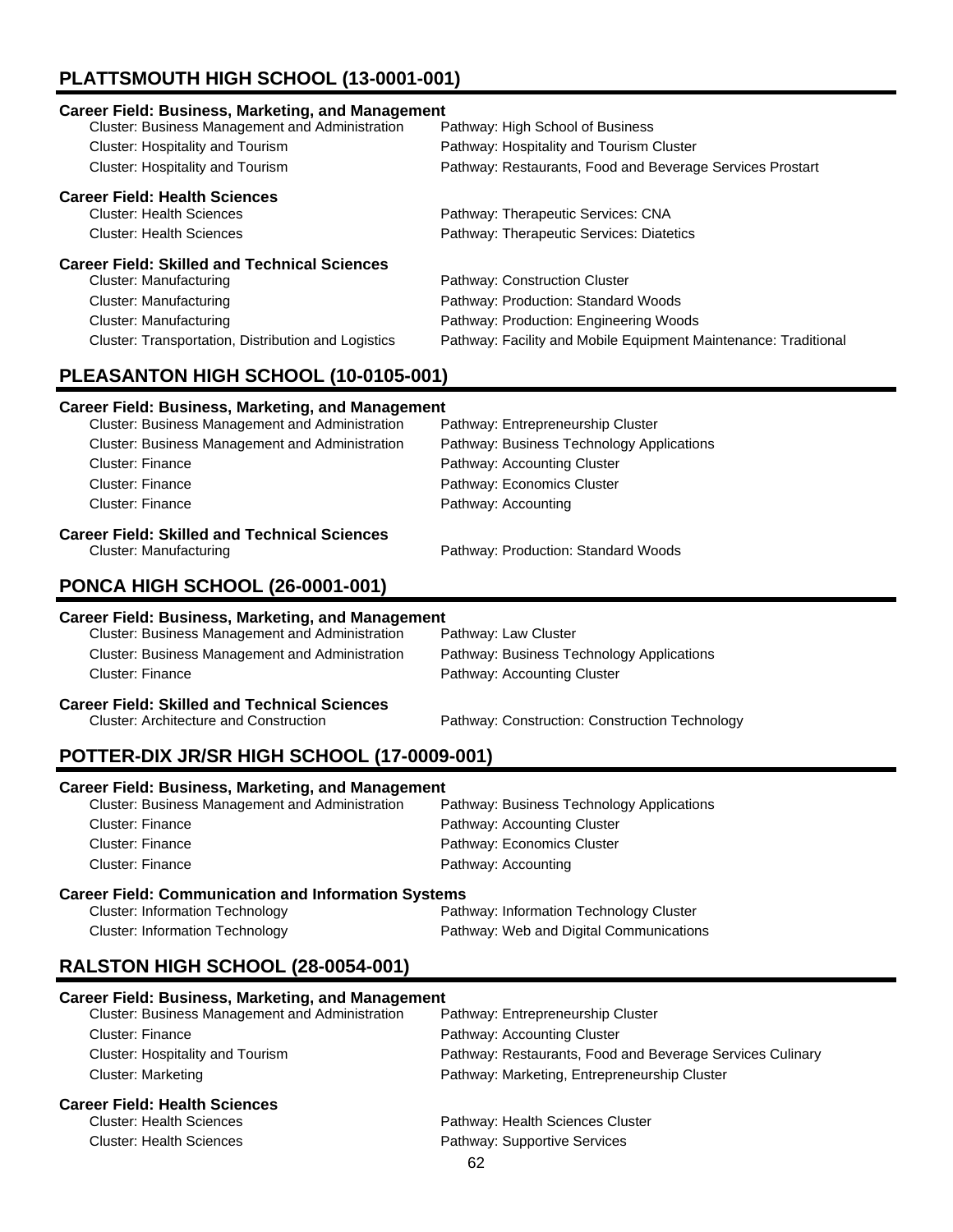| <b>Career Field: Human Sciences and Education</b><br><b>Cluster: Education and Training</b> | Pathway: Teaching Cluster                                                    |
|---------------------------------------------------------------------------------------------|------------------------------------------------------------------------------|
| <b>Cluster: Human Sciences</b>                                                              | Pathway: Early Childhood Development and Services                            |
| Cluster: Law, Public Safety and Security                                                    | Pathway: Law Enforcement Services                                            |
| <b>Career Field: Skilled and Technical Sciences</b>                                         |                                                                              |
| Cluster: Architecture and Construction                                                      | Pathway: Architecture and Construction Basic Cluster                         |
| <b>Cluster: Architecture and Construction</b>                                               | Pathway: Construction: Basic Construction                                    |
| Cluster: Manufacturing                                                                      | Pathway: Drafting Cluster                                                    |
| Cluster: Manufacturing                                                                      | Pathway: Construction Cluster                                                |
| Cluster: Manufacturing                                                                      | Pathway: Production: Standard Woods                                          |
| Cluster: Manufacturing                                                                      | Pathway: Production: Engineering Woods                                       |
| Cluster: Transportation, Distribution and Logistics                                         | Pathway: Facility and Mobile Equipment Maintenance: Traditional              |
| Cluster: Transportation, Distribution and Logistics                                         | Pathway: Facility and Mobile Equipment Maintenance: Traditional Auto<br>Body |
|                                                                                             |                                                                              |

Cluster: Health Sciences Pathway: Therapeutic Services: CNA

# **RANDOLPH HIGH SCHOOL (14-0045-001)**

### **Career Field: Agriculture, Food and Natural Resources**

| Cluster: Agriculture, Food and Natural Resources | Pathway: Life Science and Power Cluster                             |
|--------------------------------------------------|---------------------------------------------------------------------|
| Cluster: Agriculture, Food and Natural Resources | Pathway: Life Science and Sales Cluster                             |
| Cluster: Agriculture, Food and Natural Resources | Pathway: Power, Structural and Technical Systems: Power and Tech    |
| Cluster: Agriculture, Food and Natural Resources | Pathway: Power, Structural and Technical Systems: Structure Systems |
| Cluster: Agriculture, Food and Natural Resources | Pathway: Power, Structural and Technical Systems: Metals and Fab    |
|                                                  |                                                                     |

### **Career Field: Business, Marketing, and Management**

| Cluster: Business Management and Administration | Pathway: Law Cluster                  |
|-------------------------------------------------|---------------------------------------|
| Cluster: Finance                                | Pathway: Financial Management Cluster |
| Cluster: Finance                                | Pathway: Economics Cluster            |

## **RAVENNA SENIOR HIGH (10-0069-001)**

### **Career Field: Agriculture, Food and Natural Resources**

| Pathway: Life Science and Business Cluster                                                                                                                                                                   |
|--------------------------------------------------------------------------------------------------------------------------------------------------------------------------------------------------------------|
| Pathway: Life Science and Metals Cluster                                                                                                                                                                     |
| Pathway: Agribusiness Systems: Leadership                                                                                                                                                                    |
| Pathway: Power, Structural and Technical Systems: Metals and Fab                                                                                                                                             |
| Cluster: Agriculture, Food and Natural Resources<br>Cluster: Agriculture, Food and Natural Resources<br>Cluster: Agriculture, Food and Natural Resources<br>Cluster: Agriculture, Food and Natural Resources |

# **SECONDARY SCH AT RAYMOND (55-0161-001)**

### **Career Field: Agriculture, Food and Natural Resources**

| <b>Career Field: Business, Marketing, and Management</b> |                                                  |                                                                  |
|----------------------------------------------------------|--------------------------------------------------|------------------------------------------------------------------|
|                                                          | Cluster: Agriculture, Food and Natural Resources | Pathway: Power, Structural and Technical Systems: Metals and Fab |
|                                                          | Cluster: Agriculture, Food and Natural Resources | Pathway: Animal Systems: Large Animal                            |
|                                                          | Cluster: Agriculture, Food and Natural Resources | Pathway: Life Science and Metals Cluster                         |

| <b>Cluster: Business Management and Administration</b>                                               | Pathway: Law Cluster                                   |
|------------------------------------------------------------------------------------------------------|--------------------------------------------------------|
| <b>Cluster: Business Management and Administration</b>                                               | Pathway: Business Technology Applications              |
| Cluster: Finance                                                                                     | Pathway: Financial Management Cluster                  |
| Cluster: Finance                                                                                     | Pathway: Economics Cluster                             |
| <b>Career Field: Communication and Information Systems</b><br><b>Cluster: Information Technology</b> | Pathway: Information Technology Cluster                |
| <b>Career Field: Human Sciences and Education</b><br><b>Cluster: Human Sciences</b>                  | Pathway: Human Food, Development, and Behavior Cluster |

### **Career Field: Skilled and Technical Sciences**

| Cluster: Architecture and Construction | Pathway: Construction: Basic Construction |
|----------------------------------------|-------------------------------------------|
| Cluster: Architecture and Construction | Pathway: Construction: Electricity Based  |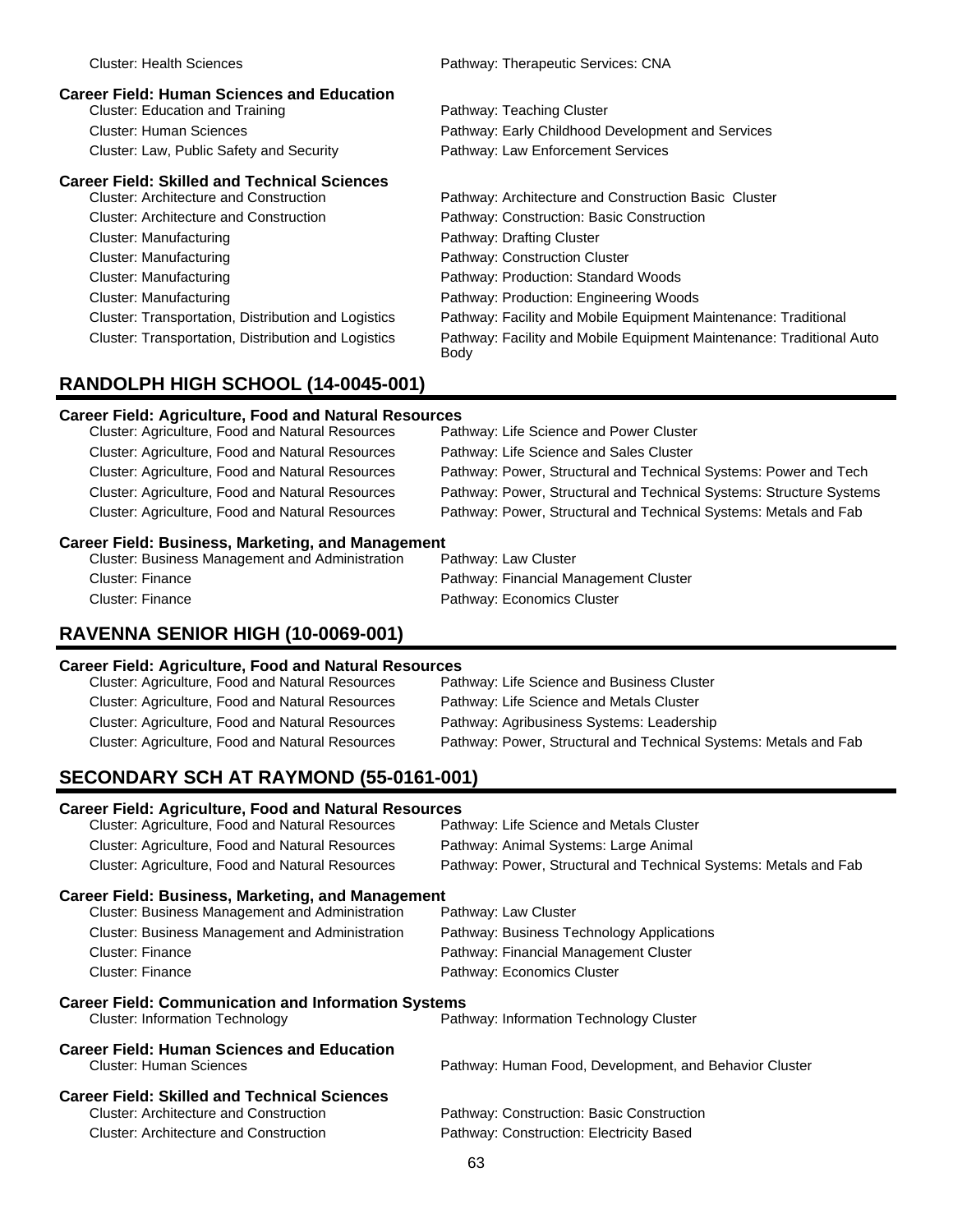| <b>Cluster: Architecture and Construction</b>       | Pathway: Construction: Construction Technology                           |
|-----------------------------------------------------|--------------------------------------------------------------------------|
| Cluster: Manufacturing                              | Pathway: Basic Cluster                                                   |
| Cluster: Manufacturing                              | Pathway: Construction Cluster                                            |
| Cluster: Manufacturing                              | Pathway: Production: Standard Woods                                      |
| Cluster: Manufacturing                              | Pathway: Production: Standard Welding                                    |
| Cluster: Transportation, Distribution and Logistics | Pathway: Facility and Mobile Equipment Maintenance: Welding Auto<br>Body |

# **RED CLOUD HIGH SCHOOL (91-0002-001)**

| <b>Career Field: Agriculture, Food and Natural Resources</b>                                                      |                                                                  |  |
|-------------------------------------------------------------------------------------------------------------------|------------------------------------------------------------------|--|
| Cluster: Agriculture, Food and Natural Resources                                                                  | Pathway: Life Science and Business Cluster                       |  |
| Cluster: Agriculture, Food and Natural Resources                                                                  | Pathway: Plant Systems: Plant Biology                            |  |
| <b>Career Field: Business, Marketing, and Management</b>                                                          |                                                                  |  |
| Cluster: Business Management and Administration                                                                   | Pathway: Law Cluster                                             |  |
| Cluster: Business Management and Administration                                                                   | Pathway: Business Technology Applications                        |  |
| <b>Cluster: Finance</b>                                                                                           | Pathway: Accounting Cluster                                      |  |
| <b>Career Field: Communication and Information Systems</b>                                                        |                                                                  |  |
| <b>Cluster: Information Technology</b>                                                                            | Pathway: Information Technology Cluster                          |  |
| <b>Career Field: Human Sciences and Education</b><br><b>Cluster: Human Sciences</b><br>Pathway: Consumer Services |                                                                  |  |
| RIVERSIDE HIGH SCHOOL (06-0075-001)                                                                               |                                                                  |  |
|                                                                                                                   |                                                                  |  |
| <b>Career Field: Agriculture, Food and Natural Resources</b>                                                      |                                                                  |  |
| Cluster: Agriculture, Food and Natural Resources                                                                  | Pathway: Life Science and Business Cluster                       |  |
| Cluster: Agriculture, Food and Natural Resources                                                                  | Pathway: Life Science and Metals Cluster                         |  |
| Cluster: Agriculture, Food and Natural Resources                                                                  | Pathway: Agribusiness Systems: Leadership                        |  |
| Cluster: Agriculture, Food and Natural Resources                                                                  | Pathway: Power, Structural and Technical Systems: Metals and Fab |  |
| <b>Career Field: Business, Marketing, and Management</b>                                                          |                                                                  |  |
| Cluster: Business Management and Administration                                                                   | Pathway: Business Technology Communications                      |  |
| Cluster: Finance                                                                                                  | Pathway: Financial Management Cluster                            |  |
| <b>Cluster: Finance</b>                                                                                           | Pathway: Accounting Cluster                                      |  |

## **ROCK COUNTY HIGH SCHOOL (75-0100-001)**

### **Career Field: Agriculture, Food and Natural Resources**

| Cluster: Agriculture, Food and Natural Resources | Pathway: Agribusiness Systems: Leadership                        |
|--------------------------------------------------|------------------------------------------------------------------|
| Cluster: Agriculture, Food and Natural Resources | Pathway: Natural Resource Systems: Wildlife Management           |
| Cluster: Agriculture, Food and Natural Resources | Pathway: Power, Structural and Technical Systems: Metals and Fab |

### **Career Field: Business, Marketing, and Management**

| <b>Cluster: Business Management and Administration</b> | Pathway: Business Technology Applications |
|--------------------------------------------------------|-------------------------------------------|
| Cluster: Finance                                       | Pathway: Financial Management Cluster     |
| Cluster: Finance                                       | Pathway: Accounting Cluster               |
| Cluster: Finance                                       | Pathway: Economics Cluster                |
| Cluster: Finance                                       | Pathway: Accounting                       |

# **HIGH SCHOOL AT DUNNING (05-0071-001)**

**Career Field: Agriculture, Food and Natural Resources** Cluster: Agriculture, Food and Natural Resources

### **Career Field: Business, Marketing, and Management**

| <b>Cluster: Business Management and Administration</b> | Pathway: Accounting Cluster       |
|--------------------------------------------------------|-----------------------------------|
| <b>Cluster: Business Management and Administration</b> | Pathway: Management Cluster       |
| <b>Cluster: Business Management and Administration</b> | Pathway: Entrepreneurship Cluster |
| Cluster: Finance                                       | Pathway: Accounting Cluster       |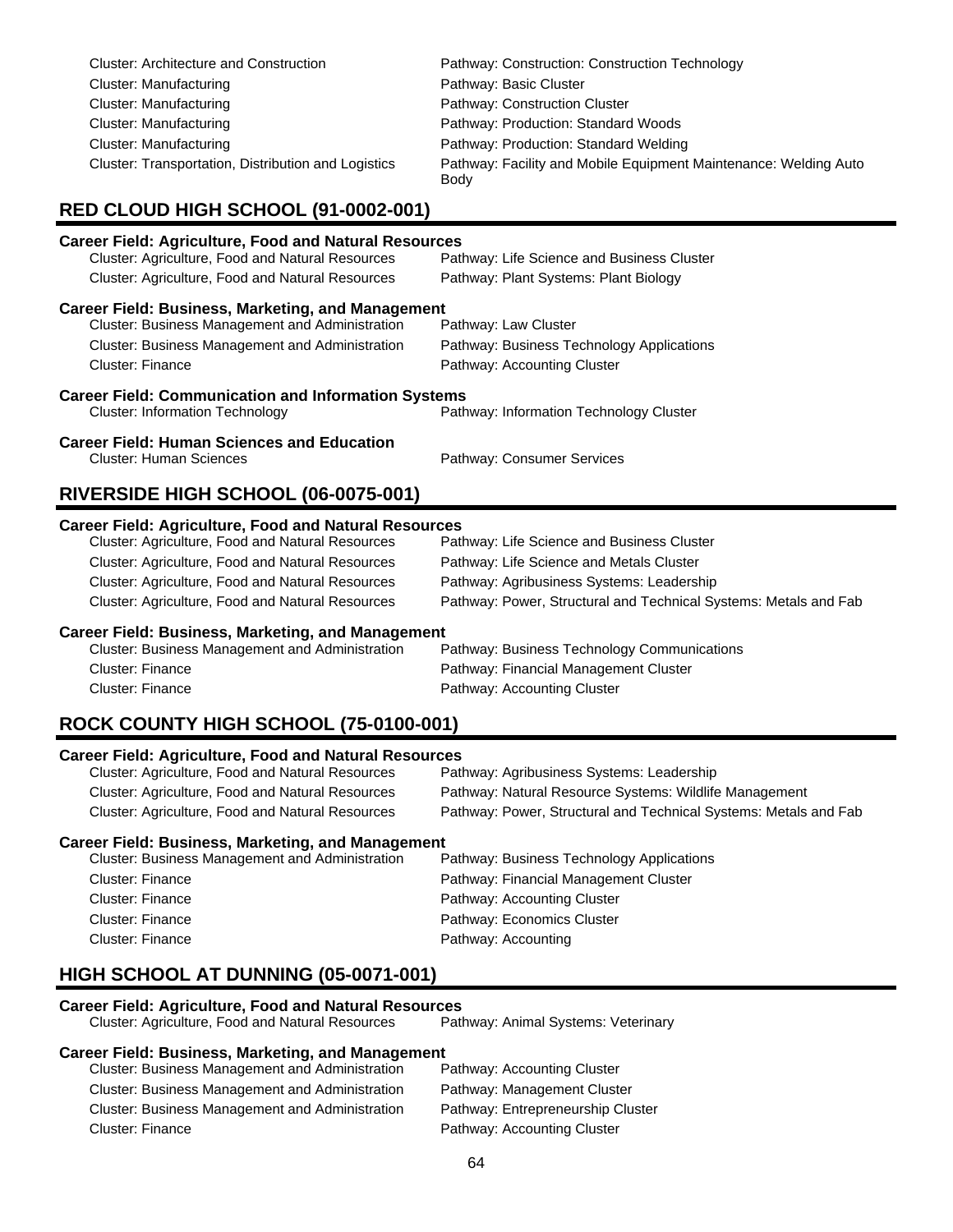**Career Field: Communication and Information Systems**<br>Cluster: Arts, A/V Technology and Communications Pathway: Digital Design (Visual Arts) Cluster: Arts, A/V Technology and Communications

# **SANTEE HIGH SCHOOL (54-0505-001)**

| <b>Career Field: Business, Marketing, and Management</b>     |                                                      |  |
|--------------------------------------------------------------|------------------------------------------------------|--|
| <b>Cluster: Business Management and Administration</b>       | Pathway: Business Technology Applications            |  |
| Cluster: Finance                                             | Pathway: Accounting Cluster                          |  |
| <b>Career Field: Communication and Information Systems</b>   |                                                      |  |
| <b>Cluster: Information Technology</b>                       | Pathway: Information Technology Cluster              |  |
| <b>Career Field: Skilled and Technical Sciences</b>          |                                                      |  |
| <b>Cluster: Architecture and Construction</b>                | Pathway: Architecture and Construction Basic Cluster |  |
| Cluster: Architecture and Construction                       | Pathway: Construction: Basic Construction            |  |
| Cluster: Architecture and Construction                       | Pathway: Construction: Electricity Based             |  |
| Cluster: Architecture and Construction                       | Pathway: Construction: Construction Technology       |  |
| Cluster: Energy and Engineering                              | Pathway: Energy and Engineering Cluster              |  |
| Cluster: Manufacturing                                       | Pathway: Welding Cluster                             |  |
| SARGENT HIGH SCHOOL (21-0084-001)                            |                                                      |  |
| <b>Career Field: Agriculture, Food and Natural Resources</b> |                                                      |  |
| Cluster: Agriculture, Food and Natural Resources             | Pathway: Life Science and Business Cluster           |  |
| Cluster: Agriculture, Food and Natural Resources             | Pathway: Life Science and Natural Resources Cluster  |  |
| Cluster: Agriculture, Food and Natural Resources             | Pathway: Life Science and Metals Cluster             |  |

| Cluster. Agriculture, i obu ariu natural Resources      | r alliway. Lile Science and Metals Cluster             |
|---------------------------------------------------------|--------------------------------------------------------|
| Cluster: Agriculture, Food and Natural Resources        | Pathway: Animal Systems: Large Animal                  |
| Cluster: Agriculture, Food and Natural Resources        | Pathway: Animal Systems: Veterinary                    |
| <b>Cluster: Agriculture, Food and Natural Resources</b> | Pathway: Natural Resource Systems: Wildlife Management |

### **Career Field: Business, Marketing, and Management**

| Cluster: Business Management and Administration        | Pathway: Accounting Cluster               |
|--------------------------------------------------------|-------------------------------------------|
| Cluster: Business Management and Administration        | Pathway: Management Cluster               |
| <b>Cluster: Business Management and Administration</b> | Pathway: Entrepreneurship Cluster         |
| <b>Cluster: Business Management and Administration</b> | Pathway: Accounting                       |
| Cluster: Business Management and Administration        | Pathway: Business Technology Applications |
| <b>Cluster: Finance</b>                                | Pathway: Financial Management Cluster     |
| <b>Cluster: Finance</b>                                | Pathway: Accounting Cluster               |
|                                                        |                                           |

**Career Field: Communication and Information Systems**

Cluster: Information Technology **Pathway: Information Technology Cluster** Pathway: Information Technology Cluster

# **SCHUYLER CENTRAL HIGH SCHOOL (19-0123-001)**

| <b>Career Field: Agriculture, Food and Natural Resources</b><br>Cluster: Agriculture, Food and Natural Resources | Pathway: Power, Structural and Technical Systems: Structure Systems |
|------------------------------------------------------------------------------------------------------------------|---------------------------------------------------------------------|
| Cluster: Agriculture, Food and Natural Resources                                                                 | Pathway: Power, Structural and Technical Systems: Metals and Fab    |
| <b>Career Field: Business, Marketing, and Management</b>                                                         |                                                                     |
| Cluster: Business Management and Administration                                                                  | Pathway: Entrepreneurship Cluster                                   |
| Cluster: Business Management and Administration                                                                  | Pathway: Academy Cluster                                            |
| Cluster: Finance                                                                                                 | Pathway: Accounting Cluster                                         |
| Cluster: Hospitality and Tourism                                                                                 | Pathway: Hospitality and Tourism Cluster                            |
| <b>Career Field: Communication and Information Systems</b>                                                       |                                                                     |
| <b>Cluster: Information Technology</b>                                                                           | Pathway: Information Technology Cluster                             |
| <b>Career Field: Human Sciences and Education</b>                                                                |                                                                     |
| Cluster: Human Sciences                                                                                          | Pathway: Human Food, Development, and Behavior Cluster              |
| <b>Career Field: Skilled and Technical Sciences</b>                                                              |                                                                     |
| Cluster: Architecture and Construction                                                                           | Pathway: Architecture and Construction Basic Cluster                |
|                                                                                                                  | $\sim$ $\sim$                                                       |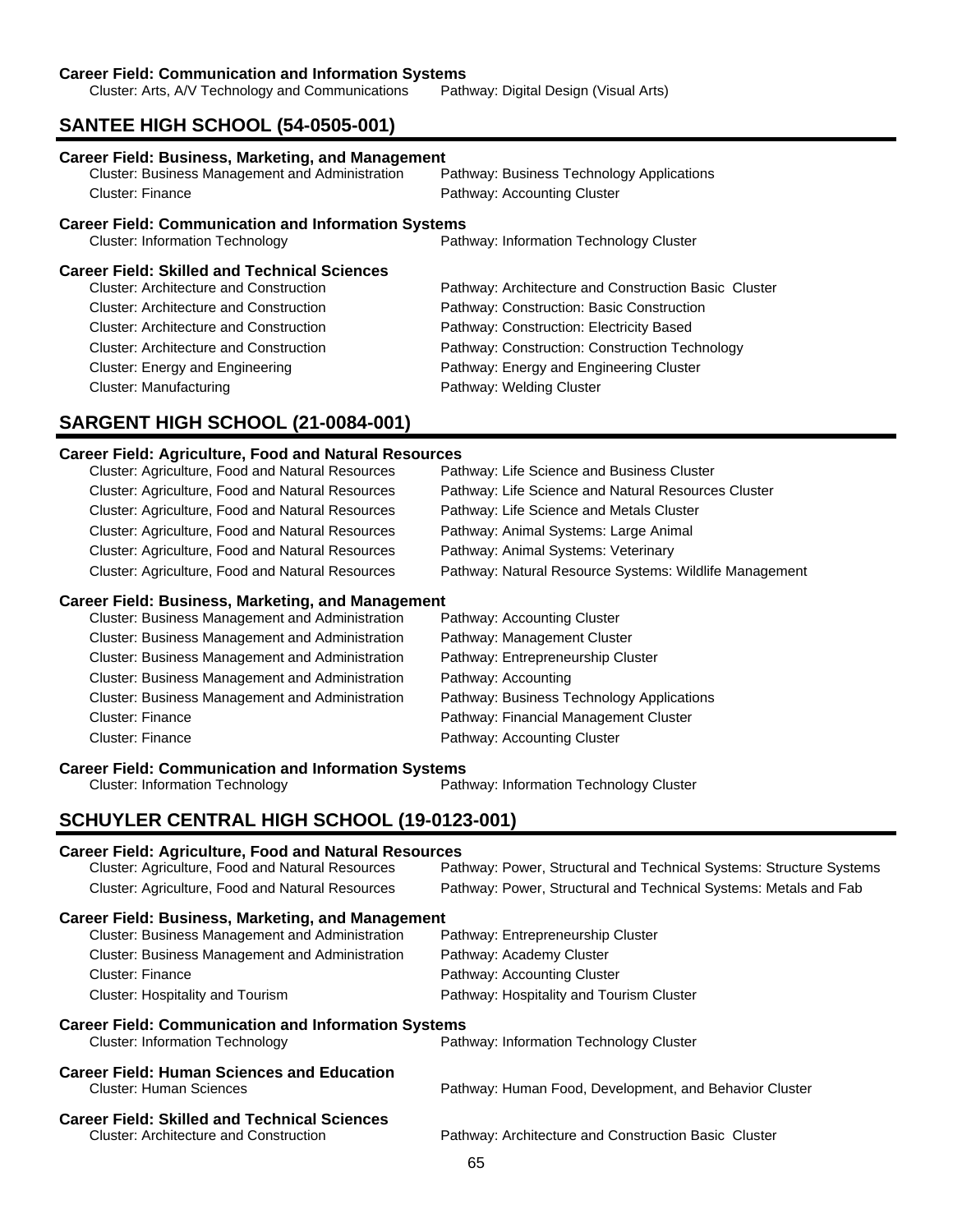Cluster: Architecture and Construction Pathway: DPC: Drafting Cluster: Architecture and Construction Pathway: Construction: Basic Construction Cluster: Manufacturing **Pathway: Welding Cluster** Cluster: Manufacturing Pathway: Production: Standard Welding Cluster: Transportation, Distribution and Logistics Pathway: Facility and Mobile Equipment Maintenance: Traditional

### **SCOTTSBLUFF SENIOR HIGH SCHOOL (79-0032-001)**

### **Career Field: Agriculture, Food and Natural Resources**

| Cluster: Agriculture, Food and Natural Resources | Pathway: Life Science and Environment Cluster                       |
|--------------------------------------------------|---------------------------------------------------------------------|
| Cluster: Agriculture, Food and Natural Resources | Pathway: Life Science and Power Cluster                             |
| Cluster: Agriculture, Food and Natural Resources | Pathway: Life Science and Metals Cluster                            |
| Cluster: Agriculture, Food and Natural Resources | Pathway: Animal Systems: Companion Animal                           |
| Cluster: Agriculture, Food and Natural Resources | Pathway: Animal Systems: Large Animal                               |
| Cluster: Agriculture, Food and Natural Resources | Pathway: Animal Systems: Equine                                     |
| Cluster: Agriculture, Food and Natural Resources | Pathway: Plant Systems: Nursery and Landscape                       |
| Cluster: Agriculture, Food and Natural Resources | Pathway: Plant Systems: Floriculture                                |
| Cluster: Agriculture, Food and Natural Resources | Pathway: Power, Structural and Technical Systems: Power and Tech    |
| Cluster: Agriculture, Food and Natural Resources | Pathway: Power, Structural and Technical Systems: Structure Systems |
| Cluster: Agriculture, Food and Natural Resources | Pathway: Power, Structural and Technical Systems: Metals and Fab    |

### **Career Field: Business, Marketing, and Management**

| Cluster: Business Management and Administration | Pathway: Accounting Cluster                               |
|-------------------------------------------------|-----------------------------------------------------------|
| Cluster: Finance                                | Pathway: Accounting Cluster                               |
| Cluster: Finance                                | Pathway: Economics Cluster                                |
| Cluster: Finance                                | Pathway: Accounting                                       |
| Cluster: Hospitality and Tourism                | Pathway: Restaurants, Food and Beverage Services Culinary |
| <b>Cluster: Marketing</b>                       | Pathway: Marketing Cluster                                |

### **Career Field: Communication and Information Systems**

| <b>Cluster: Information Technology</b> | Pathway: Information Technology Cluster |
|----------------------------------------|-----------------------------------------|
| Cluster: Information Technology        | Pathway: Web and Digital Communications |

### **Career Field: Health Sciences**

| <b>Cluster: Health Sciences</b> | Pathway: Health Sciences Cluster   |
|---------------------------------|------------------------------------|
| Cluster: Health Sciences        | Pathway: Therapeutic Services: CNA |

### **Career Field: Human Sciences and Education**

| <b>Cluster: Human Sciences</b> | Pathway: Human Sciences Cluster                        |
|--------------------------------|--------------------------------------------------------|
| <b>Cluster: Human Sciences</b> | Pathway: Human Food, Development, and Behavior Cluster |
| <b>Cluster: Human Sciences</b> | Pathway: Consumer Services                             |
| <b>Cluster: Human Sciences</b> | Pathway: Counseling and Mental Health Services         |
| <b>Cluster: Human Sciences</b> | Pathway: Human Food, Nutrition and Wellness            |
|                                |                                                        |

### **Career Field: Skilled and Technical Sciences**

| <b>Cluster: Architecture and Construction</b> | Pathway: Architecture and Construction Basic Cluster |
|-----------------------------------------------|------------------------------------------------------|
| <b>Cluster: Architecture and Construction</b> | Pathway: DPC: Drafting                               |
| <b>Cluster: Architecture and Construction</b> | Pathway: Construction: Basic Construction            |
| <b>Cluster: Architecture and Construction</b> | Pathway: Construction: PLTW Basic Construction       |
| Cluster: Manufacturing                        | Pathway: Drafting Cluster                            |
| Cluster: Manufacturing                        | Pathway: Basic Cluster                               |
| Cluster: Manufacturing                        | Pathway: Construction Cluster                        |
| Cluster: Manufacturing                        | Pathway: Welding Cluster                             |
| Cluster: Manufacturing                        | Pathway: PLTW Woods Cluster                          |
| <b>Cluster: Manufacturing</b>                 | Pathway: PLTW Welding Cluster                        |
| Cluster: Manufacturing                        | Pathway: Production: Standard Woods                  |
| Cluster: Manufacturing                        | Pathway: Production: Engineering Woods               |
| Cluster: Manufacturing                        | Pathway: Production: Standard Welding                |
|                                               |                                                      |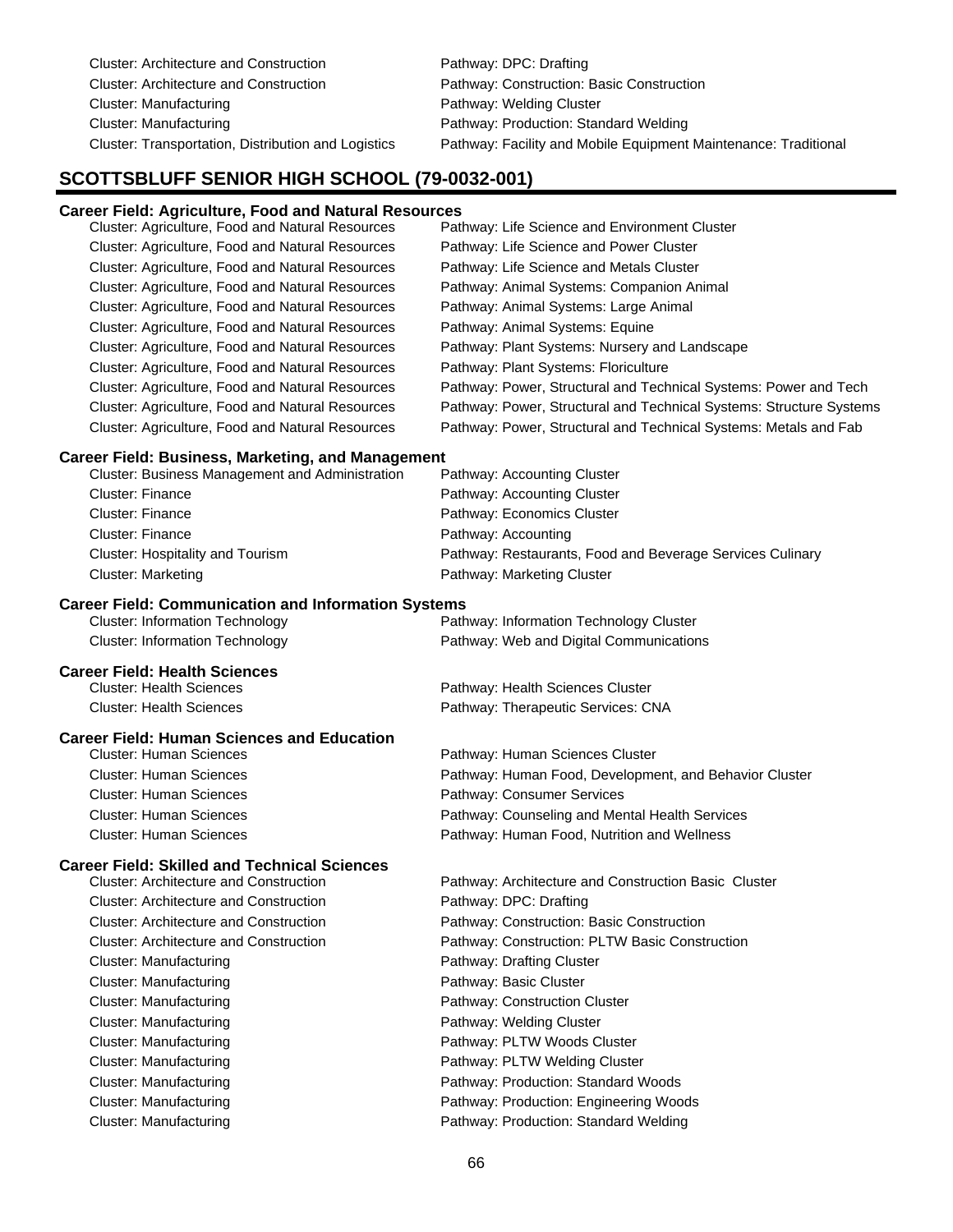# **SCRIBNER-SNYDER SECONDARY SCH (27-0062-001)**

### **Career Field: Agriculture, Food and Natural Resources**

| Cluster: Agriculture, Food and Natural Resources | Pathway: Plant Systems: Biotech                     |
|--------------------------------------------------|-----------------------------------------------------|
| Cluster: Agriculture, Food and Natural Resources | Pathway: Plant Systems: Agronomy                    |
| Cluster: Agriculture, Food and Natural Resources | Pathway: Food Systems: Food and Nutritional Science |

# **SEWARD HIGH SCHOOL (80-0009-001)**

| <b>Career Field: Agriculture, Food and Natural Resources</b>                                                                                    |                                                                     |  |  |
|-------------------------------------------------------------------------------------------------------------------------------------------------|---------------------------------------------------------------------|--|--|
| Cluster: Agriculture, Food and Natural Resources                                                                                                | Pathway: Life Science and Food Cluster                              |  |  |
| Cluster: Agriculture, Food and Natural Resources                                                                                                | Pathway: Life Science and Power Cluster                             |  |  |
| Cluster: Agriculture, Food and Natural Resources                                                                                                | Pathway: Life Science and Metals Cluster                            |  |  |
| Cluster: Agriculture, Food and Natural Resources                                                                                                | Pathway: Animal Systems: Large Animal                               |  |  |
| Cluster: Agriculture, Food and Natural Resources                                                                                                | Pathway: Power, Structural and Technical Systems: Structure Systems |  |  |
| <b>Career Field: Business, Marketing, and Management</b>                                                                                        |                                                                     |  |  |
| Cluster: Business Management and Administration                                                                                                 | Pathway: Entrepreneurship Cluster                                   |  |  |
| Cluster: Business Management and Administration                                                                                                 | Pathway: Academy Cluster                                            |  |  |
| Cluster: Finance                                                                                                                                | Pathway: Accounting Cluster                                         |  |  |
| <b>Career Field: Communication and Information Systems</b><br><b>Cluster: Information Technology</b><br>Pathway: Information Technology Cluster |                                                                     |  |  |
| <b>Career Field: Health Sciences</b>                                                                                                            |                                                                     |  |  |
| <b>Cluster: Health Sciences</b>                                                                                                                 | Pathway: Health Sciences Cluster                                    |  |  |
| <b>Cluster: Health Sciences</b>                                                                                                                 | Pathway: Therapeutic Services: CNA                                  |  |  |
| <b>Career Field: Skilled and Technical Sciences</b>                                                                                             |                                                                     |  |  |
| <b>Cluster: Architecture and Construction</b>                                                                                                   | Pathway: Architecture and Construction Basic Cluster                |  |  |
| Cluster: Manufacturing                                                                                                                          | Pathway: Drafting Cluster                                           |  |  |
| <b>Cluster: Manufacturing</b>                                                                                                                   | Pathway: Basic Cluster                                              |  |  |
| <b>Cluster: Manufacturing</b>                                                                                                                   | Pathway: Construction Cluster                                       |  |  |
| <b>Cluster: Manufacturing</b>                                                                                                                   | Pathway: Welding Cluster                                            |  |  |
| <b>Cluster: Manufacturing</b>                                                                                                                   | Pathway: Production: Standard Woods                                 |  |  |

# **SHELBY - RISING CITY HIGH SCHOOL (72-0032-001)**

### **Career Field: Business, Marketing, and Management**

| <b>Career Field: Skilled and Technical Sciences</b>    |                                   |  |
|--------------------------------------------------------|-----------------------------------|--|
| Cluster: Finance                                       | Pathway: Accounting Cluster       |  |
| <b>Cluster: Business Management and Administration</b> | Pathway: Entrepreneurship Cluster |  |
| <b>Cluster: Business Management and Administration</b> | Pathway: Law Cluster              |  |

# Cluster: Manufacturing Pathway: Production: Standard Woods

# **SHELTON HIGH SCHOOL (10-0019-001)**

# **Career Field: Business, Marketing, and Management**

Cluster: Business Management and Administration Cluster: Finance **Pathway: Accounting Cluster** 

# **SHICKLEY HIGH SCHOOL (30-0054-001)**

### **Career Field: Agriculture, Food and Natural Resources**

Cluster: Agriculture, Food and Natural Resources Pathway: Life Science and Business Cluster Cluster: Agriculture, Food and Natural Resources Pathway: Life Science and Food Cluster

Cluster: Agriculture, Food and Natural Resources Pathway: Life Science and Natural Resources Cluster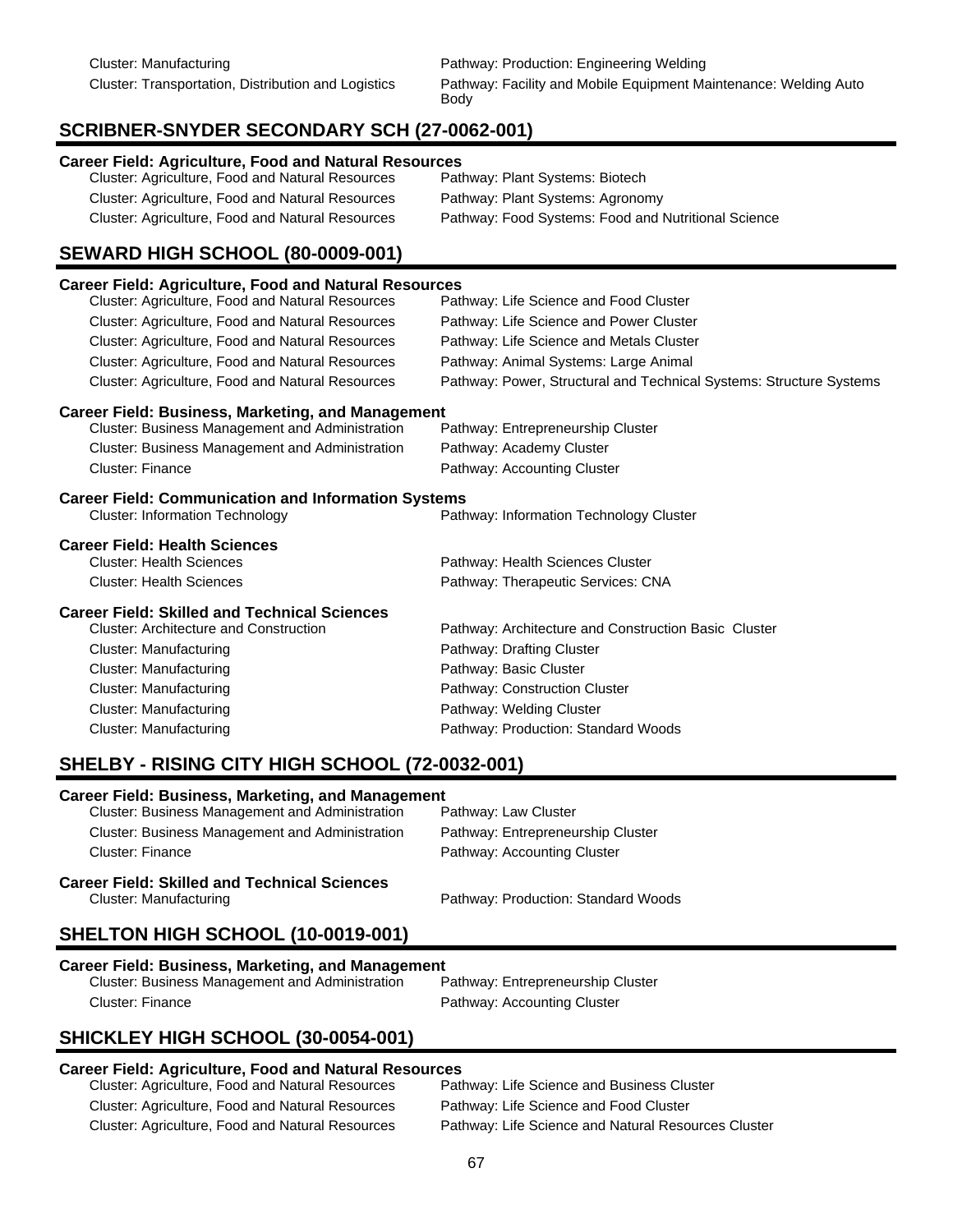Cluster: Agriculture, Food and Natural Resources Pathway: Life Science and Metals Cluster Cluster: Agriculture, Food and Natural Resources Pathway: Animal Systems: Veterinary Cluster: Agriculture, Food and Natural Resources Pathway: Plant Systems: Nursery and Landscape

Cluster: Agriculture, Food and Natural Resources Pathway: Agribusiness Systems: Economics and Management Cluster: Agriculture, Food and Natural Resources Pathway: Power, Structural and Technical Systems: Metals and Fab

# **Career Field: Business, Marketing, and Management**

Cluster: Business Management and Administration Cluster: Finance **Pathway: Accounting Cluster** 

# **SIDNEY HIGH SCHOOL (17-0001-001)**

### **Career Field: Business, Marketing, and Management**

| <b>Cluster: Business Management and Administration</b> | Pathway: Law Cluster                  |
|--------------------------------------------------------|---------------------------------------|
| <b>Cluster: Finance</b>                                | Pathway: Financial Management Cluster |
| <b>Cluster: Finance</b>                                | Pathway: Accounting Cluster           |
| <b>Cluster: Finance</b>                                | Pathway: Economics Cluster            |
| <b>Cluster: Finance</b>                                | Pathway: Accounting                   |
|                                                        |                                       |

### **Career Field: Communication and Information Systems**

| <b>Career Field: Skilled and Technical Sciences</b> |                                          |  |
|-----------------------------------------------------|------------------------------------------|--|
| Cluster: Information Technology                     | Pathway: Web and Digital Communications  |  |
| Cluster: Information Technology                     | Pathway: Information Technology Cluster  |  |
| Cluster: Arts, A/V Technology and Communications    | Pathway: Arts and A/V Technology Cluster |  |

| Cluster: Manufacturing                              | Pathway: Basic Cluster                                                   |
|-----------------------------------------------------|--------------------------------------------------------------------------|
| Cluster: Manufacturing                              | Pathway: Construction Cluster                                            |
| Cluster: Manufacturing                              | Pathway: Production: Standard Woods                                      |
| Cluster: Manufacturing                              | Pathway: Production: Standard Welding                                    |
| Cluster: Transportation, Distribution and Logistics | Pathway: Facility and Mobile Equipment Maintenance: Welding Auto<br>Body |

### **SILVER LAKE HIGH SCHOOL (01-0123-001)**

### **Career Field: Agriculture, Food and Natural Resources**

| <u>varoon noru. Aynvartaro, nood ahu matarar koovarvoo</u> |                                               |  |
|------------------------------------------------------------|-----------------------------------------------|--|
| Cluster: Agriculture, Food and Natural Resources           | Pathway: Life Science and Business Cluster    |  |
| Cluster: Agriculture, Food and Natural Resources           | Pathway: Agribusiness Systems: Leadership     |  |
| Cluster: Agriculture, Food and Natural Resources           | Pathway: Plant Systems: Agronomy              |  |
| Cluster: Agriculture, Food and Natural Resources           | Pathway: Plant Systems: Nursery and Landscape |  |
| <b>Career Field: Business, Marketing, and Management</b>   |                                               |  |
| <b>Cluster: Business Management and Administration</b>     | Pathway: Business Technology Applications     |  |
| <b>Cluster: Finance</b>                                    | Pathway: Economics Cluster                    |  |
| <b>Career Field: Communication and Information Systems</b> |                                               |  |
| <b>Cluster: Information Technology</b>                     | Pathway: Information Technology Cluster       |  |
| <b>Cluster: Information Technology</b>                     | Pathway: Web and Digital Communications       |  |
| <b>Career Field: Health Sciences</b>                       |                                               |  |
| <b>Cluster: Health Sciences</b>                            | Pathway: Health Sciences Cluster              |  |
| <b>Career Field: Skilled and Technical Sciences</b>        |                                               |  |
| Cluster: Manufacturing                                     | Pathway: Basic Cluster                        |  |
| <b>CIALIV CALINITY LUALLOCLICAL (00 CEAR AGA)</b>          |                                               |  |

## **SIOUX COUNTY HIGH SCHOOL (83-0500-001)**

### **Career Field: Agriculture, Food and Natural Resources**

| Cluster: Agriculture, Food and Natural Resources  | Pathway: Power, Structural and Technical Systems: Structure Systems |  |
|---------------------------------------------------|---------------------------------------------------------------------|--|
| Career Field: Business, Marketing, and Management |                                                                     |  |
| Cluster: Finance                                  | Pathway: Financial Management Cluster                               |  |
| Cluster: Finance                                  | Pathway: Economics Cluster                                          |  |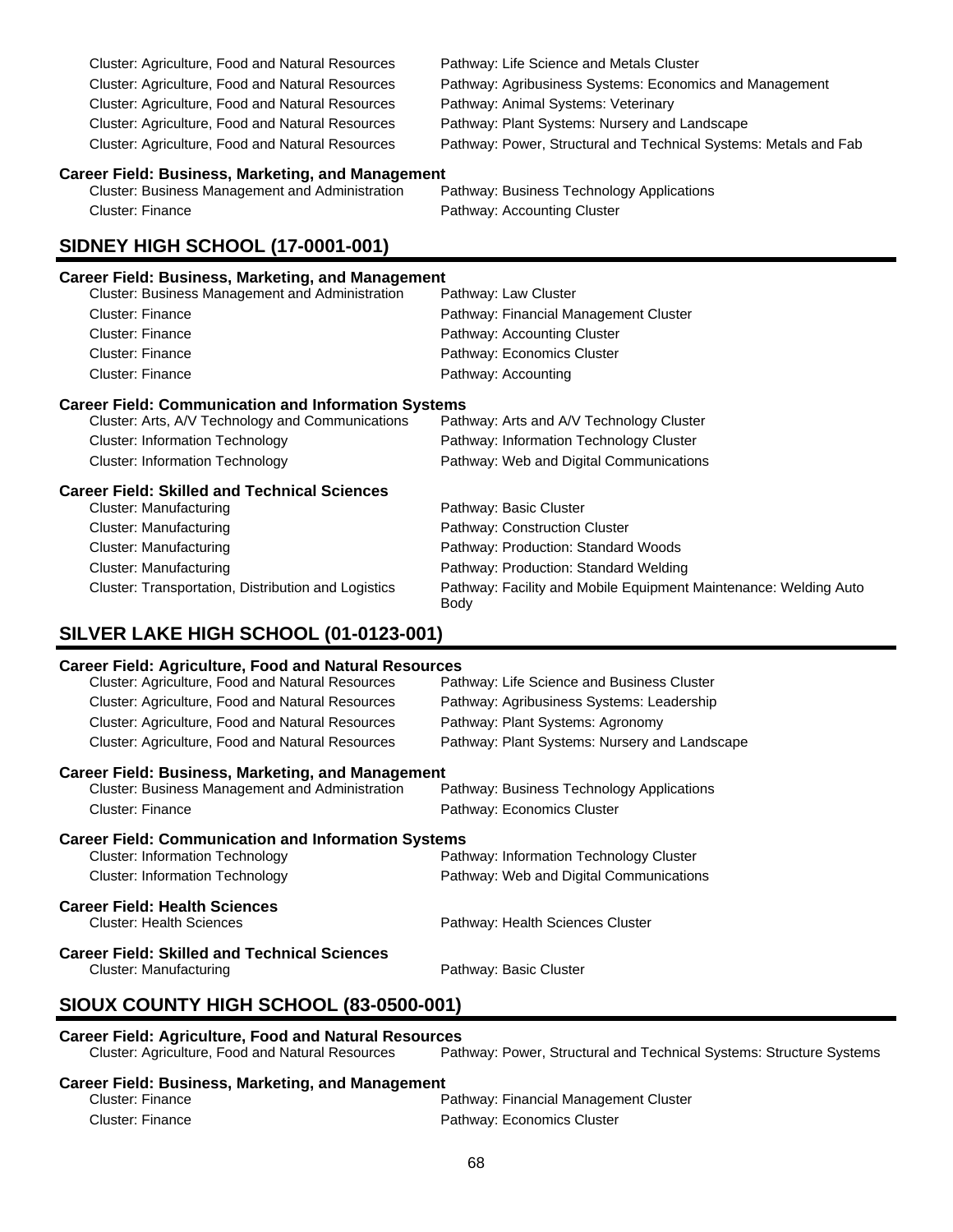# **SOUTH SIOUX SENIOR HIGH SCHOOL (22-0011-001)**

| Cluster: Business Management and Administration<br>Pathway: Law Cluster<br>Cluster: Business Management and Administration<br>Pathway: Entrepreneurship Cluster<br><b>Cluster: Finance</b><br>Pathway: Accounting Cluster<br><b>Cluster: Finance</b><br>Pathway: Economics Cluster<br><b>Cluster: Finance</b><br>Pathway: Accounting<br>Cluster: Hospitality and Tourism<br>Pathway: Restaurants, Food and Beverage Services Prostart<br><b>Career Field: Communication and Information Systems</b><br>Pathway: Information Technology Cluster<br><b>Cluster: Information Technology</b><br><b>Cluster: Health Sciences</b><br>Pathway: Health Sciences Cluster<br><b>Cluster: Human Sciences</b><br>Pathway: Consumer Services<br><b>Cluster: Human Sciences</b><br>Pathway: Early Childhood Development and Services<br><b>Cluster: Human Sciences</b><br>Pathway: Human Food, Nutrition and Wellness<br><b>Cluster: Architecture and Construction</b><br>Pathway: DPC: Drafting<br><b>Cluster: Architecture and Construction</b><br>Pathway: DPC: Basic Drafting<br>Pathway: DPC: Fundamental Drafting<br><b>Cluster: Architecture and Construction</b><br><b>Cluster: Architecture and Construction</b><br>Pathway: DPC: FCS Drafting<br><b>Cluster: Architecture and Construction</b><br>Pathway: DPC: PLTW Drafting<br>Cluster: Energy and Engineering<br>Pathway: Engineering and Technology: PLTW Biotech IV<br><b>Cluster: Manufacturing</b><br>Pathway: Drafting Cluster<br><b>Cluster: Manufacturing</b><br>Pathway: Basic Cluster<br><b>Cluster: Manufacturing</b><br>Pathway: Metals Cluster<br><b>Cluster: Manufacturing</b><br>Pathway: Welding Cluster<br><b>Cluster: Manufacturing</b><br>Pathway: PLTW Woods Cluster<br><b>Cluster: Manufacturing</b><br>Pathway: PLTW Metals Cluster<br><b>Cluster: Manufacturing</b><br>Pathway: PLTW Welding Cluster<br><b>Cluster: Manufacturing</b><br>Pathway: Production: Standard Woods |                                                          |                                        |
|---------------------------------------------------------------------------------------------------------------------------------------------------------------------------------------------------------------------------------------------------------------------------------------------------------------------------------------------------------------------------------------------------------------------------------------------------------------------------------------------------------------------------------------------------------------------------------------------------------------------------------------------------------------------------------------------------------------------------------------------------------------------------------------------------------------------------------------------------------------------------------------------------------------------------------------------------------------------------------------------------------------------------------------------------------------------------------------------------------------------------------------------------------------------------------------------------------------------------------------------------------------------------------------------------------------------------------------------------------------------------------------------------------------------------------------------------------------------------------------------------------------------------------------------------------------------------------------------------------------------------------------------------------------------------------------------------------------------------------------------------------------------------------------------------------------------------------------------------------------------------------------------------------------------------------------------------|----------------------------------------------------------|----------------------------------------|
|                                                                                                                                                                                                                                                                                                                                                                                                                                                                                                                                                                                                                                                                                                                                                                                                                                                                                                                                                                                                                                                                                                                                                                                                                                                                                                                                                                                                                                                                                                                                                                                                                                                                                                                                                                                                                                                                                                                                                   | <b>Career Field: Business, Marketing, and Management</b> |                                        |
|                                                                                                                                                                                                                                                                                                                                                                                                                                                                                                                                                                                                                                                                                                                                                                                                                                                                                                                                                                                                                                                                                                                                                                                                                                                                                                                                                                                                                                                                                                                                                                                                                                                                                                                                                                                                                                                                                                                                                   |                                                          |                                        |
|                                                                                                                                                                                                                                                                                                                                                                                                                                                                                                                                                                                                                                                                                                                                                                                                                                                                                                                                                                                                                                                                                                                                                                                                                                                                                                                                                                                                                                                                                                                                                                                                                                                                                                                                                                                                                                                                                                                                                   |                                                          |                                        |
|                                                                                                                                                                                                                                                                                                                                                                                                                                                                                                                                                                                                                                                                                                                                                                                                                                                                                                                                                                                                                                                                                                                                                                                                                                                                                                                                                                                                                                                                                                                                                                                                                                                                                                                                                                                                                                                                                                                                                   |                                                          |                                        |
|                                                                                                                                                                                                                                                                                                                                                                                                                                                                                                                                                                                                                                                                                                                                                                                                                                                                                                                                                                                                                                                                                                                                                                                                                                                                                                                                                                                                                                                                                                                                                                                                                                                                                                                                                                                                                                                                                                                                                   |                                                          |                                        |
|                                                                                                                                                                                                                                                                                                                                                                                                                                                                                                                                                                                                                                                                                                                                                                                                                                                                                                                                                                                                                                                                                                                                                                                                                                                                                                                                                                                                                                                                                                                                                                                                                                                                                                                                                                                                                                                                                                                                                   |                                                          |                                        |
|                                                                                                                                                                                                                                                                                                                                                                                                                                                                                                                                                                                                                                                                                                                                                                                                                                                                                                                                                                                                                                                                                                                                                                                                                                                                                                                                                                                                                                                                                                                                                                                                                                                                                                                                                                                                                                                                                                                                                   |                                                          |                                        |
|                                                                                                                                                                                                                                                                                                                                                                                                                                                                                                                                                                                                                                                                                                                                                                                                                                                                                                                                                                                                                                                                                                                                                                                                                                                                                                                                                                                                                                                                                                                                                                                                                                                                                                                                                                                                                                                                                                                                                   |                                                          |                                        |
|                                                                                                                                                                                                                                                                                                                                                                                                                                                                                                                                                                                                                                                                                                                                                                                                                                                                                                                                                                                                                                                                                                                                                                                                                                                                                                                                                                                                                                                                                                                                                                                                                                                                                                                                                                                                                                                                                                                                                   |                                                          |                                        |
|                                                                                                                                                                                                                                                                                                                                                                                                                                                                                                                                                                                                                                                                                                                                                                                                                                                                                                                                                                                                                                                                                                                                                                                                                                                                                                                                                                                                                                                                                                                                                                                                                                                                                                                                                                                                                                                                                                                                                   | <b>Career Field: Health Sciences</b>                     |                                        |
|                                                                                                                                                                                                                                                                                                                                                                                                                                                                                                                                                                                                                                                                                                                                                                                                                                                                                                                                                                                                                                                                                                                                                                                                                                                                                                                                                                                                                                                                                                                                                                                                                                                                                                                                                                                                                                                                                                                                                   |                                                          |                                        |
|                                                                                                                                                                                                                                                                                                                                                                                                                                                                                                                                                                                                                                                                                                                                                                                                                                                                                                                                                                                                                                                                                                                                                                                                                                                                                                                                                                                                                                                                                                                                                                                                                                                                                                                                                                                                                                                                                                                                                   | <b>Career Field: Human Sciences and Education</b>        |                                        |
|                                                                                                                                                                                                                                                                                                                                                                                                                                                                                                                                                                                                                                                                                                                                                                                                                                                                                                                                                                                                                                                                                                                                                                                                                                                                                                                                                                                                                                                                                                                                                                                                                                                                                                                                                                                                                                                                                                                                                   |                                                          |                                        |
|                                                                                                                                                                                                                                                                                                                                                                                                                                                                                                                                                                                                                                                                                                                                                                                                                                                                                                                                                                                                                                                                                                                                                                                                                                                                                                                                                                                                                                                                                                                                                                                                                                                                                                                                                                                                                                                                                                                                                   |                                                          |                                        |
|                                                                                                                                                                                                                                                                                                                                                                                                                                                                                                                                                                                                                                                                                                                                                                                                                                                                                                                                                                                                                                                                                                                                                                                                                                                                                                                                                                                                                                                                                                                                                                                                                                                                                                                                                                                                                                                                                                                                                   |                                                          |                                        |
|                                                                                                                                                                                                                                                                                                                                                                                                                                                                                                                                                                                                                                                                                                                                                                                                                                                                                                                                                                                                                                                                                                                                                                                                                                                                                                                                                                                                                                                                                                                                                                                                                                                                                                                                                                                                                                                                                                                                                   | <b>Career Field: Skilled and Technical Sciences</b>      |                                        |
|                                                                                                                                                                                                                                                                                                                                                                                                                                                                                                                                                                                                                                                                                                                                                                                                                                                                                                                                                                                                                                                                                                                                                                                                                                                                                                                                                                                                                                                                                                                                                                                                                                                                                                                                                                                                                                                                                                                                                   |                                                          |                                        |
|                                                                                                                                                                                                                                                                                                                                                                                                                                                                                                                                                                                                                                                                                                                                                                                                                                                                                                                                                                                                                                                                                                                                                                                                                                                                                                                                                                                                                                                                                                                                                                                                                                                                                                                                                                                                                                                                                                                                                   |                                                          |                                        |
|                                                                                                                                                                                                                                                                                                                                                                                                                                                                                                                                                                                                                                                                                                                                                                                                                                                                                                                                                                                                                                                                                                                                                                                                                                                                                                                                                                                                                                                                                                                                                                                                                                                                                                                                                                                                                                                                                                                                                   |                                                          |                                        |
|                                                                                                                                                                                                                                                                                                                                                                                                                                                                                                                                                                                                                                                                                                                                                                                                                                                                                                                                                                                                                                                                                                                                                                                                                                                                                                                                                                                                                                                                                                                                                                                                                                                                                                                                                                                                                                                                                                                                                   |                                                          |                                        |
|                                                                                                                                                                                                                                                                                                                                                                                                                                                                                                                                                                                                                                                                                                                                                                                                                                                                                                                                                                                                                                                                                                                                                                                                                                                                                                                                                                                                                                                                                                                                                                                                                                                                                                                                                                                                                                                                                                                                                   |                                                          |                                        |
|                                                                                                                                                                                                                                                                                                                                                                                                                                                                                                                                                                                                                                                                                                                                                                                                                                                                                                                                                                                                                                                                                                                                                                                                                                                                                                                                                                                                                                                                                                                                                                                                                                                                                                                                                                                                                                                                                                                                                   |                                                          |                                        |
|                                                                                                                                                                                                                                                                                                                                                                                                                                                                                                                                                                                                                                                                                                                                                                                                                                                                                                                                                                                                                                                                                                                                                                                                                                                                                                                                                                                                                                                                                                                                                                                                                                                                                                                                                                                                                                                                                                                                                   |                                                          |                                        |
|                                                                                                                                                                                                                                                                                                                                                                                                                                                                                                                                                                                                                                                                                                                                                                                                                                                                                                                                                                                                                                                                                                                                                                                                                                                                                                                                                                                                                                                                                                                                                                                                                                                                                                                                                                                                                                                                                                                                                   |                                                          |                                        |
|                                                                                                                                                                                                                                                                                                                                                                                                                                                                                                                                                                                                                                                                                                                                                                                                                                                                                                                                                                                                                                                                                                                                                                                                                                                                                                                                                                                                                                                                                                                                                                                                                                                                                                                                                                                                                                                                                                                                                   |                                                          |                                        |
|                                                                                                                                                                                                                                                                                                                                                                                                                                                                                                                                                                                                                                                                                                                                                                                                                                                                                                                                                                                                                                                                                                                                                                                                                                                                                                                                                                                                                                                                                                                                                                                                                                                                                                                                                                                                                                                                                                                                                   |                                                          |                                        |
|                                                                                                                                                                                                                                                                                                                                                                                                                                                                                                                                                                                                                                                                                                                                                                                                                                                                                                                                                                                                                                                                                                                                                                                                                                                                                                                                                                                                                                                                                                                                                                                                                                                                                                                                                                                                                                                                                                                                                   |                                                          |                                        |
|                                                                                                                                                                                                                                                                                                                                                                                                                                                                                                                                                                                                                                                                                                                                                                                                                                                                                                                                                                                                                                                                                                                                                                                                                                                                                                                                                                                                                                                                                                                                                                                                                                                                                                                                                                                                                                                                                                                                                   |                                                          |                                        |
|                                                                                                                                                                                                                                                                                                                                                                                                                                                                                                                                                                                                                                                                                                                                                                                                                                                                                                                                                                                                                                                                                                                                                                                                                                                                                                                                                                                                                                                                                                                                                                                                                                                                                                                                                                                                                                                                                                                                                   |                                                          |                                        |
|                                                                                                                                                                                                                                                                                                                                                                                                                                                                                                                                                                                                                                                                                                                                                                                                                                                                                                                                                                                                                                                                                                                                                                                                                                                                                                                                                                                                                                                                                                                                                                                                                                                                                                                                                                                                                                                                                                                                                   |                                                          |                                        |
|                                                                                                                                                                                                                                                                                                                                                                                                                                                                                                                                                                                                                                                                                                                                                                                                                                                                                                                                                                                                                                                                                                                                                                                                                                                                                                                                                                                                                                                                                                                                                                                                                                                                                                                                                                                                                                                                                                                                                   | <b>Cluster: Manufacturing</b>                            | Pathway: Production: Engineering Woods |
| <b>Cluster: Manufacturing</b><br>Pathway: Production: Standard Welding                                                                                                                                                                                                                                                                                                                                                                                                                                                                                                                                                                                                                                                                                                                                                                                                                                                                                                                                                                                                                                                                                                                                                                                                                                                                                                                                                                                                                                                                                                                                                                                                                                                                                                                                                                                                                                                                            |                                                          |                                        |
| Pathway: Production: Engineering Welding<br>Cluster: Manufacturing                                                                                                                                                                                                                                                                                                                                                                                                                                                                                                                                                                                                                                                                                                                                                                                                                                                                                                                                                                                                                                                                                                                                                                                                                                                                                                                                                                                                                                                                                                                                                                                                                                                                                                                                                                                                                                                                                |                                                          |                                        |

# **LAWRENCE/NELSON HIGH SCH (65-2005-006)**

| <b>Career Field: Agriculture, Food and Natural Resources</b>                           |                                                                  |  |  |
|----------------------------------------------------------------------------------------|------------------------------------------------------------------|--|--|
| Cluster: Agriculture, Food and Natural Resources                                       | Pathway: Life Science and Business Cluster                       |  |  |
| Cluster: Agriculture, Food and Natural Resources                                       | Pathway: Life Science and Natural Resources Cluster              |  |  |
| <b>Cluster: Agriculture, Food and Natural Resources</b>                                | Pathway: Life Science and Power Cluster                          |  |  |
| <b>Cluster: Agriculture, Food and Natural Resources</b>                                | Pathway: Power, Structural and Technical Systems: Metals and Fab |  |  |
| <b>Career Field: Business, Marketing, and Management</b>                               |                                                                  |  |  |
| <b>Cluster: Business Management and Administration</b>                                 | Pathway: Academy Cluster                                         |  |  |
| <b>Career Field: Health Sciences</b>                                                   |                                                                  |  |  |
| <b>Cluster: Health Sciences</b>                                                        | Pathway: Therapeutic Services: CNA                               |  |  |
| <b>Cluster: Health Sciences</b>                                                        | Pathway: Therapeutic Services: Med Aide                          |  |  |
| <b>Career Field: Skilled and Technical Sciences</b><br>Cluster: Energy and Engineering | Pathway: Engineering and Technology: PLTW Design II              |  |  |
|                                                                                        |                                                                  |  |  |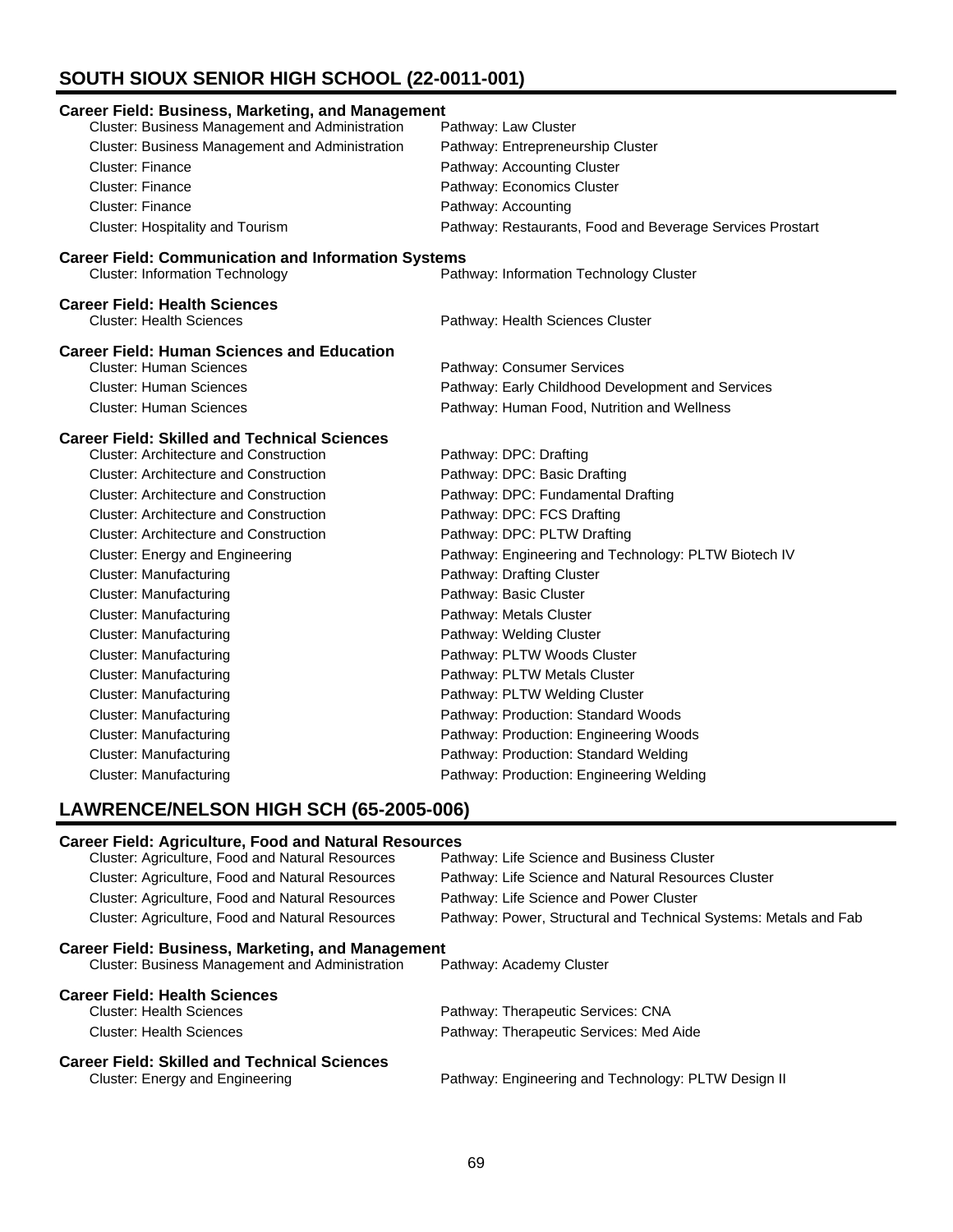# **SANDY CREEK HIGH SCHOOL (65-2005-001)**

| <b>Career Field: Agriculture, Food and Natural Resources</b><br>Cluster: Agriculture, Food and Natural Resources<br>Cluster: Agriculture, Food and Natural Resources                                      | Pathway: Life Science and Business Cluster<br>Pathway: Life Science and Natural Resources Cluster                                            |  |
|-----------------------------------------------------------------------------------------------------------------------------------------------------------------------------------------------------------|----------------------------------------------------------------------------------------------------------------------------------------------|--|
|                                                                                                                                                                                                           |                                                                                                                                              |  |
| <b>Career Field: Business, Marketing, and Management</b><br>Cluster: Finance                                                                                                                              | Pathway: Accounting Cluster                                                                                                                  |  |
| <b>Career Field: Communication and Information Systems</b><br>Cluster: Arts, A/V Technology and Communications                                                                                            | Pathway: Digital Design (Visual Arts)                                                                                                        |  |
| <b>Career Field: Skilled and Technical Sciences</b><br><b>Cluster: Architecture and Construction</b><br>Cluster: Energy and Engineering<br><b>Cluster: Manufacturing</b><br><b>Cluster: Manufacturing</b> | Pathway: DPC: Drafting<br>Pathway: Engineering and Technology: PLTW Computer IV<br>Pathway: Welding Cluster<br>Pathway: PLTW Welding Cluster |  |
| SOUTH PLATTE HIGH SCHOOL (25-0095-001)                                                                                                                                                                    |                                                                                                                                              |  |
| <b>Career Field: Agriculture, Food and Natural Resources</b><br>Cluster: Agriculture, Food and Natural Resources<br>Cluster: Agriculture, Food and Natural Resources                                      | Pathway: Power, Structural and Technical Systems: Structure Systems<br>Pathway: Power, Structural and Technical Systems: Metals and Fab      |  |
| <b>Career Field: Business, Marketing, and Management</b><br>Cluster: Business Management and Administration                                                                                               | Pathway: Business Technology Applications                                                                                                    |  |
| <b>Career Field: Skilled and Technical Sciences</b><br><b>Cluster: Architecture and Construction</b>                                                                                                      | Pathway: Construction: Basic Construction                                                                                                    |  |
| SOUTHERN HIGH SCHOOL (34-0001-001)                                                                                                                                                                        |                                                                                                                                              |  |
| <b>Career Field: Business, Marketing, and Management</b><br>Cluster: Business Management and Administration<br><b>Cluster: Finance</b><br><b>Cluster: Finance</b><br><b>Cluster: Finance</b>              | Pathway: Law Cluster<br>Pathway: Accounting Cluster<br>Pathway: Economics Cluster<br>Pathway: Accounting                                     |  |
| <b>Career Field: Communication and Information Systems</b><br><b>Cluster: Information Technology</b>                                                                                                      | Pathway: Information Technology Cluster                                                                                                      |  |
| <b>Career Field: Skilled and Technical Sciences</b><br><b>Cluster: Architecture and Construction</b><br><b>Cluster: Manufacturing</b><br><b>Cluster: Manufacturing</b><br><b>Cluster: Manufacturing</b>   | Pathway: Construction: Basic Construction<br>Pathway: Basic Cluster<br>Pathway: Construction Cluster<br>Pathway: Production: Standard Woods  |  |
| SOUTHERN VALLEY JR/SR HIGH (33-0540-001)                                                                                                                                                                  |                                                                                                                                              |  |
| <b>Career Field: Agriculture, Food and Natural Resources</b><br>Cluster: Agriculture, Food and Natural Resources                                                                                          | Pathway: Animal Systems: Equine                                                                                                              |  |

**Career Field: Business, Marketing, and Management**<br>Cluster: Business Management and Administration Pathway: Law Cluster Cluster: Business Management and Administration Cluster: Finance **Pathway: Financial Management Cluster** Pathway: Financial Management Cluster Cluster: Finance **Pathway: Accounting Cluster** Cluster: Finance **Pathway: Economics Cluster** Cluster: Finance **Pathway: Accounting Career Field: Skilled and Technical Sciences** Pathway: Production: Standard Woods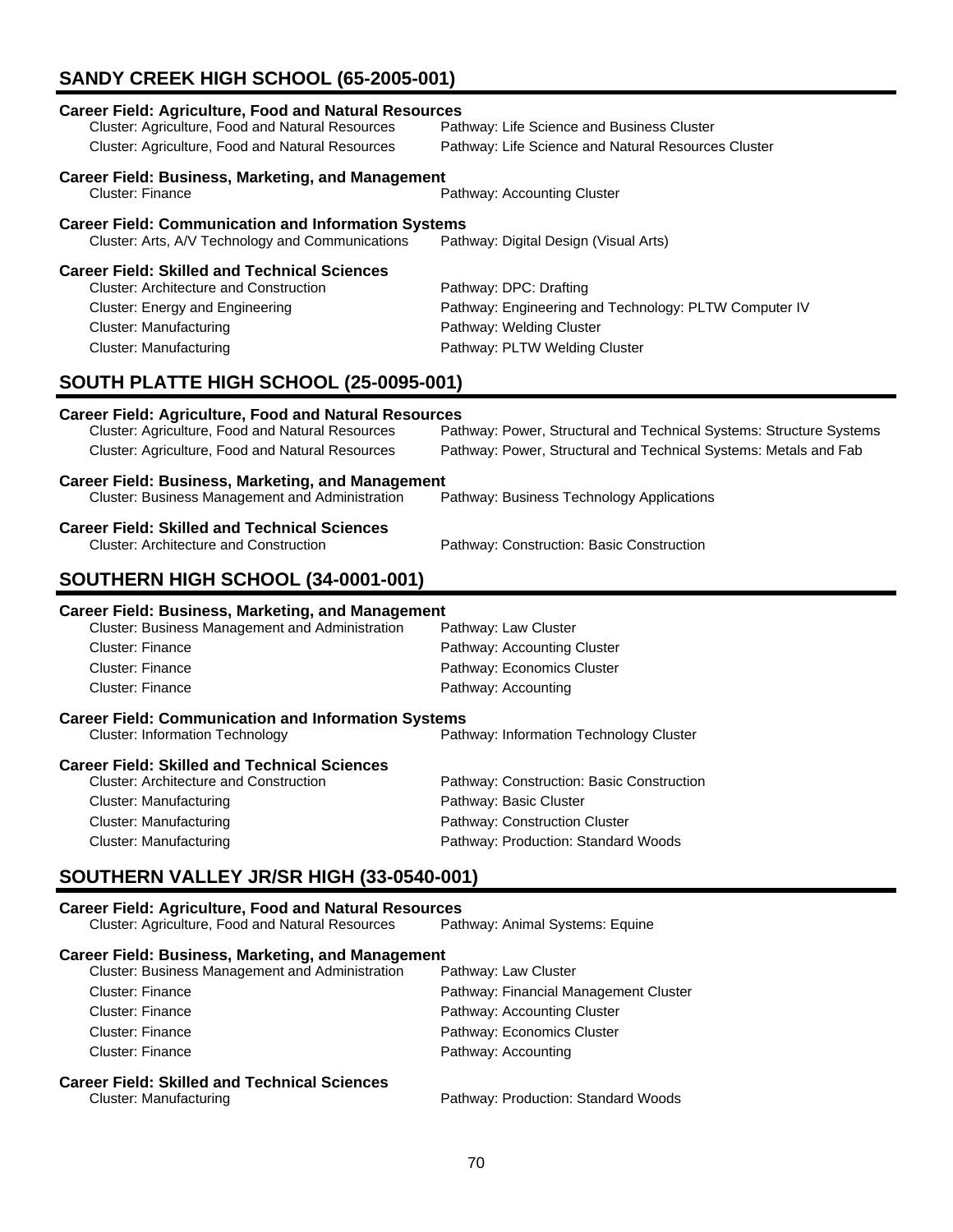# **SOUTHWEST JR/SR HIGH SCHOOL (73-0179-007)**

### **Career Field: Agriculture, Food and Natural Resources**

| Cluster: Agriculture, Food and Natural Resources        | Pathway: Life Science and Power Cluster                             |
|---------------------------------------------------------|---------------------------------------------------------------------|
| Cluster: Agriculture, Food and Natural Resources        | Pathway: Life Science and Metals Cluster                            |
| Cluster: Agriculture, Food and Natural Resources        | Pathway: Animal Systems: Large Animal                               |
| Cluster: Agriculture, Food and Natural Resources        | Pathway: Animal Systems: Veterinary                                 |
| Cluster: Agriculture, Food and Natural Resources        | Pathway: Plant Systems: Agronomy                                    |
| <b>Cluster: Agriculture, Food and Natural Resources</b> | Pathway: Power, Structural and Technical Systems: Structure Systems |
| Cluster: Agriculture, Food and Natural Resources        | Pathway: Power, Structural and Technical Systems: Metals and Fab    |
|                                                         |                                                                     |

### **Career Field: Business, Marketing, and Management**

| Cluster: Finance | Pathway: Accounting Cluster |
|------------------|-----------------------------|
| Cluster: Finance | Pathway: Economics Cluster  |
| Cluster: Finance | Pathway: Accounting         |

### **Career Field: Communication and Information Systems** Cluster: Information Technology Pathway: Information Technology Cluster

**Career Field: Human Sciences and Education**

Pathway: Human Food, Nutrition and Wellness

# **PLATTEVIEW SENIOR HIGH SCHOOL (77-0046-001)**

### **Career Field: Business, Marketing, and Management**

| Cluster: Business Management and Administration            | Pathway: Accounting Cluster                            |  |
|------------------------------------------------------------|--------------------------------------------------------|--|
| Cluster: Business Management and Administration            | Pathway: Law Cluster                                   |  |
| Cluster: Business Management and Administration            | Pathway: Management Cluster                            |  |
| <b>Cluster: Business Management and Administration</b>     | Pathway: Entrepreneurship Cluster                      |  |
| Cluster: Business Management and Administration            | Pathway: Accounting                                    |  |
| Cluster: Business Management and Administration            | Pathway: Business Technology Applications              |  |
| <b>Cluster: Finance</b>                                    | Pathway: Accounting Cluster                            |  |
| <b>Cluster: Finance</b>                                    | Pathway: Economics Cluster                             |  |
| <b>Cluster: Finance</b>                                    | Pathway: Accounting                                    |  |
| <b>Career Field: Communication and Information Systems</b> |                                                        |  |
| <b>Cluster: Information Technology</b>                     | Pathway: Information Technology Cluster                |  |
| <b>Cluster: Information Technology</b>                     | Pathway: Web and Digital Communications                |  |
| <b>Career Field: Human Sciences and Education</b>          |                                                        |  |
| <b>Cluster: Human Sciences</b>                             | Pathway: Human Food, Development, and Behavior Cluster |  |
| <b>Career Field: Skilled and Technical Sciences</b>        |                                                        |  |
| Cluster: Manufacturing                                     | Pathway: Drafting Cluster                              |  |
| Cluster: Manufacturing                                     | Pathway: Production: Standard Woods                    |  |

# **ST EDWARD HIGH SCHOOL (06-0017-001)**

| <b>Career Field: Agriculture, Food and Natural Resources</b> |                                                         |  |
|--------------------------------------------------------------|---------------------------------------------------------|--|
| Cluster: Agriculture, Food and Natural Resources             | Pathway: Agribusiness Systems: Economics and Management |  |
| Cluster: Agriculture, Food and Natural Resources             | Pathway: Agribusiness Systems: Leadership               |  |
| Career Field: Business, Marketing, and Management            |                                                         |  |
| Cluster: Business Management and Administration              | Pathway: Business Technology Applications               |  |

# **ST PAUL HIGH SCHOOL (47-0001-001)**

### **Career Field: Agriculture, Food and Natural Resources**

| Cluster: Agriculture, Food and Natural Resources | Pathway: Life Science and Natural Resources Cluster |
|--------------------------------------------------|-----------------------------------------------------|
| Cluster: Agriculture, Food and Natural Resources | Pathway: Life Science and Metals Cluster            |

Cluster: Finance **Pathway: Economics Cluster**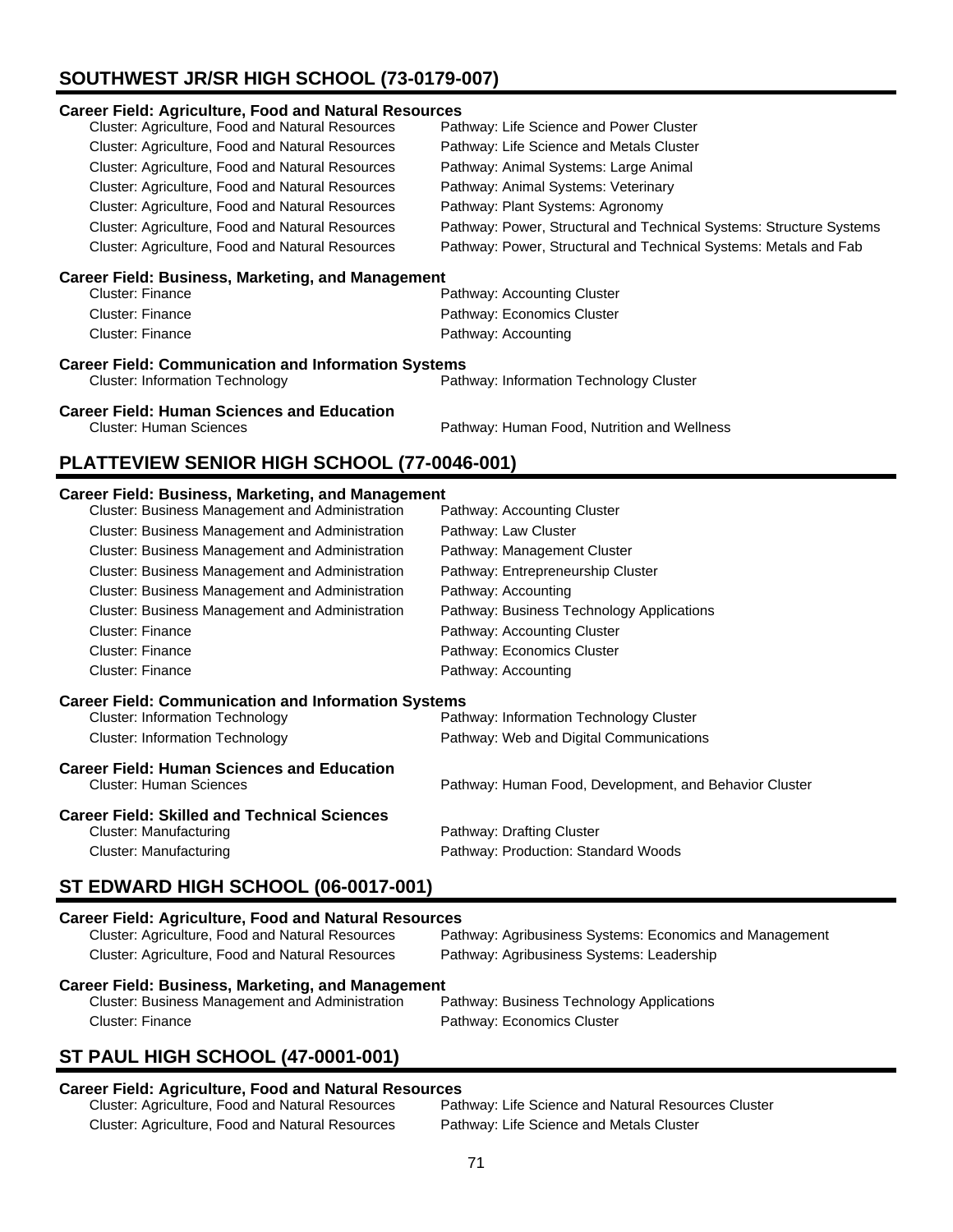| Cluster: Agriculture, Food and Natural Resources                                                                 | Pathway: Animal Systems: Large Animal                                |
|------------------------------------------------------------------------------------------------------------------|----------------------------------------------------------------------|
| <b>Career Field: Business, Marketing, and Management</b><br>Cluster: Finance                                     | Pathway: Financial Management Cluster                                |
| <b>Career Field: Human Sciences and Education</b><br>Cluster: Human Sciences                                     | Pathway: Early Childhood Development and Services                    |
| Career Field: Skilled and Technical Sciences<br>Cluster: Architecture and Construction<br>Cluster: Manufacturing | Pathway: Construction: Basic Construction<br>Pathway: Metals Cluster |

# **STANTON HIGH SCHOOL (84-0003-001)**

# **Career Field: Agriculture, Food and Natural Resources** Cluster: Agriculture, Food and Natural Resources Pathway: Life Science and Business Cluster Cluster: Agriculture, Food and Natural Resources Pathway: Life Science and Metals Cluster Cluster: Agriculture, Food and Natural Resources Pathway: Agribusiness Systems: Economics and Management Cluster: Agriculture, Food and Natural Resources Pathway: Power, Structural and Technical Systems: Metals and Fab **Career Field: Business, Marketing, and Management** Cluster: Business Management and Administration Pathway: Law Cluster Cluster: Finance Pathway: Financial Management Cluster Cluster: Finance **Pathway: Accounting Cluster** Cluster: Finance **Pathway: Economics Cluster** Cluster: Finance **Pathway: Accounting Career Field: Health Sciences** Pathway: Health Sciences Cluster **Career Field: Skilled and Technical Sciences** Pathway: Basic Cluster Cluster: Manufacturing Pathway: Production: Standard Welding **STAPLETON HIGH SCHOOL (57-0501-001)**

| <b>Career Field: Business, Marketing, and Management</b> |                                       |
|----------------------------------------------------------|---------------------------------------|
| Cluster: Finance                                         | Pathway: Financial Management Cluster |
| Cluster: Finance                                         | Pathway: Accounting Cluster           |
| <b>Career Field: Skilled and Technical Sciences</b>      |                                       |
| Cluster: Manufacturing                                   | Pathway: Production: Standard Woods   |

# **STERLING HIGH SCHOOL (49-0033-001)**

### **Career Field: Business, Marketing, and Management**

Cluster: Business Management and Administration Pathway: Accounting Cluster

# **STUART HIGH SCHOOL (45-0044-001)**

# **Career Field: Agriculture, Food and Natural Resources**

Cluster: Agriculture, Food and Natural Resources Pathway: Power, Structural and Technical Systems: Metals and Fab

# **JUNIOR-SENIOR HIGH AT SUMNER (24-0101-001)**

**Career Field: Agriculture, Food and Natural Resources** Cluster: Agriculture, Food and Natural Resources Cluster: Agriculture, Food and Natural Resources Pathway: Power, Structural and Technical Systems: Metals and Fab

# **Career Field: Business, Marketing, and Management**

Cluster: Business Management and Administration Pathway: Law Cluster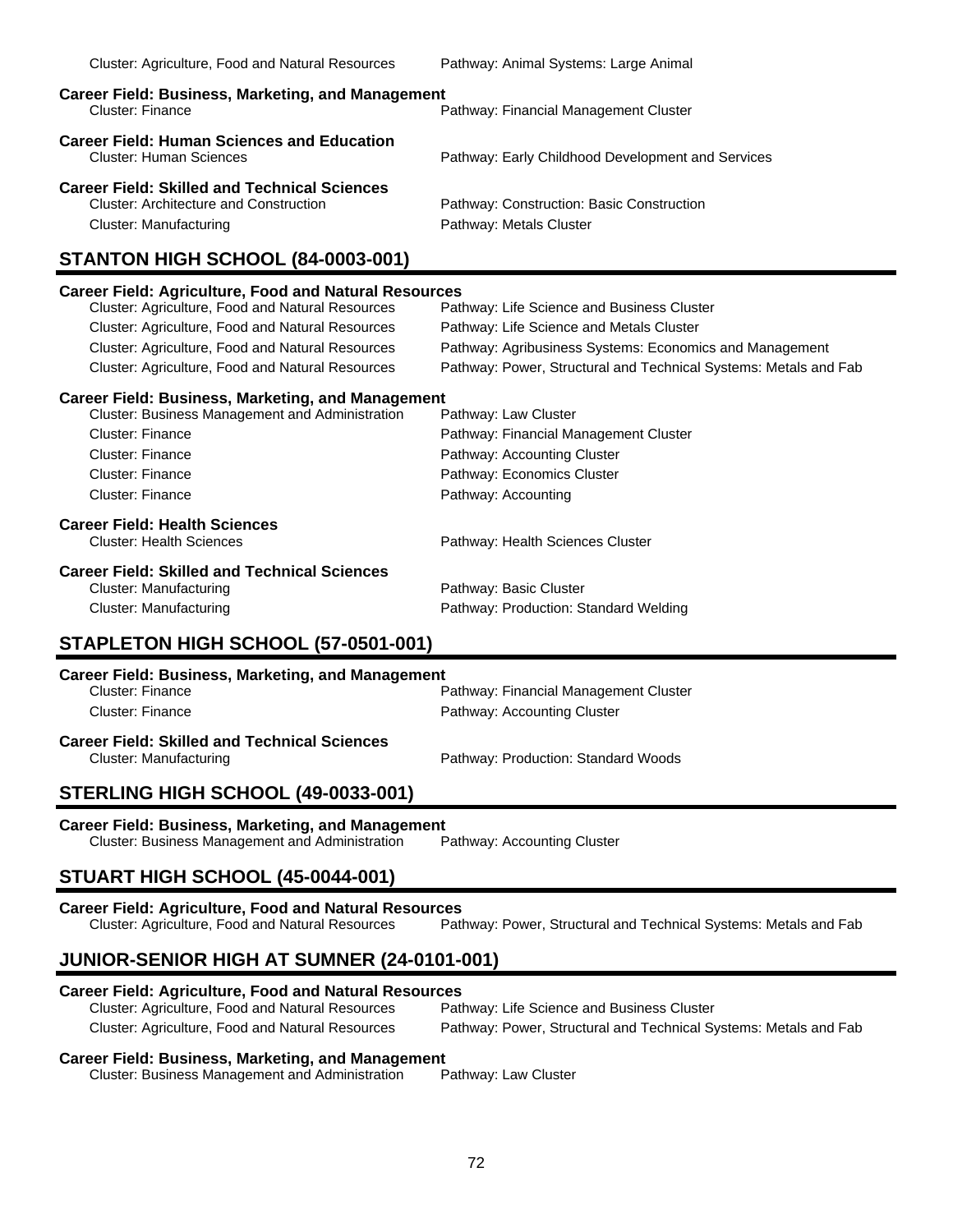# **SUPERIOR JR/SR HIGH SCHOOL (65-0011-001)**

| <b>Career Field: Agriculture, Food and Natural Resources</b><br>Cluster: Agriculture, Food and Natural Resources                                                                        | Pathway: Agribusiness Systems: Leadership                                                                              |
|-----------------------------------------------------------------------------------------------------------------------------------------------------------------------------------------|------------------------------------------------------------------------------------------------------------------------|
| <b>Career Field: Business, Marketing, and Management</b><br><b>Cluster: Finance</b>                                                                                                     | Pathway: Financial Management Cluster                                                                                  |
| <b>Career Field: Skilled and Technical Sciences</b><br><b>Cluster: Architecture and Construction</b><br>Cluster: Manufacturing<br><b>Cluster: Manufacturing</b>                         | Pathway: DPC: Fundamental Drafting<br>Pathway: Basic Cluster<br>Pathway: Construction Cluster                          |
| SUTHERLAND HIGH SCHOOL (56-0055-001)                                                                                                                                                    |                                                                                                                        |
| <b>Career Field: Agriculture, Food and Natural Resources</b><br>Cluster: Agriculture, Food and Natural Resources<br>Cluster: Agriculture, Food and Natural Resources                    | Pathway: Life Science and Metals Cluster<br>Pathway: Power, Structural and Technical Systems: Metals and Fab           |
| <b>Career Field: Business, Marketing, and Management</b><br><b>Cluster: Finance</b>                                                                                                     | Pathway: Accounting Cluster                                                                                            |
| SUTTON SECONDARY SCHOOL (18-0002-001)                                                                                                                                                   |                                                                                                                        |
| <b>Career Field: Agriculture, Food and Natural Resources</b><br>Cluster: Agriculture, Food and Natural Resources                                                                        | Pathway: Animal Systems: Veterinary                                                                                    |
| <b>Career Field: Business, Marketing, and Management</b><br><b>Cluster: Finance</b>                                                                                                     | Pathway: Economics Cluster                                                                                             |
| <b>Career Field: Skilled and Technical Sciences</b><br><b>Cluster: Manufacturing</b><br><b>Cluster: Manufacturing</b><br><b>Cluster: Manufacturing</b><br><b>Cluster: Manufacturing</b> | Pathway: Drafting Cluster<br>Pathway: Basic Cluster<br>Pathway: Welding Cluster<br>Pathway: Production: Standard Woods |
| HIGH SCHOOL AT SYRACUSE (66-0027-001)                                                                                                                                                   |                                                                                                                        |
| <b>Career Field: Agriculture, Food and Natural Resources</b><br>Cluster: Agriculture, Food and Natural Resources                                                                        | Pathway: Life Science and Business Cluster                                                                             |

| Cluster: Agriculture, Food and Natural Resources         | Pathway: Life Science and Business Cluster                       |
|----------------------------------------------------------|------------------------------------------------------------------|
| Cluster: Agriculture, Food and Natural Resources         | Pathway: Life Science and Food Cluster                           |
| <b>Cluster: Agriculture, Food and Natural Resources</b>  | Pathway: Life Science and Natural Resources Cluster              |
| Cluster: Agriculture, Food and Natural Resources         | Pathway: Agribusiness Systems: Economics and Management          |
| <b>Cluster: Agriculture, Food and Natural Resources</b>  | Pathway: Agribusiness Systems: Leadership                        |
| Cluster: Agriculture, Food and Natural Resources         | Pathway: Animal Systems: Companion Animal                        |
| Cluster: Agriculture, Food and Natural Resources         | Pathway: Plant Systems: Agronomy                                 |
| Cluster: Agriculture, Food and Natural Resources         | Pathway: Power, Structural and Technical Systems: Metals and Fab |
| <b>Career Field: Business, Marketing, and Management</b> |                                                                  |
| Cluster: Finance                                         | Pathway: Financial Management Cluster                            |
| <b>Cluster: Finance</b>                                  | Pathway: Accounting Cluster                                      |
| <b>Cluster: Finance</b>                                  | Pathway: Economics Cluster                                       |
| Cluster: Finance                                         | Pathway: Accounting                                              |
| <b>Career Field: Human Sciences and Education</b>        |                                                                  |
| <b>Cluster: Human Sciences</b>                           | Pathway: Early Childhood Development and Services                |
| HIGH SCHOOL AT TEKAMAH (11-0001-001)                     |                                                                  |
|                                                          |                                                                  |

## **Career Field: Business, Marketing, and Management**

| aroor 1 Iola: Daoinoooj markoungi ana managomont |                             |
|--------------------------------------------------|-----------------------------|
| Cluster: Finance                                 | Pathway: Accounting Cluster |
| Cluster: Finance                                 | Pathway: Economics Cluster  |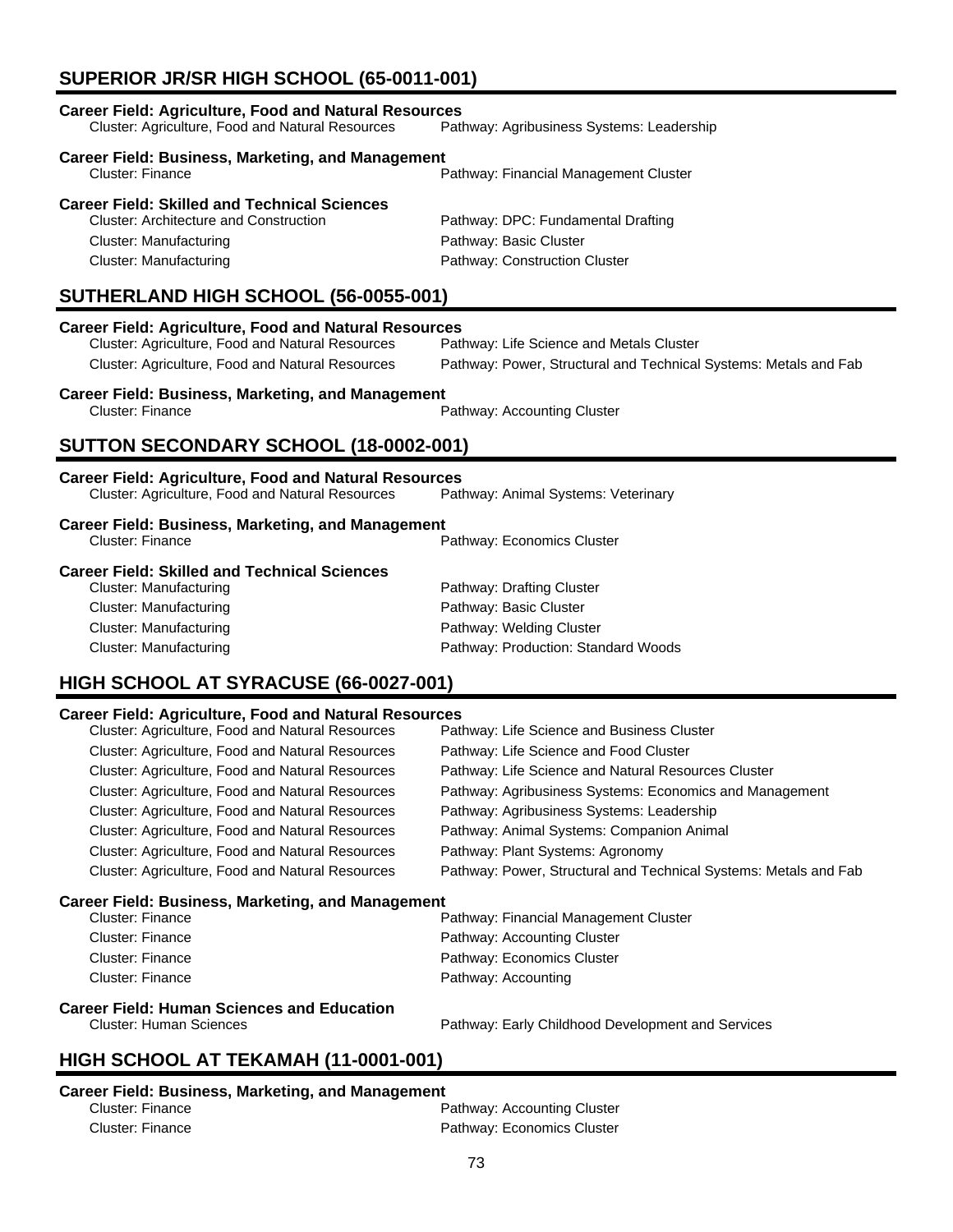| <b>Cluster: Finance</b>                                                             | Pathway: Accounting                                             |
|-------------------------------------------------------------------------------------|-----------------------------------------------------------------|
| <b>Career Field: Communication and Information Systems</b>                          |                                                                 |
| <b>Cluster: Information Technology</b>                                              | Pathway: Information Technology Cluster                         |
| <b>Cluster: Information Technology</b>                                              | Pathway: Web and Digital Communications                         |
| <b>Career Field: Human Sciences and Education</b><br><b>Cluster: Human Sciences</b> | Pathway: Consumer Services                                      |
| <b>Career Field: Skilled and Technical Sciences</b>                                 |                                                                 |
| Cluster: Manufacturing                                                              | Pathway: Basic Cluster                                          |
| Cluster: Manufacturing                                                              | Pathway: Production: Standard Woods                             |
| Cluster: Transportation, Distribution and Logistics                                 | Pathway: Facility and Mobile Equipment Maintenance: Traditional |
| <b>THAYER CENTRAL HIGH SCHOOL (85-0070-001)</b>                                     |                                                                 |
| Career Field: Agriculture, Food and Natural Resources                               |                                                                 |

| Cluster: Agriculture, Food and Natural Resources                                                                   | Pathway: Life Science and Natural Resources Cluster    |
|--------------------------------------------------------------------------------------------------------------------|--------------------------------------------------------|
| Cluster: Agriculture, Food and Natural Resources                                                                   | Pathway: Life Science and Metals Cluster               |
| <b>Career Field: Business, Marketing, and Management</b><br><b>Cluster: Business Management and Administration</b> | Pathway: Business Technology Applications              |
| <b>Career Field: Communication and Information Systems</b><br><b>Cluster: Information Technology</b>               | Pathway: Information Technology Cluster                |
| <b>Career Field: Human Sciences and Education</b><br><b>Cluster: Human Sciences</b>                                | Pathway: Human Food, Development, and Behavior Cluster |

Cluster: Human Sciences Pathway: Counseling and Mental Health Services

### **THEDFORD HIGH SCHOOL (86-0001-001)**

#### **Career Field: Business, Marketing, and Management**

| Cluster: Finance | Pathway: Financial Management Cluster |
|------------------|---------------------------------------|
| Cluster: Finance | Pathway: Economics Cluster            |

# **TRI COUNTY JR-SR HIGH SCHOOL (48-0300-001)**

#### **Career Field: Agriculture, Food and Natural Resources**

| Cluster: Agriculture, Food and Natural Resources         | Pathway: Life Science and Natural Resources Cluster |  |
|----------------------------------------------------------|-----------------------------------------------------|--|
| Cluster: Agriculture, Food and Natural Resources         | Pathway: Animal Systems: Veterinary                 |  |
| <b>Cluster: Agriculture, Food and Natural Resources</b>  | Pathway: Plant Systems: Nursery and Landscape       |  |
|                                                          |                                                     |  |
| <b>Career Field: Business, Marketing, and Management</b> |                                                     |  |
| Cluster: Business Management and Administration          | Pathway: Accounting Cluster                         |  |

# Cluster: Business Management and Administration Pathway: Business Technology Applications

**Career Field: Communication and Information Systems**<br>Path Cluster: Information Technology Pathway: Information Technology Cluster

| <b>Career Field: Skilled and Technical Sciences</b><br><b>Cluster: Architecture and Construction</b> |                                                      |
|------------------------------------------------------------------------------------------------------|------------------------------------------------------|
|                                                                                                      | Pathway: Architecture and Construction Basic Cluster |
| <b>Cluster: Architecture and Construction</b>                                                        | Pathway: DPC: Drafting                               |
| Cluster: Architecture and Construction                                                               | Pathway: DPC: Basic Drafting                         |
| <b>Cluster: Architecture and Construction</b>                                                        | Pathway: DPC: Fundamental Drafting                   |
| Cluster: Architecture and Construction                                                               | Pathway: DPC: PLTW Drafting                          |
| Cluster: Manufacturing                                                                               | Pathway: Drafting Cluster                            |
| Cluster: Manufacturing                                                                               | Pathway: Basic Cluster                               |
| Cluster: Manufacturing                                                                               | Pathway: Construction Cluster                        |
| Cluster: Manufacturing                                                                               | Pathway: Metals Cluster                              |
| Cluster: Manufacturing                                                                               | Pathway: Welding Cluster                             |
| Cluster: Manufacturing                                                                               | Pathway: PLTW Woods Cluster                          |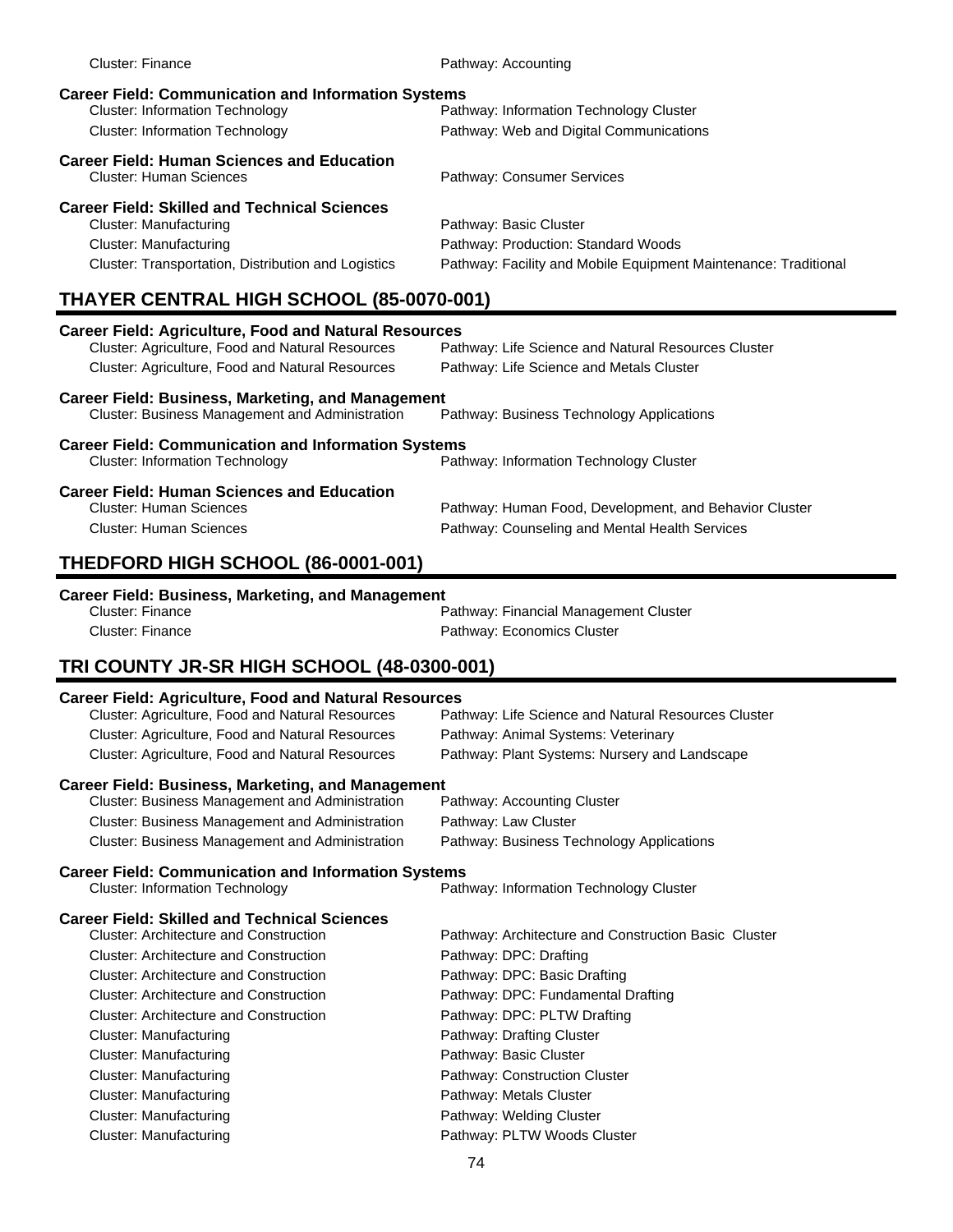Cluster: Manufacturing example and the Pathway: PLTW Metals Cluster Cluster: Manufacturing example and pathway: PLTW Welding Cluster Cluster: Manufacturing extending Pathway: Production: Standard Woods Cluster: Manufacturing **Pathway: Production: Engineering Woods** Pathway: Production: Engineering Woods

# **TWIN RIVER SR HIGH SCHOOL (63-0030-001)**

#### **Career Field: Agriculture, Food and Natural Resources**

| Cluster: Agriculture, Food and Natural Resources | Pathway: Life Science and Business Cluster             |
|--------------------------------------------------|--------------------------------------------------------|
| Cluster: Agriculture, Food and Natural Resources | Pathway: Life Science and Food Cluster                 |
| Cluster: Agriculture, Food and Natural Resources | Pathway: Life Science and Natural Resources Cluster    |
| Cluster: Agriculture, Food and Natural Resources | Pathway: Natural Resource Systems: Wildlife Management |

#### **Career Field: Business, Marketing, and Management**

| Cluster: Business Management and Administration        | Pathway: Law Cluster                        |
|--------------------------------------------------------|---------------------------------------------|
| <b>Cluster: Business Management and Administration</b> | Pathway: Business Technology Communications |
| Cluster: Business Management and Administration        | Pathway: Business Technology Applications   |
| Cluster: Finance                                       | Pathway: Accounting Cluster                 |
| Cluster: Finance                                       | Pathway: Economics Cluster                  |
| <b>Cluster: Finance</b>                                | Pathway: Accounting                         |
|                                                        |                                             |

### **Career Field: Communication and Information Systems**

|  | <b>Cluster: Information Technolo</b> |  |  |
|--|--------------------------------------|--|--|
|--|--------------------------------------|--|--|

gy **Cluster:** Pathway: Information Technology Cluster

# **Career Field: Skilled and Technical Sciences**

| <b>Cluster: Manufacturing</b> |
|-------------------------------|
| <b>Cluster: Manufacturing</b> |
| Cluster: Manufacturing        |
| <b>Cluster: Manufacturing</b> |

Pathway: Architecture and Construction Basic Cluster Pathway: Drafting Cluster Pathway: Basic Cluster Pathway: Construction Cluster Pathway: Welding Cluster

# **UMO N HO N NATION HIGH SCHOOL (87-0016-001)**

### **Career Field: Business, Marketing, and Management**

|                  | -- |                             |
|------------------|----|-----------------------------|
| Cluster: Finance |    | Pathway: Accounting Cluster |
|                  |    |                             |

# **VALENTINE HIGH SCHOOL (16-0006-001)**

| <b>Career Field: Agriculture, Food and Natural Resources</b> |                                                                  |
|--------------------------------------------------------------|------------------------------------------------------------------|
| Cluster: Agriculture, Food and Natural Resources             | Pathway: Animal Systems: Large Animal                            |
| Cluster: Agriculture, Food and Natural Resources             | Pathway: Power, Structural and Technical Systems: Metals and Fab |
| <b>Career Field: Business, Marketing, and Management</b>     |                                                                  |
| Cluster: Business Management and Administration              | Pathway: Law Cluster                                             |
| <b>Cluster: Business Management and Administration</b>       | Pathway: Entrepreneurship Cluster                                |
| Cluster: Finance                                             | Pathway: Accounting Cluster                                      |
| <b>Career Field: Skilled and Technical Sciences</b>          |                                                                  |
| Cluster: Manufacturing                                       | Pathway: Basic Cluster                                           |
| Cluster: Manufacturing                                       | Pathway: Production: Standard Woods                              |
| Cluster: Manufacturing                                       | Pathway: Production: Standard Welding                            |

## **WAHOO HIGH SCHOOL (78-0039-001)**

#### **Career Field: Business, Marketing, and Management**

| Cluster: Business Management and Administration        | Pathway: Law Cluster                  |
|--------------------------------------------------------|---------------------------------------|
| <b>Cluster: Business Management and Administration</b> | Pathway: Entrepreneurship Cluster     |
| Cluster: Finance                                       | Pathway: Financial Management Cluster |
| Cluster: Finance                                       | Pathway: Accounting Cluster           |
| Cluster: Finance                                       | Pathway: Economics Cluster            |
| Cluster: Finance                                       | Pathway: Accounting                   |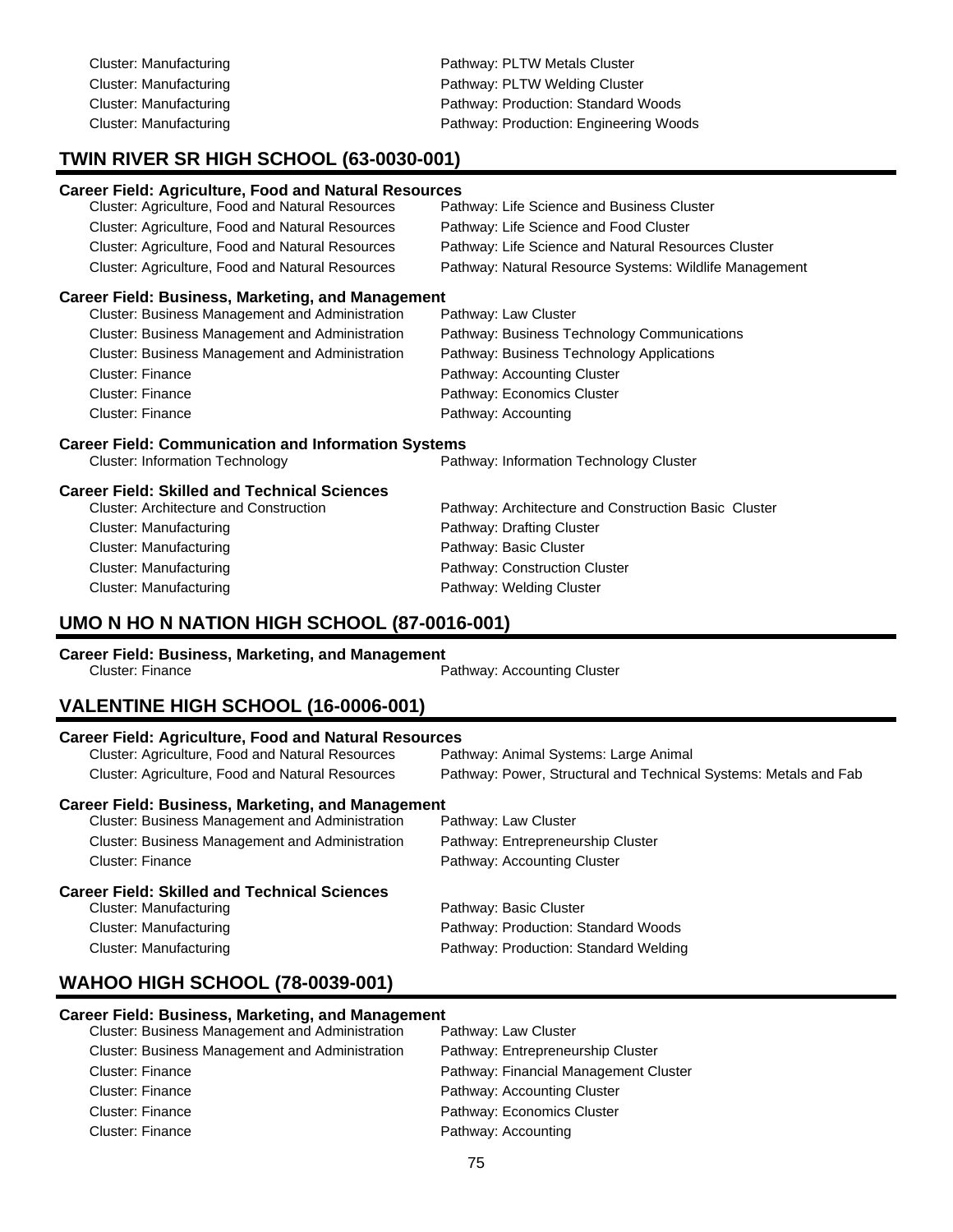#### **Career Field: Human Sciences and Education**

Cluster: Human Sciences Pathway: Human Food, Development, and Behavior Cluster Cluster: Human Sciences Pathway: Early Childhood Development and Services

| <b>Career Field: Skilled and Technical Sciences</b> |                                                      |
|-----------------------------------------------------|------------------------------------------------------|
| Cluster: Architecture and Construction              | Pathway: Architecture and Construction Basic Cluster |
| Cluster: Architecture and Construction              | Pathway: DPC: Drafting                               |
| Cluster: Architecture and Construction              | Pathway: DPC: Basic Drafting                         |
| <b>Cluster: Architecture and Construction</b>       | Pathway: DPC: Fundamental Drafting                   |
| Cluster: Architecture and Construction              | Pathway: DPC: FCS Drafting                           |
| <b>Cluster: Architecture and Construction</b>       | Pathway: Construction: Basic Construction            |
| Cluster: Manufacturing                              | Pathway: Drafting Cluster                            |
| Cluster: Manufacturing                              | Pathway: Basic Cluster                               |
| Cluster: Manufacturing                              | Pathway: Construction Cluster                        |
| Cluster: Manufacturing                              | Pathway: Metals Cluster                              |
| Cluster: Manufacturing                              | Pathway: Welding Cluster                             |
| Cluster: Manufacturing                              | Pathway: Production: Standard Woods                  |
| Cluster: Manufacturing                              | Pathway: Production: Standard Metals                 |
| Cluster: Manufacturing                              | Pathway: Production: Standard Welding                |
|                                                     |                                                      |

# **WAKEFIELD HIGH SCHOOL (90-0560-001)**

#### **Career Field: Business, Marketing, and Management**

| Pathway: Financial Management Cluster                |
|------------------------------------------------------|
| Pathway: Accounting Cluster                          |
| Pathway: Economics Cluster                           |
| Pathway: Accounting                                  |
|                                                      |
| Pathway: Architecture and Construction Basic Cluster |
| Pathway: Drafting Cluster                            |
| Pathway: Basic Cluster                               |
| Pathway: Construction Cluster                        |
| Pathway: Welding Cluster                             |
| Pathway: Production: Standard Woods                  |
| Pathway: Production: Standard Welding                |
|                                                      |

# **WALLACE HIGH SCHOOL (56-0565-001)**

**Career Field: Agriculture, Food and Natural Resources** Cluster: Agriculture, Food and Natural Resources Cluster: Agriculture, Food and Natural Resources Pathway: Power, Structural and Technical Systems: Metals and Fab

#### **Career Field: Business, Marketing, and Management** Cluster: Finance **Pathway: Accounting Cluster** Pathway: Accounting Cluster

# **WALTHILL HIGH SCHOOL (87-0013-001)**

| <b>Career Field: Business, Marketing, and Management</b> |                             |
|----------------------------------------------------------|-----------------------------|
| Cluster: Finance                                         | Pathway: Accounting Cluster |

# **Career Field: Communication and Information Systems**<br>Path Cluster: Information Technology

Pathway: Information Technology Cluster

# **WAUNETA-PALISADE HIGH SCHOOL (15-0536-001)**

#### **Career Field: Agriculture, Food and Natural Resources**

Cluster: Agriculture, Food and Natural Resources Pathway: Agribusiness Systems: Leadership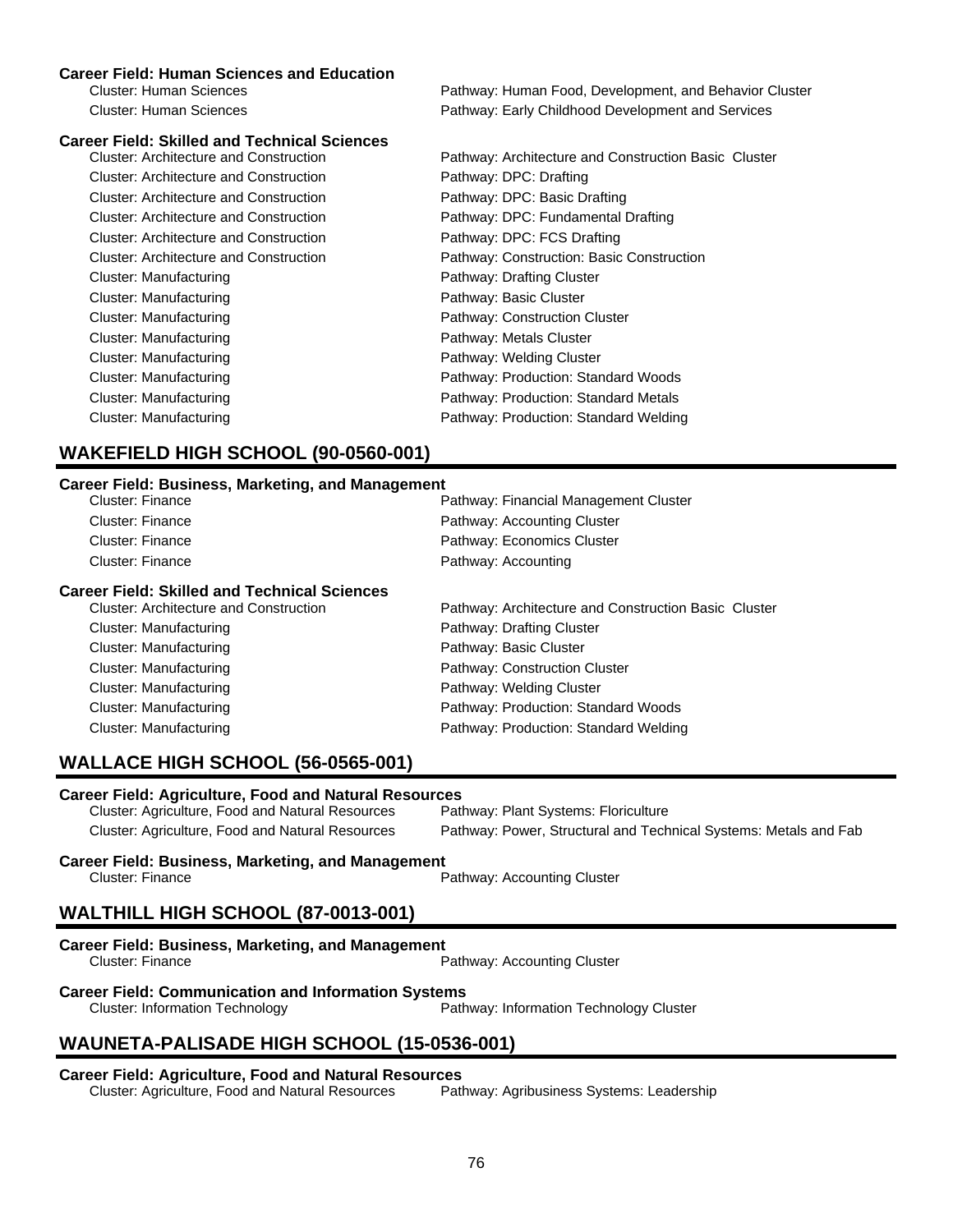# **WAUSA HIGH SCHOOL (54-0576-001)**

| <b>Career Field: Business, Marketing, and Management</b>     |                                                                  |
|--------------------------------------------------------------|------------------------------------------------------------------|
| Cluster: Business Management and Administration              | Pathway: Business Technology Applications                        |
| Cluster: Finance                                             | Pathway: Accounting Cluster                                      |
| <b>Career Field: Communication and Information Systems</b>   |                                                                  |
| <b>Cluster: Information Technology</b>                       | Pathway: Information Technology Cluster                          |
| <b>Cluster: Information Technology</b>                       | Pathway: Web and Digital Communications                          |
| WAVERLY HIGH SCHOOL (55-0145-001)                            |                                                                  |
| <b>Career Field: Agriculture, Food and Natural Resources</b> |                                                                  |
| Cluster: Agriculture, Food and Natural Resources             | Pathway: Life Science and Business Cluster                       |
| Cluster: Agriculture, Food and Natural Resources             | Pathway: Life Science and Natural Resources Cluster              |
| Cluster: Agriculture, Food and Natural Resources             | Pathway: Animal Systems: Veterinary                              |
| Cluster: Agriculture, Food and Natural Resources             | Pathway: Power, Structural and Technical Systems: Metals and Fab |
| <b>Career Field: Business, Marketing, and Management</b>     |                                                                  |
| Cluster: Business Management and Administration              | Pathway: Law Cluster                                             |
| Cluster: Business Management and Administration              | Pathway: Entrepreneurship Cluster                                |
| Cluster: Business Management and Administration              | Pathway: Academy Cluster                                         |
| <b>Cluster: Finance</b>                                      | Pathway: Financial Management Cluster                            |
| <b>Cluster: Finance</b>                                      | Pathway: Accounting Cluster                                      |
| <b>Cluster: Finance</b>                                      | Pathway: Economics Cluster                                       |
| <b>Cluster: Finance</b>                                      | Pathway: Accounting                                              |
| <b>Career Field: Communication and Information Systems</b>   |                                                                  |
| <b>Cluster: Information Technology</b>                       | Pathway: Information Technology Cluster                          |
| <b>Career Field: Health Sciences</b>                         |                                                                  |
| <b>Cluster: Health Sciences</b>                              | Pathway: Health Sciences Cluster                                 |
| <b>Cluster: Health Sciences</b>                              | Pathway: Health Sciences II Cluster                              |
| <b>Cluster: Health Sciences</b>                              | Pathway: Therapeutic Services: CNA                               |
| <b>Cluster: Health Sciences</b>                              | Pathway: Therapeutic Services: Diatetics                         |
| <b>Career Field: Human Sciences and Education</b>            |                                                                  |
| <b>Cluster: Human Sciences</b>                               | Pathway: Human Food, Development, and Behavior Cluster           |
| <b>Cluster: Human Sciences</b>                               | Pathway: Counseling and Mental Health Services                   |
| <b>Career Field: Skilled and Technical Sciences</b>          |                                                                  |
| <b>Cluster: Architecture and Construction</b>                | Pathway: Architecture and Construction Basic Cluster             |
| <b>Cluster: Architecture and Construction</b>                | Pathway: DPC: Drafting                                           |
| Cluster: Manufacturing                                       | Pathway: Welding Cluster                                         |
| <b>Cluster: Manufacturing</b>                                | Pathway: Production: Standard Welding                            |
|                                                              |                                                                  |
| <b>WAYNE HIGH SCHOOL (90-0017-001)</b>                       |                                                                  |

# **Career Field: Business, Marketing, and Management**<br>Cluster: Business Management and Administration Pathway: Accounting Cluster: Business Management and Administration Cluster: Finance **Pathway: Economics Cluster Career Field: Communication and Information Systems**<br>Path Cluster: Information Technology Pathway: Information Technology Cluster **Career Field: Skilled and Technical Sciences** Pathway: Construction: Basic Construction Cluster: Architecture and Construction Pathway: Construction: PLTW Basic Construction Cluster: Manufacturing example and pathway: Construction Cluster Cluster: Manufacturing **Pathway: PLTW Woods Cluster** Pathway: PLTW Woods Cluster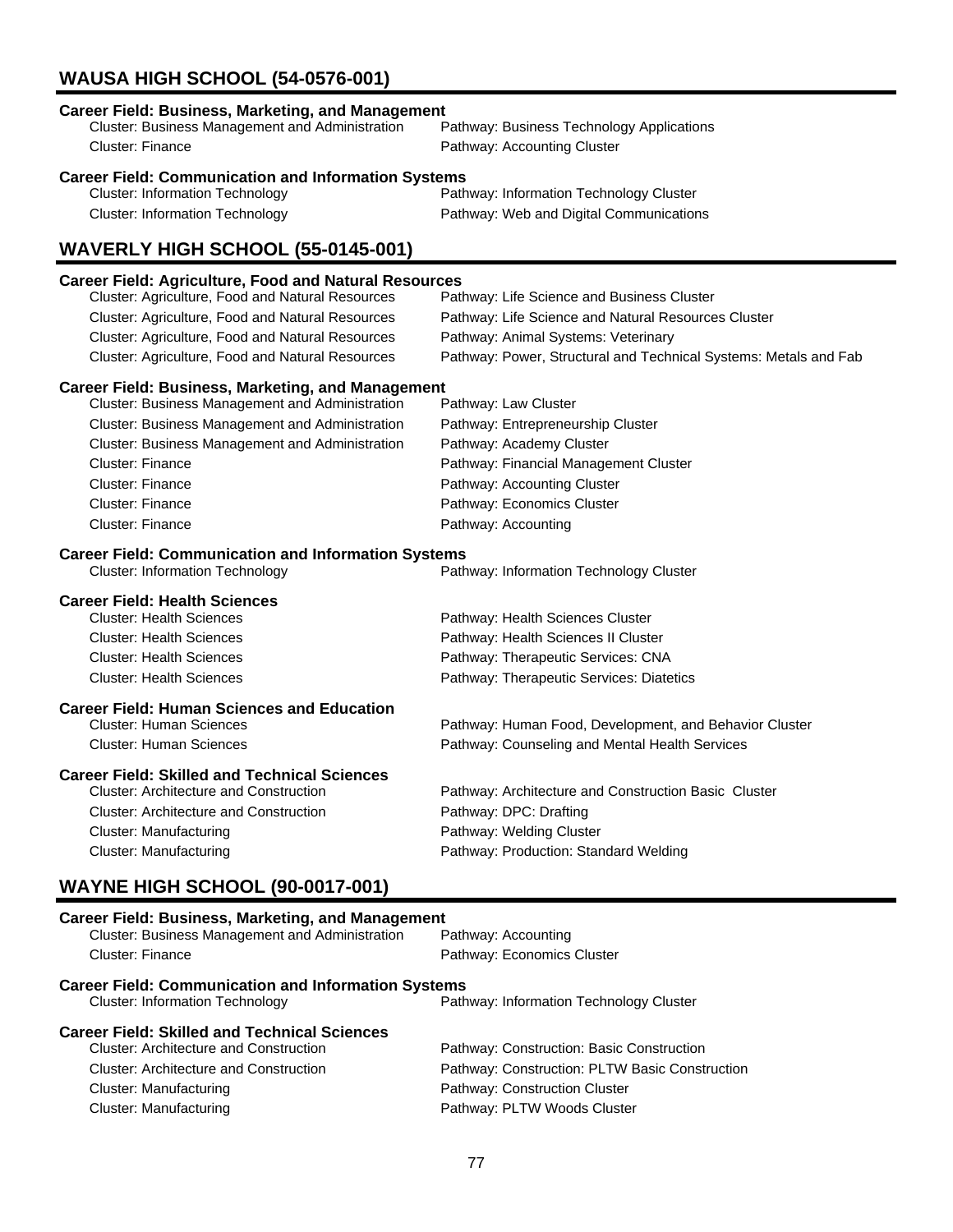# **WEEPING WATER HIGH SCHOOL (13-0022-001)**

| <b>Career Field: Business, Marketing, and Management</b>                                                         |                                                        |  |
|------------------------------------------------------------------------------------------------------------------|--------------------------------------------------------|--|
| Cluster: Business Management and Administration                                                                  | Pathway: Accounting Cluster                            |  |
| Cluster: Business Management and Administration                                                                  | Pathway: Law Cluster                                   |  |
| Cluster: Business Management and Administration                                                                  | Pathway: Management Cluster                            |  |
| Cluster: Business Management and Administration                                                                  | Pathway: Entrepreneurship Cluster                      |  |
| Cluster: Business Management and Administration                                                                  | Pathway: Accounting                                    |  |
| <b>Cluster: Finance</b>                                                                                          | Pathway: Accounting Cluster                            |  |
| <b>Career Field: Communication and Information Systems</b>                                                       |                                                        |  |
| <b>Cluster: Information Technology</b>                                                                           | Pathway: Information Technology Cluster                |  |
| <b>Career Field: Health Sciences</b>                                                                             |                                                        |  |
| <b>Cluster: Health Sciences</b>                                                                                  | Pathway: Health Sciences Cluster                       |  |
| <b>Cluster: Health Sciences</b>                                                                                  | Pathway: Health Sciences II Cluster                    |  |
| <b>Cluster: Health Sciences</b>                                                                                  | Pathway: Therapeutic Services: CNA                     |  |
| <b>Cluster: Health Sciences</b>                                                                                  | Pathway: Therapeutic Services: Diatetics               |  |
| <b>Career Field: Human Sciences and Education</b>                                                                |                                                        |  |
| <b>Cluster: Education and Training</b>                                                                           | Pathway: Early Childhood Cluster                       |  |
| <b>Cluster: Human Sciences</b>                                                                                   | Pathway: Early Childhood Development and Services      |  |
| <b>Career Field: Skilled and Technical Sciences</b>                                                              |                                                        |  |
| Cluster: Energy and Engineering                                                                                  | Pathway: Energy and Engineering Cluster                |  |
| <b>Cluster: Manufacturing</b>                                                                                    | Pathway: Basic Cluster                                 |  |
| Cluster: Manufacturing                                                                                           | Pathway: Construction Cluster                          |  |
| <b>Cluster: Manufacturing</b>                                                                                    | Pathway: Production: Standard Woods                    |  |
| Cluster: Manufacturing                                                                                           | Pathway: Production: Engineering Woods                 |  |
| <b>Cluster: Manufacturing</b>                                                                                    | Pathway: Production: Standard Welding                  |  |
| <b>Cluster: Manufacturing</b>                                                                                    | Pathway: Production: Engineering Welding               |  |
| <b>WEST BOYD HIGH SCHOOL (08-0050-001)</b>                                                                       |                                                        |  |
|                                                                                                                  |                                                        |  |
| <b>Career Field: Agriculture, Food and Natural Resources</b><br>Cluster: Agriculture, Food and Natural Resources | Pathway: Agribusiness Systems: Leadership              |  |
| Cluster: Agriculture, Food and Natural Resources                                                                 | Pathway: Animal Systems: Biotechnology                 |  |
|                                                                                                                  |                                                        |  |
| <b>Career Field: Business, Marketing, and Management</b><br><b>Cluster: Finance</b>                              | Pathway: Accounting Cluster                            |  |
| <b>Career Field: Health Sciences</b><br><b>Cluster: Health Sciences</b>                                          | Pathway: Biotechnology Research and Development        |  |
| <b>Career Field: Human Sciences and Education</b><br><b>Cluster: Human Sciences</b>                              | Pathway: Human Food, Development, and Behavior Cluster |  |

# **Career Field: Skilled and Technical Sciences**

| arcci i iciu. Onilicu anu Tcumiluai Ouichuco  |                                                      |
|-----------------------------------------------|------------------------------------------------------|
| <b>Cluster: Architecture and Construction</b> | Pathway: Architecture and Construction Basic Cluster |
| <b>Cluster: Architecture and Construction</b> | Pathway: Construction: Basic Construction            |
| Cluster: Manufacturing                        | Pathway: Drafting Cluster                            |
| Cluster: Manufacturing                        | Pathway: Basic Cluster                               |
| Cluster: Manufacturing                        | Pathway: Construction Cluster                        |
| Cluster: Manufacturing                        | Pathway: Welding Cluster                             |
|                                               |                                                      |

# **WEST HOLT HIGH SCHOOL (45-0239-001)**

## **Career Field: Agriculture, Food and Natural Resources**

| Cluster: Agriculture, Food and Natural Resources | Pathway: Life Science and Business Cluster |
|--------------------------------------------------|--------------------------------------------|
| Cluster: Agriculture, Food and Natural Resources | Pathway: Life Science and Power Cluster    |
| Cluster: Agriculture, Food and Natural Resources | Pathway: Life Science and Sales Cluster    |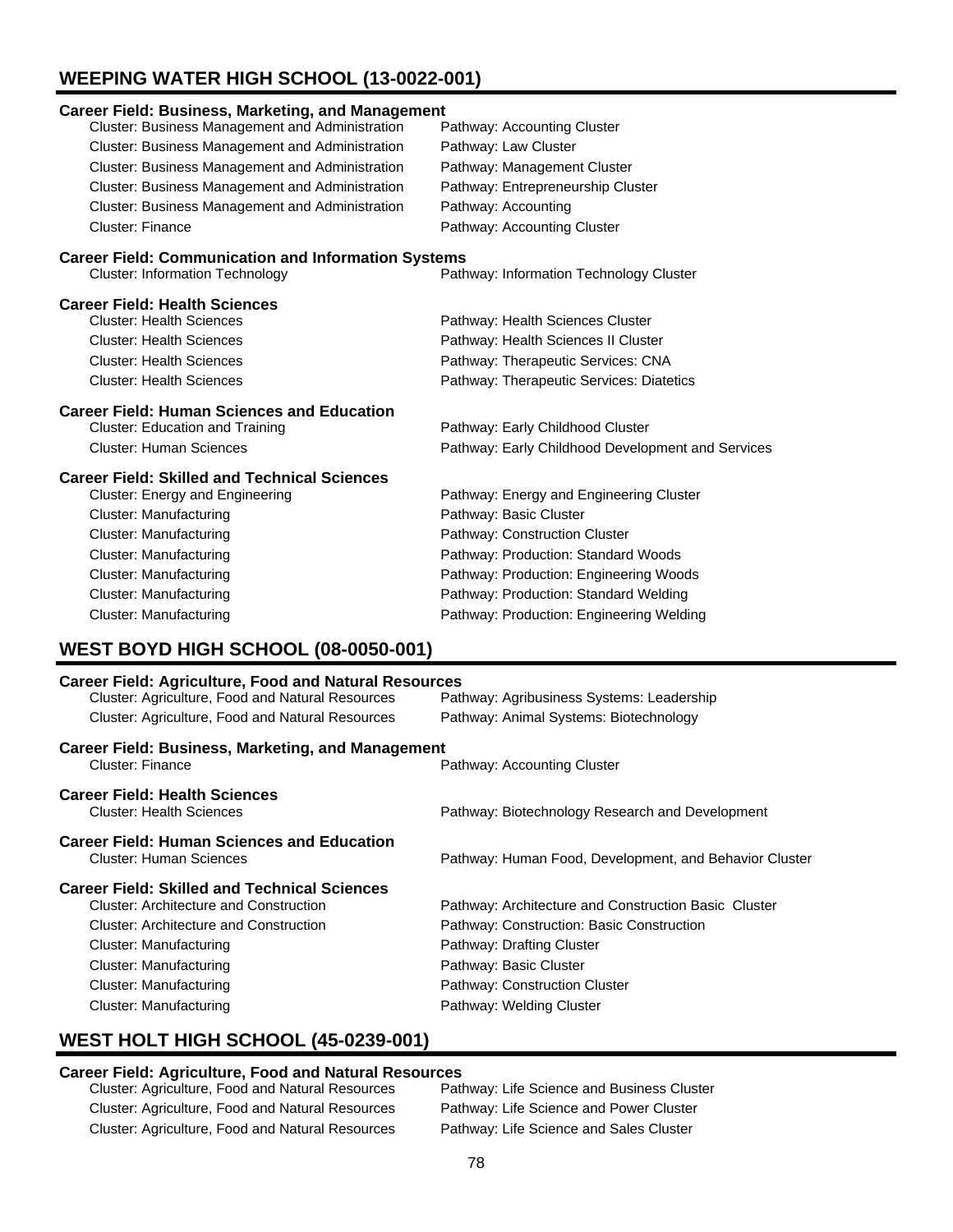| Cluster: Agriculture, Food and Natural Resources                                    | Pathway: Agribusiness Systems: Agricultural Sales and<br>Entrepreneurship |
|-------------------------------------------------------------------------------------|---------------------------------------------------------------------------|
| Cluster: Agriculture, Food and Natural Resources                                    | Pathway: Animal Systems: Veterinary                                       |
| Cluster: Agriculture, Food and Natural Resources                                    | Pathway: Plant Systems: Nursery and Landscape                             |
| Cluster: Agriculture, Food and Natural Resources                                    | Pathway: Power, Structural and Technical Systems: Power and Tech          |
| Cluster: Agriculture, Food and Natural Resources                                    | Pathway: Power, Structural and Technical Systems: Metals and Fab          |
|                                                                                     |                                                                           |
| <b>Career Field: Business, Marketing, and Management</b><br><b>Cluster: Finance</b> | Pathway: Accounting Cluster                                               |
| <b>Career Field: Human Sciences and Education</b>                                   |                                                                           |
| <b>Cluster: Human Sciences</b>                                                      | Pathway: Consumer Services                                                |
| <b>Cluster: Human Sciences</b>                                                      | Pathway: Human Food, Nutrition and Wellness                               |
| <b>WEST POINT-BEEMER HIGH SCHOOL (20-0001-001)</b>                                  |                                                                           |
| <b>Career Field: Agriculture, Food and Natural Resources</b>                        |                                                                           |
| Cluster: Agriculture, Food and Natural Resources                                    | Pathway: Life Science and Business Cluster                                |
| Cluster: Agriculture, Food and Natural Resources                                    | Pathway: Life Science and Natural Resources Cluster                       |
| Cluster: Agriculture, Food and Natural Resources                                    | Pathway: Life Science and Metals Cluster                                  |
| Cluster: Agriculture, Food and Natural Resources                                    | Pathway: Animal Systems: Large Animal                                     |
| Cluster: Agriculture, Food and Natural Resources                                    | Pathway: Power, Structural and Technical Systems: Metals and Fab          |
| <b>Career Field: Business, Marketing, and Management</b>                            |                                                                           |
| <b>Cluster: Finance</b>                                                             | Pathway: Financial Management Cluster                                     |
| Cluster: Finance                                                                    | Pathway: Accounting Cluster                                               |
| <b>Cluster: Finance</b>                                                             | Pathway: Economics Cluster                                                |
| <b>Cluster: Finance</b>                                                             | Pathway: Accounting                                                       |
| <b>Career Field: Communication and Information Systems</b>                          |                                                                           |
| <b>Cluster: Information Technology</b>                                              | Pathway: Information Technology Cluster                                   |
| <b>Career Field: Health Sciences</b>                                                |                                                                           |
| <b>Cluster: Health Sciences</b>                                                     | Pathway: Health Sciences Cluster                                          |
| <b>Cluster: Health Sciences</b>                                                     | Pathway: Therapeutic Services: CNA                                        |
| <b>Cluster: Health Sciences</b>                                                     | Pathway: Therapeutic Services: Med Aide                                   |
| <b>Career Field: Human Sciences and Education</b>                                   |                                                                           |
| <b>Cluster: Human Sciences</b>                                                      | Pathway: Early Childhood Development and Services                         |
| <b>Career Field: Skilled and Technical Sciences</b>                                 |                                                                           |
| <b>Cluster: Manufacturing</b>                                                       | Pathway: Drafting Cluster                                                 |
| <b>Cluster: Manufacturing</b>                                                       | Pathway: Basic Cluster                                                    |
| <b>Cluster: Manufacturing</b>                                                       | Pathway: Welding Cluster                                                  |
| <b>Cluster: Manufacturing</b>                                                       | Pathway: Production: Standard Woods                                       |
| <b>Cluster: Manufacturing</b>                                                       | Pathway: Production: Standard Welding                                     |
| <b>WESTSIDE HIGH SCHOOL (28-0066-001)</b>                                           |                                                                           |
|                                                                                     |                                                                           |

# **Career Field: Business, Marketing, and Management**

| Cluster: Business Management and Administration | Pathway: Accounting Cluster                               |
|-------------------------------------------------|-----------------------------------------------------------|
| Cluster: Business Management and Administration | Pathway: Law Cluster                                      |
| Cluster: Business Management and Administration | Pathway: Management Cluster                               |
| Cluster: Business Management and Administration | Pathway: Entrepreneurship Cluster                         |
| Cluster: Business Management and Administration | Pathway: Accounting                                       |
| <b>Cluster: Finance</b>                         | Pathway: Financial Management Cluster                     |
| <b>Cluster: Finance</b>                         | Pathway: Accounting Cluster                               |
| Cluster: Finance                                | Pathway: Economics Cluster                                |
| <b>Cluster: Finance</b>                         | Pathway: Accounting                                       |
| Cluster: Hospitality and Tourism                | Pathway: Restaurants, Food and Beverage Services Culinary |
|                                                 |                                                           |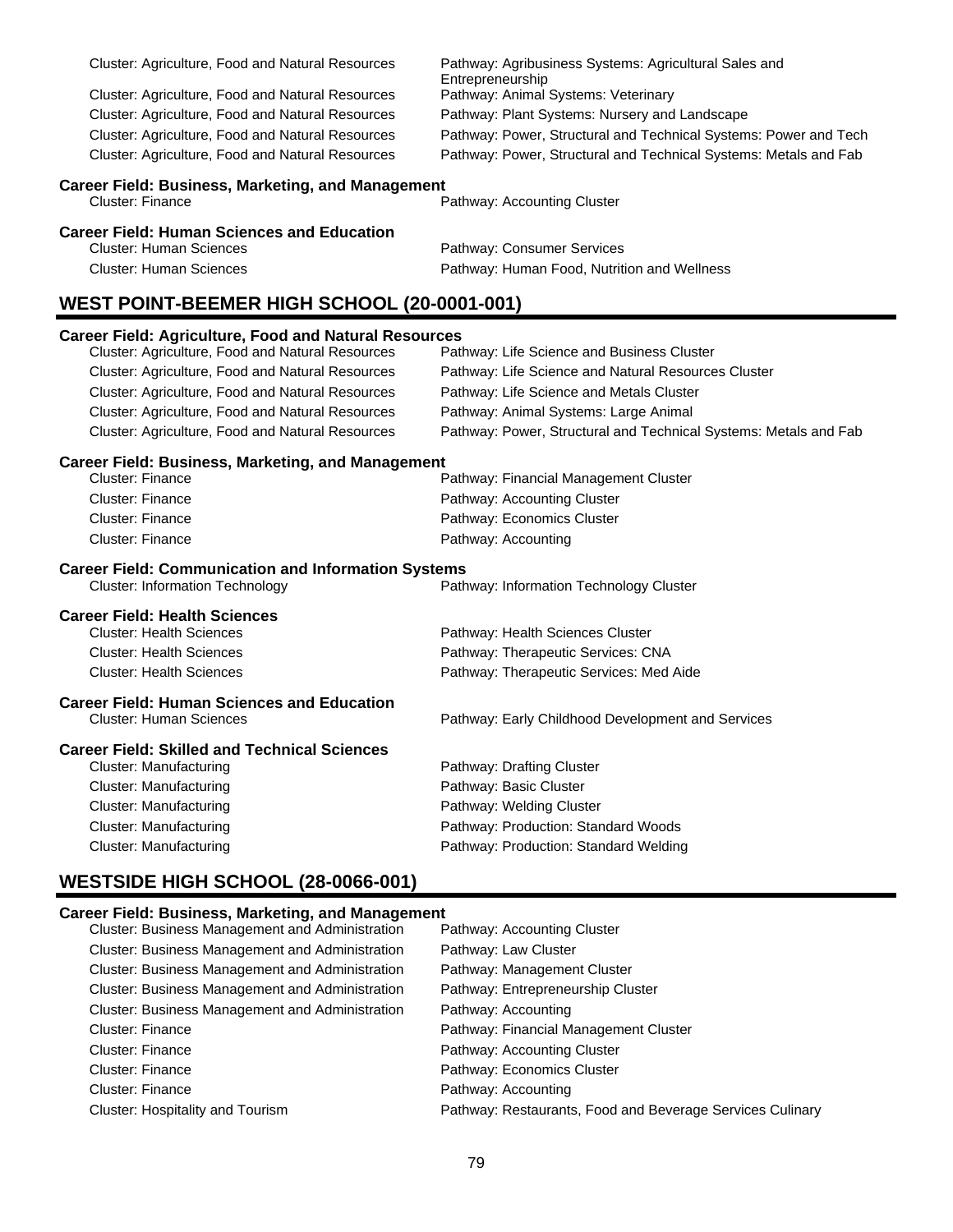#### **Career Field: Communication and Information Systems**

| Career Field: Communication and Information Systems |                                                        |
|-----------------------------------------------------|--------------------------------------------------------|
| Cluster: Arts, A/V Technology and Communications    | Pathway: Arts and A/V Technology Cluster               |
| Cluster: Arts, A/V Technology and Communications    | Pathway: Media (Journalism and Broadcasting)           |
| <b>Cluster: Information Technology</b>              | Pathway: Information Technology Cluster                |
| <b>Cluster: Information Technology</b>              | Pathway: Programming and Software Development          |
| <b>Career Field: Health Sciences</b>                |                                                        |
| <b>Cluster: Health Sciences</b>                     | Pathway: Health Sciences Cluster                       |
| <b>Cluster: Health Sciences</b>                     | Pathway: Therapeutic Services: CNA                     |
| <b>Cluster: Health Sciences</b>                     | Pathway: Therapeutic Services: Performance             |
| <b>Career Field: Human Sciences and Education</b>   |                                                        |
| <b>Cluster: Human Sciences</b>                      | Pathway: Human Food, Development, and Behavior Cluster |
| <b>Cluster: Human Sciences</b>                      | Pathway: Counseling and Mental Health Services         |
| <b>Cluster: Human Sciences</b>                      | Pathway: Early Childhood Development and Services      |
| <b>Career Field: Skilled and Technical Sciences</b> |                                                        |
| <b>Cluster: Architecture and Construction</b>       | Pathway: Architecture and Construction Basic Cluster   |
| <b>Cluster: Architecture and Construction</b>       | Pathway: DPC: Drafting                                 |
| <b>Cluster: Architecture and Construction</b>       | Pathway: DPC: Basic Drafting                           |
| <b>Cluster: Architecture and Construction</b>       | Pathway: DPC: Fundamental Drafting                     |
| <b>Cluster: Architecture and Construction</b>       | Pathway: DPC: FCS Drafting                             |
| <b>Cluster: Manufacturing</b>                       | Pathway: Drafting Cluster                              |
| <b>Cluster: Manufacturing</b>                       | Pathway: Basic Cluster                                 |
| <b>Cluster: Manufacturing</b>                       | Pathway: Construction Cluster                          |
| <b>Cluster: Manufacturing</b>                       | Pathway: Welding Cluster                               |

Cluster: Manufacturing Pathway: Production: Standard Welding

### **WHEELER CENTRAL HIGH (92-0045-001)**

# **Career Field: Agriculture, Food and Natural Resources**

Cluster: Agriculture, Food and Natural Resources Cluster: Agriculture, Food and Natural Resources Pathway: Animal Systems: Large Animal

Cluster: Agriculture, Food and Natural Resources Pathway: Environmental Service Systems: Environmental Science Cluster: Agriculture, Food and Natural Resources Pathway: Power, Structural and Technical Systems: Structure Systems Cluster: Agriculture, Food and Natural Resources Pathway: Power, Structural and Technical Systems: Metals and Fab

# **Career Field: Skilled and Technical Sciences**

Cluster: Manufacturing Pathway: Production: Standard Welding

### **WILBER-CLATONIA HIGH SCHOOL (76-0082-001)**

#### **Career Field: Agriculture, Food and Natural Resources**

| Pathway: Agribusiness Systems: Agricultural Sales and<br>Entrepreneurship |
|---------------------------------------------------------------------------|
| Pathway: Agribusiness Systems: Leadership                                 |
| Pathway: Plant Systems: Agronomy                                          |
| Pathway: Plant Systems: Nursery and Landscape                             |
|                                                                           |

#### **Career Field: Business, Marketing, and Management**

| Cluster: Business Management and Administration | Pathway: Business Technology Applications |
|-------------------------------------------------|-------------------------------------------|
| Cluster: Finance                                | Pathway: Financial Management Cluster     |
| Cluster: Finance                                | Pathway: Accounting Cluster               |

### **WILCOX-HILDRETH HIGH SCHOOL (50-0001-001)**

# **Career Field: Agriculture, Food and Natural Resources**

Cluster: Agriculture, Food and Natural Resources Cluster: Agriculture, Food and Natural Resources Pathway: Life Science and Natural Resources Cluster Cluster: Agriculture, Food and Natural Resources Pathway: Life Science and Power Cluster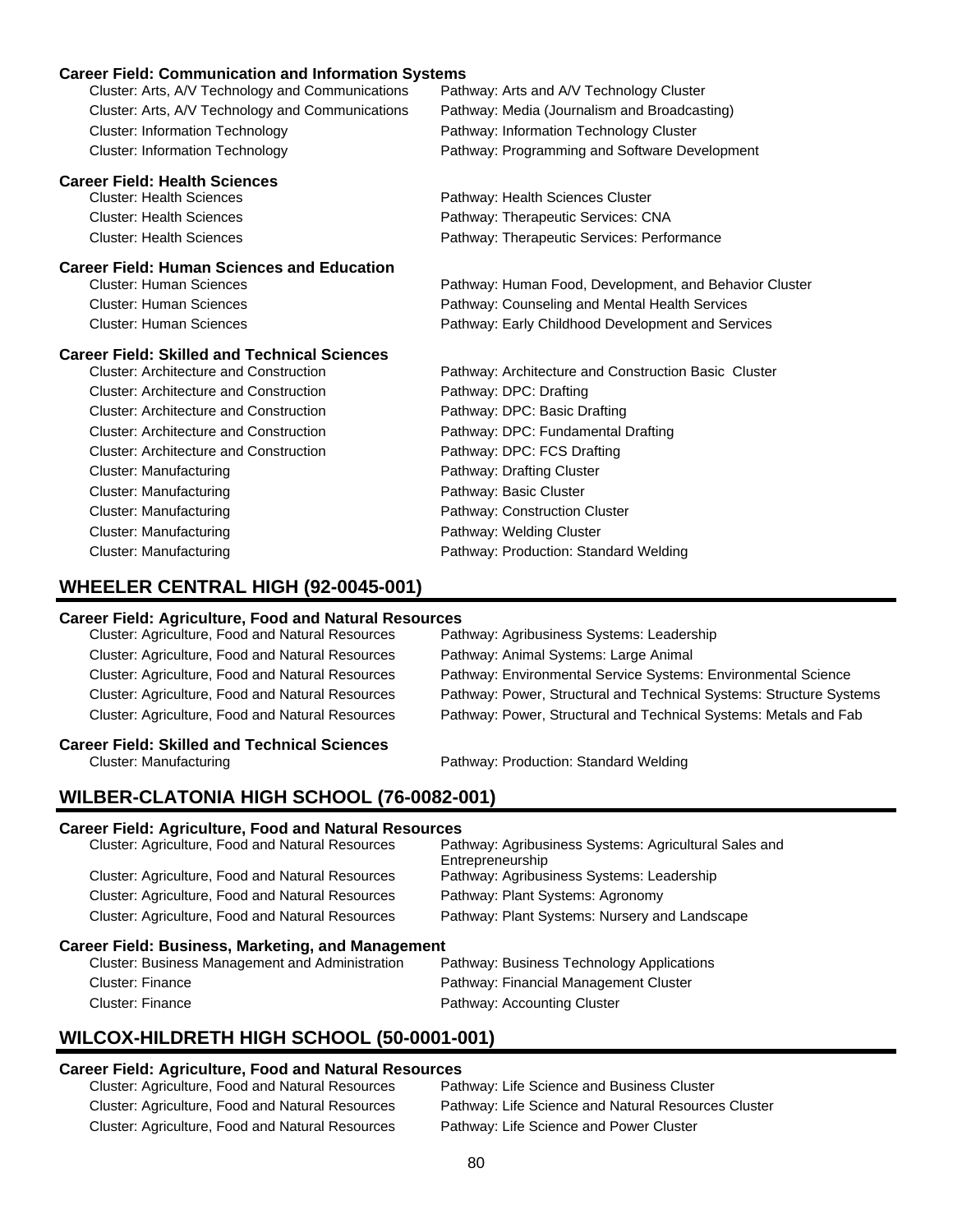| Cluster: Agriculture, Food and Natural Resources                                    | Pathway: Agribusiness Systems: Economics and Management             |
|-------------------------------------------------------------------------------------|---------------------------------------------------------------------|
| Cluster: Agriculture, Food and Natural Resources                                    | Pathway: Animal Systems: Large Animal                               |
| Cluster: Agriculture, Food and Natural Resources                                    | Pathway: Animal Systems: Veterinary                                 |
| Cluster: Agriculture, Food and Natural Resources                                    | Pathway: Power, Structural and Technical Systems: Structure Systems |
| Cluster: Agriculture, Food and Natural Resources                                    | Pathway: Power, Structural and Technical Systems: Metals and Fab    |
| <b>Career Field: Business, Marketing, and Management</b>                            |                                                                     |
| Cluster: Finance                                                                    | Pathway: Financial Management Cluster                               |
| <b>Cluster: Finance</b>                                                             | Pathway: Accounting Cluster                                         |
| <b>Career Field: Human Sciences and Education</b><br><b>Cluster: Human Sciences</b> | Pathway: Human Sciences Cluster                                     |
| WINNEBAGO HIGH SCHOOL (87-0017-001)                                                 |                                                                     |
| <b>Career Field: Business, Marketing, and Management</b>                            |                                                                     |
| Cluster: Business Management and Administration                                     | Pathway: Business Technology Communications                         |
| <b>Career Field: Human Sciences and Education</b>                                   |                                                                     |
| <b>Cluster: Human Sciences</b>                                                      | Pathway: Human Sciences Cluster                                     |
| <b>Cluster: Human Sciences</b>                                                      | Pathway: Human Food, Development, and Behavior Cluster              |
| Cluster: Human Sciences                                                             | Pathway: Counseling and Mental Health Services                      |
| <b>Cluster: Human Sciences</b>                                                      | Pathway: Early Childhood Development and Services                   |

| <b>Career Field: Skilled and Technical Sciences</b> |                               |  |
|-----------------------------------------------------|-------------------------------|--|
| Cluster: Manufacturing                              | Pathway: Basic Cluster        |  |
| Cluster: Manufacturing                              | Pathway: Construction Cluster |  |

Cluster: Human Sciences Pathway: Human Food, Nutrition and Wellness

### **WINSIDE HIGH SCHOOL (90-0595-001)**

#### **Career Field: Business, Marketing, and Management**

| Cluster: Finance |  | Pathway: Accounting Cluster |
|------------------|--|-----------------------------|

### **WISNER-PILGER HIGH SCHOOL (20-0030-001)**

**Career Field: Agriculture, Food and Natural Resources** Pathway: Agribusiness Systems: Economics and Management **Career Field: Business, Marketing, and Management** Cluster: Business Management and Administration Cluster: Business Management and Administration Pathway: Business Technology Communications Cluster: Business Management and Administration Pathway: Business Technology Applications Cluster: Finance Pathway: Financial Management Cluster Cluster: Finance **Pathway: Accounting Cluster** 

#### **Career Field: Health Sciences**

Cluster: Health Sciences Pathway: Health Sciences Cluster

# **WOOD RIVER RURAL HIGH SCHOOL (40-0083-001)**

| <b>Career Field: Agriculture, Food and Natural Resources</b> |                                           |
|--------------------------------------------------------------|-------------------------------------------|
| <b>Cluster: Agriculture, Food and Natural Resources</b>      | Pathway: Plant Systems: Biotech           |
| <b>Career Field: Business, Marketing, and Management</b>     |                                           |
| <b>Cluster: Business Management and Administration</b>       | Pathway: Business Technology Applications |
| Cluster: Finance                                             | Pathway: Accounting Cluster               |
| <b>Career Field: Communication and Information Systems</b>   |                                           |

| Cluster: Information Technology | Pathway: Information Technology Cluster |
|---------------------------------|-----------------------------------------|